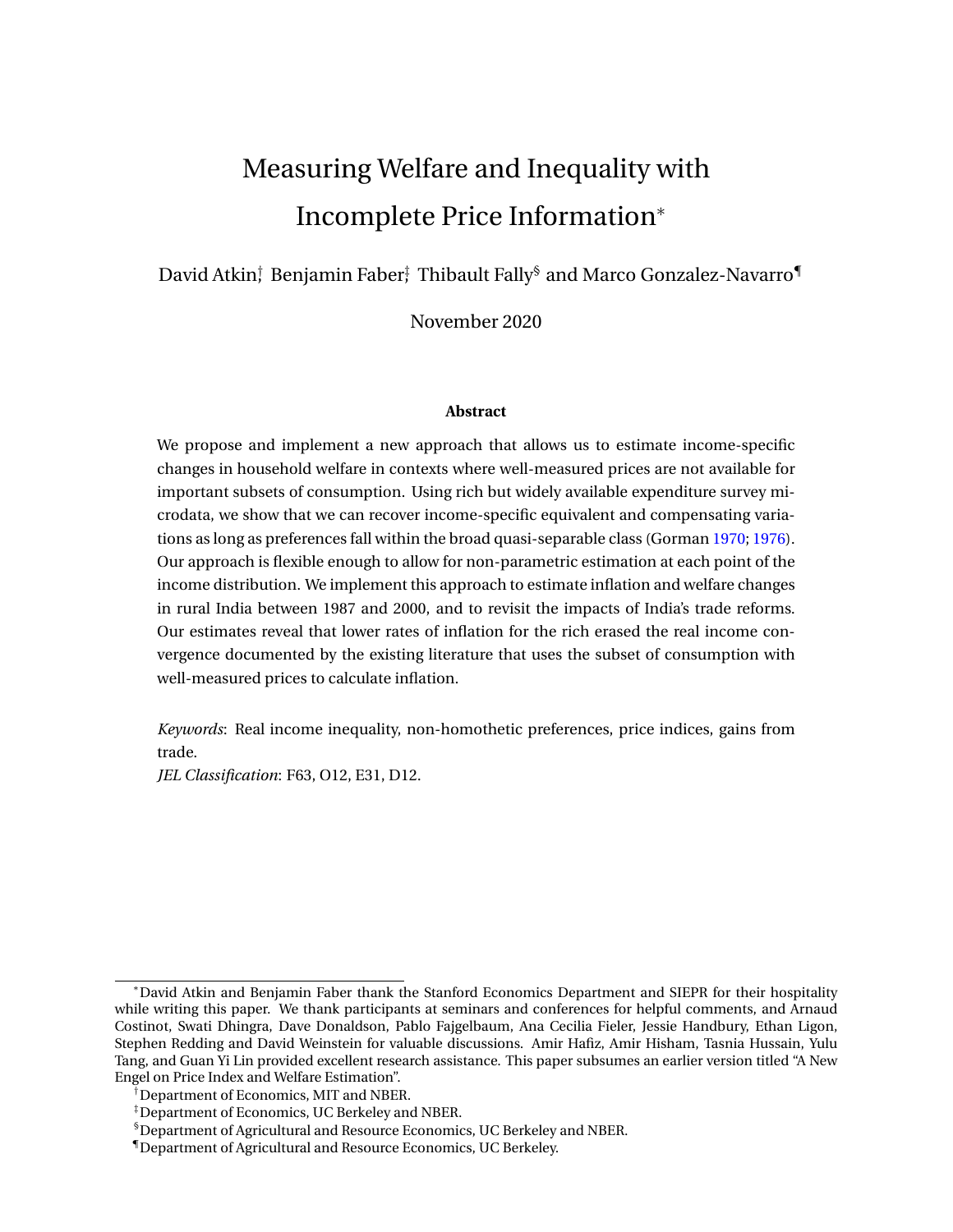# <span id="page-1-0"></span>**1 Introduction**

Measuring changes in household welfare is valuable in many contexts, both to evaluate the impacts of policies and to assess changes in well-being across time and space. Furthermore, given recent political upheaval and a renewed focus on inequality, there is increased urgency to capture not just average changes but the full distribution. But while we often have reliable data on changes in nominal income, measuring changes in the denominator of real income—the cost of living—requires detailed price information that are seldom, if ever, available.

A number of recent papers use rich consumption microdata to study income-group specific welfare changes: either under explicit non-homothetic preferences such as in Fajgelbaum and Khandelwal [\(2016\)](#page-32-0), Handbury [\(2019\)](#page-33-0) and Comin et al. [\(forthcoming\)](#page-32-0); or by allowing incomegroups to have different taste parameters as in Atkin et al. [\(2018\)](#page-32-0), Jaravel [\(2019\)](#page-33-0), and Argente and Lee  $(2020).$  $(2020).$ <sup>1</sup> Common to all these approaches is the requirement that the researcher has complete (quality- and variety-adjusted) price information. Such detail is paramount for distributional analysis since we know that different income groups consume very different bundles.

While sufficiently rich data on consumption prices and quantities are available for some countries and for some components of household welfare—e.g. US retail consumption using scanner microdata covering roughly 10 percent of consumption, or developing-country expenditure surveys on foods and fuels covering more than half of consumption in rural areas—it is not feasible to collect such detailed data for the entire consumption basket. Accurately measuring prices, quality and variety for services (e.g. housing, healthcare and education) and differentiated manufactures (e.g. electronics) is particularly difficult. And even in the richest data environments, evaluating changes in welfare from observed price data still requires strong functional form assumptions (e.g. quality-adjusting prices or accounting for gains from variety).

In this paper, we instead propose and implement a new approach that uses rich, but widely available, expenditure survey microdata—and in particular does not require observing reliable price data for all consumption categories—to estimate changes in exact household price indices for the full consumption basket, as well as welfare, at every point of the income distribution. We then implement this approach to quantify changes in household welfare for Indian districts over time, and to revisit the impacts of India's 1991 trade reforms.

Our analysis proceeds in three steps. First, we develop the theory behind our approach. Our starting point is an environment with information about household expenditures on different goods and services as well as total (nominal) household outlays at different points in time (or potentially in different locations to measure welfare differences rather than changes).<sup>2</sup> Addi-

<sup>&</sup>lt;sup>1</sup>Other recent work includes Borusyak and Jaravel [\(2018\)](#page-33-0), Hottman and Monarch (2018) and Argente et al. [\(2020\)](#page-32-0). <sup>2</sup>For readability we also refer to total household outlays as income. The data can come from repeated crosssections or true household panels. In the (more common) first case, our approach recovers welfare changes at each point of the income distribution. In the second case, our approach recovers welfare changes for each household.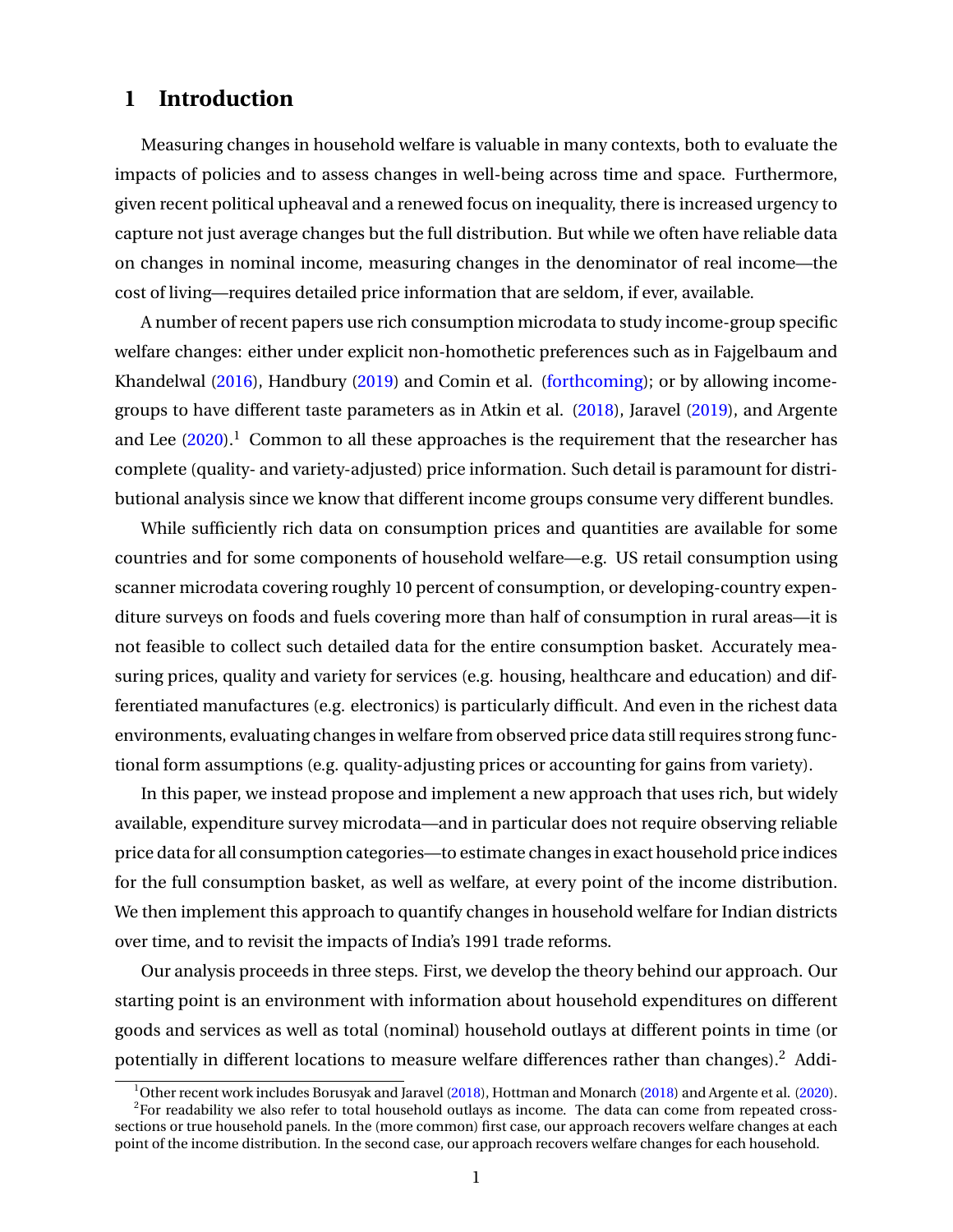tionally, the researcher only observes well-measured price changes for a subset of household consumption (e.g. foodstuffs). This environment is typical of settings where researchers have access to household expenditure surveys. Short of assuming particular realizations for unobserved or poorly-measured prices, recovering changes in the full price index, and hence welfare, is challenging in this environment and clearly impossible without restrictions on preferences.

The cornerstone of the paper's methodology is the insight that quasi-separable preferences, as defined by Gorman [\(1970;](#page-33-0) [1976\)](#page-33-0), provide a natural (and testable) restriction that allows us to estimate income-specific welfare changes in the absence of complete price information.<sup>3</sup> Quasi-separability requires that subsets of goods or services are separable in the expenditure function (not the utility function, hence the term "quasi"). This implies that relative outlays across goods i within some subset G of consumption are an (arbitrary) function of within-G relative prices and the level of household utility. Thus, rich and poor households facing the same prices may differ in their relative budget shares within group G. And since quasi-separable demand systems can be of any rank in the terminology of Lewbel [\(1991\)](#page-33-0), they can accommodate arbitrarily non-linear patterns of non-homotheticity found in the data. Prices outside of  $G$  may affect total outlays on group  $G$  in a fully flexible manner, and they may also affect relative outlays within  $G$ , but this latter effect only operates through changes in household welfare (i.e. by increasing or decreasing the cost of living). This last property is key. As we lay out below, if we wish to make the fullest use of the available price data—and hence exploit changes in relative outlays within product groups where prices are well measured—then quasi-separability provides the minimal (i.e. necessary and sufficient) restriction on preferences to infer changes in welfare at any point of the income distribution.

We state our approach formally in one lemma and two propositions. To show the central role of quasi-separability, we start by holding relative prices within group  $G$  fixed. Lemma 1 proves that if, and only if, preferences are quasi-separable in group  $G$ , we can recover changes in price indices at any point of the income distribution from horizontal shifts across time periods in what we term "relative Engel curves"—i.e. relative expenditure shares within G plotted against log total outlays per capita. Intuitively, the horizontal distance between these curves at any point in the income distribution reveals the change in nominal outlays that holds relative expenditure shares within  $G$  fixed, and hence maintains the same level of utility (given that within- $G$  relative prices do not change and prices outside  $G$  affect relative shares within  $G$ only through utility). It is then straightforward to recover changes in welfare for any household from the distance in outlays between period 0 and 1 relative expenditure shares, either traveling along period 0's relative Engel curve (to recover the equivalent variation, EV) or period 1's curve

 $3$ Deaton and Muellbauer [\(1980\)](#page-32-0) also refer to quasi-separability as implicit separability. Specific examples in this class include the popular non-homothetic CES preferences (e.g. Gorman, [1965;](#page-32-0) Hanoch, [1975;](#page-33-0) Comin et al., [forth](#page-32-0)[coming\)](#page-32-0), several variants of PIGL, PIGLOG and Translog preferences (Deaton and Muellbauer, [1980\)](#page-32-0), and a general class of Gorman preferences discussed in Fally [\(2018\)](#page-32-0).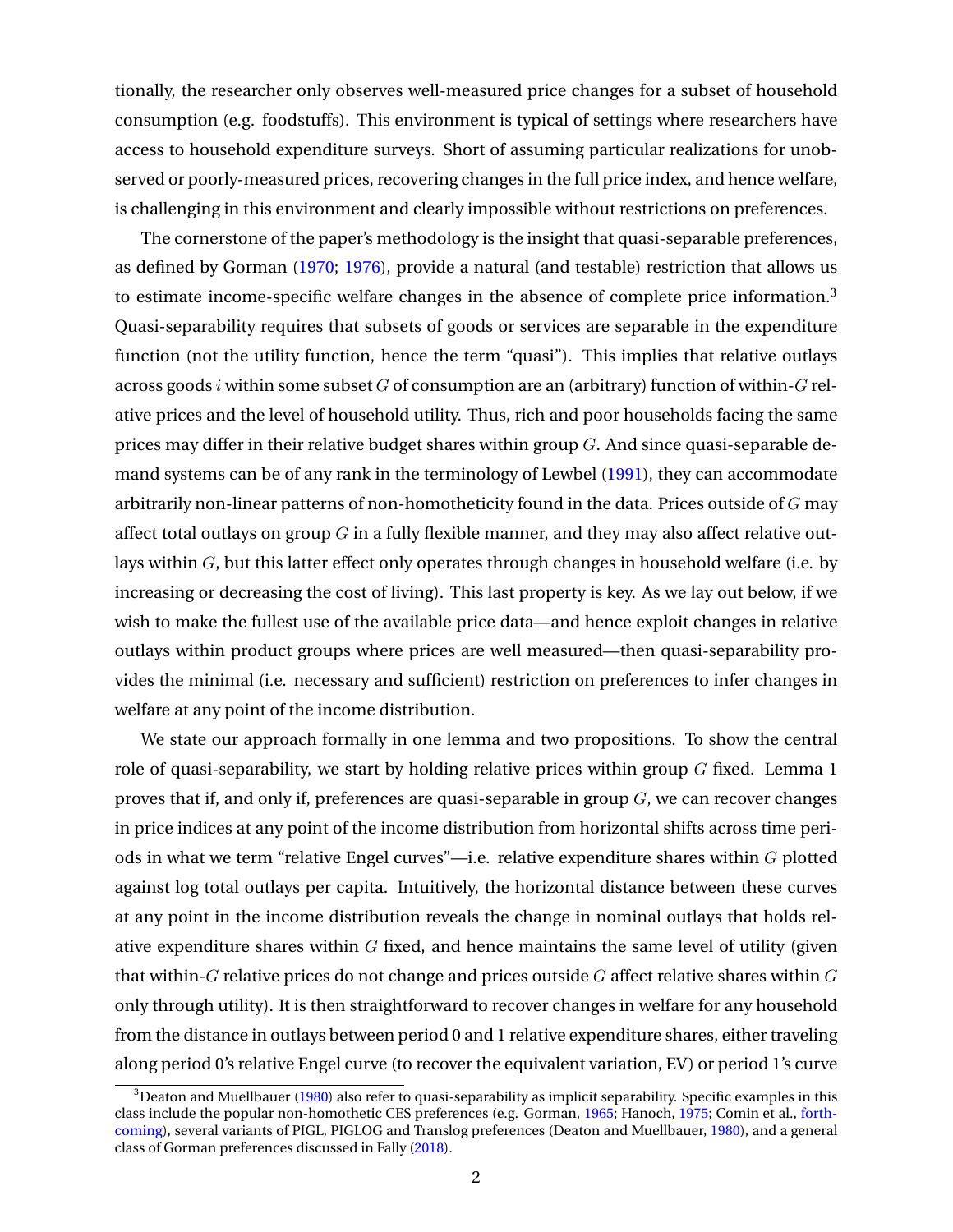(to recover the compensating variation, CV). A similar exercise across locations rather than time reveals welfare differences across space.

Propositions 1 and 2 then relax the untenable assumption that relative prices remain fixed within a quasi-separable subset of goods  $G$ . Our main Proposition 1 applies if reliable price data are available for goods inside a  $G$  group—such as basic foodstuffs and fuels in the Indian setting or parts of supermarket retail in the US setting. In this case, we show that we can correct our welfare estimates, either to the first order or exactly under any specific demand structure within  $G$ , to remove potential bias due to confounding within- $G$  relative price changes. Put another way, we obtain unbiased estimates of the full price index that covers *all* household consumption using only relative expenditure shares and price changes for subsets of goods for which we have reliable price data, without requiring restrictions on unobserved price changes outside of  $G$ . We argue above that in most settings it is not possible to obtain reliable price data for large swaths of the service and manufacturing sectors, in part because of difficulties valuing quality and variety. Thus, Proposition 1 provides the minimal structure on preferences (i.e. quasi-separability) that allows us to uncover the full price index and welfare in these settings.<sup>4</sup>

Proposition 2 explores the special case where the researcher has no reliable price information at all. We prove that we can still recover price indices, EV and CV at each point of the income distribution by averaging multiple estimates calculated using different goods within  $G$ as long as an orthogonality condition holds across these goods: that changes in within -G relative prices are unrelated to local slopes of relative Engel curves. This result provides us with the implicit identifying assumption required in the poorest data environments where there is no reliable price information for any part of consumption.

In the second step, we form a bridge between the theoretical results and the empirical implementation. Our estimation approach follows directly from our propositions and uses expenditure survey microdata to estimate relative Engel curves for every location, every period and every good inside a product group  $G$ . As quasi-separability places no restrictions on the shape of these curves, they can be estimated non-parametrically and horizontal shifts calculated.

A natural question in taking our approach to the data is how plausible are the assumptions behind our propositions, most notably the assumption of quasi-separability? We show that violations of quasi-separability from misclassifying which goods are and are not in the quasiseparable set  $G$  have to be systematically related to price and income elasticities to cause bias, and provide expressions for the sign and magnitude of any bias. We also present several tests for quasi-separability using the available data. Beyond quasi-separability, we derive a set of testable requirements for unique and unbiased identification: i) on the invertibility of Engel

 $^4$ Since price changes outside of  $G$  are unrestricted, we can accommodate changes in quality and variety, and hence quality- and variety-adjusted price changes, outside of G. We can also accommodate unmeasured quality or variety changes inside  $G$  by correcting the prices we use for our within- $G$  price correction using now-standard variety and quality corrections we discuss in Section [3.2.3.](#page-18-0)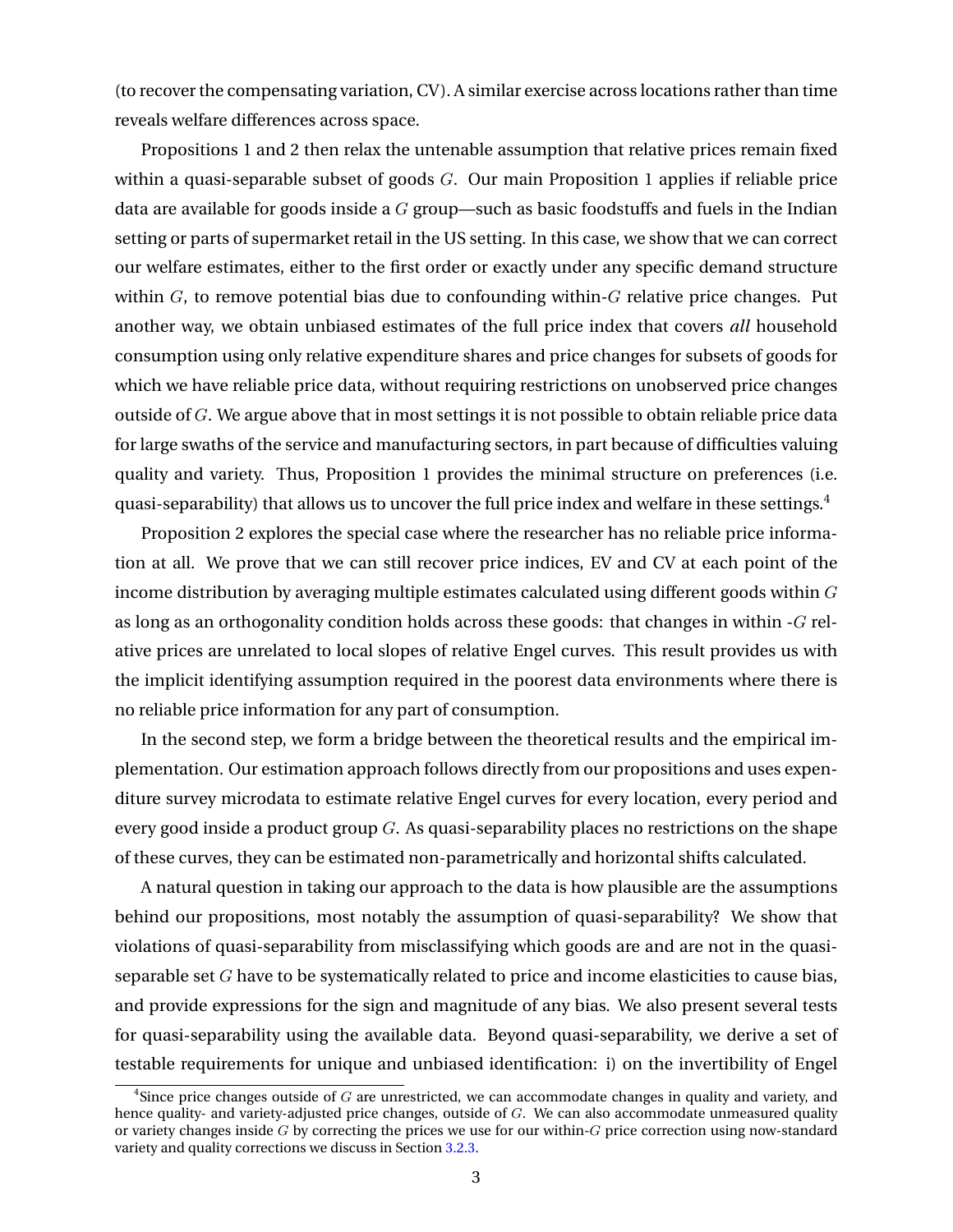curves, ii) on implementing the within- $G$  price corrections, iii) on aggregating up to good-level data in settings where barcode-level data are available, iv) on sample selection, and v) on preference heterogeneity across households and over time.

In the final step, we implement our methodology in two applications. First, we draw on Indian household expenditure survey microdata to quantify changes in rural welfare between 1987/88 and 1999/2000 at different points of the income distribution, and for every district in India.<sup>5</sup> We compare our estimates to the leading existing Indian CPI estimates that come from Deaton [\(2003b\)](#page-32-0) who calculates standard Paasche and Laspeyres price index numbers using changes in prices of products in the Indian household surveys with both reliable quantity information and no evidence of multiple varieties within a given location. For poorer deciles of the income distribution, we find very similar levels of consumer price inflation. Given that the products Deaton deems to have reliable prices—foods and fuels—cover more than 80 percent of total outlays for poorer rural households in the sample, it is reassuring that our estimates of the full price index for these households are very similar to Deaton's estimates of what is essentially a food and fuel price index (despite coming to this conclusion in very different ways—we exploit shifts in relative Engel curves while Deaton uses observed price changes).

Looking across the income distribution, our estimates bring to light that price inflation has been far from uniform, with significantly lower inflation rates for richer households—something that is not apparent from calculating standard price indices even when using income-groupand district-specific expenditure weights, or from estimating non-homothetic price indices using a Quadratic AIDS demand system and goods with observable price data as in Almås and Kielsrud  $(2017)$ .<sup>6</sup> Thus, while estimates based on standard approaches designed for settings with complete price data suggest that India saw significant convergence between poor and rich households over this period, we find that this convergence entirely disappears once we account for the differential inflation across income groups revealed by our approach.

The most likely explanation for these findings is that higher-income Indian households disproportionately benefited from lower inflation in product categories such as services and manufactures where reliable price data are simply not available. This lower inflation is consistent with substantial increases in both the quality and variety of manufacturing products, and price declines, resulting from large reductions in tariff protection (see Goldberg et al., [2010\)](#page-32-0); as well as rapid growth in the share of services in both GDP and employment over this period (Mukherjee,

 $5$ We focus on rural households because that has been the focus of the existing literature (e.g. the Great Indian Poverty Debate, or Topalova [\(2010\)](#page-33-0)); and because well-measured food and fuel prices cover most of the consumption bundle for poor rural households, allowing us to validate our estimates against standard price indices for this group.

 $6A$ lmås and Kjelsrud [\(2017\)](#page-31-0) use the same NSS expenditure data but include two categories with poorly measured prices (clothing; bedding and footwear). Additionally, as the method requires all prices, they assume that for miscellaneous non-food—the large residual category for which prices are not available—all relative prices change by the ratio of the non-food to food CPIs produced by the Indian government (CPIs that also struggle to account for changes in quality or the addition of new varieties).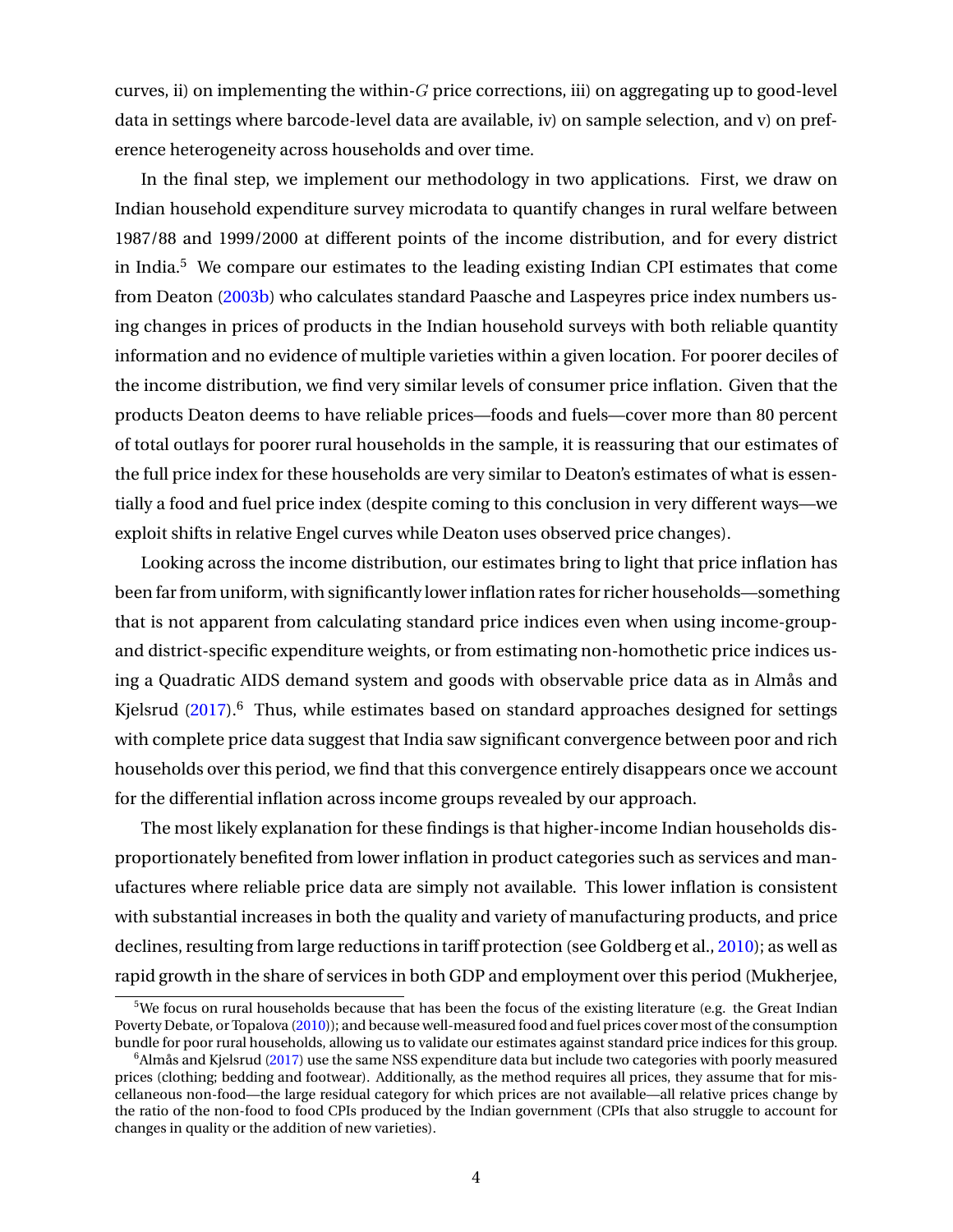[2015\)](#page-33-0). Standard approaches to price index estimation miss these patterns as these categories are either ignored entirely (as in Deaton, [2003b\)](#page-32-0) or included without any quality or variety correction (as in India's official CPI). Since wealthy households spend disproportionately on these categories, difficulties in measuring service and manufacturing prices have the potential to substantially change the distribution of welfare changes as we find.

This analysis sheds new light on the Great Indian Poverty Debate. Because India's 1999-2000 National Sample Survey (NSS) added an additional 7-day recall period for food products (which inflated answers to the consistently asked 30-day consumption questions and lowered poverty measures), there has been much disagreement on how much poverty changed over the reform period (see Deaton and Kozel,  $2005$  for an overview).<sup>7</sup> As long as the additional recall period did not change *relative* budget shares within a given food product group G, our approach remains unbiased. We show that this assumption holds by exploiting the fact that the 1998 'thin' survey round randomly assigned households to different recall periods. Thus, our approach provides a solution to the recall issues at the center of the Great Indian Poverty Debate.

In the second application, we use our method to revisit Topalova's [\(2010\)](#page-33-0) analysis of the local labor market impacts of India's 1991 trade reforms. Topalova's main finding is that rural poverty rates (the fraction of households below the poverty line) increased relatively more in districts where import competition rose most. While Topalova highlights effects on poverty rates, our approach uncovers adverse effects of import competition across the full income distribution, including among the highest income households.

In addition to the literatures mentioned above, our use of Engel-like relationships connects to a longstanding literature using traditional Engel curves and expenditure changes on incomeelastic goods—typically foodstuffs—to recover unobserved changes in real income (e.g. Hamilton, [2001;](#page-33-0) Costa, [2001;](#page-32-0) Nakamura et al., [2016;](#page-33-0) Almås [2012;](#page-31-0) Young [2012\)](#page-33-0). Hamilton's [\(2001\)](#page-33-0) initial goal was to correct biases in the US consumer price index (CPI) arising from difficulties in measuring quality-adjusted prices in consumption categories such as services and manufactures. We address a key shortcoming in this literature. Despite relying on the non-homothetic AIDS demand system to generate non-horizontal Engel curves, this approach recovers a single price index for all households in the economy and so is not suitable for distributional analysis. As shown in Almås et al. [\(2018\)](#page-31-0), calculating income-specific price index changes under the existing Engel methodology that uses AIDS preferences re-introduces the need to observe the full vector of price changes. We propose a new approach that leverages the broad class of quasi-separable preferences to recover theory-consistent price index and welfare changes at any point of the income distribution when price information is incomplete.<sup>8</sup>

 $<sup>7</sup>$ Deaton [\(2003a\)](#page-32-0) calculates poverty by adjusting food expenditure using the mapping between food and fuels</sup> expenditure (which had no recall period added) from earlier rounds. The method implicitly assumes that relative prices of food and fuels did not change. Tarozzi [\(2007\)](#page-33-0) explores a related approach using multiple auxiliary variables.  ${}^{8}$ Ligon [\(2019\)](#page-33-0) recovers the marginal utility of income ("neediness") using an approach based on constant-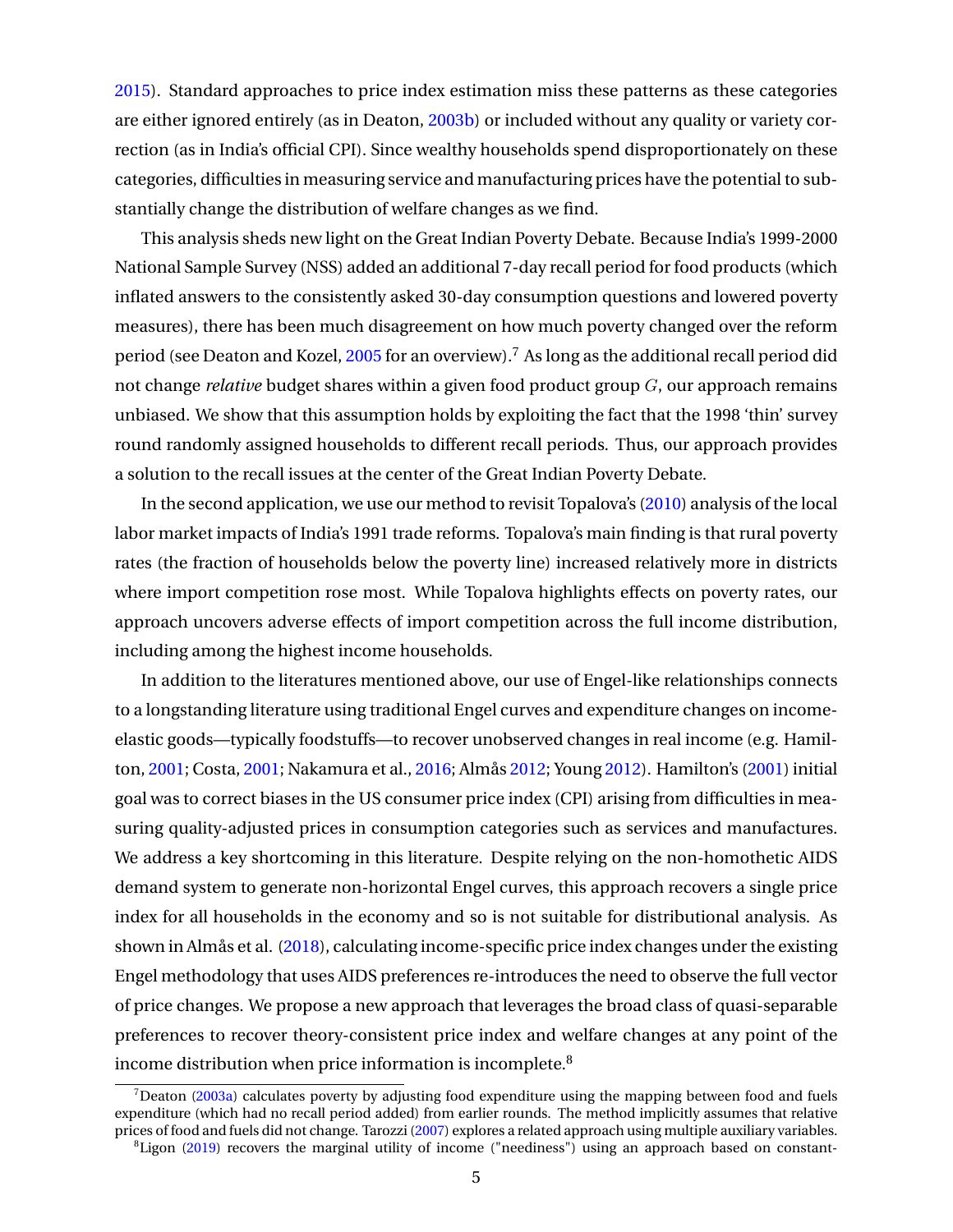<span id="page-6-0"></span>Finally, a recent literature uses barcode-level microdata for price index estimation, exploiting the granularity of these data to account for changes in product variety following Feenstra [\(1994\)](#page-32-0). Several of these papers calculate income-group specific price indices and are cited above. Crawford and Neary [\(2019\)](#page-32-0) extend this approach to the product characteristic space. Finally, Redding and Weinstein [\(2020\)](#page-33-0) show how to use CES preferences to account for changes in product quality for categories of goods where prices are observed. As we discuss further in Section [3.2.3,](#page-18-0) these recent advances complement our Proposition 1 by providing estimates of the variety and quality-adjusted prices needed to correct for within- $G$  relative price changes when products contain multiple varieties.

We structure the paper as follows. Section 2 develops the theory. Section [3](#page-13-0) presents our estimation approach and derives corollaries for unique and unbiased identification. Section [4](#page-22-0) describes the data and applies our methodology in two applications. Section [5](#page-31-0) concludes.

# **2 Theory**

In this section we develop an approach to estimating income-specific changes in price indices and welfare that does not require reliable price data covering the full consumption basket. We first describe a data environment designed to mimic household expenditure surveys. We then introduce our approach and establish the central role of quasi-separability in a simplified setting (Lemma 1), before proceeding to our two main Propositions.

# **2.1 Data Environment**

Our starting point is an environment with information on total (nominal) household outlays per-capita,  $y_h$ , for different households  $h$  coupled with their expenditure shares,  $\frac{x_{hi}}{y_h},$  across the goods and services that they consume (for readability we will refer to them simply as goods)—where  $x_{hi}$  is per-capita household expenditure on good  $i \in I$ . In our later propositions, we will distinguish between settings where well-measured (i.e. quality and variety-adjusted) prices  $p_i$  are available for some subset of goods  $G$  but not necessarily for the remaining goods  $NG$ , and settings where no well-measured prices are available. These environments correspond to widelyavailable expenditure survey data.

To match our empirical setting, we focus our discussion on inferring price index changes over time for households at a given percentile  $h$  of the income distribution within a particular location.<sup>9</sup> Inferring changes over time requires data for two time periods. In what follows, superscripts 0 and 1 indicate time periods and  $p$  is the full vector of consumption prices. Isomorphic results would hold across space if we replaced time periods by locations.

elasticity Frisch demand. These preferences restrict direct cross-price effects from unobserved price changes to be zero. To recover money-metric welfare measures, such as EV and CV, requires knowledge of all price changes.

 $^9$ If household panel data are available, we can infer price index changes for individual households.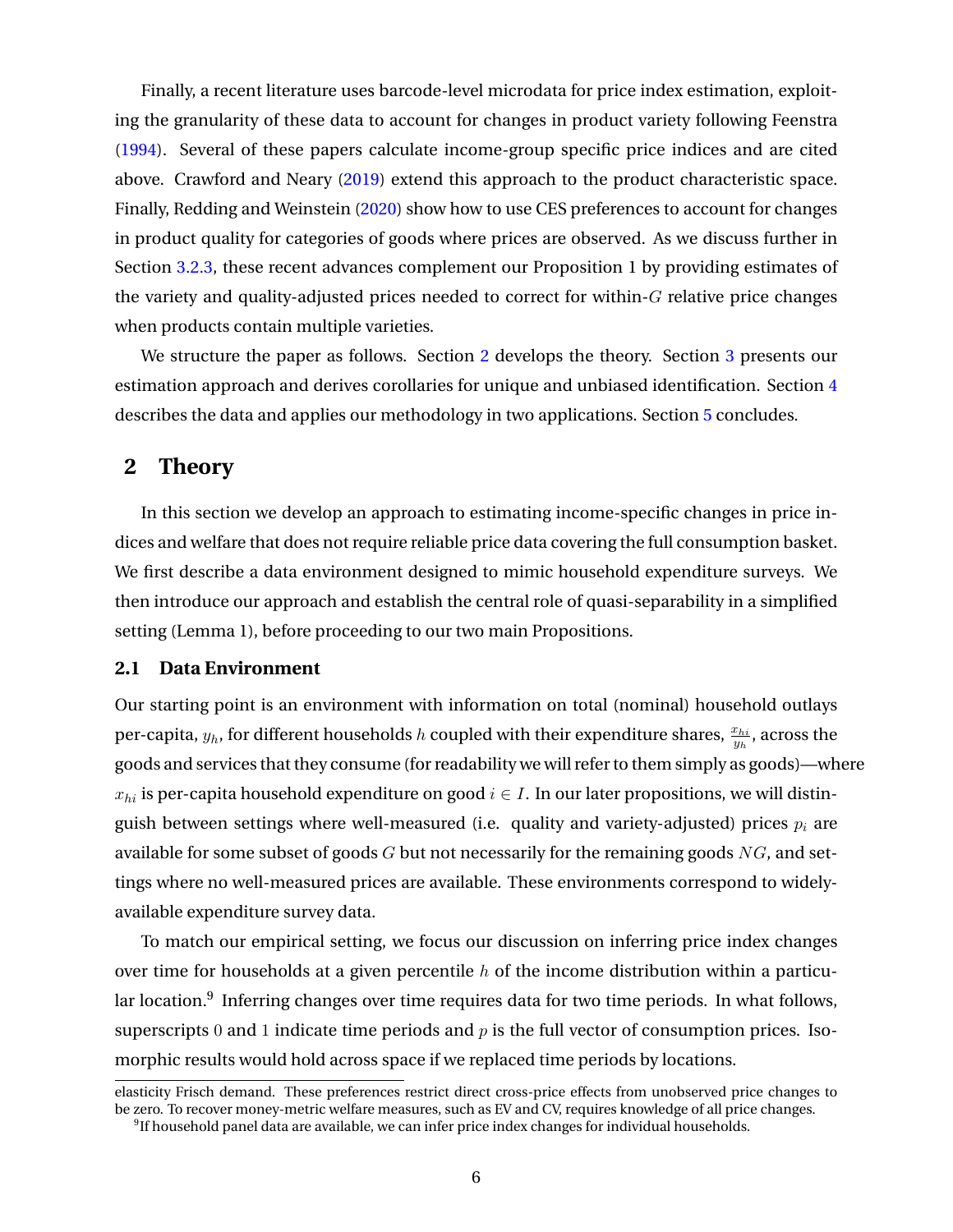# <span id="page-7-0"></span>**2.2 Basic Approach and the Role of Quasi-Separability**

In this environment, recovering changes in the full price index, and hence welfare, is challenging. As discussed above, existing approaches to estimating income-specific price index changes under non-homothetic preferences in principle require knowledge of (quality- and variety adjusted) price changes for all products and services entering household consumption. To have a hope of recovering welfare changes, we require that some function of the vector of observed changes in household expenditures only depends on changes in observed prices (e.g. for foodstuffs) and household utility. The fact that prices are typically missing for entire expenditure categories naturally leads us to focus on exploiting changes in expenditure shares within product groups—and thus be able to maximally leverage the price data that are available to accommodate arbitrary substitution patterns within groups.<sup>10</sup> As the following sections document—by focusing on relative expenditures within product groups where prices are well measured—quasi-separable preferences provide the minimal restrictions necessary to recover welfare changes, and allow us to do so non-parametrically within this class of preferences.

Two definitions will be central. First, we define quasi-separable demand following Gorman's original formulation [\(1970;](#page-33-0) [1976\)](#page-33-0).

**Definition** *Preferences are quasi-separable in group* G *of goods if a household's expenditure function can be written as:*

$$
e(p, U_h) = \tilde{e}(e_G(p_G, U_h), p_{NG}, U_h)
$$
\n(1)

*where*  $e_G(p_G, U_h)$  *is a scalar function of utility*  $U_h$  *and the vector of the prices*  $p_G$  *of goods*  $i \in G$ *, and is homogeneous of degree 1 in prices*  $p_G$ *.* 

Quasi-separability is separability in the expenditure function (rather than the utility function). It imposes no restrictions on substitution patterns between goods within  $G$ , or between goods outside of  $G$ , or between consumption aggregates for group  $G$  relative to  $NG$ , but limits substitution patterns between a good within  $G$  and a good in  $NG$  to operate through a common group-G aggregator (with the flexibility of that aggregator allowing the elasticity of substitution between  $i \in G$  and  $j \in NG$  to be pair specific).

To see this more clearly, preferences are quasi-separable if, and only if, we can define utility implicitly by: K ( $F_G(q_G, U_h)$ ,  $q_{NG}$ ,  $U_h$ ) = 1, where  $q_G$  and  $q_{NG}$  denote vectors of consumption of goods in G and outside G, respectively, and the function  $F_G(q_G, U_h)$  is homogeneous of degree 1 in  $q_G$  (see Lemma 2 in Appendix B). For example, the preferences used in Comin et al. [\(forth](#page-32-0)[coming\)](#page-32-0) and Matsuyama [\(2015\)](#page-33-0), in which utility is implicitly defined by  $\sum_i^N \left(\frac{q_i}{q_i(l)}\right)$  $g_i(U)$  $\int_{0}^{\frac{\sigma-1}{\sigma}}$  = 1, are quasi-separable in any arbitrary subset of goods. Translog (in expenditure functions), EASI and

<sup>&</sup>lt;sup>10</sup>For example, if instead we want to exploit changes in expenditure shares across product groups, we require knowledge of impossible-to-estimate elasticities of substitution between groups with and without observed prices.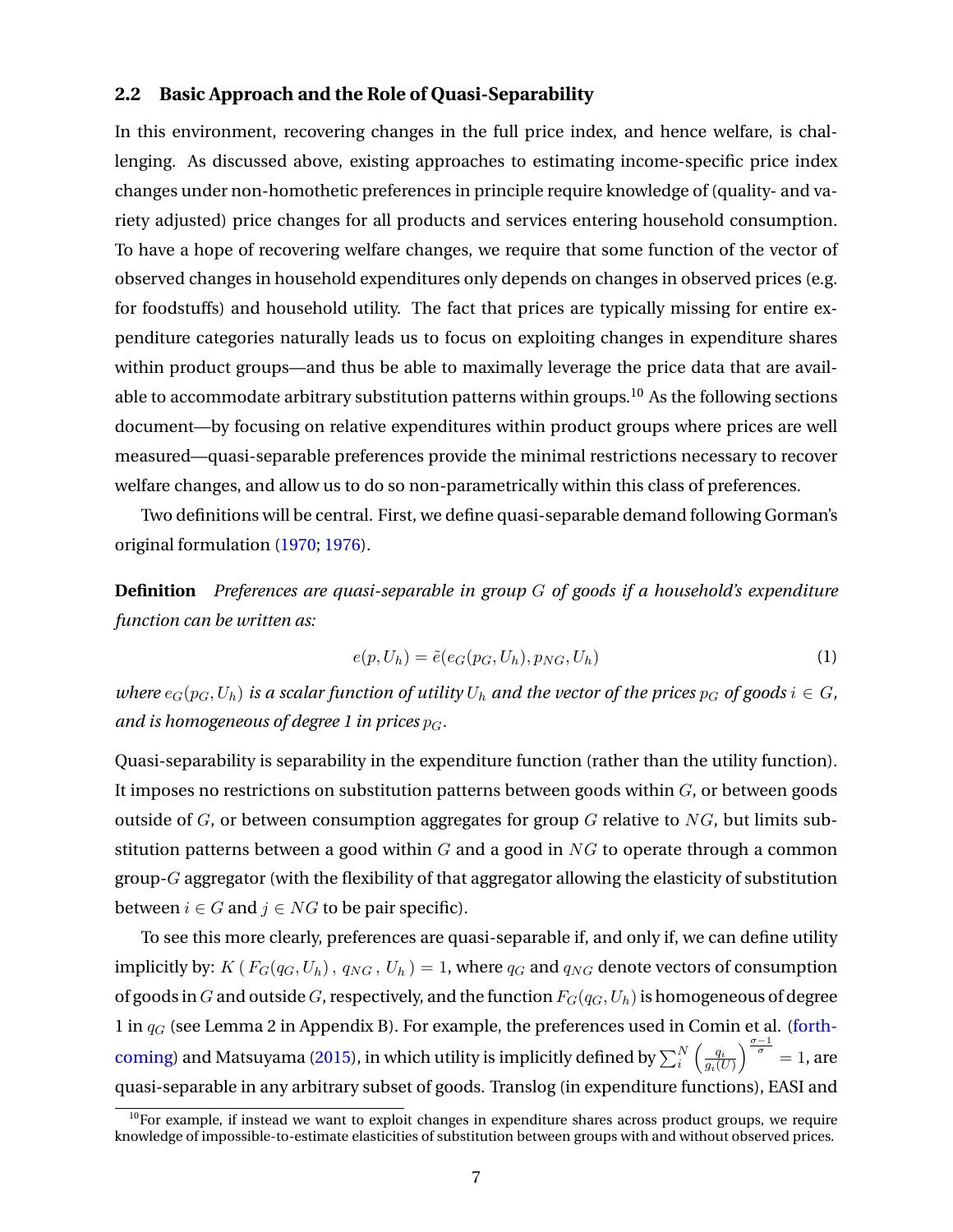PIGLOG demand systems also satisfy quasi-separability if there are no direct cross-price effects between goods within and outside of  $G$ . Beyond these special cases, we can construct highly flexible demand systems that allow for rich substitution effects within  $G$  (captured by function  $F_G$ ) and between goods within and outside G (function K).<sup>11</sup>

Second, we define what we term "relative Engel curves" as follows.

**Definition** Relative Engel curves, denoted by the function  $E_{iG}(p, y_h) = \frac{x_{hi}}{x_{hG}}$ , describe how rel*ative expenditure shares within a subset of goods* G *(i.e. spending on* i ∈ G *as a share of total spending on all goods in the group* G*) vary with log total outlays per capita.*

Note that since quasi-separable demand systems can have any rank in the sense of Lewbel [\(1991\)](#page-33-0), they can accommodate arbitrarily non-linear relative Engel curves and so allow for nonparametric estimation, as we describe and implement in Sections [3](#page-13-0) and [4](#page-22-0) below.

Finally, we present our price index notation and define our two welfare metrics.  $P^1(p^0, p^1, y^1_h)$ (or in more concise notation  $P^1(y_h^1)$  or just  $P^1$ ) is the exact price index change between period 0 and period 1 prices, holding utility at period 1's level (i.e.  $P<sup>1</sup>$  is defined implicitly by  $V(p^1, y^1_h) = V(p^0, \frac{y^1_h}{P^1(y^1_h)})$  where V is the indirect utility function). In other words, the price index  $P^1(y_h^1)$  converts the household's period 1 nominal income to the hypothetical level of income that would make them equally well off under period 0 prices. Analogously, we define  $P^0(p^0,p^1,y^0_h)$  as the exact price index change between period  $1$  and period  $0$  prices holding utility at period 0's level (i.e.  $V\big(p^0, y^0_h\big) = V\big(p^1, \frac{y^0_h}{P^0(y^0_h)}\big)).$ <sup>12</sup>

These two price indices are intimately related to equivalent and compensating variations.  $EV_h=e(p^0,U_h^1)-e(p^0,U_h^0)=\frac{y_h^1}{P^1(y_h^1)}-y_h^0$  is the amount of money that would bring a household in period 0 to their period 1 utility, and  $CV_h=e(p^1,U_h^1)-e(p^1,U_h^0)=y_h^1-\frac{y_h^0}{P^0(y_h^0)}$  is the amount of money taken away from a period 1 household to bring it back to its period 0 utility.

With these definitions in hand, we turn to our first result. Lemma 1 makes no assumptions on relative price changes outside of group  $G$ , but fixes relative prices for goods within  $G$ . This assumption—that we relax below—is convenient to highlight the key role of quasi-separability in estimating welfare changes with incomplete price information for non- $G$  goods.

 ${\bf Lemma~1.}$  Assume that relative prices within group  $G$  are unchanged (i.e.  $p_i^1 = \lambda_G p_i^0$  for all  $i \in G$ *and for some*  $\lambda_G > 0$ . If, and only if, preferences are quasi-separable in subset G:

i) The log price index change for a given income level in period 1,  $\log P^1(y^1_h)$ , or a given income level in period 0,  $\log P^0(y^0_h)$ , is equal to the horizontal shift in the relative Engel curve of any  $\textit{good } i \in G$  *at that income level, such that* 

<sup>&</sup>lt;sup>11</sup>For example, we do not need to impose that (Allen-Uzawa) price elasticities are constant across goods within  $G$ as in Comin et al. [\(forthcoming\)](#page-32-0).

 $^{12}$ The two price indices are closely related:  $y_h^1 = y_h^0/P^0(y_h^0)$  implies  $y_h^0 = y_h^1/P^1(y_h^1)$ .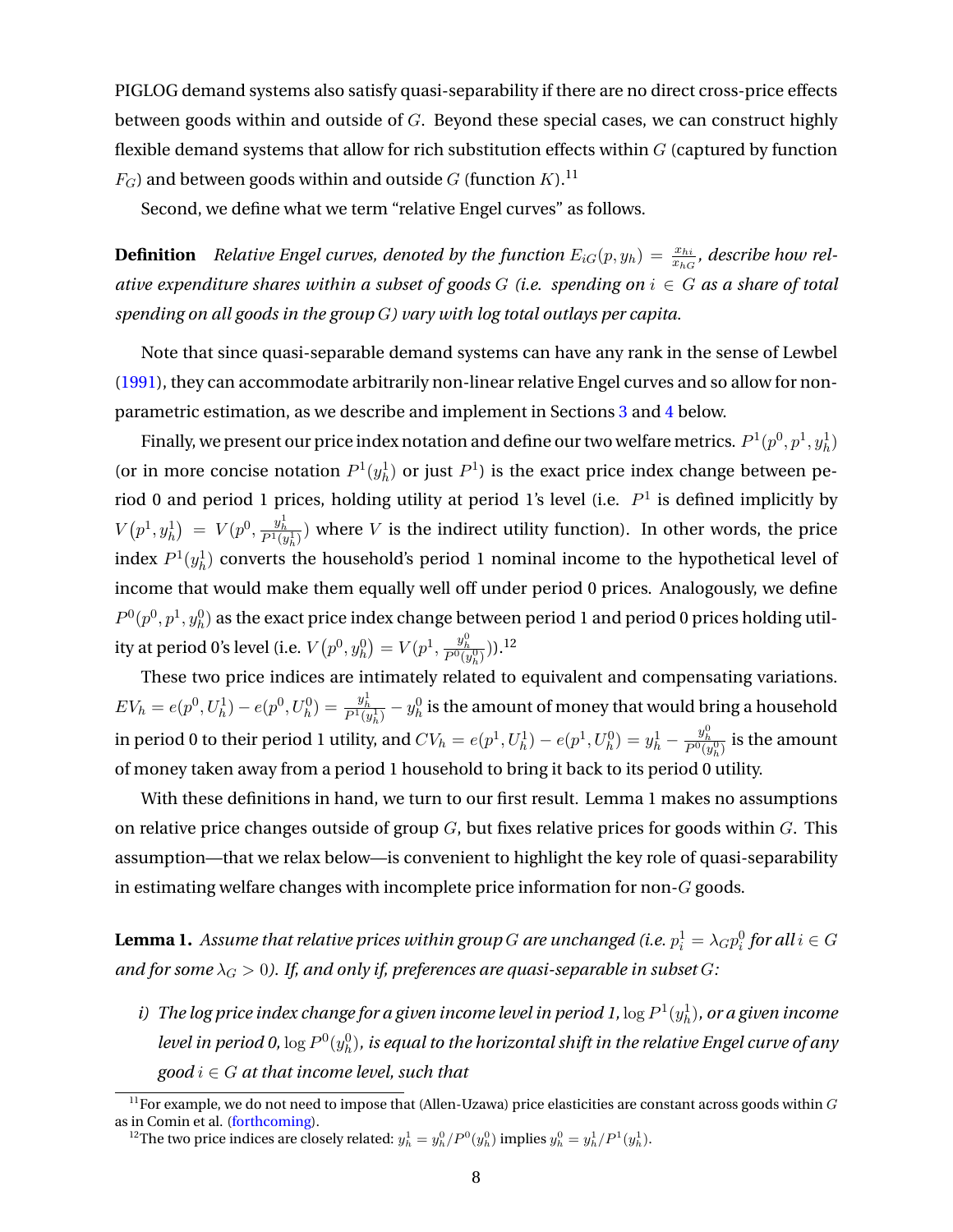$$
E_{iG}(p^{0}, \frac{y_{h}^{1}}{P^{1}(y_{h}^{1})}) = E_{iG}(p^{1}, y_{h}^{1}) \quad \text{and} \quad E_{iG}(p^{1}, \frac{y_{h}^{0}}{P^{0}(y_{h}^{0})}) = E_{iG}(p^{0}, y_{h}^{0}).
$$

*ii) EV and CV for a given income level are revealed by the horizontal distance along period 0's or period 1's relative Engel curves, respectively, between new and old expenditure shares,* such that  $E_{iG}(p^0, y_h^0 + EV_h) = \frac{x_{hi}^1}{x_{hG}^1}$  and  $E_{iG}(p^1, y_h^1 - CV_h) = \frac{x_{hi}^0}{x_{hG}^0}$ .

Lemma 1 states that we can infer changes in exact price indices and welfare at any given point of the initial or final income distribution by observing: i) relative expenditure shares across some subset  $G$  of goods, and ii) total outlays. Appendix  $C$  provides the proofs.

To aid intuition, Figure [1](#page-34-0) graphically illustrates Lemma 1. Take as an example a household at percentile  $h$  with initial per-capita outlays of  $y_h^0$  (the bottom-left dot in the figure). Since within- $G$  relative prices are not changing, households with the same within- $G$  budget shares must be equally well off as non-homotheticity is the only factor driving changes in relative outlays.<sup>13</sup> Thus, the horizontal distance (in  $\log y_h$  space) between their initial position on the period 0 relative Engel curve and that same budget share on the period 1 relative Engel curve equals the log of the change in the price index  $P^0$ . The CV for this household is then revealed by the additional distance that must be traveled in  $\log y_h$  space to go from the crossing point on the period 1 relative Engel curve to the actual within-G budget share of that household in period 1 (the upper-right dot). The same movements in reverse reveal  $P<sup>1</sup>$  and EV.

Since relative Engel curves are not parallel, the price index change  $P^0$  and  $CV_h$  may vary with the household's position in the income distribution. Relatedly,  $P^1$  and  $EV_{h}$  will not be identical to  $P^0$  and  $CV_h$  if the household's utility differs in the two periods.

Why are the curves not parallel? As relative prices within  $G$  are held fixed, it is changes in prices outside of group  $G$  (e.g. prices of manufactures and services) that rotate the curves apart when these goods are consumed disproportionately by richer (or poorer) households. By not placing restrictions on price changes outside of set  $G$ , income-group specific price indices can diverge leading to non-parallel shifts in relative Engel curves. The key role of quasiseparability is to ensure that these outside- $G$  price changes only affect within- $G$  relative expenditures through changing utility. Thus, shifts in relative Engel curves reveal changes in the price index at any point of the income distribution.

To make these statements precise, we lay out several steps of the proof of Lemma 1. Under quasi-separability, relative expenditure on good  $i$  within group  $G$  can be written as a compensated function  $H_{iG}(p_G, U)$  of utility and within-G relative prices alone:

$$
H_{iG}(p_G, U) = \frac{\partial \log e_G}{\partial \log p_i},
$$

using the homogeneous scalar function  $e_G(p_G, U)$  introduced in equation [\(A.7\)](#page-64-0).

 $\frac{13}{13}$  Here we abstract from preference (taste) heterogeneity but discuss this possibility in detail in Section [3.2.5.](#page-21-0)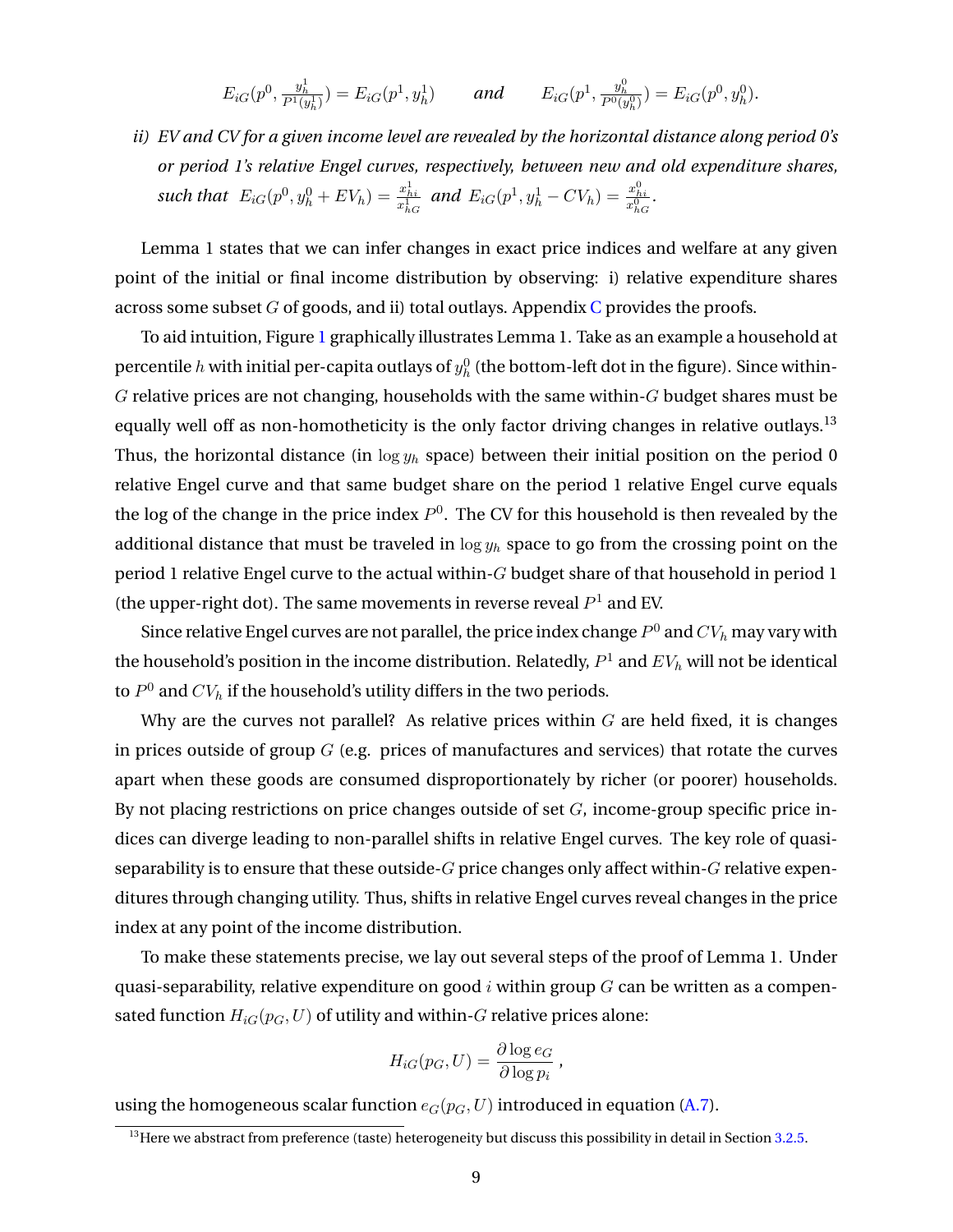How do horizontal shifts in relative Engel curves (across  $\log y_h$  space) identify changes in price indices? To obtain  $P^1(p^0,p^1,y^1_h)$ , start with the period  $1$  relative budget share on the relative Engel curve in period 1:

$$
E_{iG}(p^{1}, y_{h}^{1}) = H_{iG}(p_{G}^{1}, U_{h}^{1}) = H_{iG}(p_{G}^{1}, V(p^{1}, y^{1}))
$$
  
=  $H_{iG}(p_{G}^{0}, V(p^{1}, y^{1}))$   
=  $H_{iG}(p_{G}^{0}, V(p^{0}, y_{h}^{1}/P^{1}(p^{0}, p^{1}, y_{h}^{1})))$   
=  $E_{iG}(p^{0}, y^{1}/P^{1}(p^{0}, p^{1}, y_{h}^{1}))$ .

The first line links this unobserved compensated Hicksian demand function to observed relative Engel curves by substituting in the indirect utility function  $V(p, y)$  that connects total outlays and utility. Equality between the first and second line is an implication of the homogeneous price change  $p_i^1 = \lambda_G p_i^0$  within group  $G.^{14}$  Equality between the second and third lines follows from the definition of  $P^1({p^0},p^1,y^1_h)$  above. The final line moves back to relative Engel curve functions. Thus, the difference between percentile h's total outlays in period 1 and the total outlays of a percentile in period 0 with the same relative budget share as h had in period 1 reveals the price index change  $P^1(p^0,p^1,y^1_h)$ . An analogous proof applies for  $P^0(p^0,p^1,y^0_h)$ .

Lemma 1 shows that quasi-separability is not only sufficient but a necessary condition to recover income-specific price indices and welfare from horizontal shifts in observed within- $G$  outlays for arbitrary price realizations outside of  $G$ . As we show in Lemma 2 of Appendix C, quasi-separability is required to express within-group expenditure shares as a function of utility and within-group relative prices (i.e. to ensure the existence of the function  $H_{iG}(p_G, U)$ ) above).<sup>15</sup> Thus, in the absence of reliable price data outside of group  $G$ , quasi-separability provides the minimal restriction on preferences such that these unknown prices do not confound shifts in relative Engel curves.

Finally, an obvious question is why do we focus on relative Engel curves, and whether alternative preferences could allow us to recover changes in the price index from shifts in standard Engel curves (i.e. expenditure shares plotted against log total outlays). In Lemma 4 in Appendix B, we provide an impossibility result that no such approach is consistent with rational preferences while allowing for arbitrary changes in unobserved prices (if price changes are uniform, shifts in standard Engel curves do recover price indices as we show in Lemma 3). These results connect to Almås et al. [\(2018\)](#page-31-0) who show that the standard Engel-curve methodology for recovering price indices under AIDS preferences (e.g. Hamilton, [2001\)](#page-33-0) requires information on all price changes to recover income-specific price indices. Shifting attention to relative Engel curves (and quasi-separable preferences) allows us to bypass these negative results.

 $^{14}$ Note that  $H_{iG}$  is homogeneous of degree zero in prices  $p^t_G$  within group  $G.$ 

<sup>&</sup>lt;sup>15</sup>Lemma 2 draws on existing results (Blackorby et al. [1978\)](#page-32-0), but provides a more direct proof.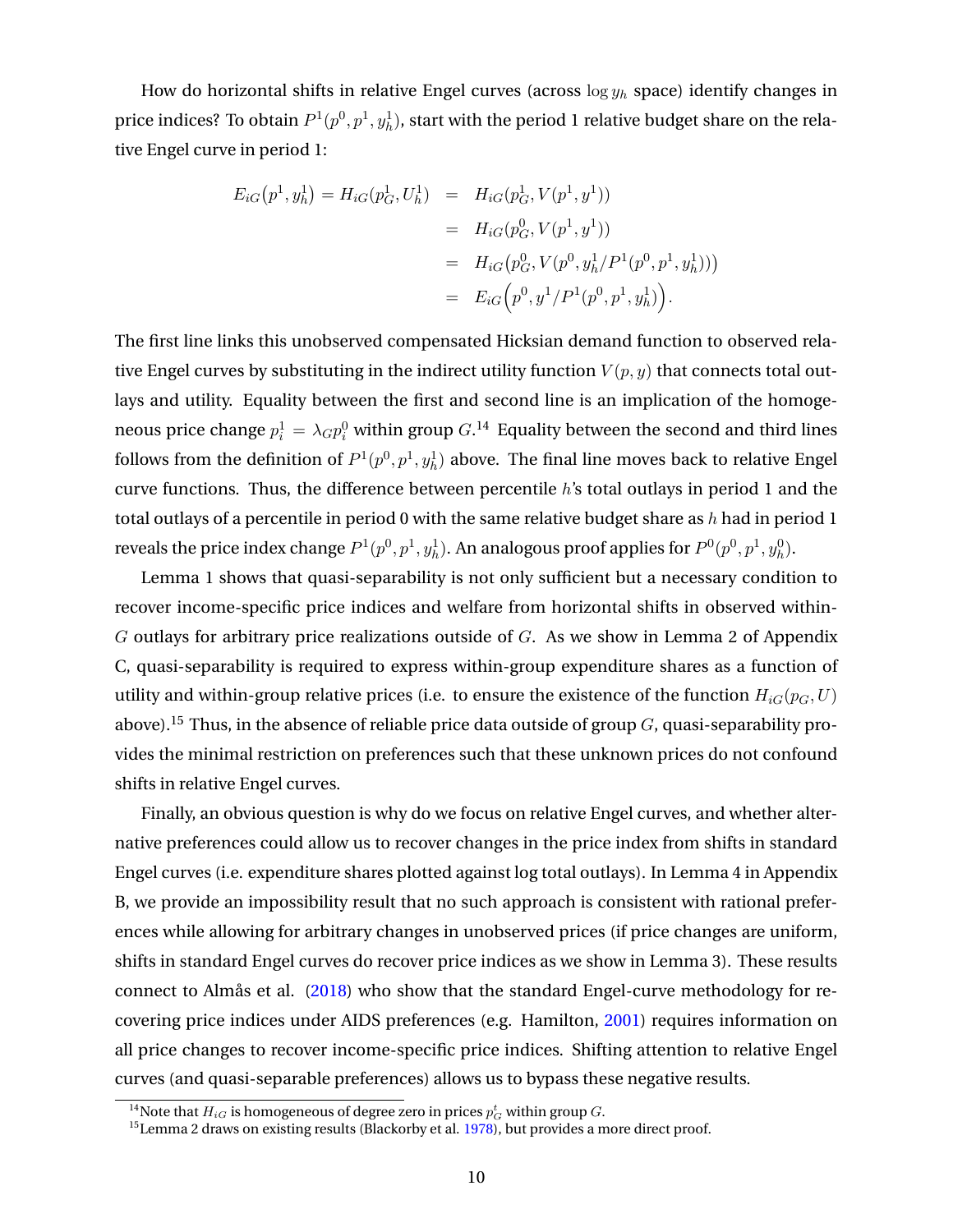# <span id="page-11-0"></span>**2.3 Recovering Income-Specific Welfare Changes From Expenditure Survey Data**

Our two main propositions relax the assumption of constant relative prices within subset  $G$  in the context of two different data environments.

### **Environments With Partial Price Information**

When price information is available for goods i within a quasi-separable set  $G$ , but not for goods outside that set, our first proposition shows that information on the within- $G$  price changes alone is sufficient to fully adjust relative Engel curves to account for any confounding response to changing prices, holding utility constant. We can then infer changes in price indices from horizontal shifts in these adjusted curves. This proposition is valuable in typical expenditure survey contexts where either separate price surveys or unit values calculated from well-measured quantity data provide price information for some subset of goods, such as foodstuffs or fuels.

## **Proposition 1.** *If, and only if, preferences are quasi-separable in the subset G of goods:*

*i)* The log price index change for a given income level in period 1,  $\log P^1(y^1_h)$ , is equal to the *horizontal shift in the adjusted relative Engel curve of any good*  $i \in G$  *at that income level, such that* 1  $\boldsymbol{0}$ 

$$
E_{iG}(p^0, \frac{y_h^1}{P^1(y_h^1)}) = E_{iG}(p^1, y_h^1) \times \frac{H_{iG}(p_G^0, U_h^1)}{H_{iG}(p_G^1, U_h^1)}
$$
(2)

*where*  $\frac{H_{iG}(p_G^1, U_h^1)}{H_{iG}(p_0^0, U_1^1)}$  $\frac{H_{iG}(p_{G},U_{h})}{H_{iG}(p_{G}^{0},U_{h}^{1})}$  is the change in expenditure shares induced by the change in (relative) prices within  $G$  evaluated along the indifference curve at period 1 utility,  $U^1_h=V(p^1,y^1_h).$ 

*ii) EV for a given income level is revealed by the horizontal distance along period 0's relative Engel curve between new and old expenditure shares, such that*

$$
E_{iG}(p^{0}, y_{h}^{0} + EV_{h}) = \frac{x_{hi}^{1}}{x_{hG}^{1}} \times \frac{H_{iG}(p_{G}^{0}, U_{h}^{1})}{H_{iG}(p_{G}^{1}, U_{h}^{1})}.
$$

Switching superscripts  $0$  and  $1$  provides the log price index change  $\log P^0(y^0_h)$  and CV.

This proposition describes how to adjust relative Engel curves to account for confounding vertical shifts due to changes in within- $G$  relative prices.  $^{16}$  Specifically, we can recover  $\log P^1(y^1_h)$ from the horizontal difference in relative Engel curves from the period 1 expenditure share after adjusting the period 1 curve by the term  $H_{iG}(p^0_G,U^1_h)/H_{iG}(p^1_G,U^1_h)$ , i.e. the compensated shift in expenditure shares due to the change in prices, with:  $\log \frac{H_{iG}(p_G^1,U_h^1)}{H_{iG}(p_G^0,U_h^1)}$  $\frac{H_{iG}(p_{G}^{1},U_{h}^{1})}{H_{iG}(p_{G}^{0},U_{h}^{1})} = \sum_{j \in G} \int_{p_{j}^{0}}^{p_{j}^{1}}$  $\partial \log H_{iG}$  $\frac{\log H_{iG}}{\partial \log p_j}d\log p_j$ . EV is then the additional horizontal distance traveled along the period 0 relative Engel curve to the period 0 expenditure share.

 $^{16}$ Note that Proposition 1 also holds with an additive correction term,  $+\left[H_{iG}(p_{G}^0,U^1_h)-H_{iG}(p_{G}^1,U^1_h)\right]$  instead of  $\times \frac{H_{iG}(p_G^0, U_h^1)}{H_{iG}(1, U_1^1)}$  $\frac{H_{iG}(p_G^{\alpha}, U_h^1)}{H_{iG}(p_G^1, U_h^1)}$ , since  $E_{iG}(p^1, y_h^1) = H_{iG}(p_G^1, U_h^1)$ .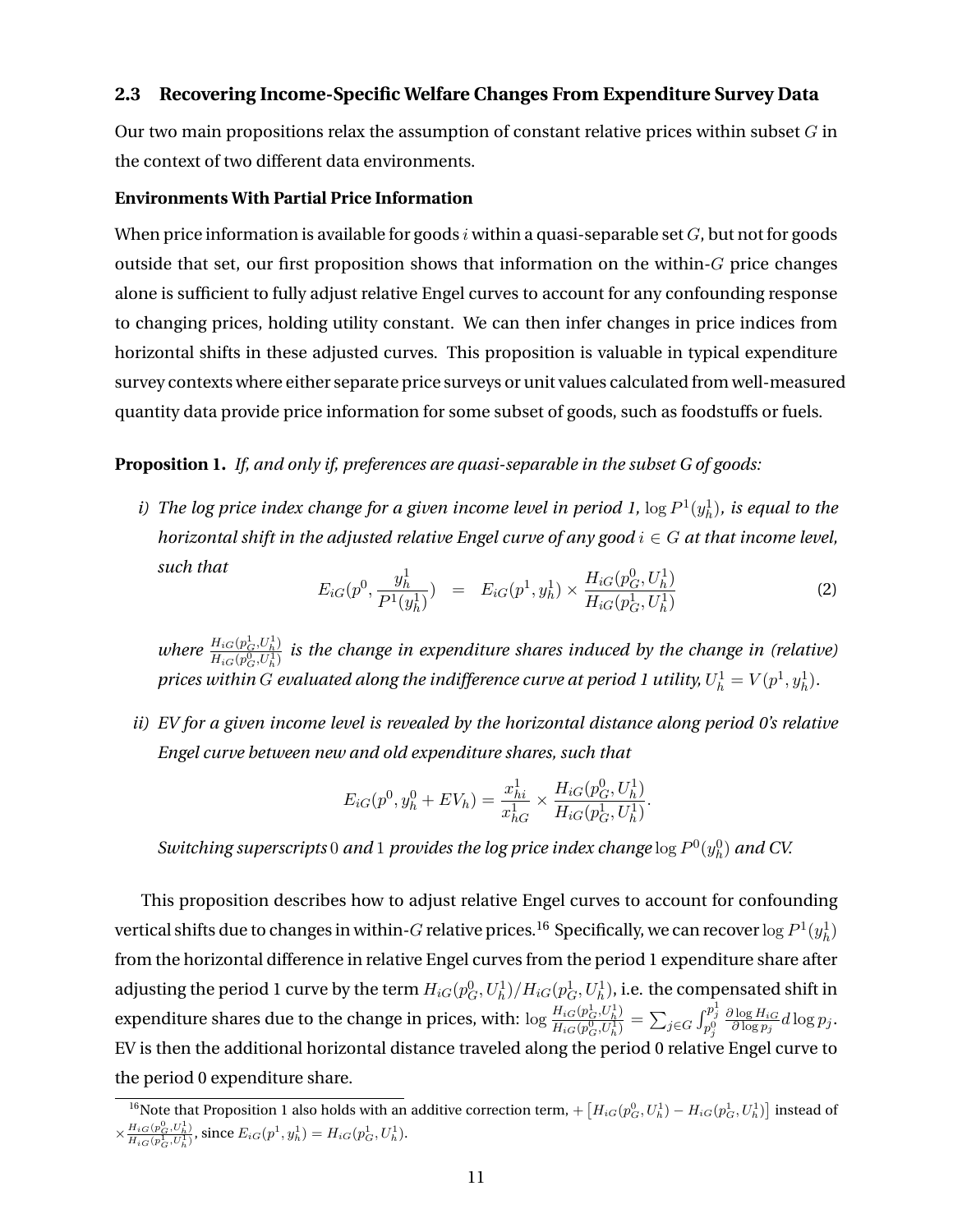<span id="page-12-0"></span>These adjustments require some knowledge of the within-group demand structure  $H_{iG}$  and within-group relative price changes. But crucially, they do not require any information on the structure of preferences or prices for goods outside  $G$ . As long as there is a group  $G$  of goods for which preferences are quasi-separable and reliable price data are available, we can uncover changes in price indices and welfare.<sup>17</sup> As described in Section [3.1.2,](#page-15-0) we implement the price adjustment in Proposition 1 in two different ways: as a first order approximation, evaluating elasticities in the base period, and in its exact form after specifying within-group demands  $H_{iG}$ .

#### **Environments With No Price Information**

In data-poor environments where no price data are available, Proposition 2 shows how to exploit the multiplicity of price index estimates—one for each of the goods  $i \in G$ —to recover unbiased estimates of price index and welfare changes, subject to an orthogonality condition on relative price changes within  $G$ . This proposition is most relevant for settings where only expenditure and not quantity data are collected, no separate price survey data are available, and where knowledge of likely price shocks allows for partial tests of the orthogonality condition.

We first write equation [\(2\)](#page-11-0) in logs and take a first-order approximation of changes in  $\log H_{iG}$ due to relative price changes, holding utility fixed.<sup>18</sup> Subsequently inverting the relative Engel curve at the period 1 expenditure share, for any good  $i \in G$  we obtain:<sup>19</sup>

$$
\log\left(y_h^1\right) - \log E_{iG}^{-1}\left(p^0, \frac{x_{ih}^1}{x_{Gh}^1}\right) \approx \log\left(P^1\right) + \left(\beta_{ih}^0\right)^{-1} \log \frac{H_{iG}(p_G^0, U_h^1)}{H_{iG}(p_G^1, U_h^1)}
$$
(3)

where  $\beta_{ih}^0 = \frac{\partial \log E_{iG}}{\partial \log y_h}$  $\frac{\partial \log E_{iG}}{\partial \log y_h}$  denotes the slope of the relative Engel curve (i.e. the income elasticity) evaluated at income level  $y_h^1/P^1$  and the initial set of prices  $p^0$  and  $\frac{H_{iG}(p^0_G,U^1_h)}{H_{iG}(p^1_G,U^1_h)}$  $\frac{H_{iG}(p_{G}^{\dagger},U_{h}^{\dagger})}{H_{iG}(p_{G}^{\dagger},U_{h}^{\dagger})}$  is the price-induced vertical shifts defined as in Proposition 1 above.<sup>20</sup> The first term on the right-hand side of (3) is the price index change we are trying to estimate. The second term is the bias due to a potential confounder: the vertical shift in relative Engel curves due to relative price changes within G.

While any individual estimate can be biased, these biases may cancel out if we average over multiple estimates of  $\log P^1$  derived from different goods  $i \in G$ . Proposition 2 states this orthogonality condition formally:

<sup>19</sup>Symmetrically for  $P^0$ :  $\log (y_h^0) - \log E^{-1}_{iG} \left( p^1, \frac{x_{ih}^0}{x_{Gh}^0} \right)$  $\left(\sum_{i=1}^{\infty} \frac{p_i^2}{(p_i^0)^2 + \left(\beta_{ih}^1\right)^{-1} \log \frac{H_{iG}(p_G^1, U_h^1)}{H_{iG}(p_G^0, U_h^1)}}\right)$  $\frac{H_{iG}(p_G, U_h)}{H_{iG}(p_G^0, U_h^1)}$ .

<sup>20</sup>Using the compensated cross-price elasticities  $\sigma_{ijk} = \frac{\partial \log H_{iG}}{\partial \log p_j}$  of relative expenditures, the vertical shift can be rewritten as a function of relative price changes:  $\log \frac{H_{iG}(p_G^1,U_h^1)}{H_{iG}(p_G^0,U_h^1)}$ 1  $\frac{n_{iG}(p_G, o_h)}{n_{iG}(p_G^0, U_h^1)} \approx \sum_{j \in G} \sigma_{ijh} \Delta \log p_j$  with  $\sum_{j \in G} \sigma_{ijh} = 0$ .

 $17$ To be more precise, these vertical adjustments of relative Engel curves depend on compensated changes in expenditure shares within  $G$ , holding utility constant. One can infer compensated changes in within-group expenditures from a Slutsky-type decomposition involving slopes of relative Engel curves and uncompensated price elas-ticities of within-group expenditure shares (see the proof of Proposition 1 in Appendix [C\)](#page-58-0):  $\frac{\partial \log H_{iG}}{\partial \log p_j} = \frac{\partial \log E_{iG}}{\partial \log p_j} +$  $E_{jG}\frac{x_G}{y}\frac{\partial \log E_{iG}}{\partial \log y}$ . Estimating these terms only requires information on household total outlays, expenditures on goods within group  $G$ , and prices among these goods.

 $18$ I.e. assuming that the vertical shifts in relative Engel curves due to within-G relative price changes are proportional to those price changes.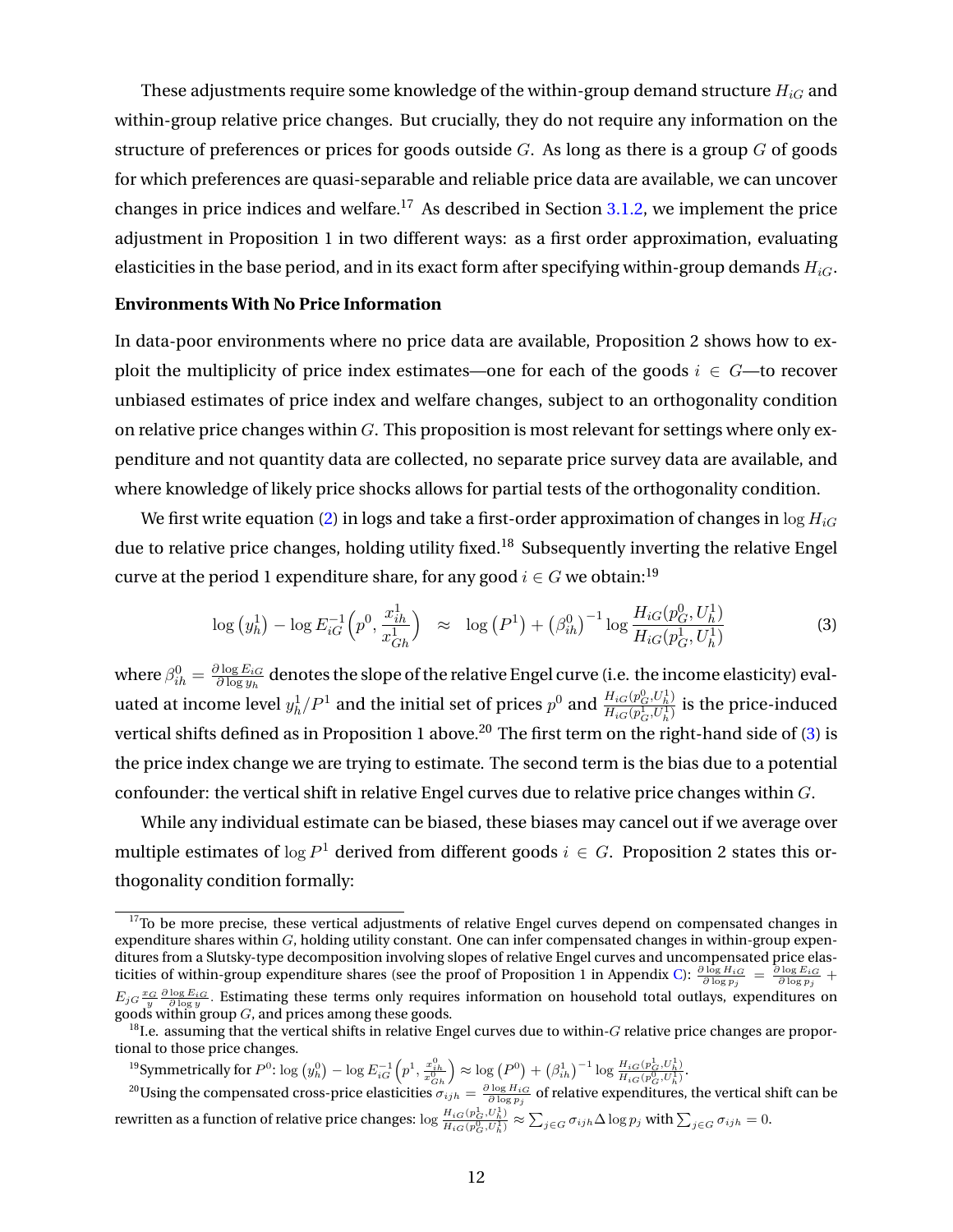<span id="page-13-0"></span>**Proposition 2.** *Assume that, to the first order, vertical shifts in relative Engel curves due to within-*G relative price changes are orthogonal to their slopes:  $\frac{1}{G}\sum_{i\in G}\left(\beta_{ih}^0\right)^{-1}\log\frac{H_{iG}(p_G^1,U_h^1)}{H_{iG}(p_G^0,U_h^1)}$  $\frac{H_{iG}(p_{G}^{0},U_{h}^{1})}{H_{iG}(p_{G}^{0},U_{h}^{1})}=0.$  If, and *only if, preferences are quasi-separable in subset* G*:*

- i) The log price index change for a given income level in period 1,  $\log P^1(y^1_h)$ , corresponds to *the average horizontal shift in the relative Engel curves of goods*  $i \in G$  *at that income level, calculated as in Lemma 1.*
- *ii) EV for a given income level is revealed by the average horizontal distance along period 0's relative Engel curves of goods* i ∈ G *between new and old expenditure shares calculated as in Lemma 1.*

Switching superscripts  $0$  and  $1$  provides the log price index change  $\log P^0(y^0_h)$  and CV.

Thus, if relative prices are changing within  $G$  but are unobserved, we can still recover unbiased estimates of price indices and welfare as long as the within-G price effects are not systematically related to the inverse of the local (i.e. income-specific) slopes of relative Engel curves. To illustrate this proposition with an example, imagine  $G$  includes both luxuries and necessities (in terms of relative outlays within  $G$ ). If the relative price of the luxuries rise, households would purchase relatively more necessities and we would falsely infer that they became poorer on average. However, if some luxuries within  $G$  rose in price and others fell, averaging over estimates would recover the true welfare change.

Such a condition is informative in the most challenging contexts where no reliable price data are available for any product group. Absent relative price changes systematically related to within- $G$  income elasticities, our methodology still provides unbiased estimates. For example, if we are interested in the impacts of shocks or policies that differ by product, such as tariff changes, our price index estimates are likely to be unbiased if the tariff changes are unrelated to relative Engel slopes (a condition that is testable even if reliable price data are not available).

# **3 From Theory to Estimation**

In this section, we build on the theoretical results above to derive an empirical methodology for estimating price indices and welfare changes using household expenditure survey microdata. We then turn to identification and derive corollaries to our theoretical propositions describing testable conditions for unique and unbiased identification. We draw on these results in our applications to perform a number of validation exercises and robustness checks.

#### **3.1 Estimation Approach**

Suppose that we want to estimate the welfare change between two periods for specific percentile of the household income distribution. The graphical exposition of Lemma 1 in Figure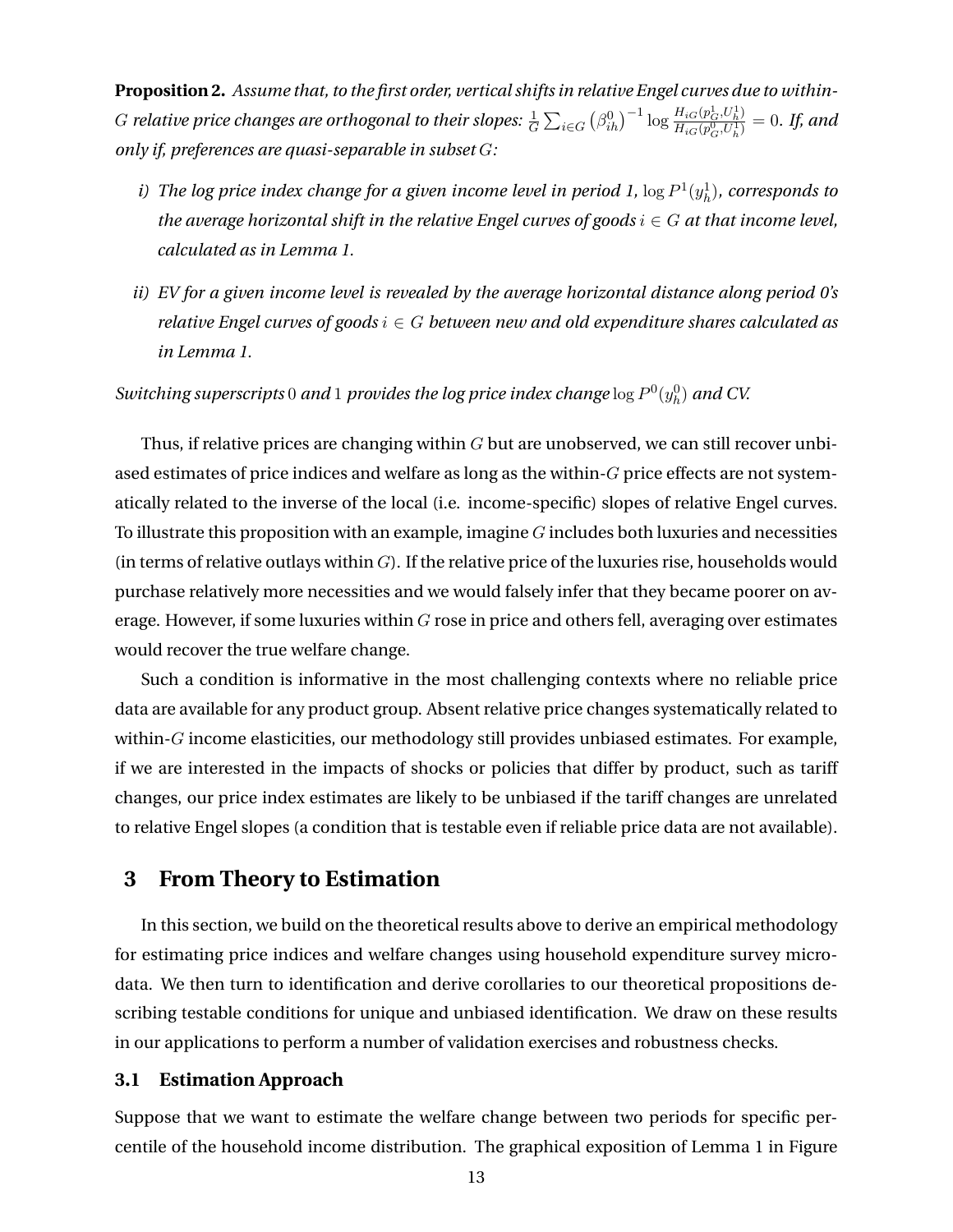<span id="page-14-0"></span>[1](#page-34-0) provides a simple estimation approach. First, we use non-parametric methods to estimate flexible relative Engel curves separately for both periods and for each location (what we will call a market). We can then recover changes in exact income-specific price indices as well as household welfare from the horizontal shift in these curves at different points of the income distribution, potentially adjusting curves or adding a correction term to account for within- $G$ relative price changes. Repeating this procedure for multiple goods generates many estimates that can be combined to increase precision (and potentially accommodate the misclassification of goods into quasi-separable sets or good-specific taste shocks as we discuss below).

#### **3.1.1 Environments With No Price Information**

Since our price correction approaches build on it, we first describe our approach in the absence of well-measured price data, even within group  $G$  (i.e. assuming that the orthogonality condition in Proposition 2 holds).

#### **No Price Correction Approach**

The first step is to use expenditure survey microdata to estimate kernel-weighted local polynomial regressions of relative expenditure shares,  $x_{ih'm}^t/x_{Gh'm}^t,$  on log total outlays per capita,  $\log y_{h'}^t$ , for every good  $i \in G$ , period  $t$  and market  $m$ , where  $h'$  indexes the individual households in the expenditure surveys. This provides estimates of  $x_{ihm}^t/x_{Ghm}^t$  for any percentile  $h$  of households across the income distribution (where  $y_h$  is the predicted income for households at this percentile). We estimate these relative Engel curves at 101 points corresponding to percentiles 0 to 100 of the local income distribution.<sup>21</sup>

With these relative Engel curves in hand, consider estimating the log price index change for income percentile h in period 1,  $\log P^1(p^0, p^1, y^1_h)$ . The relative Engel curve for period 1 provides a point estimate of relative expenditures for households at this percentile of the initial income distribution,  $x_{ihm}^1/x_{Chm}^1$ . The next step is to estimate the period 0 income level  $\widehat{E_{iG}}^{-1}(p^0,x^1_{ihm}/x^1_{Ghm})$  associated with this relative expenditure share from the crossing point on the period 0 relative Engel curve. To do so, we find the crossing point  $\widehat{x_{ihm}^0/x^0_{Ghm}}$  and take the corresponding income of this income percentile  $h$ ,  $\widehat{\log y^0_h}$ .<sup>22</sup> As we discuss in Section [3.2.1,](#page-16-0) we restrict attention to monotonic relative Engel curves to ensure this crossing point is unique.

Given these estimates, the income-percentile specific price index change  $\log P^1(p^0, p^1, y_h^1)$ is equal to the difference between  $\log y^1_h$  (the period 1 level of income for percentile  $h$ ) and the estimate of  $\widehat{\log y^0_h}$ —this is the horizontal shift labeled  $\log P^1$  in Figure [1.](#page-34-0) The welfare change for

<sup>&</sup>lt;sup>21</sup>We first smooth the distribution of local income using a local polynomial regression of log total outlays per capita on outlays rank divided by the number of households n (with a bandwidth equal to  $101/(n-1)$ ) to obtain  $\log y_h^t$  at the 101 percentiles. To obtain relative Engel curves, we use a bandwidth equal to one quarter of the range of the income distribution in a given market. In both cases we use an Epanechnikov kernel. Our applications explore alternative bandwidth choices.

 $^{22}$ We take the two closest percentiles and linearly interpolate between them to obtain  $\widehat{\log y^0_h}.$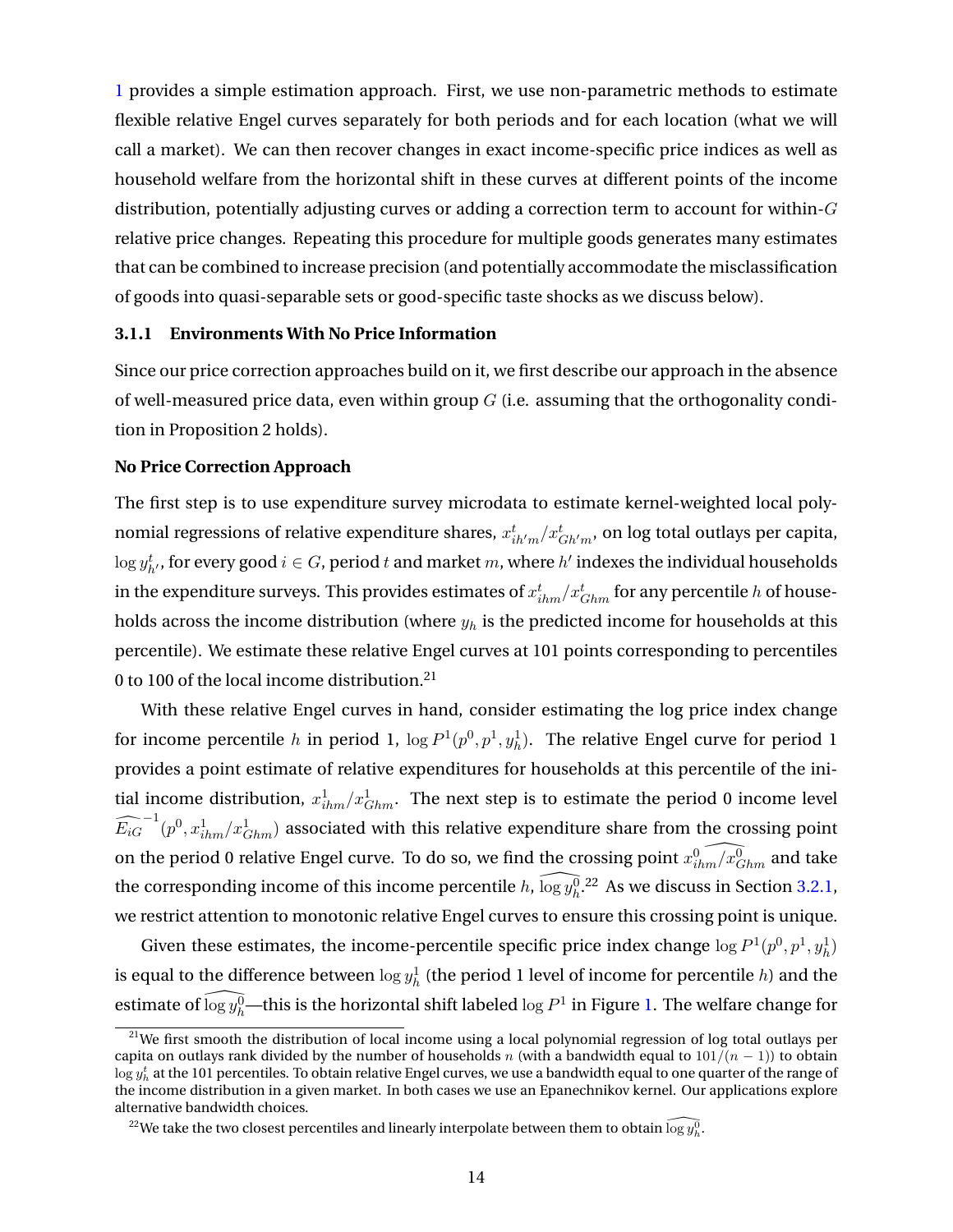<span id="page-15-0"></span>income-group h, as measured by the EV, is recovered from the relationship  $\log(1+EV_h/y_h^0) =$  $\widehat{\log y^0_h} - \log y^0_h$ , where  $\widehat{\log y^0_h}$  is the estimate of the period 0 income required to obtain period 1 utility and  $y_h^0$  is the actual period 0 income for percentile h. This expression recovers welfare changes for a hypothetical household that stays at the same point of the income distribution in both periods (if household panel data are available, we could recover welfare changes for a specific household using this methodology).

To estimate the price index change holding utility at period 0's level,  $\log P^0(p^0, p^1, y^0_h)$ , we follow the same procedure but going in the opposite direction (and recovering CV from  $log(1 CV_h/y_h^1)=\widehat{\log y_h^1}-\log y_h^1.$  Each good  $i\in G$  provides a separate estimate for  $\log P^0,$   $\log P^1$ ,  $CV_h$ and  $EV<sub>h</sub>$ . As discussed below (and previewed in Proposition 2), we combine these estimates by taking an average across different goods  $i$  at each percentile of the income distribution.<sup>23</sup>

#### **3.1.2 Environments With Partial Price Information**

If price data are available within group  $G$ , Proposition 1 shows how to correct the observed horizontal shifts in relative Engel curves for confounding relative price effects. For this reason, we will focus on product groups with well-measured price information in our applications. Exact estimation under Proposition 1 requires knowledge of the shape of function  $H_{iG}(p_G, U)$ , for which we propose two functional forms below. First, we present a simple and transparent price correction term that holds to the first-order for any preference structure within G.

**First-Order Price Correction Approach** With information on price changes for  $i \in G$ , the orthogonality condition we derived in Proposition 2 can be calculated and tested. Furthermore, as we see from averaging equation [\(3\)](#page-12-0) over  $i \in G$ , this covariance term provides a first-order approximation of the bias from confounding vertical shifts in relative Engel curves due to within-G relative price changes for any preference structure  $H_{iG}(p_G, U)$ .

Specifically, we add the slope-to-price-change correlation term in Proposition 2 to the the price index estimate derived from horizontal shifts in relative Engel curves described in Section [3.1.1](#page-14-0) above. For example, if we assume a constant elasticity of substitution  $\sigma_G$  within group G, the (market-by-percentile-specific) bias correction term for  $\log P^1$  takes the simple form:

$$
\frac{1}{G} \sum_{i \in G} \left( \beta_{ih}^0 \right)^{-1} \left( 1 - \sigma_G \right) \left( \Delta \log p_i - \overline{\Delta \log p_G} \right). \tag{4}
$$

The bias and hence correction term is small if relative price changes are close to uncorrelated with slopes of relative Engel curves, if within- $G$  elasticities are small, or if within- $G$  price changes are similar.

<sup>&</sup>lt;sup>23</sup>Ultimately, we will use the median as an unbiased estimate of the mean since not all goods  $i \in G$  have overlapping relative Engel curves for a particular percentile (see Section [3.2.4\)](#page-20-0).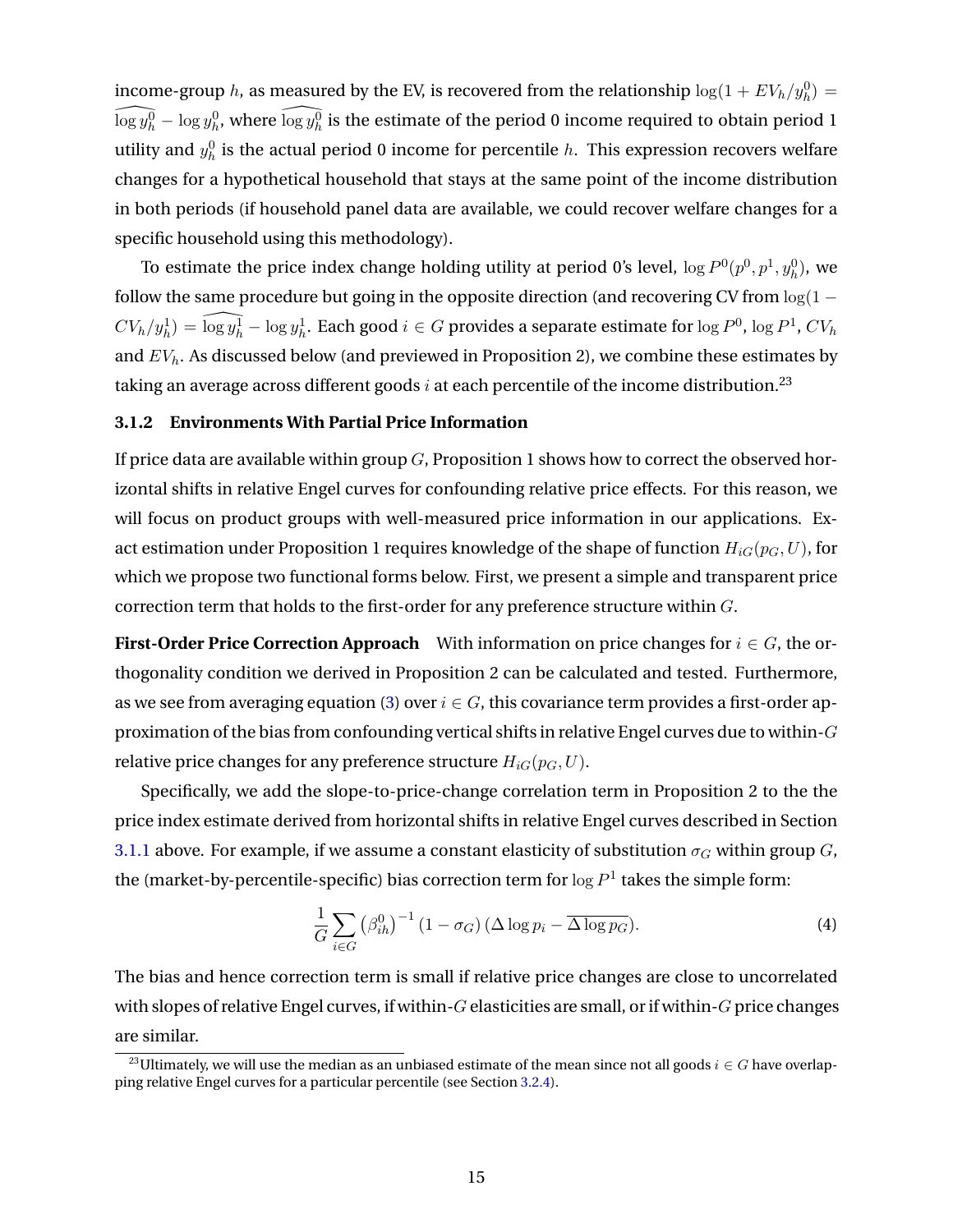<span id="page-16-0"></span>**Exact Price Correction Approach** For exact correction terms, recall from Proposition 1 that we must adjust either the period 0 or period 1 relative Engel curves to account for within- $G$ relative price changes and then calculate horizontal shifts using the adjusted curve. Thus, we proceed as in Section [3.1.1](#page-14-0) above, but modifying the appropriate relative Engel curve before calculating horizontal differences.

We propose two practical specifications that only require estimating a single elasticity parameter. The first is to specify a constant (compensated) elasticity of substitution between goods within group  $G$ , with an expenditure function that satisfies: $^{24}$ 

$$
e(p, U_h) = \tilde{e}\Big(\sum_{j \in G} A_j(U) p_j^{1-\sigma_G}, p_{NG}, U_h\Big) \tag{5}
$$

With such preferences, relative expenditures within  $G$  are given by  $H_{iG}(p_G,U)=\frac{A_i(U)p_i^{1-\sigma_G}}{\sum_{j\in G}A_j(U)p_j^{1-\sigma_G}}.$ This generalizes the preferences in Hanoch [\(1975\)](#page-33-0) and Comin et al. [\(forthcoming\)](#page-32-0) by allowing for flexible substitution patterns outside of group  $G$ . The confounding vertical shifts of relative Engel curves due to within-G relative price changes that need to be adjusted for are:

$$
\frac{H_{iG}(p_G^1, U_h^1)}{H_{iG}(p_G^0, U_h^1)} = e^{(1-\sigma_G)\left[\Delta \log p_i - \overline{\Delta \log p_G}\right]}
$$
\n(6)

where  $\overline{\Delta \log p_G} = \log \left[ \sum_{j \in G} (p_j^1/p_j^0)^{1-\sigma_G} \ (x_{jh}^1/x_{Gh}^1) \right]^{\frac{1}{1-\sigma_G}}$  is a CES index of relative price changes. With an estimate of the elasticity of substitution  $\sigma_G$  between goods of group G (which can be estimated using prices and expenditures on goods  $i \in G$ , we have a simple-to-compute multiplicative adjustment term.

Alternatively, recall from footnote [16](#page-11-0) that the correction term in Proposition 1 can also be written in an additive form. Specifying that semi-elasticities  $\xi_G$  within group G are constant akin to EASI demands (Lewbel and Pendakur, [2009\)](#page-33-0) provides an additive adjustment expressed in levels rather than logs of expenditure that is again simple to compute:

$$
H_{iG}(p_G^1, U_h^1) - H_{iG}(p_G^0, U_h^1) = -\xi_G \times \left[\Delta \log p_i - \overline{\Delta \log p_G}\right].\tag{7}
$$

# **3.2 Identification**

In this subsection, we derive a number of corollaries and results related to unique and unbiased identification when taking Propositions 1 and 2 to the data.

# **3.2.1 Invertibility of Relative Engel Curves**

The first result derives necessary and sufficient conditions under which relative Engel curve functions are invertible, and hence our price indices are identified.

# **Corollary.** *Under the same conditions as Propositions 1 and 2:*

 $^{24}$ The corresponding utility function can be implicitly defined as:  $K\left(\sum_{j\in G}A_j(U)^{1/\sigma_G}q_j^{\sigma_G/(\sigma_G-1)},\,q_{NG},U_h\right)=1.$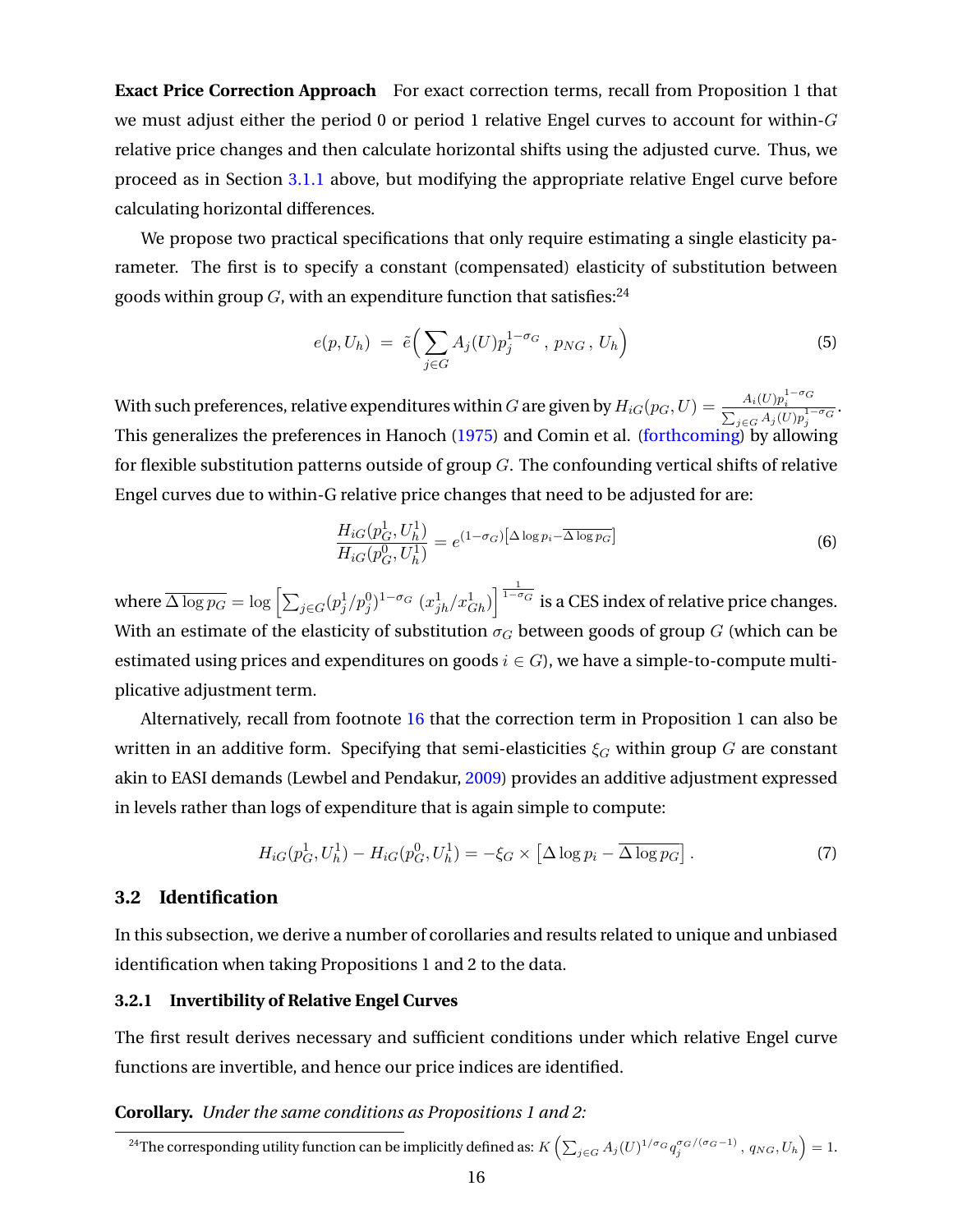- <span id="page-17-0"></span>*i) The necessary condition to recover unique estimates of changes in price indices and welfare is that different levels of household utility map into unique vectors of relative budget shares within the subset of goods*  $i \in G$  *at any given set of prices.*
- *ii) A* sufficient condition for *i*) to hold is that the relative Engel curve  $E_{iG}(p, y_h)$  is monotonic *for at least one good*  $i \in G$ *.*

The first condition is weaker than the second. The practical advantage of the second is that it is readily verifiable in the data, and turns out to be true empirically for all markets and time periods we consider in our applications. For the estimation approach that we outline in Section [3.1](#page-13-0) above, we restrict attention to good-market combinations where relative Engel curves are monotonic (ensuring that estimates of shifts are unique for each good-market combination).<sup>25</sup>

#### **3.2.2 Quasi-Separability and Misclassification**

**Bias from Violations of Quasi-Separability** Although our main propositions assume preferences are quasi-separable in group  $G$ , violations of this assumption have to be systematically related to price elasticities and slopes of relative Engel curves to induce bias in our welfare estimates. Here we make this statement precise by solving for the first-order bias.

Suppose we misclassify a good i that truly belongs in G as a non- $G$  (NG) good (i.e. we omit a good that belongs within the quasi-separable group  $G$ ). Alternatively, suppose we falsely classify a  $NG$  good j as part of G. In both cases, price changes outside of what we believe to be the G group can then directly affect within- $G$  relative outlays (rather than only affect relative outlays through utility, given quasi-separability).

**Corollary.** *To the first order, the bias from taking an average over estimates from all goods* i *that we believe to be in* G *(potentially including misclassified goods) is equal to:*

$$
\frac{1}{G} \sum_{i \in G} \log E_{iG}^{-1} \left( p^0, \frac{x_{ih}^1}{x_{Gh}^1} \right) - \log \left( \frac{y_h^1}{P^1} \right) \approx \frac{1}{G} \sum_{i \in G} \left( \beta_{ih}^0 \right)^{-1} \times \sum_{k \in NG} (\Delta \log p_k - \overline{\Delta \log p_G}) \frac{\partial \log H_{iG}}{\partial \log p_k}, \tag{8}
$$

*where* k *denotes the goods we believe to be in* NG*.*

For correctly classified goods,  $\frac{\partial \log H_{iG}}{\partial \log p_k}=0$  and there is no bias. $^{26}$  If good  $k'\in NG$  is actually a  $G$ good,  $\frac{\partial \log H_{iG}}{\partial \log p_{k'}}\neq 0$  for some  $i$ s. If good  $i'\in G$  is actually a  $NG$  good,  $\frac{\partial \log H_{i'G}}{\partial \log p_k}\neq 0$  for some  $k$ s.

Since we are averaging across multiple  $i$  estimates, these violations of quasi-separability only generate bias if the direction and magnitude of the confounding (compensated) cross-

 $25$ Specifically, as non-parametrically estimated Engel curves are often noisy at the extreme tails where there are few households across large ranges of outlays, we restrict attention to good-market combinations where relative Engel curves in both periods are monotonic between percentiles 1 and 99 and drop relative expenditure share estimates beyond those percentiles in cases where those portions are non-monotonic (replacing those values with a linear extrapolation from the monotonic portion of the curve).

<sup>&</sup>lt;sup>26</sup>Equation (8) abstracts from relative price changes within G (or assumes they all equal  $\Delta \log p_G$ ) since, as we describe above, these relative price changes can be observed and corrected for.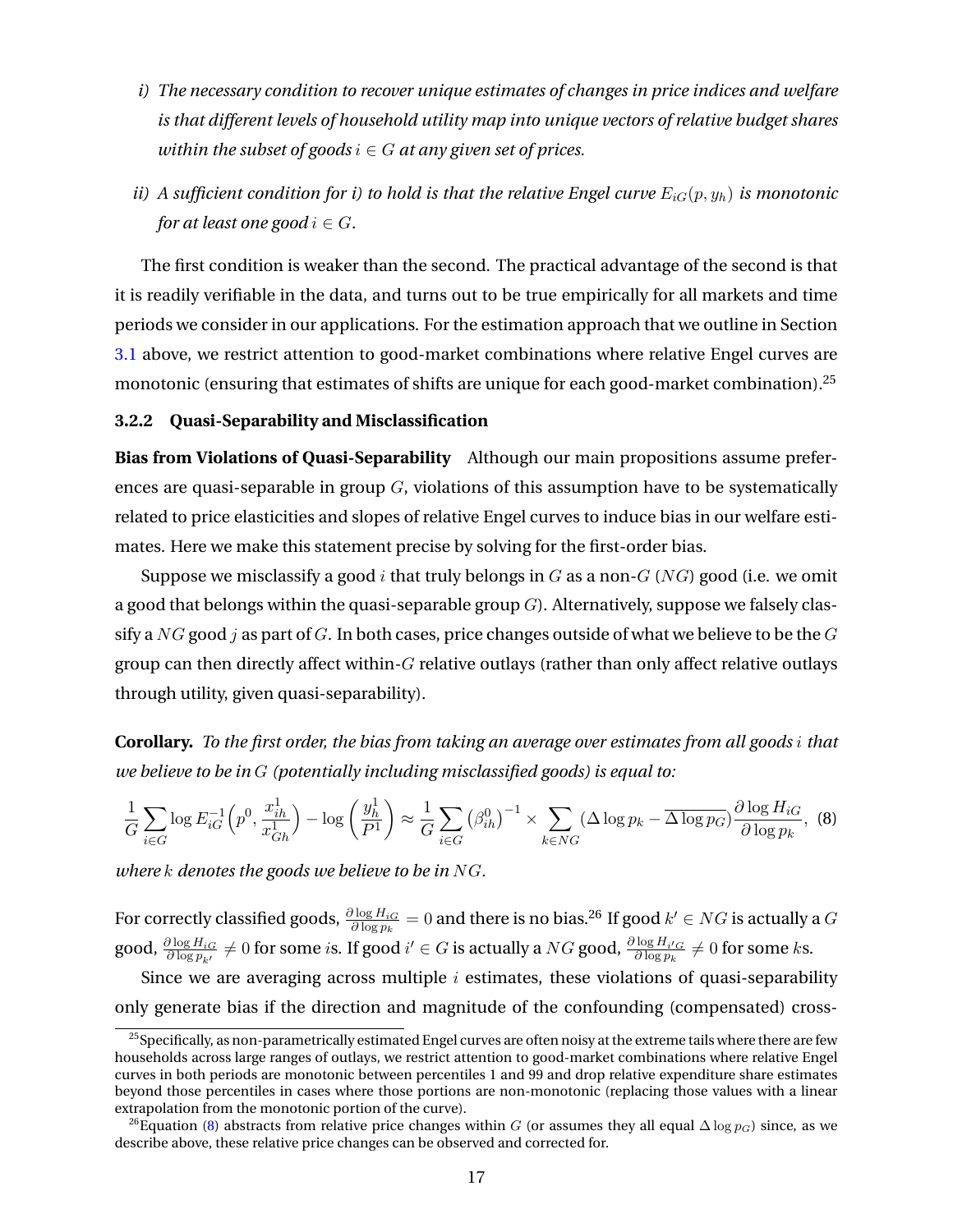<span id="page-18-0"></span>price effects from unobserved  $NG$  price changes ( $\sum_{k\in NG}(\Delta\log p_k - \overline{\Delta\log p_G})\frac{\partial\log H_{iG}}{\partial\log p_k}$  $\frac{\partial \log H_{iG}}{\partial \log p_k}$ ) are systematically related to the slopes of relative Engel curves  $(\beta_{ih}^0)$  for the goods within  $G.$  In addition, the bias will be small if most goods are correctly classified, if price changes are similar for  $G$  and NG goods, or if compensated cross-price elasticities are small. For our applications, this result motivates both averaging over multiple  $i$  estimates and exploring the sensitivity of our estimates across alternative classifications of goods into quasi-separable nests G.

**Testing for Quasi-Separability** Using Lemma 2 from Appendix C, we provide a test for quasiseparability using expenditure survey data.

**Corollary.** *If, and only if, preferences are quasi-separable in group* G*, the price elasticity of the uncompensated expenditure share*  $x_{iG} \equiv \frac{x_i}{x_G}$  $\frac{x_i}{x_G}$  in the price of any good  $j \notin G$  equals the slope of the *relative Engel curve multiplied by good* j*'s overall budget share:*

$$
\left. \frac{\partial \log x_{iG}}{\partial \log p_j} \right|_y = -\frac{p_j q_j}{y} \left. \frac{\partial \log x_{iG}}{\partial \log y} \right|.
$$

This corollary can be tested by measuring the vertical shift in relative Engel curves induced by the change in the price of good j,  $\frac{\partial \log x_{iG}}{\partial \log y_{iG}}$  $\partial \log p_j$  $\big|_y$  , if reliable price data are available for some goods outside subset  $G$ . Alternatively, we can explore the horizontal shift induced by this price change which is equal to the ratio  $\frac{\partial \log x_{iG}}{\partial \log p_j}$  $\int_{y}/\frac{\partial \log x_{iG}}{\partial \log y}$ . Under quasi-separability, this ratio coincides with the marginal effect of a good j price-change on the price indices  $P^0$  and  $P^1$ . This result generates a second and more practical test for quasi-separability:

**Corollary.** The elasticity of the exact price index  $P^t$ ,  $t \in \{0,1\}$  with respect to the price of any *good*  $i \notin G$  *equals the overall expenditure share of good*  $i$ :

$$
\frac{\partial \log P^t}{\partial \log p_j^t} = \frac{p_j^t q_{jh}^t}{y_h^t}.
$$
\n(9)

This equality is simply Shephard's Lemma applied to our price indices. Since we do not use prices from non-G goods to estimate our price indices, our estimation strategy does not guarantee that this equality holds. One additional benefit of this test is that it also serves as a smell test for our general approach. Recall that we are calculating a price index covering the full consumption bundle from relative expenditures within some group  $G$ . The test asks whether our estimated price index responds to price changes for goods outside group  $G$  as it must (and will only do so fully if quasi-separability holds).

#### **3.2.3 Aggregation Across Varieties of a Good**

Researchers often estimate Engel curves for a broadly-defined good (indexed here by  $q$ ) that itself contains many varieties (the is in our exposition up to now, e.g. different types, preparations, brands, pack-sizes or flavors), either because that is the level the data are reported at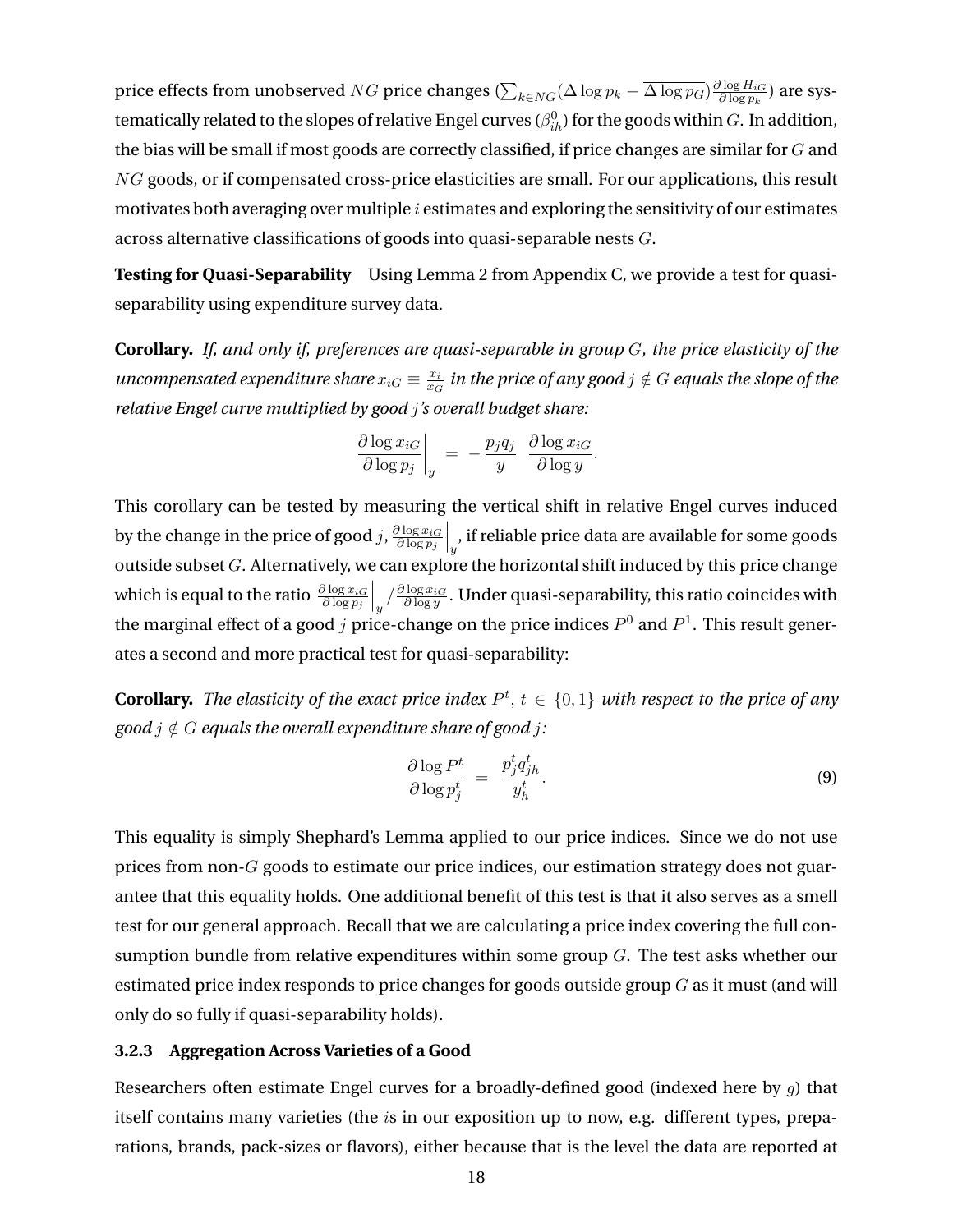or because specific varieties are not consumed widely enough given the number of households sampled. Fortunately, our lemmas and propositions can also be applied to aggregates of varieties rather than individual varieties, even if demands for those varieties are non-homothetic within  $g$ . For instance, there may be fancy packaged sea salts and simple table salt that are consumed in different proportions by the rich and the poor.

**Corollary.** *Suppose that* G *in our exposition above can be partitioned into subgroups of goods:*  $G = g1 \cup g2 \cup g3...$  (e.g. salt, milk, lentils etc.). Denote by  $E_{g,G}$  the expenditure share on subgroup g *within group* G*. Under the assumptions of Lemma 1:*

$$
E_{g,G}(p^1, y_h^1) = E_{g,G}(p^0, \frac{y_h^1}{P^1(y_h^1)}) \quad \text{and} \quad E_{g,G}(p^0, y_h^0) = E_{g,G}(p^{t1}, \frac{y_h^0}{P^0(y_h^0)}).
$$

In other words, the key equivalence continues to hold if we treat the subgroups  $q$  as products (instead of the individual varieties  $i$ ). Furthermore, under the assumption that prices within each subgroup g can be aggregated across the i into price indices,  $P_q(p_q, U)$ , we can apply Proposition 1 and the price-adjustment corollaries above to correct for relative price changes, but now using subgroup price indices  $P_g(p_g,U)$  instead of individual prices  $p_i.^{\mathbf{27}}$ 

Several remarks are in order. First, note that these subgroup price indices can be nonhomothetic: relative consumption within subgroup  $g$  can vary with utility  $U$  (and thus income); the rich and poor can even consume distinct varieties. Second, aggregation can accommodate differences in shopping amenities and store-level price differences (modeled as store-specific varieties). Third, aggregation can accommodate new and disappearing varieties within subgroup  $g$  using existing methods. For example, if a popular new variety of salt appeared between periods 0 and 1, this would lower the salt price index  $P_q(p_q, U)$ . If g is in the NG group then no correction is necessary, with the reduction in the salt price index raising utility, altering within-G expenditure shares, and lowering the full price index  $P^1(y_h^1)$ . If g is in the quasi-separable group  $G$ , we would either need to: calculate the change in the salt price index (e.g. using the share of salt expenditure spent on the new variety and the within-salt elasticity of substitution as in Feenstra, [1994\)](#page-32-0) and correct for it using one of the price correction approaches in Section [3.1.2;](#page-15-0) or assume that the mis-measured or omitted relative price changes satisfy an orthogonality condition similar to expression [\(8\)](#page-17-0) above. Finally, a more practical consideration is that relative Engel curves for subgroup  $g$  may be strictly monotonic while consumption of specific varieties  $i$  is zero (and thus flat) for some locations, periods, and/or ranges of income.

Taken together, these aggregation results are particularly valuable when implementing our approach to estimate price indices and welfare from highly-disaggregated data that are available for some subset of consumption  $G$ —e.g. barcode-level retail scanner data.

<sup>&</sup>lt;sup>27</sup>For example, the price aggregates derived in Redding and Weinstein [\(2020\)](#page-33-0) could be used for  $P_g(p_g, U)$ , assuming within- $q$  preferences have their CES structure.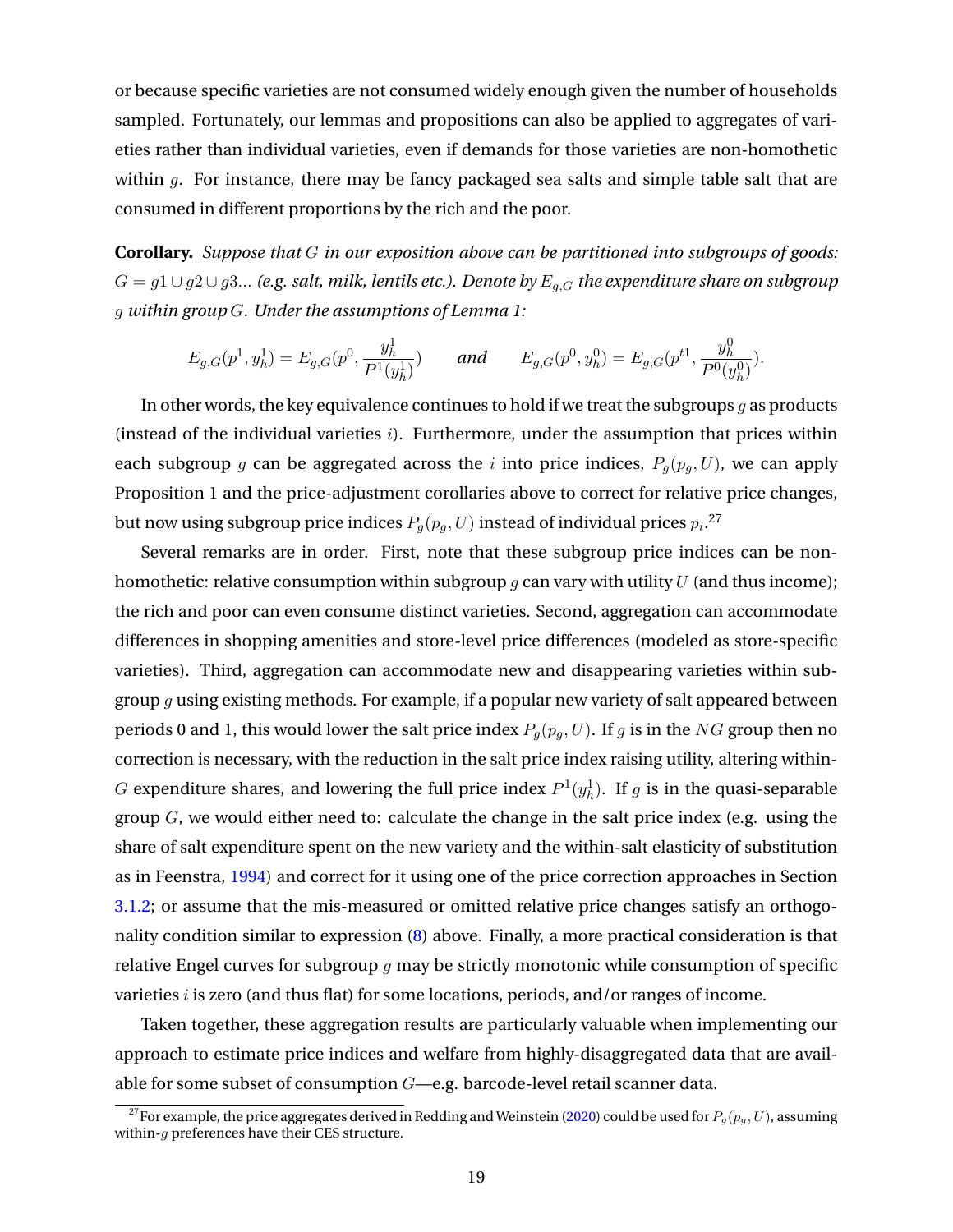#### <span id="page-20-0"></span>**3.2.4 Unobserved Welfare Changes (Sample Selection)**

Not all levels of household utility in period 0 are necessarily observed in period 1 and vice versa. For example, when evaluating price index changes  $P^0$  for poor households in period 0, there may be no equally poor households in period 1 if there is real income growth (and similarly when evaluating  $P^1$  for rich households in period 1). This means that Engel curves may not always overlap in budget share space for all income percentiles, and this gives rise to sample selection concerns, especially at the tails.

These selection issues take two forms, missing goods and missing markets. Recall from Section [3.1.2](#page-15-0) that averaging multiple price index estimates (one for each good we can calculate horizontal shifts in relative Engel curves for) can potentially eliminate bias from relative price shocks within the  $G$  group (or taste shocks as we discuss below). However, in the presence of such shocks, averaging over the subset of goods for which there is overlap at a given percentile  $h$ generates potential biases since overlapping and non-overlapping goods experienced different shocks. This is particularly problematic at the tails of the distribution. For example, if there is no true overlap when estimating  $P^0$  for poor households, any overlapping goods we do observe must have experienced large vertical shocks to relative Engel curves such that the resulting price index estimate makes poor period 1 households appear as poor as they were in period 0.

To address such sample selection concerns, we exploit the fact that we observe whether or not a given good has missing overlap at a given income percentile and if so, whether the estimate this good would provide is censored from above or from below (which depends on the sign of the slope of the relative Engel curve). Combining this information with the assumption that the distribution of price index estimates across different goods within  $G$  is symmetric for a given income percentile allows us to consistently estimate the price index change. To do so, we order the observed (i.e. overlapping goods) and unobserved (i.e. non-overlapping goods) price index estimates and take the median (which is an unbiased estimate of the mean).<sup>28</sup> In the rare cases where the median is unobserved due to most estimates being censored, we can impose a stronger assumption: that the distribution of price index estimates across different goods within  $G$  is uniform for a given income percentile. That allows us to solve for the mean as long as at least two goods overlap (see Sarhan, [1955\)](#page-33-0). As we discuss below, symmetry alone proves sufficient to solve selection issues in our Indian application.

A different type of sample selection arises if we don't observe any goods for which relative

<sup>&</sup>lt;sup>28</sup>We rank estimates, placing unobserved estimates below the lowest or above the highest estimate depending on whether they were censored from below (e.g. when calculating  $P^0$  for poor households or  $P^1$  for rich households) or above (e.g. when calculating  $P^0$  for rich households and  $P^1$  for poor households). For example, if a relative Engel curve for some good  $i$  is upward sloping and the period 0 relative budget share for a particular income percentile is lower than any point on the period 1 curve, there is no equivalently poor household in period 1. This implies that the (missing) estimate of the price index change for this percentile must be smaller than the lowest estimate obtained from other goods in G where we do observe overlap at this income percentile.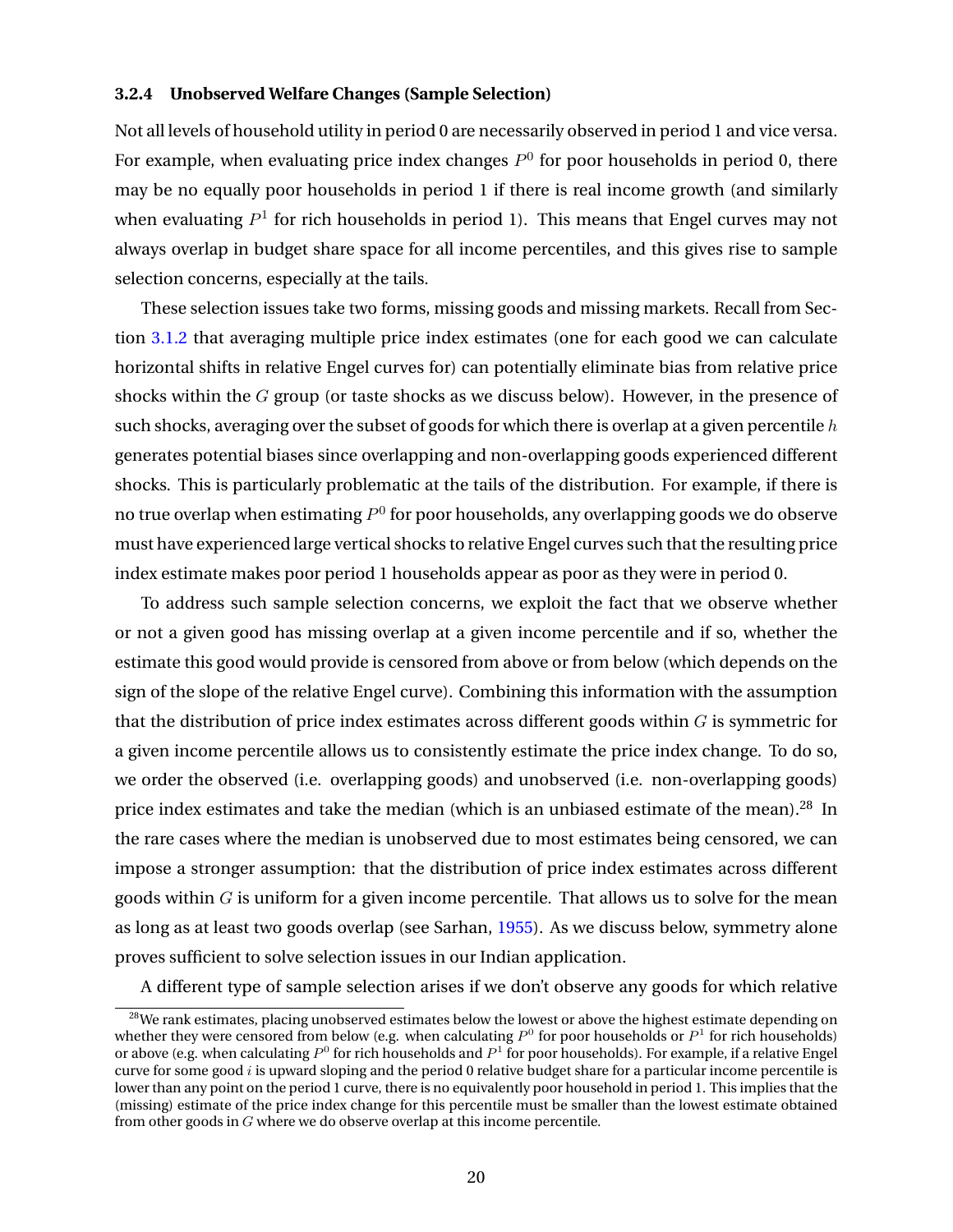<span id="page-21-0"></span>Engel curves overlap for a given percentile and market. In this case, we face a market-level sample selection issue when aggregating across markets. For example, there may be missing markets among poor percentiles for  $P^0$  and rich percentiles for  $P^1$  if real incomes grew. In practice, we find that almost no markets are missing after we implement the good-level selection correction above (i.e. we observe overlap in monotonic relative Engel curves for at least two goods for close to every decile-market pair in our sample). Therefore, the good-level selection correction is sufficient to solve market-level selection issues. Were it not, we could apply existing two-step Heckman selection corrections or make assumptions on the distribution of estimates across markets to recover the missing markets for a given percentile h.

#### **3.2.5 Taste Heterogeneity and Taste Changes**

Finally, we formally consider three concerns related to taste heterogeneity and taste changes.

# **Omitted Variable Bias in Engel Curve Estimation**

The first issue is common to all Engel curve estimates: if taste differences are correlated with income, Engel curves (both standard and relative) will be biased. For example, more educated households may both value certain goods more and have higher incomes. This may bias our price index and welfare estimates, as changes in real income over time would not affect budget shares in the way our estimated relative Engel curves predict. This bias can be addressed either by controlling for household characteristics when estimating relative Engel curves or by estimating curves separately for different types of household (we pursue both in our applications).

# **Heterogeneous Price Index Changes**

The second issue is that if tastes for goods differ across household types within a given income percentile in a way that correlates with relative price changes across goods, then price index and welfare changes for a given income percentile will differ by household type. In this case, we show that our method yields a weighted average change:  $\frac{y_h^1}{\tilde{P}^1(y_h^1)}$ , where  $\tilde{P}^1(y_h^1) \approx$  $\sum_z w_z^1(y_h^1) P_z^1(y_h^1)$  with weights given by the relative Engel slopes of household type z:  $w_z \equiv$  $\sum_i(\beta_{i,z}^1/\overline{\beta_i^1})/\sum_{z'}\sum_i(\beta_{i,z'}^1/\overline{\beta_i^1})$  (see Appendix C.7). In this scenario, if one is interested in the welfare change for a particular household type, such as households with large family sizes, we can carry out our procedure just for those households.

#### **Changes in Tastes Over Time**

The third issue arises when household tastes change over time. Such taste changes are only problematic if they are systematically related to differences in slopes of relative Engel curves across goods. To be precise, we can derive an orthogonality condition analogous to the orthogonality condition on unobserved relative price changes within  $G$  that underlies Proposition 2 and equation  $(4)$ . Denoting taste shocks—i.e. shifts in within-G budget shares conditional on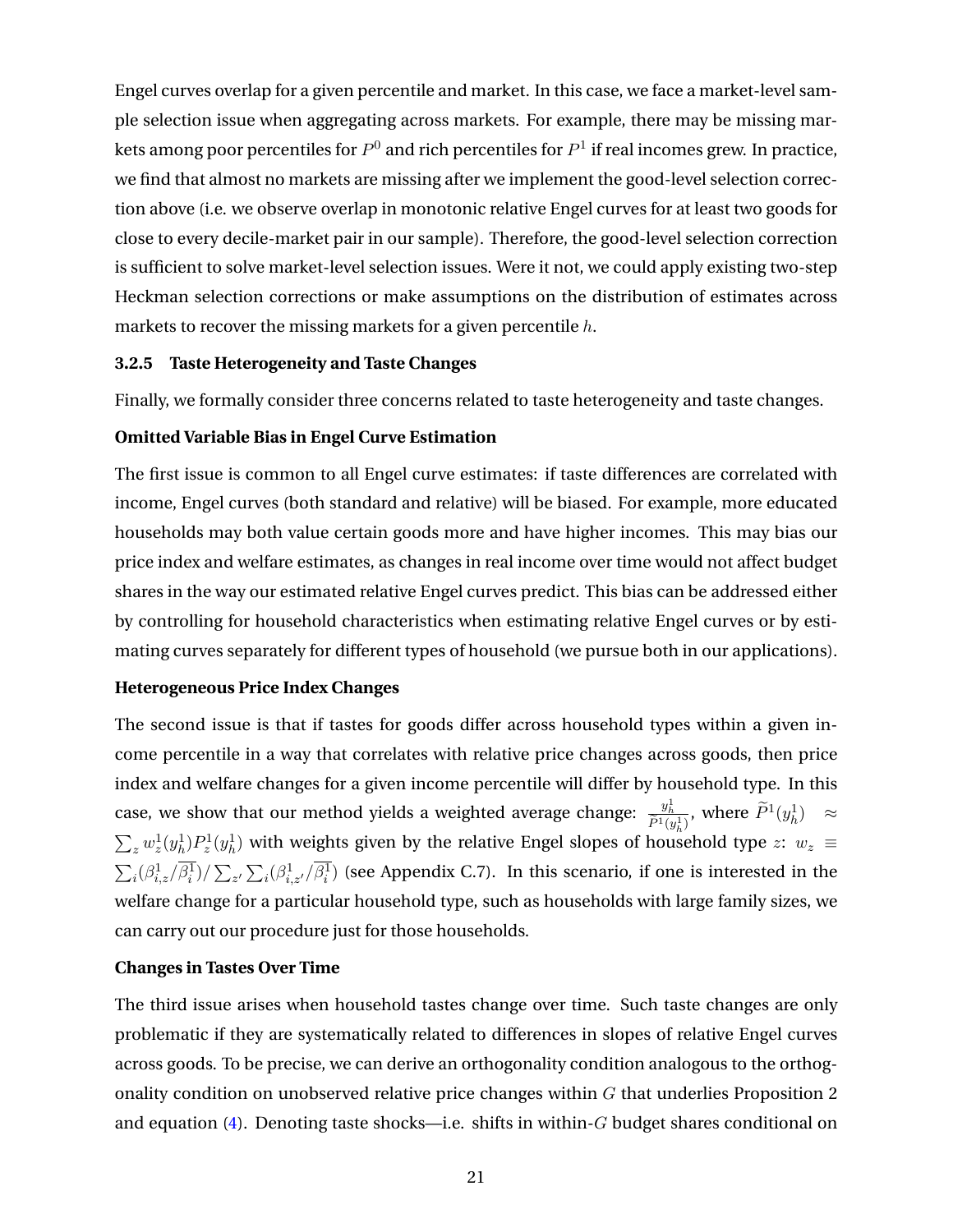<span id="page-22-0"></span>prices and income—by  $\Delta \log \alpha_{ih}$  and abstracting from relative price changes, we obtain:<sup>29</sup>

$$
\log\left(\frac{y_h^1}{P^1}\right) \approx \frac{1}{G} \sum_{i \in G} \log \widehat{E_{iG}}^{-1} \left(p^0, \frac{x_{ih}^1}{x_{Gh}^1}\right) - \frac{1}{G} \sum_{i \in G} \left(\beta_{ih}^0\right)^{-1} \Delta \log \alpha_{ih}.
$$

If taste shocks across  $i$  within subset  $G$  are orthogonal to the local slope of the relative Engel curve in period 0 (or period 1 to identify  $P^0$ ), the bias averages to zero across goods.

Unfortunately, such a condition is not in general testable. One scenario that may violate this condition is if household types have different tastes and there are compositional changes over time (e.g. increases in education). This concern will only be problematic if different household types have different price index changes over time, a condition that we can (and do) explicitly test by separately estimating and comparing price index changes for different household types.

# **4 Applications**

In the final section, we apply our methodology to estimate changes in rural Indian welfare over time and to re-visit the welfare impacts of India's 1991 trade reforms.

#### **4.1 Data**

Following the Great Indian Poverty Debate and Topalova [\(2010\)](#page-33-0), we draw on rural households in two of India's "thick" NSS survey rounds covering 1987/88 (43rd round) and 1999/2000 (55th round).<sup>30</sup> Each round provides us with detailed expenditure data on approximately 80,000 households residing in more than 400 Indian districts. Households are asked about their expenditures on 310 goods and services in each survey round. Examples include wheat, turmeric, washing soap and diesel. The sum of all expenditures over 30 days provides our measure of total household outlays. Given limited saving in India this will closely approximate nominal income (and even more closely permanent income). As noted above, we use the word outlays interchangeably with income. The surveys also contain basic household characteristics, district of residence, and survey weights that we use to make the sample nationally representative.

We use these data to estimate changes in household price indices and welfare for rural Indians between 1987 and 2000. We do this for 9 income deciles (i.e. percentiles 10, 20, ..., 90) in each district. Given the need to non-parametrically estimate relative Engel curves, we restrict attention to the 249 districts where we observe at least 100 households in both survey rounds. (As we show, results are not sensitive to this restriction.)

To obtain the subset of goods with reliable price data, we mimic the approach of Deaton and Tarozzi [\(2005\)](#page-32-0) who carefully analyze NSS expenditure surveys to identify the subset of goods for which prices can be measured using unit values (i.e. expenditures divided by quantities) and

<sup>&</sup>lt;sup>29</sup>To ensure shares sum to unity within  $G$ , we assume that these taste shocks sum to zero. These shocks can be defined using shifters multiplying  $e_G$  in equation [\(1\)](#page-7-0) or as price shifters as in Redding and Weinstein [\(2020\)](#page-33-0).

 $30$ As we discuss below, focusing on rural areas also allows us to validate our estimates since well-measured food and fuel prices cover most of the consumption bundle for poor rural households.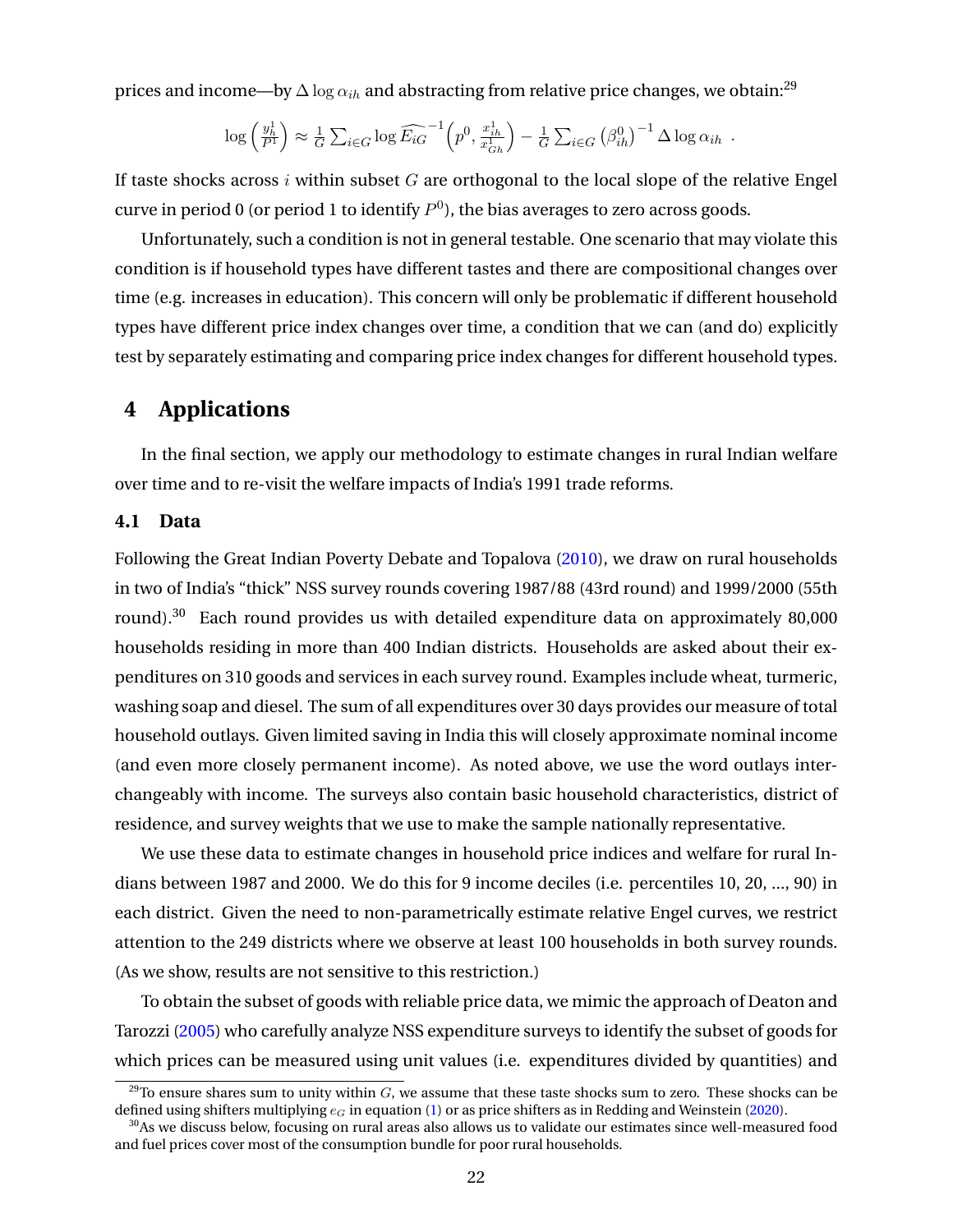the resulting prices are robust to concerns about unobserved product quality or variety.

Appendix [B](#page-57-0) describes their procedure in detail, as well as data cleaning procedures to remove obvious price outliers. Here, we briefly summarize their methodology to identify goods with reliable price information. First, they exclude all goods and services categories where quantity data are not recorded. Next, they further exclude the clothing and footwear categories for which quantity data exist (e.g. 2 pairs of leather boots/shoes) but where product descriptions are too broad and styles too numerous to generate reliable unit values. The remaining goods are all food and fuel products. Third, they discard any foods and fuels where the variation in prices within localities suggests that these products likely contain multiple varieties or quality levels; either because there is strong evidence of multi-modal price distributions (e.g. liquid petroleum gas), or due to the combination of high price dispersion and broad product descriptions (e.g. "other milk products"). Finally, they discard products where changes in the unit of measurement over rounds make temporal comparisons impossible.

These restrictions leave us with a sample of 132 food and fuel goods for which we have unit values and where issues related to multiple quality levels are minimized. To alleviate the remaining concern of measurement error when using unit values, we again follow Deaton and Tarozzi [\(2005\)](#page-32-0) and use the median unit value from each district and survey round (our market and period unit, respectively) as our price measures. We echo Deaton and Tarozzi in arguing that the combination of these procedures provides reliable price data for this subset of goods.

The final column of Table [1](#page-41-0) lists these 132 goods that cover, on average, 75 percent of household consumption in our sample.<sup>31</sup> As we discuss above, this subset of goods with reliable price are particularly valuable for our estimation since they allow us to implement Proposition 1 andcompute exact or first order price corrections if the orthogonality condition is violated, as well as to assess potential bias from violations of quasi-separability.

Finally, it is important to note that in the 55th round, the surveys included a 7-day recall period for all food products (in addition to the standard 30-day recall period asked in the 43rd round). While we only use the responses to the 30-day recall questions, Deaton [\(2003a,2003b\)](#page-32-0) and others show that households inflated their 30-day reports to be consistent with their 7 day reports. Thus, this "recall bias" raises reported total outlays (the numerator for evaluating changes in real incomes) even using the 30-day recall data and is at the center of the Great Indian Poverty Debate. In Section [4.3,](#page-24-0) we show that our approach is robust to this recall bias as we rely on relative consumption patterns within product groupings that we show is unaffected by the additional 7-day recall question.

 $31$ As the survey questionnaires change slightly over time, we aggregate a small number of goods to the most disaggregate classification reported consistently across rounds. In three cases we must combine purchases made at a discount through India's Public Distribution System (available to households below the poverty line) and those bought at regular markets. Appendix [B](#page-57-0) discusses these aggregations and shows that our methodology accommodates scenarios like this, where the price vector may depend on utility.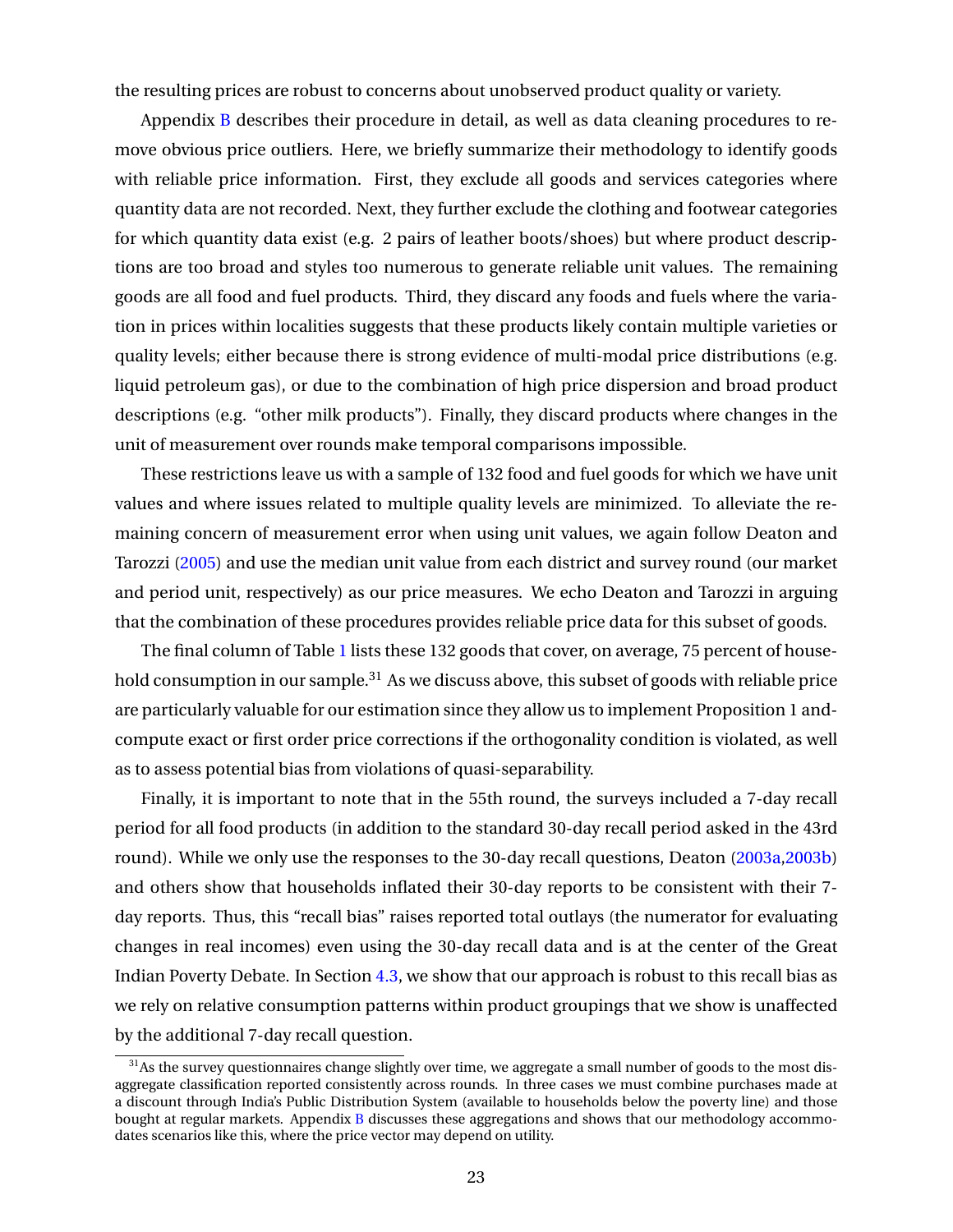# <span id="page-24-0"></span>**4.2 Product Aggregation and Product Groups**

To reduce measurement error when estimating relative Engel curves for rarely consumed items, we aggregate these 132 food and fuel items with well-measured prices to the second-lowest level of aggregation in the NSS surveys, which yields 34 goods indexed by  $q$  (listed in the third column of Table [1\)](#page-41-0). The results in Section [3.2.3](#page-18-0) prove that such an aggregation is admissible, and that we can implement price corrections, as long as we can measure price indices  $P_q(p_q, U)$  for these 34 goods (Appendix Table [A.2](#page-56-0) for descriptive statistics of price changes over time across these 34 goods).<sup>32</sup> This aggregation dramatically reduces the share of empty market-by-product cells (from 50 percent to less than 15 percent as shown in Appendix Figure [A.1\)](#page-43-0), and moving to the next highest level of aggregation (8 goods) provides little additional benefit.<sup>33</sup>

We divide these 34 aggregate  $q$  goods into three broader consumption groups: raw foodstuffs (e.g. rice, leafy vegetables), other food products (e.g. milk, edible oils) and fuels (e.g. firewood, kerosene) as shown in the first column of Table [1.](#page-41-0) In our baseline estimation, we assume these three groups each form a quasi-separable  $G$  group, with all remaining goods(e.g. processed food, manufactures and services) excluded as part of the  $NG$  group. We combine estimates from goods within all three  $G$  groups by taking medians following the discussion in Section [3.2.4.](#page-20-0)<sup>34</sup> As we describe below, Figure [6](#page-39-0) explores robustness across 108 perturbations of sensible  $G$  groupings, including a single  $G$  group.

## **4.3 Changes in Indian Price Indices and Welfare Over Time**

Before describing the results of our approach and comparing them to price index and welfare estimates derived from existing Indian CPI statistics, we first summarize the changes in nominal income between 1987 and 2000. Figure [2](#page-35-0) plots growth rates in total household outlays per capita for each decile of the local income distribution (using population-weighted averages of log changes across all 249 rural districts).<sup>35</sup> Nominal income growth exceeded 200 percent and there is a clear and strong pattern of convergence over this 13-year period, with outlays per capita rising substantially faster for the poor than for the rich. Our non-homothetic price indices allow us to determine whether this nominal income convergence translated into con-

<sup>&</sup>lt;sup>32</sup>We use a Stone price index to aggregate the observed price changes for the 132 items i to 34 goods g (using survey-weighted mean initial expenditure shares across the  $i \in q$  to compute weights). We compute price changes for each i from changes in district median unit values as described in Data Appendix [B.](#page-57-0) When unit values are observed in the district for one but not the other period, we replace i's missing price change with the state-level change.

 $33$ Appendix Figure [A.3](#page-45-0) reports qualitatively similar inflation estimates using these alternate levels of aggregation.

 $34$ In principle, comparing estimates obtained from different G groups provides an over-identification test (i.e. price index estimates from different  $G$  groups should be identical if there is no misclassification of goods into quasiseparable groups and orthogonality conditions on tastes and prices are satisfied). However, given the limited number of products in our setting (recall we have about 11 goods in each of the 3 G groups and for a given market-decile some goods do not have both monotonic and overlapping relative Engel curves), these conditions are unlikely to be satisfied without pooling the estimates.

 $35$  For each decile, we report percentage changes for incomes, price indices and welfare calculated by exponentiating the population-weighted mean of district-level log changes between 1987 and 2000.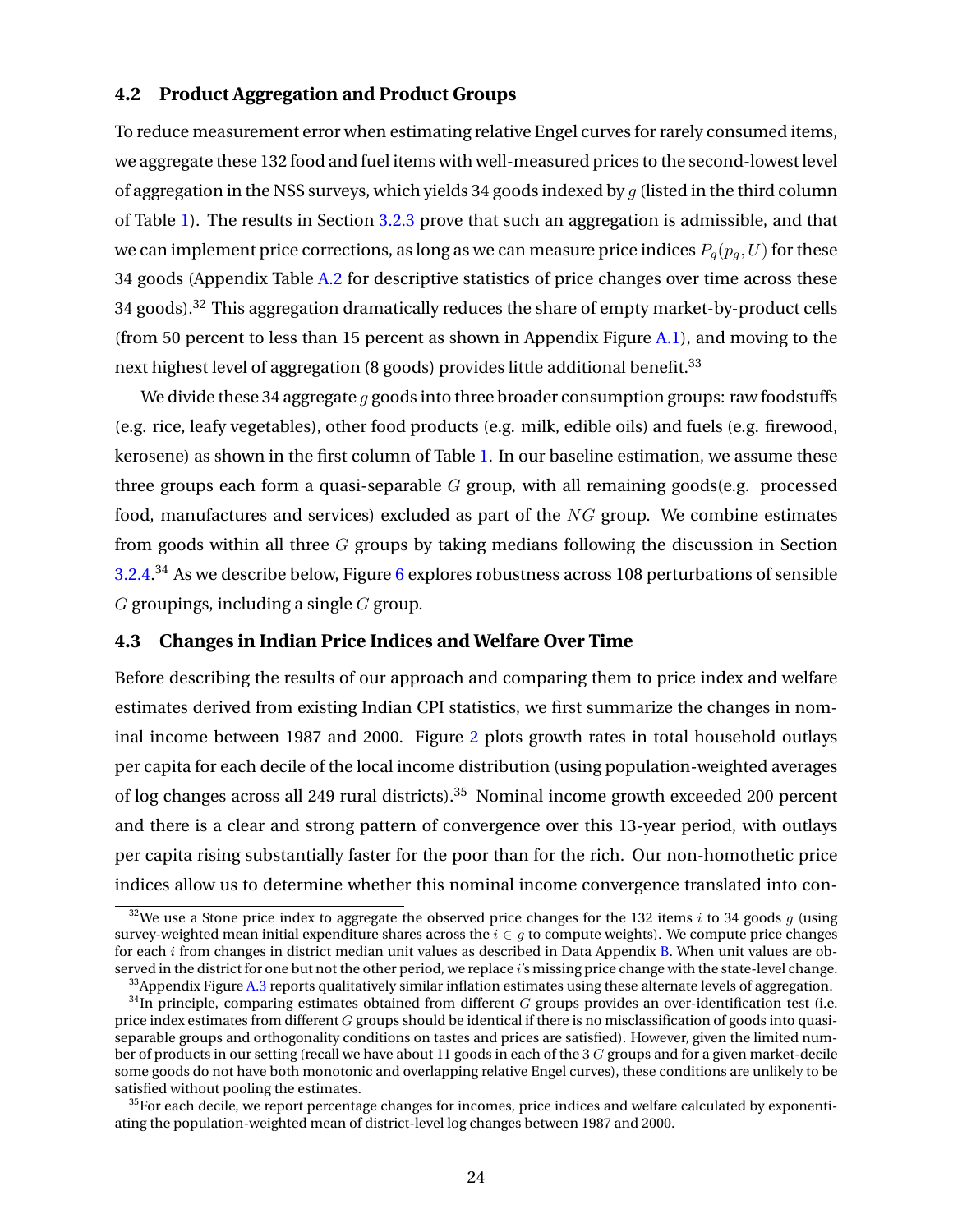vergence in standards of living between the rich and the poor.

Figure [3](#page-36-0) presents our price index estimates using the methodology outlined in Section [3.1](#page-13-0) (from hereon the "AFFG Price Index" after the authors initials). $36$  The left panel presents estimates applying Proposition 2, the approach for environments with no price information detailed in Section [3.1.1—](#page-14-0)i.e. assuming the orthogonality condition holds and making no price correction for within-G relative price changes. As above, we plot population-weighted averages across districts by decile. The remaining two panels of Figure [3](#page-36-0) apply the approach described in Proposition 1 and Section [3.1.2](#page-15-0) for environments with partial price information—i.e. implementing first-order and exact price corrections calculated using the well-measured price changes we have for goods in our food and fuels  $G$  groups to account for potentially confounding within-G relative price changes. For the first-order price correction in the middle panel, we assume a common elasticity of substitution of  $\sigma_G = 0.7$  based on averages from Cornelsen et al.'s [\(2015\)](#page-32-0) systematic review of food price elasticities in low income countries that uses similar levels of aggregation to our 34 goods. For the exact price correction in the right panel, we use the isoelastic correction (non-homothetic CES) in equation [\(6\)](#page-16-0) with the same elasticity assumption.

The first thing to notice is that the estimated inflation rates across deciles change very little after adjusting for relative price changes within  $G$  groups. Put another way, recall that our first-order price correction term also serves as a test of our orthogonality condition. Thus, the fact the estimates change little implies that relative price changes within our three food and fuel G groups are either small or only weakly related to income elasticities in our context. To streamline the exposition, we focus our remaining analysis on the no price correction approach (labeled "AFFG NPC price index"). In all cases, we would draw similar conclusions using the first-order or exact price correction estimates.

Before discussing magnitudes and differences in inflation across deciles of the income distribution, it is instructive to plot our AFFG approach alongside the leading existing CPI estimates for rural India. The left panel of Figure [4](#page-37-0) repeats our AFFG NPC price index. The middle panel plots Paasche and Laspeyres price index estimates using the methodology of Deaton [\(2003b\)](#page-32-0) that draws on observed price changes weighted by average district-level expenditure shares for the 132 food and fuels items where price data are deemed reliable.<sup>37</sup> Mechanically, these price indices do not vary across the income distribution. The right panel of Figure [4](#page-37-0) relaxes this homotheticity by using district-decile specific expenditure shares when calculating Paasche and Laspeyres price indices. We obtain bootstrapped confidence intervals for all three

<sup>&</sup>lt;sup>36</sup>As an example of the horizontal shifts in relative Engel curves we use to obtain our price index estimates, Ap-pendix Figure [3.1.1](#page-14-0) plots relative Engel curves in 1987/88 and 1999/2000 for one q good, salt, as a share of the  $G$ group "other food products" for the largest districts in the North, East, South and West of India.

<sup>&</sup>lt;sup>37</sup>As above, price changes are computed from changes in district median unit values for each of the 132 items. We calculate Laspeyres and Paasche price indices using survey-weighted mean expenditure shares at the district level (thus the index is democratic not plutocratic). We replace missing district-level price changes with state-level ones.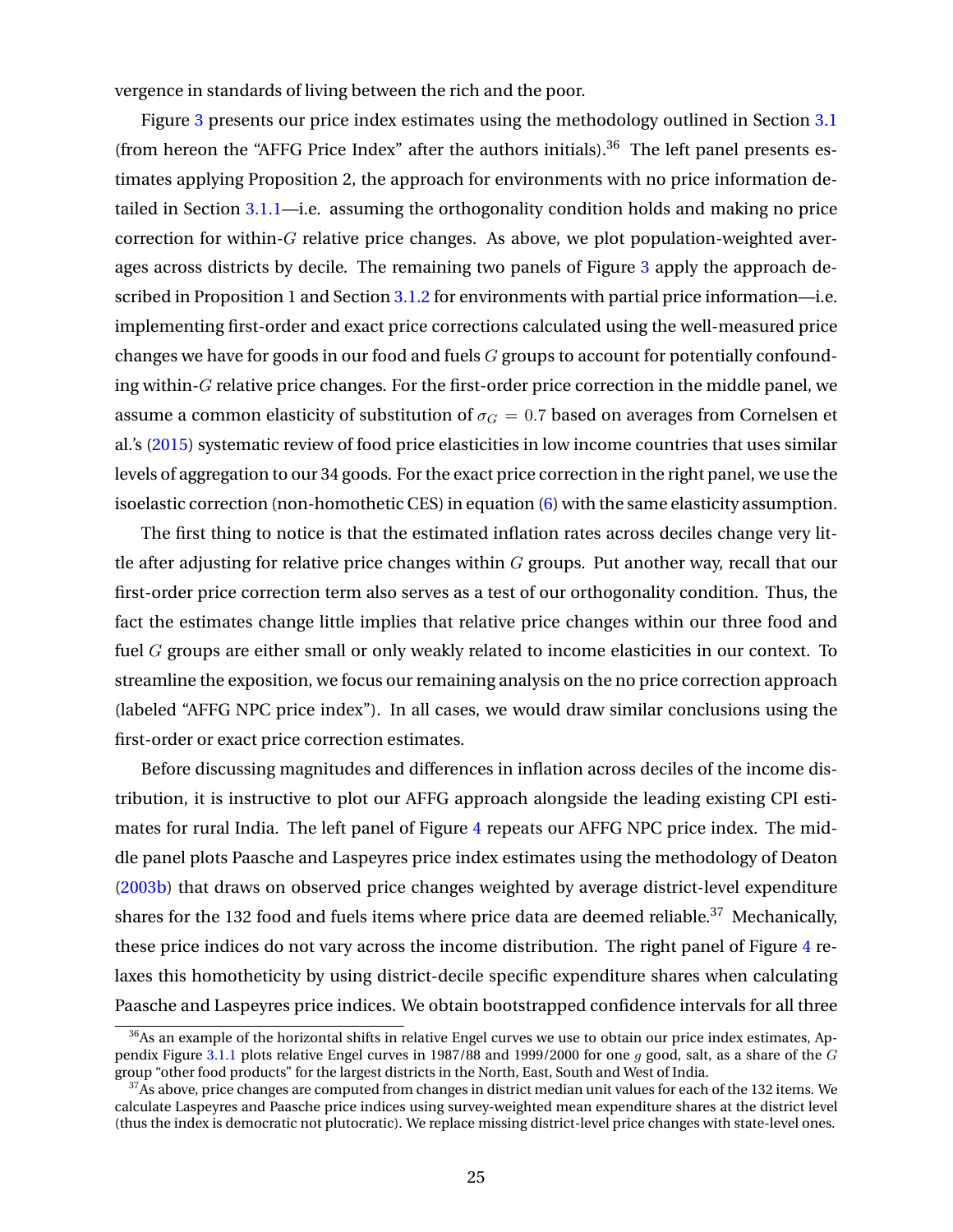indices by sampling with replacement 1000 times from the distribution of households within each district-survey round and plotting the 2.5 and 97.5 percent envelope of price index estimates at each decile (bootstrapping over the entire procedure in the case of the AFFG price index, including the non-parametric estimation of relative Engel curves).

Two main findings emerge. First, our AFFG approach generates broadly similar estimates of Indian consumer price inflation among low-income deciles compared to existing CPI estimates that are based on changes in observed food and fuel prices. Specifically, all three approaches predict price rises of between 160 and 180 percent for the poorest deciles. Since food and fuels represent a sizable fraction of rural household consumption for poor households in India (more than 80 percent for the poorest decile, averaging across both survey rounds), this finding is reassuring—particularly since we are comparing a standard price index that explicitly uses observed price changes to an approach that only exploits horizontal shifts in relative Engel curves.

Second, we estimate that cost of living inflation has been substantially higher for poor households compared to the rich, the opposite of what one would infer from the food and fuel Paasche and Laspeyres indices which are slightly pro-poor. Figure [5](#page-38-0) combines the estimated changes in nominal incomes and price indices to obtain welfare changes (EV and CV in our approach, and real income for the standard CPI approach). The dincome-specific inflation rates estimated using the AFFG approach eliminate any convergence in welfare between the rich and poor over this period. In fact, if anything, welfare grew more for rich households. This finding contrasts starkly with the changes in real income calculated using food and fuel Paasche and Lespeyres indices which slightly magnify the already substantial convergence seen in nominal incomes. This result also stands in contrast to Almås and Kjelsrud [\(2017\)](#page-31-0) who estimate non-homothetic price indices using a Quadratic AIDS demand system that does not impose quasi-separability but requires well-measured price changes for the full consumption basket to implement.<sup>38</sup> They find that inflation was pro-poor over the period 1993–2005.

Why are our price index estimates lower for richer households? The most likely explanation is that high-income households disproportionately benefited from price drops, new varieties, and quality increases in consumption categories where price measurement is challenging. In particular, the rich spent a large and increasing share of their budget on durables such as manufactures and on services.<sup>39</sup> These are exactly the categories for which unobserved quality differences make price data unreliable and so are omitted in Deaton's CPI approach which only covers well-measured food and fuels, and are crudely captured, if at all, by the government non-food CPI in the Almås and Kjelsrud [\(2017\)](#page-31-0) approach. As touched upon in the introduction, lower inflation in these specific categories is consistent with the fact that the Indian trade

 $38$ See footnote [6](#page-1-0) for a detailed description of how Almås and Kjelsrud [\(2017\)](#page-31-0) the ratio of the Indian food and nonfood CPI to navigate the lack of well-measured price data for categories beyond food and fuels.

 $39$ Averaging across rounds, the richest decile spent a third of their expenditure on these categories.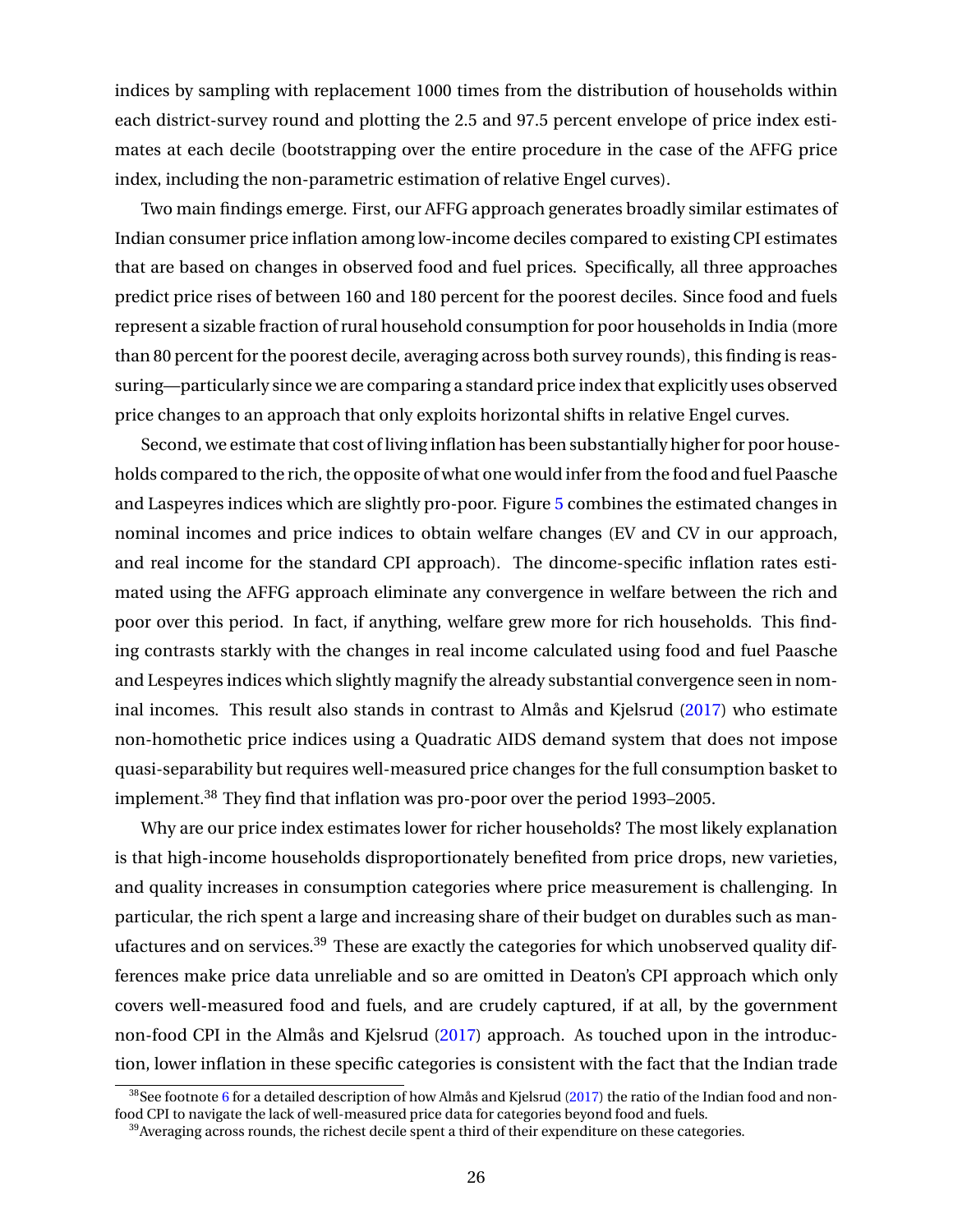reforms were centered on manufacturing intermediates which substantially raised the quality and variety of Indian manufactures (Goldberg et al., [2010\)](#page-32-0); and that there was a dramatic increase in share of services in GDP over the reform period (Mukherjee, [2015\)](#page-33-0).

Beyond accounting for inflation in hard-to-measure categories, our methodology is also immune to the concerns that lie at the center of the Great Indian Poverty Debate. India's 1999-2000 NSS added an additional 7-day recall period for expenditures on food products which inflated answers to the consistently asked 30-day recall questions. The most influential solution, that of Deaton [\(2003a\)](#page-32-0), adjusts food expenditure using the mapping between food and fuels expenditure (for which no additional recall period was added) from earlier rounds. That solution requires that relative price of food and fuels did not change. In contrast, our welfare estimates are robust to the additional recall period as long as it did not change *relative* consumption shares within a given food or fuel group  $G$ . This condition is testable using the thin NSS round 54 (1998) where, in order to test proposed changes to the surveys, households were randomly assigned to different recall periods. Consistent with our claim, Appendix Table [A.1](#page-55-0) shows that the choice of recall period did not affect relative consumption shares within our  $G$  groups.<sup>40</sup> Thus, our finding of no convergence in real incomes has the potential to inform, and revise the conclusions of, the Great Indian Poverty Debate summarized in Deaton and Kozel [\(2005\)](#page-32-0).

#### **4.3.1 Validation Results**

In this subsection, we perform a number of validation exercises that follow from our corollaries in Section [3.2,](#page-16-0) as well as reporting several additional robustness checks.

# **Quasi-Separability and Misclassification**

We first investigate bias from potential violations of quasi-separability due to misclassifying products into  $G$  groups. To this end, we re-estimate our price indices for each decile and market across 108 sensible splits of our g goods into plausibly quasi-separable groupings  $G^{(4)}$  Figure [6](#page-39-0) presents the estimation results for each decile, plotting our baseline point estimate on top of the mean and the 2.5th–97.5th percentile range of point estimates from the 108 plausible  $G$ groupings. Reassuringly, our baseline is close to the mean for every decile of the income distribution. In addition, the 2.5th–97.5th percentile ranges are reasonably tight—suggesting that the conditions under which misclassification bias is small (equation  $\delta$ ) are met in our setting.

Next, we present the second and simpler of the two tests of quasi-separability in Section

<sup>&</sup>lt;sup>40</sup>In addition, Appendix Figure [A.4](#page-46-0) shows similar patterns of pro-rich inflation between the 1987/88 and 1994/95 survey rounds when the questionnaire was unchanged.

<sup>&</sup>lt;sup>41</sup>As shown in Table [1,](#page-41-0) the 34 q products fall into three high-level groups (raw food, other food and fuel) and 8 subgroups within those. To discipline plausibly quasi-separable nests  $G$ , we impose that a q can only be bundled together with other *qs* in the same high-level group. Additionally, different *qs* within one of the 8 subgroups cannot be grouped into more than one  $G$  (as they are likely closely related). With these restrictions, we generate 105 possible ways of allocating gs into G groups based on tuples: i.e.  $(2^4 - 1) \times (2^3 - 1) \times 1 = 105$ . Finally, we add: only 1 G group across all 34 products, 2 G groups (food and fuel), and 8 G groups (one for each subgroup above).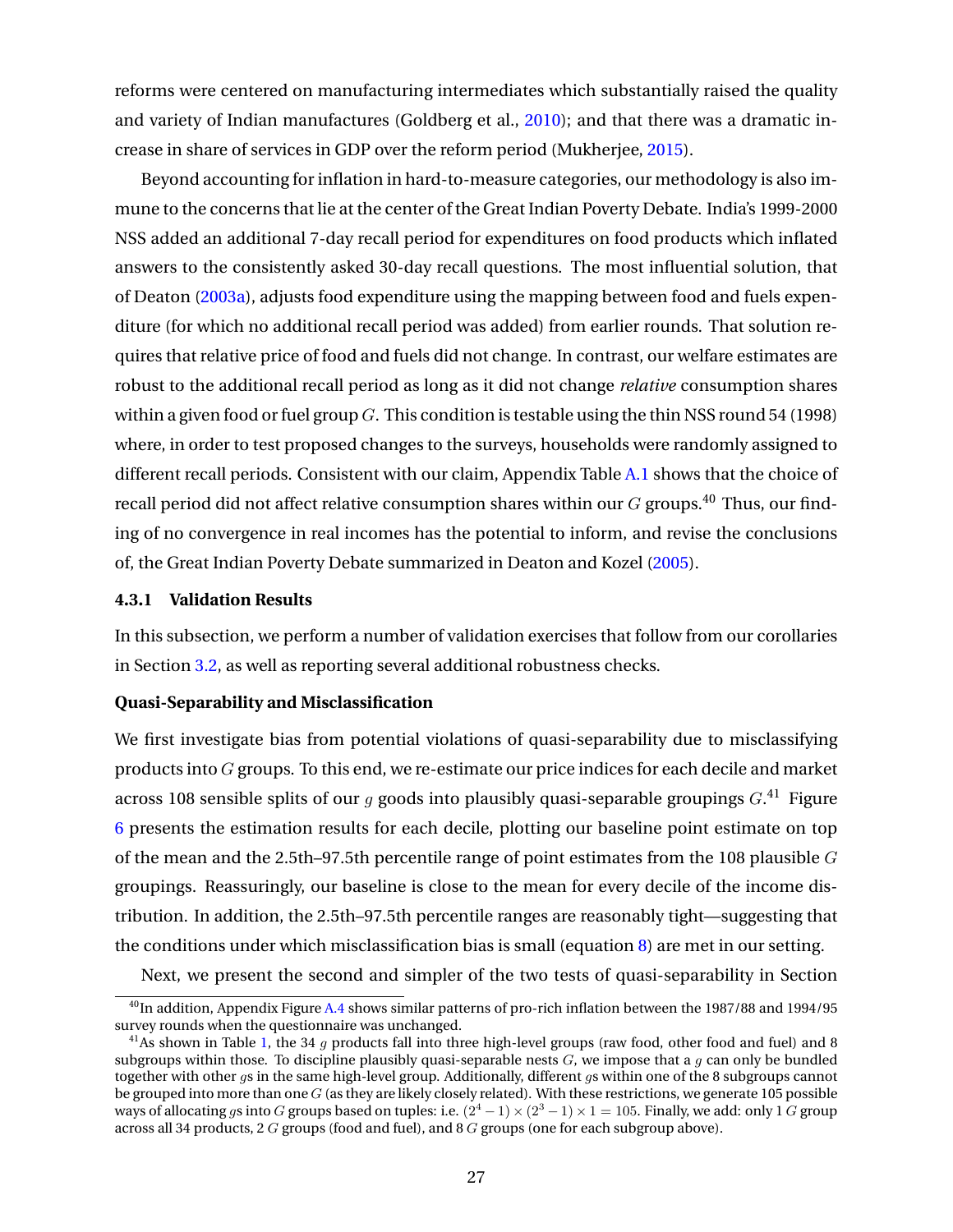[3.2.2.](#page-17-0) The test predicts that the elasticity of the price index—calculated using only the subset of goods in  $G$ —with respect to prices of an outside good j should equal the expenditure share of the outside good (equation [9\)](#page-18-0). Given that we have reliable price data for only foods and fuels, we implement the test by re-estimating the log of the price index from food expenditures only (i.e. using only 2 of the 3 Gs) by district and by decile, and regressing these indices on log fuel price changes interacted with fuel expenditure shares.<sup>42</sup> Assuming fuel price changes across districts are independent of other unobserved price changes, we expect a coefficient equal to unity. Note that this test goes to heart of our methodology that recovers the complete price index for all goods despite only using relative consumption for a subset of goods for which we have reliable price data. In particular, it asks whether relative consumption within a particular group (food in this case) successfully captures price changes outside that group (fuels in this case, but more generally manufactures and services where prices are poorly measured).

We show the results of this test in Table [2.](#page-42-0) Panel A uses our baseline price index estimates, both  $P^0$  and  $P^1$ , calculated using only food groups (i.e. excluding fuels). Panel B additionally applies the exact price correction approach. Columns 2 and 4 include district fixed effects and thus exploit within-market variation across deciles—i.e. do our estimated price indices increase with fuel prices relatively more for deciles with larger expenditure shares on fuel? In support of our quasi-separability assumption, coefficients are close to unity and in no case can we reject a coefficient of one.

#### **Sample Selection Issues**

As described in Section [3.2.4,](#page-20-0) our baseline estimates address sample selection issues due to non-overlapping relative Engel curves by ranking both missing and non-missing estimates and taking the median under the assumption of a uniform distribution of estimates across  $q \in G$ . Appendix Figures [A.5-](#page-47-0)[A.7](#page-49-0) illustrate and assess these sample selection issues. The left panel of Appendix Figure [A.5](#page-47-0) presents the price index estimates that do not correct for non-overlap issues and simply average over non-missing goods. As anticipated, the biggest discrepancies with our baseline (the right panel) occur for  $P^0$  among the poorest deciles and  $P^1$  among the richest deciles. These are the households where there is most likely to be no true overlap in the presence of economic growth.<sup>43</sup>

The middle panel of Appendix Figure [A.5](#page-47-0) implements only the first step of our selection correction, applying symmetry but not uniformity. This step alone eliminates almost all the discrepancy between  $P^0$  and  $P^1$  due to sample selection issues and generates very similar estimates to our uniformity baseline (right panel). However, by only imposing symmetry, we lose

 $^{42}$ Of course, this is only a partial test, as we do not know if quasi-separability holds with respect to goods for which we do not observe prices.

 $^{43}$ Figure [A.6](#page-48-0) illustrates this fact by showing the frequency of non-overlapping estimates by decile, broken out by type of non-overlap (censored from above or from below) that we use to rank missing estimates.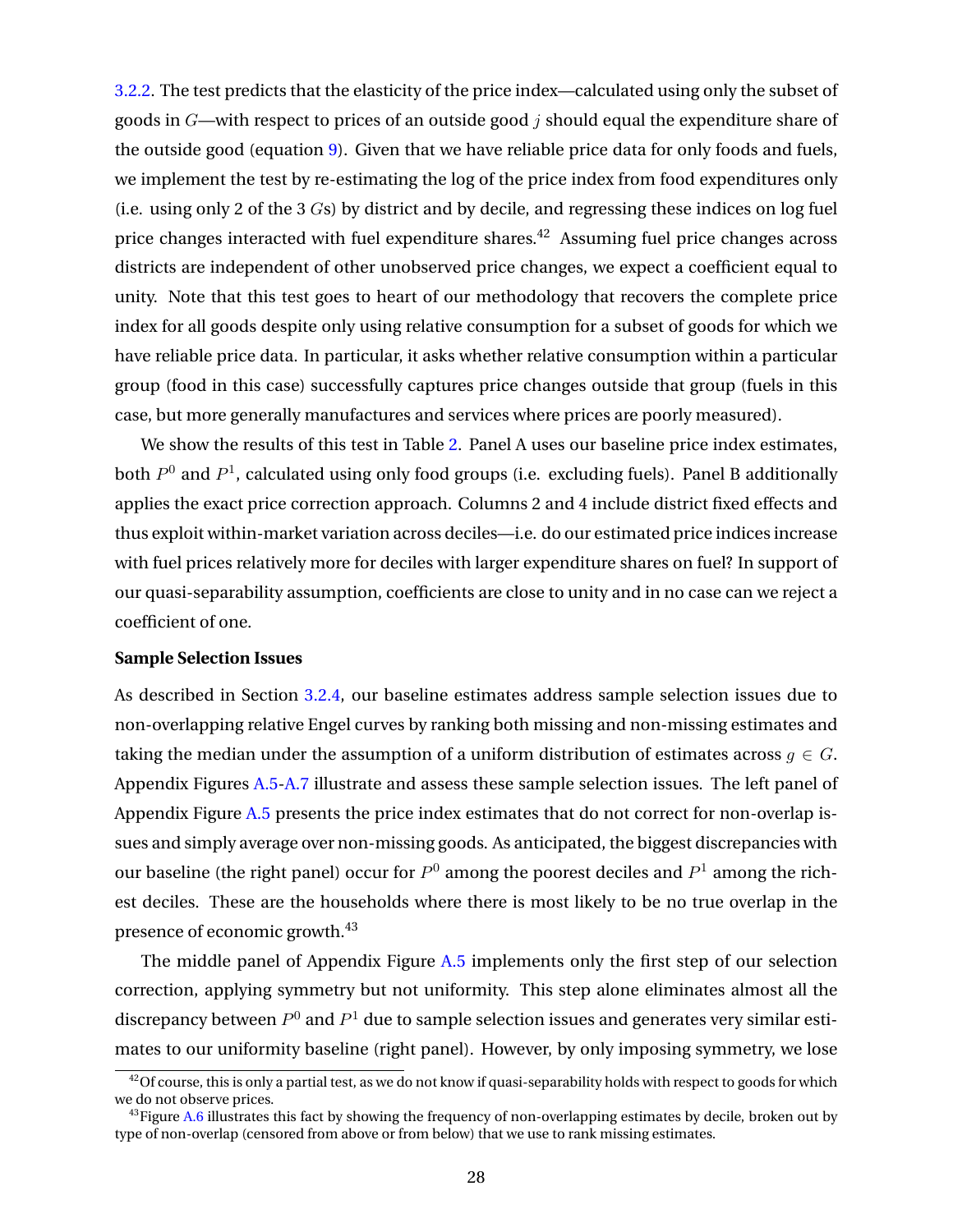any market-decile pairs for which the median ranked good has no overlap. As shown in Appendix Figure [A.7,](#page-49-0) a substantial number of pairs are missing when only imposing symmetry (particularly for  $P^0$  since the distribution of log total outlays per capita is right-skewed). However, we obtain estimates for essentially all market-deciles once uniformity is imposed and so market-level selection issues do not arise under our baseline specification.

#### **Taste Heterogeneity and Taste Changes**

We now investigate concerns that our estimates may be affected by taste heterogeneity across households or taste changes across time (see Section [3.2.5\)](#page-21-0). Appendix Figure [A.8](#page-50-0) recalculates price indices using non-parametric Engel curves that condition on a standard set of linear controls for household characteristics.<sup>44</sup> Reassuringly, results change little, suggesting that systematic bias in estimates of cross-sectional Engel curves is unlikely to be driving our findings.

Appendix Figure [A.9](#page-51-0) corroborates this finding by presenting separate price index estimates for different types of rural households; small versus large households, high versus low education, young versus old, and literate versus illiterate (with the last three comparisons based on characteristics of the household head). Recall from Section [3.2.5](#page-21-0) that these exercises are informative on a number of fronts. First, by estimating Engel curves separately across demographic groups, we limit potential bias in estimates of cross-sectional Engel curves. Second, we can explore to what extent different types of household experienced different inflation rates conditional on their position in the income distribution (i.e. due to taste heterogeneity). Third, we can address concerns that the composition of household types may have changed over time, biasing estimates if taste heterogeneity across types is systematically related to slopes of relative Engel curves (e.g. if average education or household size changed over time and educated or large households have different tastes). The fact that the price index estimates show very similar patterns for different household types provides reassurance that taste heterogeneity and taste changes (at least those due to compositional changes) are not driving our findings.

#### **Additional Robustness Checks**

We report several additional robustness checks. Appendix Figure [A.10](#page-52-0) presents results for alternative bandwidth choices when non-parametrically estimating relative Engel curves and for alternative strategies to deal with noise at the tails. Appendix Figure [A.11](#page-53-0) reports results without restricting attention to markets with at least 100 household observations in both survey rounds. Reassuringly, results are qualitatively similar to our baseline estimates.

<sup>&</sup>lt;sup>44</sup>In particular, for each good and market (pooling across both periods) we estimate coefficients on the following controls: a scheduled caste dummy, a literacy of household head dummy, log of household size, and the share of children in the household. We then use relative Engel curves for each good-period-market evaluated at the controls' market-level median (i.e. holding demographic characteristics fixed across periods).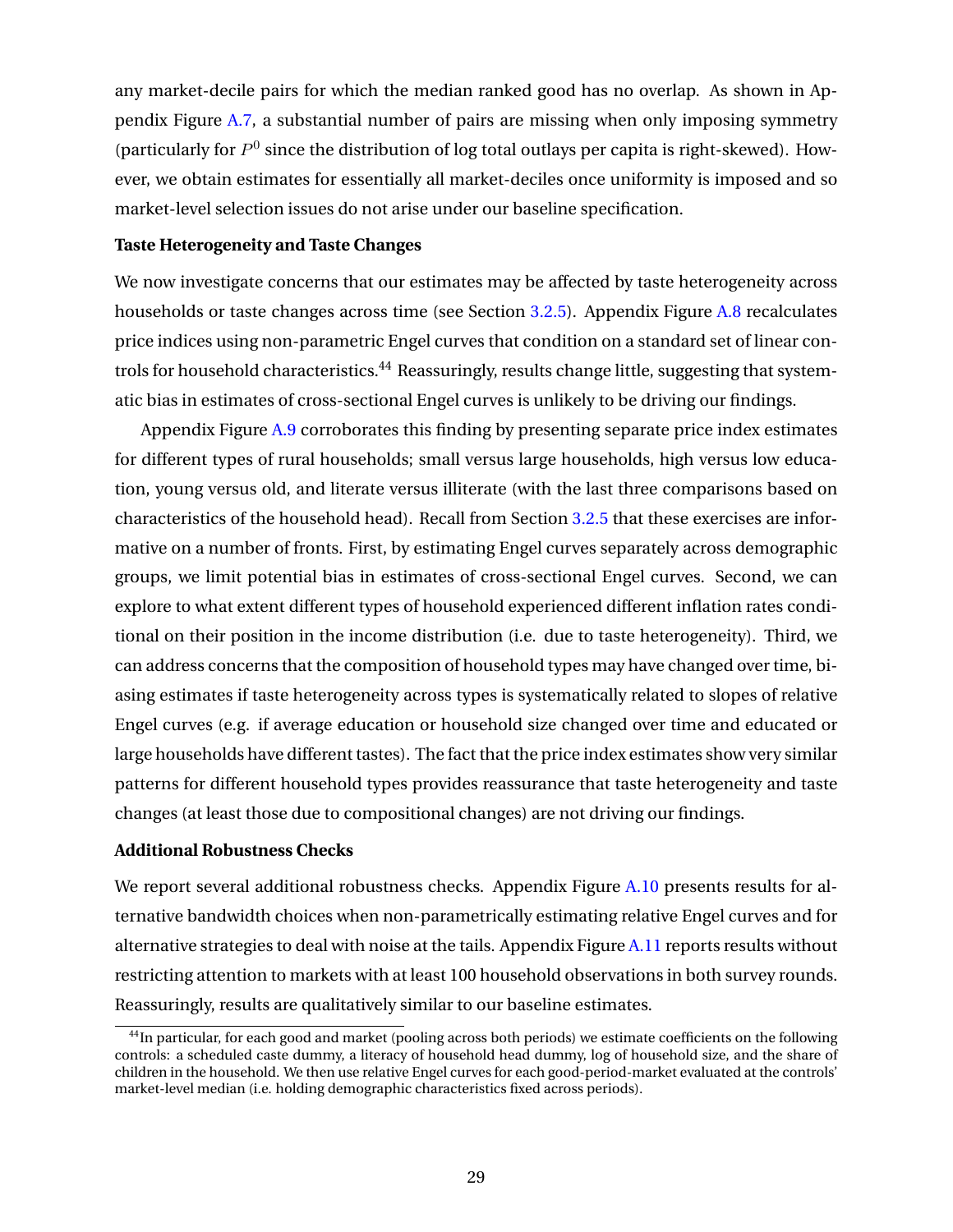# **4.4 Revisiting the Impacts of India's 1991 Trade Reforms**

In this section, we revisit the impact of India's 1991 trade reforms on the welfare of rural households in India. We closely follow Topalova's [\(2010\)](#page-33-0) analysis that pioneered the (now widespread) use of a shift-share instrument to identify the impacts of trade shocks.

Like her, we explore changes in rural districts across the 1987/88 and 1999/2000 NSS rounds. We focus on her most stringent specification that regresses poverty head count ratios (the dependent variable, using the Deaton, [2003a,](#page-32-0) recall bias correction discussed above) on districtlevel exposure to import tariff cuts (the independent variable). Exposure is measured as the weighted average tariff cut, with weights proportional to the initial-period sectoral employment shares in the district. She also includes district fixed effects, time fixed effects, and several timevarying district controls.<sup>45</sup> To instrument the potentially-endogenous shift-share tariff exposure measure she uses both the same shift share measure but calculated only using traded industries (to deal with omitted variables correlated with initial shares of employment in traded sectors across districts) as well as a variant using the initial average level of import tariffs rather than the change (as all tariffs were brought to similar levels post reform, initially higher tariffs fell more for predetermined reasons).

We revisit this regression but replace the outcome (district-level rural poverty rates) with our welfare estimates.<sup>46</sup> For expositional purposes, we focus on the log of our equivalent variation welfare metric.<sup>47</sup> Again, we focus on the no price correction approach although result are insensitive to this choice. Importantly, our method allows us to calculate impacts at each decile of the local income distribution. The right panel of Figure [7](#page-40-0) plots the decile-specific coefficients on the tariff exposure variable (i.e. the difference in welfare growth for more exposed regions compared to less exposed). For comparison, the left panel plots estimates for the same specification but replacing the dependent variable with log total outlays per capita.

Two main findings emerge. First, while existing work has focused on the effect on poverty rates, our estimation reveals that the adverse effects of import competition on local labor markets are borne by households across the income distribution, including by rural households in the richest income deciles. Second, we find that the adverse effects on nominal outcomes are amplified when taking into account the effects on household price indices. Import competition leads to relatively higher local price inflation, particularly for richer households. This somewhat surprising finding is not simply an artifact of our approach, as it also appears when calculating a simple Laspeyres index using the raw price data for food and fuels (see Appendix Figure [A.12\)](#page-54-0). One potential explanation is that hard hit areas did not experience the same increases in retail-

<sup>45</sup>This specification corresponds to column 8 in Table 3a) of Topalova [\(2010\)](#page-33-0).

<sup>&</sup>lt;sup>46</sup>We obtain similar results using Topalova's other specifications although, as in Topalova, results are less significant. Note that Topalova does not restrict attention to markets with more than 100 survey households. Restricting Topalova's sample in this way makes her effect sizes larger.

 $^{47}\mathrm{As}$  discussed above, we have more overlapping Engel curves and so less noise when calculating  $P^1$  and EV.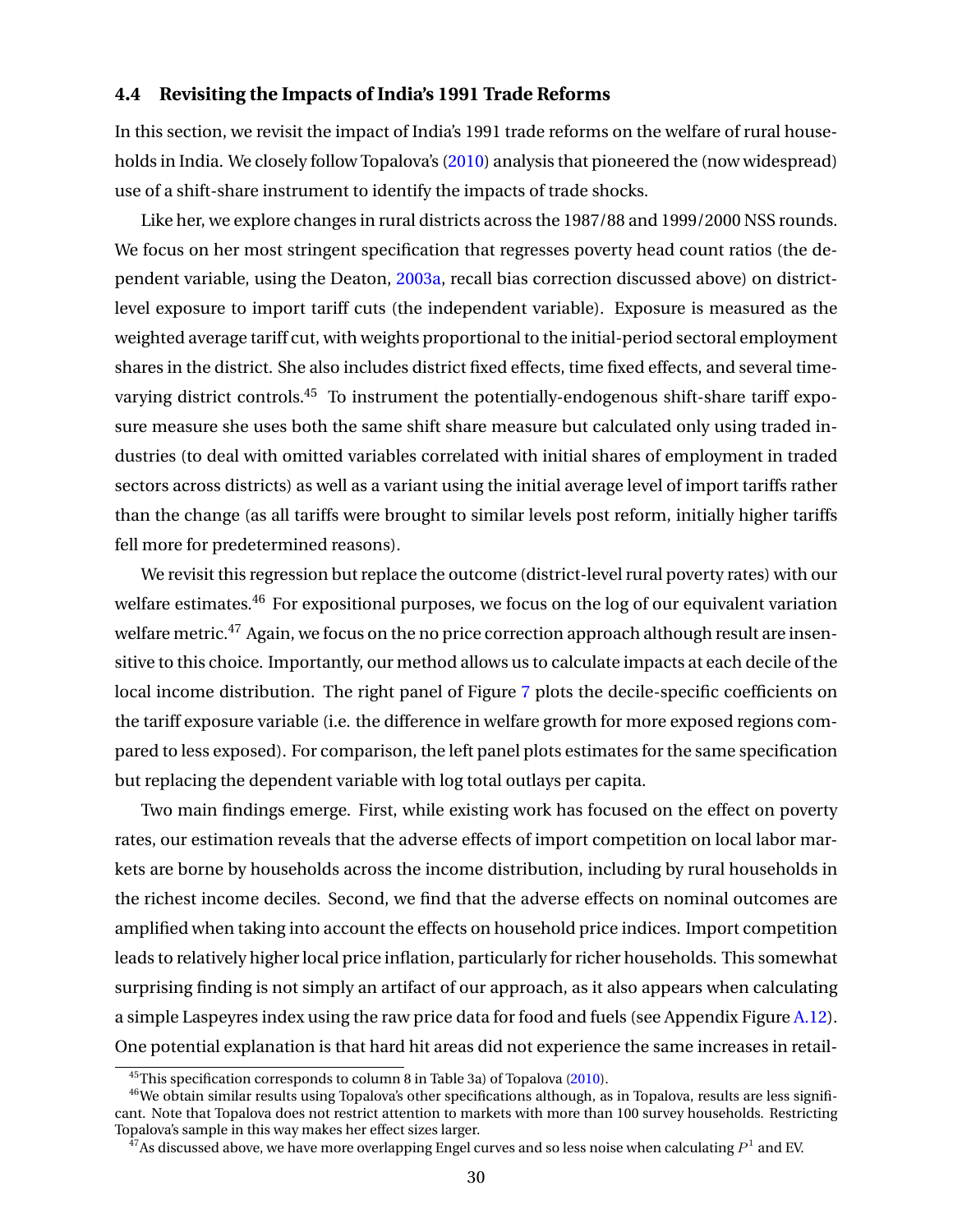<span id="page-31-0"></span>sector competition or productivity as faster-growing areas. An alternative explanation, and one beyond the scope of this paper, is that the shift-share exclusion restriction is violated.

# **5 Conclusion**

Measuring changes in household welfare and the distribution of those changes is challenging and typically requires the researcher to observe the full vector of quality- and variety-adjusted price changes—an incredibly difficult task for categories such as manufacturing and services. In this paper, we propose and implement a new approach that does not require price information for the full consumption basket. Instead, our approach estimates changes in household price indices and welfare across the income distribution from horizontal shifts in relative Engel curves. In poor data environments without any reliable price information, we can uncover theory-consistent and exact price indices as well as welfare changes as long as relative price changes within some quasi-separable product group are uncorrelated with slopes of relative Engel curves. Where reliable price data do exist for some subset of goods, we can relax the restrictions on relative price changes within the quasi-separable group, as well as validate our assumptions on preferences.

We apply this new method to measure changes in household welfare and revisit the effects of trade over India's reform period. We find that consumer price inflation was substantially higher for poor households than rich, essentially eliminating the convergence seen in nominal incomes. This finding is missed by standard price indices using the subset of consumption where prices are well measured. Second, going beyond poverty rates, our estimation reveals that the adverse effects of import competition in India are borne by households across the entire income distribution, not just the poor.

Beyond providing a deeper understanding of India's economic reforms, we believe our methodology is widely applicable in the many settings where expenditure survey data are available or can be easily collected. Given the increasing availability of survey microdata over time and across space, and the growing interest in distributional analysis, the usefulness of such an approach is only likely to grow.

# **References**

- ALMÅS, I. (2012): "International income inequality: Measuring PPP bias by estimating Engel curves for food," *American Economic Review*, 102(2), 1093–1117.
- ALMÅS, I., T. BEATTY, AND T. CROSSLEY (2018): "Lost in translation: What do Engel curves tell us about the cost of living?," *IFS working paper W18/04*.
- ALMÅS, I., AND A. KJELSRUD (2017): "Rags and riches: Relative prices, non-homothetic preferences, and inequality in India," *World Development*, 97, 102–121.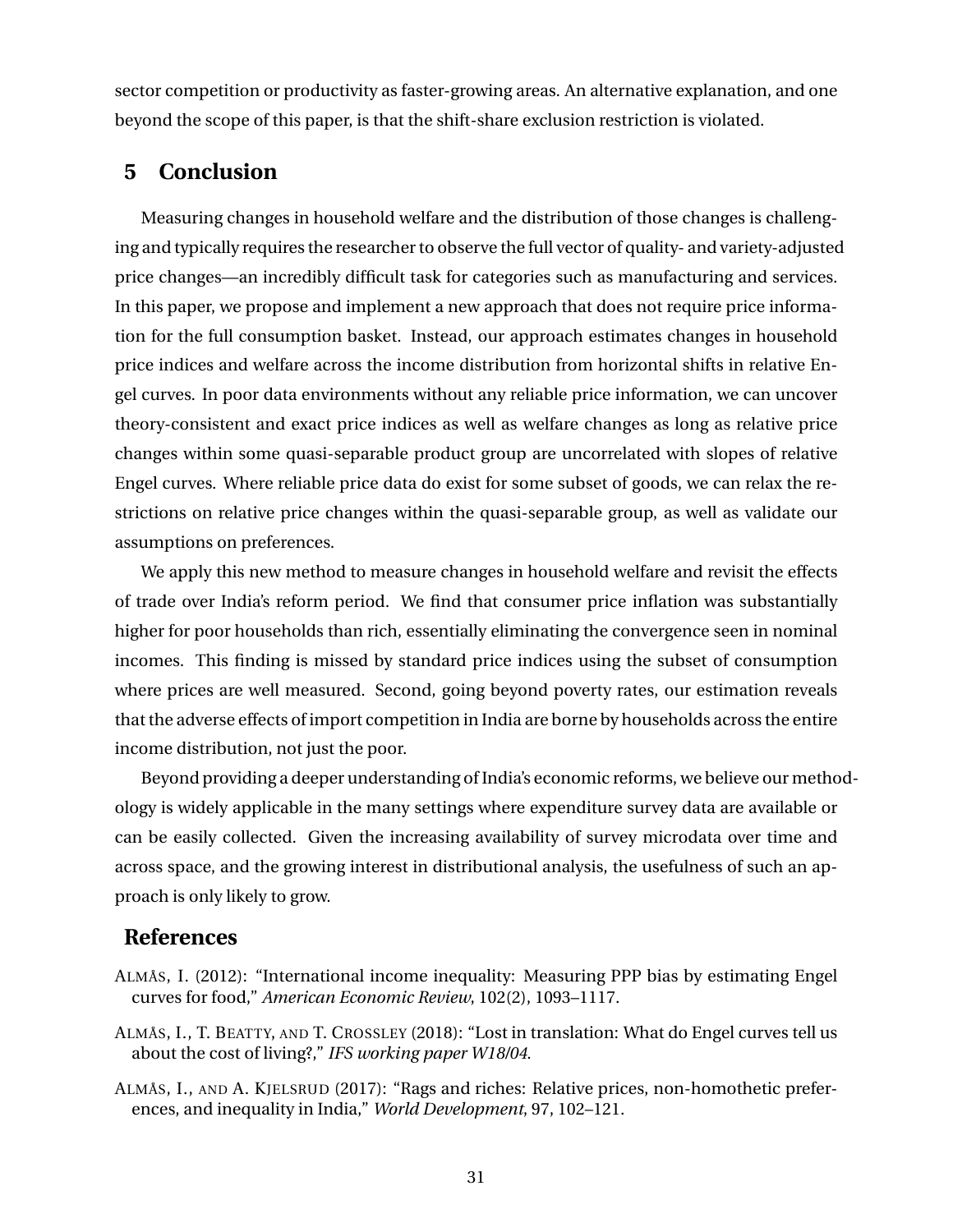- <span id="page-32-0"></span>ARGENTE, D., AND M. LEE (2020): "Cost of living inequality during the great recession," *Journal of the European Economic Association*.
- ARGENTE, D. O., C.-T. HSIEH, AND M. LEE (2020): "Measuring the Cost of Living in Mexico and the US," *NBER Working Paper 27806*.
- ATKIN, D., B. FABER, AND M. GONZALEZ-NAVARRO (2018): "Retail globalization and household welfare: Evidence from Mexico," *Journal of Political Economy*, 126(1), 1–73.
- BLACKORBY, C., D. PRIMONT, AND R. R. RUSSELL (1978): *Duality, separability, and functional structure: Theory and economic applications*, vol. 2. Elsevier Science Ltd.
- BORUSYAK, K., AND X. JARAVEL (2018): "The distributional effects of trade: Theory and evidence from the United States," *Harvard University working paper*.
- COMIN, D. A., D. LASHKARI, AND M. MESTIERI (forthcoming): "Structural change with long-run income and price effects," *Econometrica*.
- CORNELSEN, L., R. GREEN, R. TURNER, A. D. DANGOUR, B. SHANKAR, M. MAZZOCCHI, AND R. D. SMITH (2015): "What happens to patterns of food consumption when food prices change? Evidence from a systematic review and meta-analysis of food price elasticities globally," *Health Economics*, 24(12), 1548–1559.
- COSTA, D. L. (2001): "Estimating real income in the United States from 1888 to 1994: Correcting CPI bias using Engel curves," *Journal of Political Economy*, 109(6), 1288–1310.
- CRAWFORD, I., AND J. P. NEARY (2019): "New Characteristics and Hedonic Price Index Numbers," Economics Papers 2019-W02, Economics Group, Nuffield College, University of Oxford.
- DEATON, A. (2003a): "Adjusted Indian poverty estimates for 1999-2000," *Economic and Political Weekly*, pp. 322–326.
- (2003b): "Prices and poverty in India, 1987-2000," *Economic and Political Weekly*, pp. 362–368.
- DEATON, A., AND V. KOZEL (2005): "Data and dogma: The great Indian poverty debate," *World Bank Research Observer*, 20(2), 177–200.
- DEATON, A., AND J. MUELLBAUER (1980): *Economics and Consumer Behavior*. Cambridge University Press.
- DEATON, A., AND A. TAROZZI (2005): "Prices and Poverty in India," in *The Great Indian Poverty Debate*, ed. by A. Deaton, and V. Kozel, chap. 16. MacMillan.
- FAJGELBAUM, P., AND A. KHANDELWAL (2016): "Measuring the unequal gains from trade," *The Quarterly Journal of Economics*, 131(3), 1113–1180.
- FALLY, T. (2018): "Integrability and generalized separability," *CEPR discussion paper 12667*.
- FEENSTRA, R. C. (1994): "New product varieties and the measurement of international prices," *American Economic Review*, 84(1), 155–57.
- GOLDBERG, P. K., A. K. KHANDELWAL, N. PAVCNIK, AND P. TOPALOVA (2010): "Imported intermediate inputs and domestic product growth: Evidence from India," *Quarterly Journal of Economics*, 125(4), 1727–1767.
- GORMAN, W. M. (1965): "Production functions in which the elasticities of substitution stand in fixed proportions to each other," *Review of Economic Studies*, 32(3), 217–224.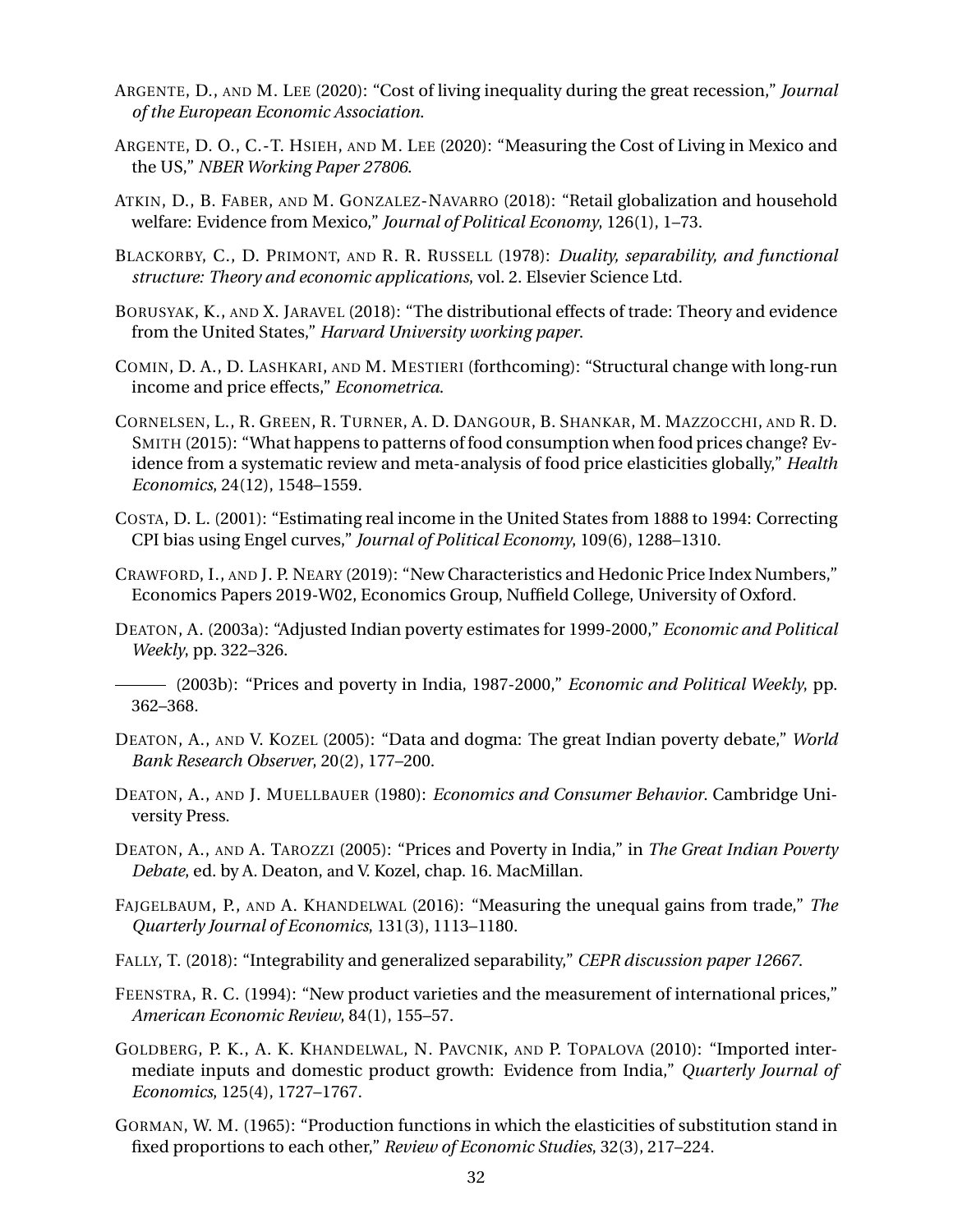- <span id="page-33-0"></span>GORMAN, W. M. (1970): "Quasi-separable preferences, costs, and technologies," *University of North Carolina working paper*.
- GORMAN, W. M. (1976): "Tricks with utility functions," *Essays in economic analysis: The proceedings of the Association of University Teachers of Economics, Sheffield 1975*.
- HAMILTON, B. W. (2001): "Using Engel's Law to estimate CPI bias," *American Economic Review*, 91(3), 619–630.
- HANDBURY, J. (2019): "Are Poor Cities Cheap for Everyone? Non-homotheticity and the Cost of Living Across US Cities," *NBER Working Paper 26574*.
- HANOCH, G. (1975): "Production and demand models with direct or indirect implicit additivity," *Econometrica*, pp. 395–419.
- HOTTMAN, C., AND R. MONARCH (2018): "Estimating unequal gains across U.S. consumers with supplier trade data," *Federal Reserve Board working paper*.
- JARAVEL, X. (2019): "The unequal gains from product innovations: Evidence from the us retail sector," *The Quarterly Journal of Economics*, 134(2), 715–783.
- LEWBEL, A. (1991): "The rank of demand systems: Theory and nonparametric estimation," *Econometrica*, pp. 711–730.
- LEWBEL, A., AND K. PENDAKUR (2009): "Tricks with Hicks: The EASI demand system," *American Economic Review*, 99(3), 827–863.
- LIGON, E. (2019): "Estimating household welfare from disaggregate expenditures," *UC Berkeley working paper*.
- MATSUYAMA, K. (2015): "The home market effect and patterns of trade between rich and poor countries," *Northwestern University working paper*.
- MUKHERJEE, A. (2015): "Services sector in India: trends, issues, and the way forward," *Eurasian Geography and Economics*, 56(6), 635–655.
- NAKAMURA, E., J. STEINSSON, AND M. LIU (2016): "Are Chinese growth and inflation too smooth? Evidence from Engel curves," *American Economic Journal: Macroeconomics*, 8(3), 113–44.
- REDDING, S. J., AND D. E. WEINSTEIN (2020): "Measuring aggregate price indices with taste shocks: Theory and evidence for CES preferences," *The Quarterly Journal of Economics*, 135(1), 503–560.
- SARHAN, A. (1955): "Estimation of the mean and standard deviation by order statistics. Part II," *The Annals of Mathematical Statistics*, 26(3), 505–511.
- TAROZZI, A. (2007): "Calculating comparable statistics from incomparable surveys, with an application to poverty in India," *Journal of Business & Economic Statistics*, 25(3), 314–336.
- TOPALOVA, P. (2010): "Factor immobility and regional impacts of trade liberalization: Evidence on poverty from India," *American Economic Journal: Applied Economics*, 2(4), 1–41.
- YOUNG, A. (2012): "The African growth miracle," *Journal of Political Economy*, 120(4), 696–739.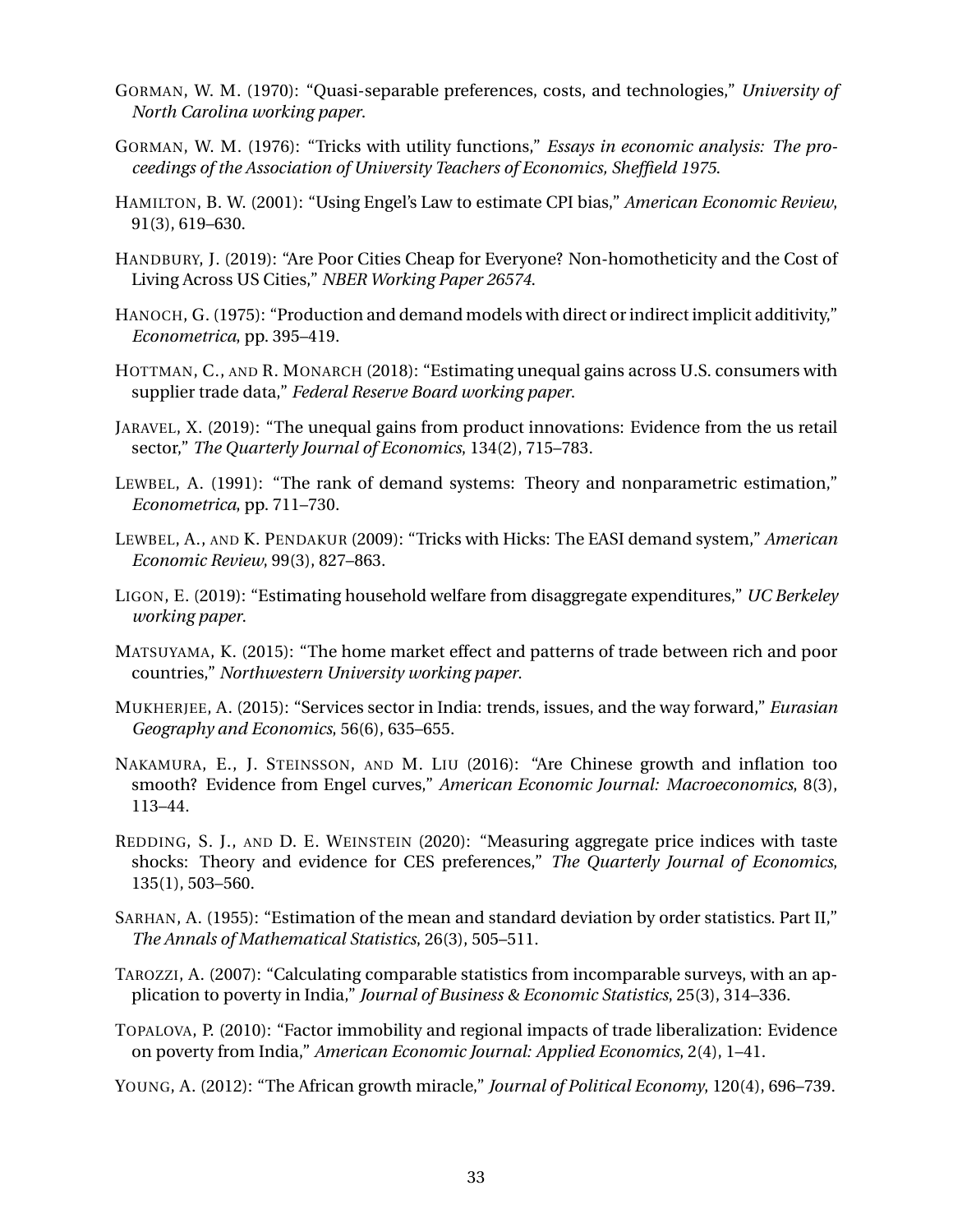# <span id="page-34-0"></span>**6 Figures and Tables**



# Figure 1: Illustration of Lemma 1

*Notes*: Figure illustrates how price indices and welfare can be recovered from horizontal shifts in relative Engel curves (i.e. expenditure on good  $i$  as a share of total expenditure on group  $G$  plotted against log total outlays per capita) when relative prices within group  $G$  are unchanged but prices outside of G are unrestricted. Period 0 and period 1 relative Engel curves for good *i* denoted by  $E_{iG}(p^0, y^0_h)$  and  $E_{iG}(p^1,y^1_h)$ , respectively. See Section [2](#page-6-0) for further discussion.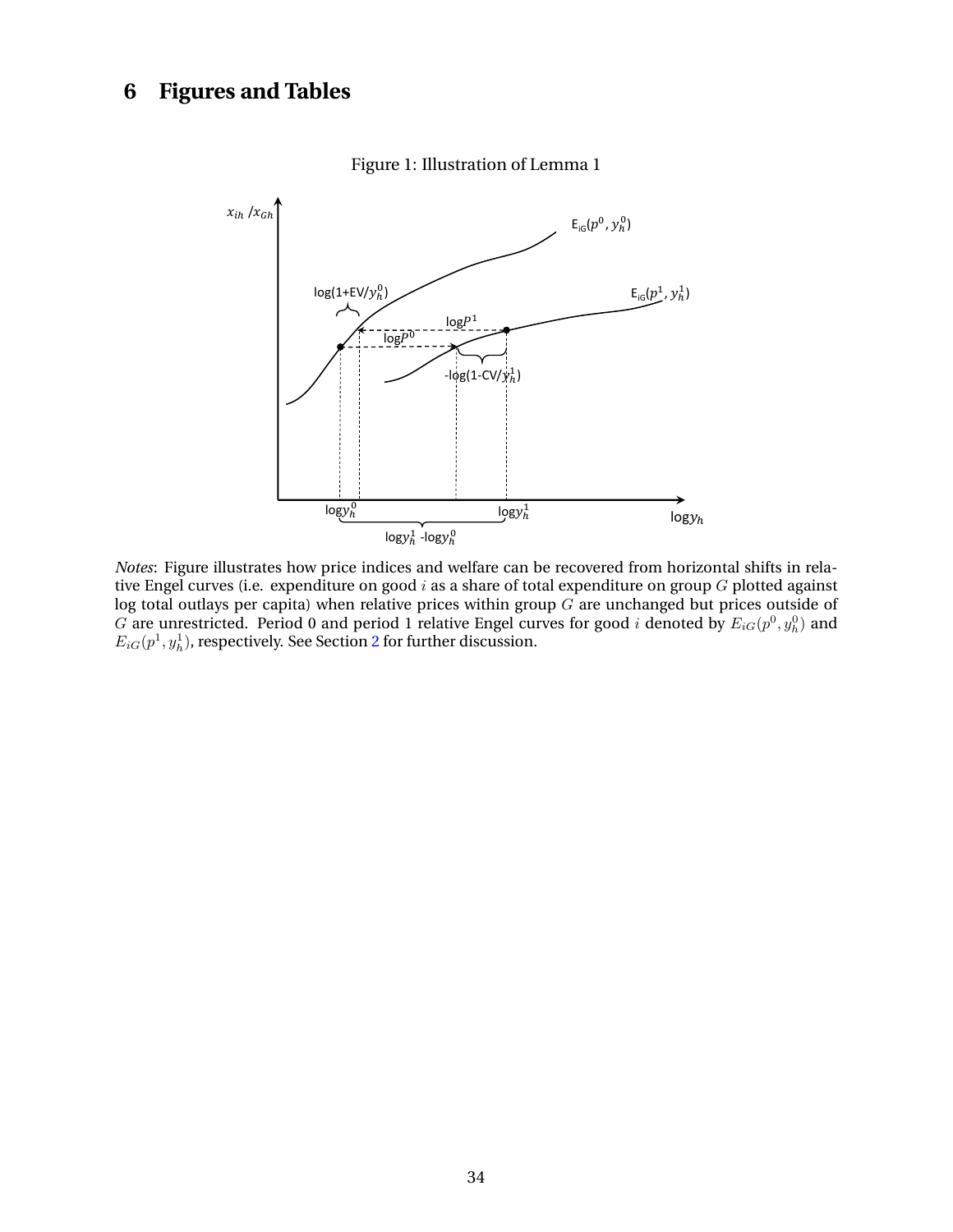<span id="page-35-0"></span>

Figure 2: Rural Indian Growth in Nominal Income 1987/88–1999/2000

*Notes*: Figure shows the percentage change in rural total outlays per capita between 1987/88 and 1999/2000 for each decile of the local per-capita outlay distribution (averaged across districts using population weights). Bootstrapped confidence intervals are based on sampling with replacement 1000 times from the distribution of households within each district-survey round and plotting the 2.5 and 97.5 percent envelope of nominal income estimates at each decile. See Section [4.3](#page-24-0) for further discussion.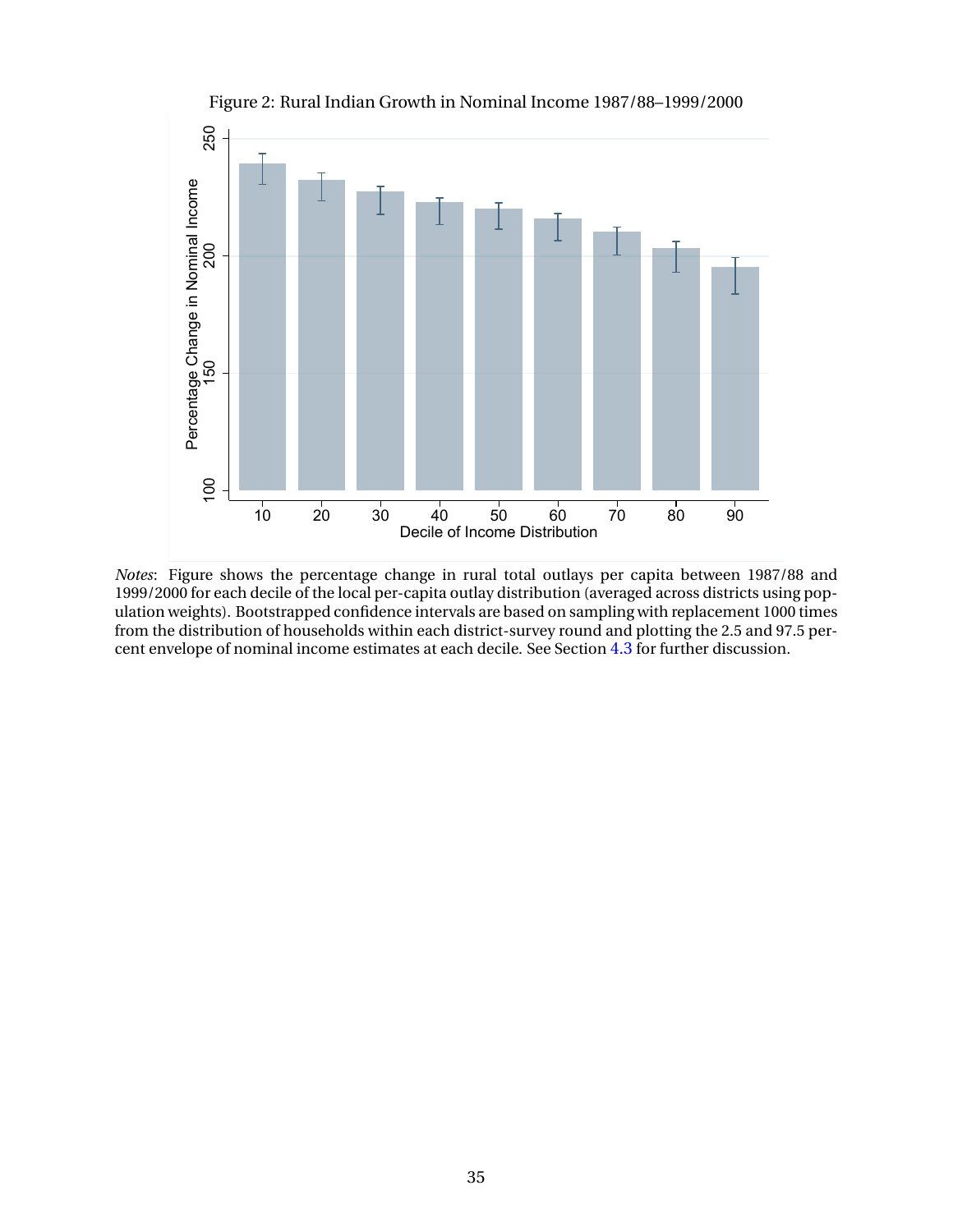

Figure 3: Rural Indian Cost of Living Inflation 1987/88–1999/2000: AFFG Price Index with No Price Correction, First-Order Price Correctionand Exact Price Correction

0 20 30 40 50 60 70 80 90<br>Decile of Income Distribution<br>hows the percentage change in the ruceraged across districts using populat<br>*G* groups. Left panel reports the uncon—i.e. assuming the orthogonality<br>-order price corre 0 20 30 40 50 60 70 80 90<br>Decile of Income Distribution<br> $P^0$   $P^1$ <br>price index between 1987/88 and 19<br>ts). Panels show estimates both with<br>price index change described in Prop<br>a holds and making no price correction<br>the e 0 20 30 40 50 60 70 80 90<br>Decile of Income Distribution<br>or each decile of the local per-capita<br>out corrections to account for relative<br>and Section 3.1.1 for environments w<br>hin-G relative price changes. Middle<br>tion 1 and S P<br>
Detween 1987/88 a<br>
now estimates both<br>
nange described in<br>
naking no price co<br>
rection, both descri *Notes*: Figure shows the percentage change in the rural AFFG price index between 1987/88 and 1999/2000 for each decile of the local per-capita outlay distribution (averaged across districts using population weights). Pan distribution (averaged across districts using population weights). Panels show estimates both with and without corrections to account for relative pricechanges within G groups. Left panel reports the uncorrected price index change described in Proposition 2 and Section [3.1.1](#page-14-0) for environments with no<br>with information, i.e., comming the exthenemelity condition holds and mo price information—i.e. assuming the orthogonality condition holds and making no price correction for within-G relative price changes. Middle panelapplies the first-order price correction and right panel applies the exact correction, both described in Proposition 1 and Section [3.1.2,](#page-15-0) using  $\sigma_G = 0.7$ . See Section [4.3](#page-24-0) for further discussion.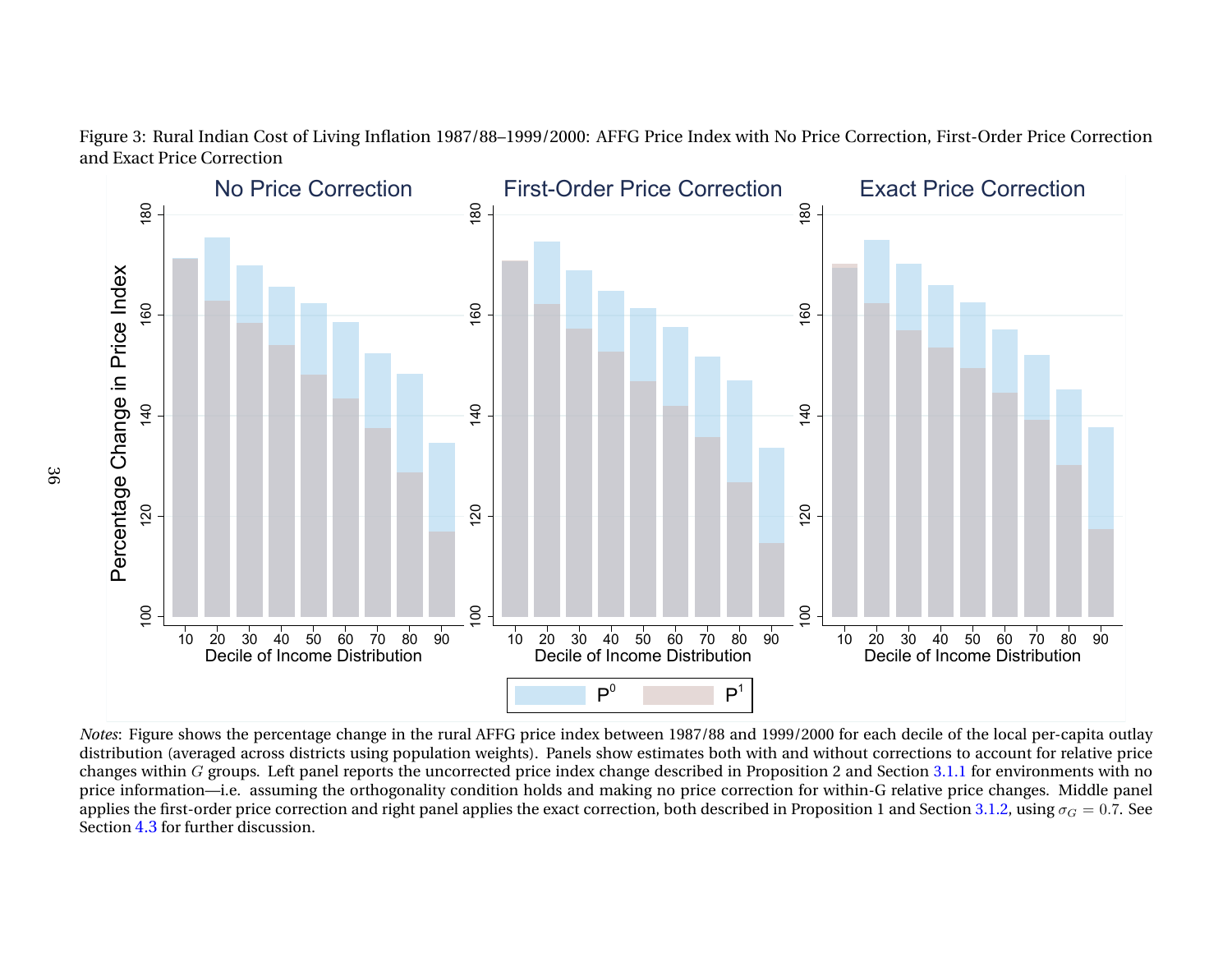

Figure 4: Rural Indian Cost of Living Inflation 1987/88–1999/2000: Comparison to Existing CPI Estimates

0 20 30 40 50 60 70 80 90<br>Decile of Income Distribution<br>ws the percentage change in the rura<br>s districts using population weights).<br>Danel plots price index changes using<br>Right panel repeats the middle parapped confidence P<br>age change in the<br>population we<br>epeats the mid<br>ce intervals are<br>5 and 97.5 percents 0 20 30 40 50 60 70 80 90<br>Decile of Income Distribution<br>Laspeyres Paasche<br>dex between 1987/88 and 1999/2000 fc<br>I plots our AFFG NPC price index cha<br>s and Paasche district-level CPIs calcu<br>sing district-income-decile-specif s<br>
7/88 and 1999/2000 fc<br>
3 NPC price index channels in the same decile-specific behind the ement 1000 times from<br>
the material and decile.<br>
8 Parameters at each decile.<br>
8 Parameters at each decile. 0 20 30 40 50 60 70 80 90<br>
Decile of Income Distribution<br>
Laspeyres Paasche<br>
cile of the local per-capita outlay distr<br>
mated from horizontal shifts in relative<br>
mated from horizontal shifts in relative<br>
mates to calculate s<br>
Der-capita outlay distries<br>
in the passive of the Laspeyres and Fisher and Fisher<br>
Passive of the Laspeyres and Fisher and Fisher<br>
Passive of the particle of the passive of the particle of the particle of the particle o curves. Middle panel plots price index changes using Laspeyres and Paasche district-level CPIs calculated using price changes for food and fuels following<br>Deaton [\(2003b\)](#page-32-0). Right panel repeats the middle panel but using dist indices. Bootstrapped confidence intervals are based on sampling with replacement 1000 times from the distribution of households within each districtsurvey round and plotting the 2.5 and 97.5 percent envelope of price index estimates at each decile. See Section  $4.3$  for further discussion.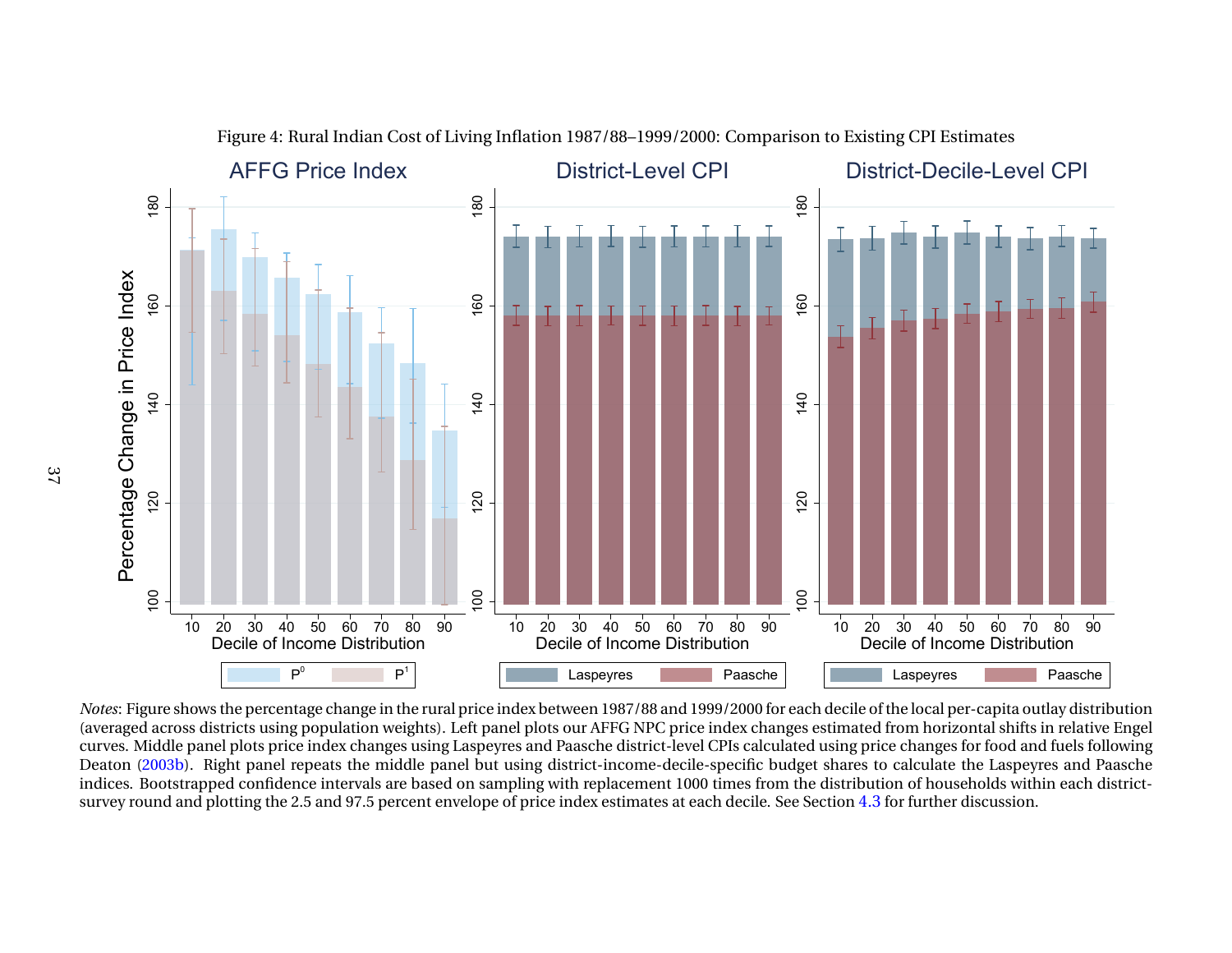

Figure 5: Rural Indian Welfare Growth 1987/88–1999/2000

20 30 40 50 60 70 80 90<br>Decile of Income Distribution<br>CV EV<br>shows the percentage change in rural welfare between 1987<br>oss districts using population weights). Left panel plots the<br>hanges and horizontal shifts in relative E V
EV
EV
nge in rural welfa<br>
ion weights). Left<br>
its in relative Enge<br>
y changes by Lasp<br>
Bootstrapped concound and plotting<br>
ound and plotting 20 30 40 50 60 70 80 90<br>Decile of Income Distribution<br>Laspeyres Paasche<br>99/2000 for each decile of the local per-capita outlay distribution<br>change in both equivalent and compensating variation estime<br>lex changes (using pri s<br>
he local per-capita out<br>
and compensating variative<br>
the percentage change<br>
anges for food and fue<br>
ant 1000 times from the<br>
ates at each decile. See *Notes*: Figure shows the percentage change in rural welfare between 1987/88 and 1999/2000 for each decile of the local per-capita outlay distribution (averaged across districts using population weights). Left panel plots (averaged across districts using population weights). Left panel plots the percentage change in both equivalent and compensating variation estimated from outlay changes and horizontal shifts in relative Engel curves (the AFFG NPC price index). Right panel plots the percentage change in real income calculated by deflating per-capita outlay changes by Laspeyres and Paasche price index changes (using price changes for food and fuels and districtincome-decile-specific budget shares). Bootstrapped confidence intervals are based on sampling with replacement 1000 times from the distribution of households within each district-survey round and plotting the 2.5 and 97.5 percent envelope of price index estimates at each decile. See Section [4.3](#page-24-0) for further discussion.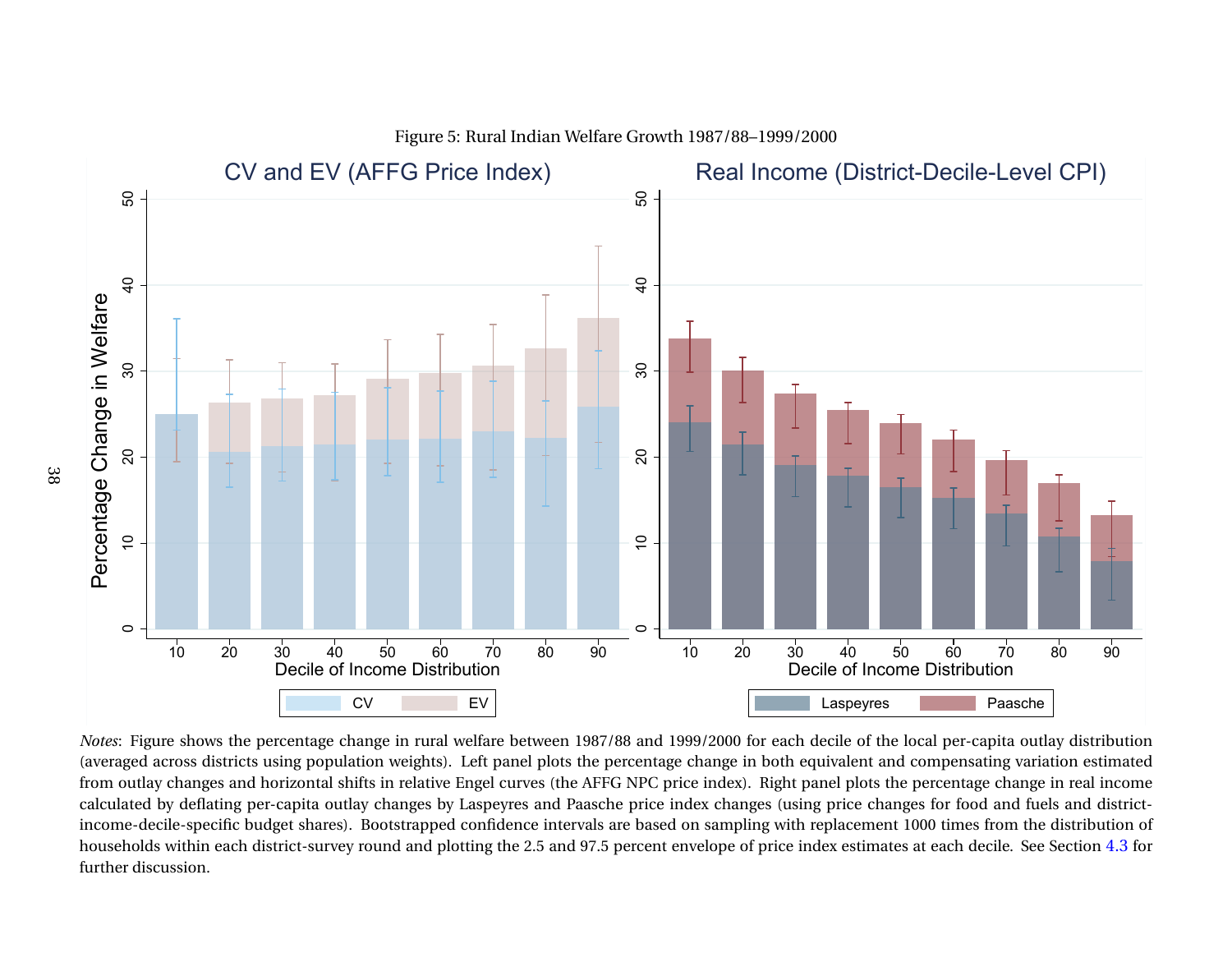

Figure 6: AFFG Price Index Changes Across Alternative  $G$  Groupings

 20 30 40 50 60 70 80 90  $\mathbf b$  Baseline Estimate<br>
hanges by decile<br>
Our baseline clas<br>
eft panels depict<br>
panel B for  $P^1$ ). The B for  $P^0$  and p <sup>140</sup> 160 180<br> **120** AFFG Price Index (P<sup>1</sup>)<br> **160** 180<br> **140** 160 180<br> **140** 160 180<br> **160** 180<br> **160** 180<br> **160** 180<br> **160** 180<br> **160** 180<br> **160** 180<br> **160** 160<br> **160** 160<br> **160** 160<br> **160** 160<br> **160** 160<br> **160** 108<br> **1** and Decile (Mean)<br>
2nd Decile (Mean)<br>
2nd Decile (Mean)<br>
2nd Decile (Mean)<br>
2nd Decile (Mean)<br>
2nd Decile (Mean)<br>
2nd Decile (Mean)<br>
2nd Decile (Mean)<br>
2nd Decile (Mean)<br>
2nd Decile (Mean)<br>
2nd Decile (Mean)<br>
2nd Decile (M Fig. 3. The Decile (Mean)<br>
Fig. 2. The Decile (Mean)<br>
Fig. 2. The Decile (Mean)<br>
Sach of 108 alternative<br>
opercent envelope of pointing these estimates for the 2<br>
cussion. 9 ----- 8th Decile (Mean)<br>19th Of 108 alternative<br>19th Decile (Mean)<br>19th Decides (Decrement envelope of point<br>19th Decise estimates for the 2<br>19th Crussion. *Notes*: Figure reports AFFG NPC price index changes by decile of the local per-capita outlay distribution for each of 108 alternative classifications of goods into plausibly quasi-separable groupings *G*. Our baseline cl into plausibly quasi-separable groupings  $G.$  Our baseline classification of three quasi-separable groups is one of the 108 classifications, and we indicate our baseline estimates in all panels. The two left panels depict for each decile the mean and the 2.5 and 97.5 percent envelope of point estimates across the108 alternative groupings (panel A for  $P^0$ and panel B for  $P^1$ ). The two right panels depict the distribution of these estimates for the 2nd, 5th and 8th deciles of the local per-capita outlay distribution (panel B for  $P^0$ and panel D for  $P^1$ ). See Section [4.3.1](#page-27-0) for further discussion.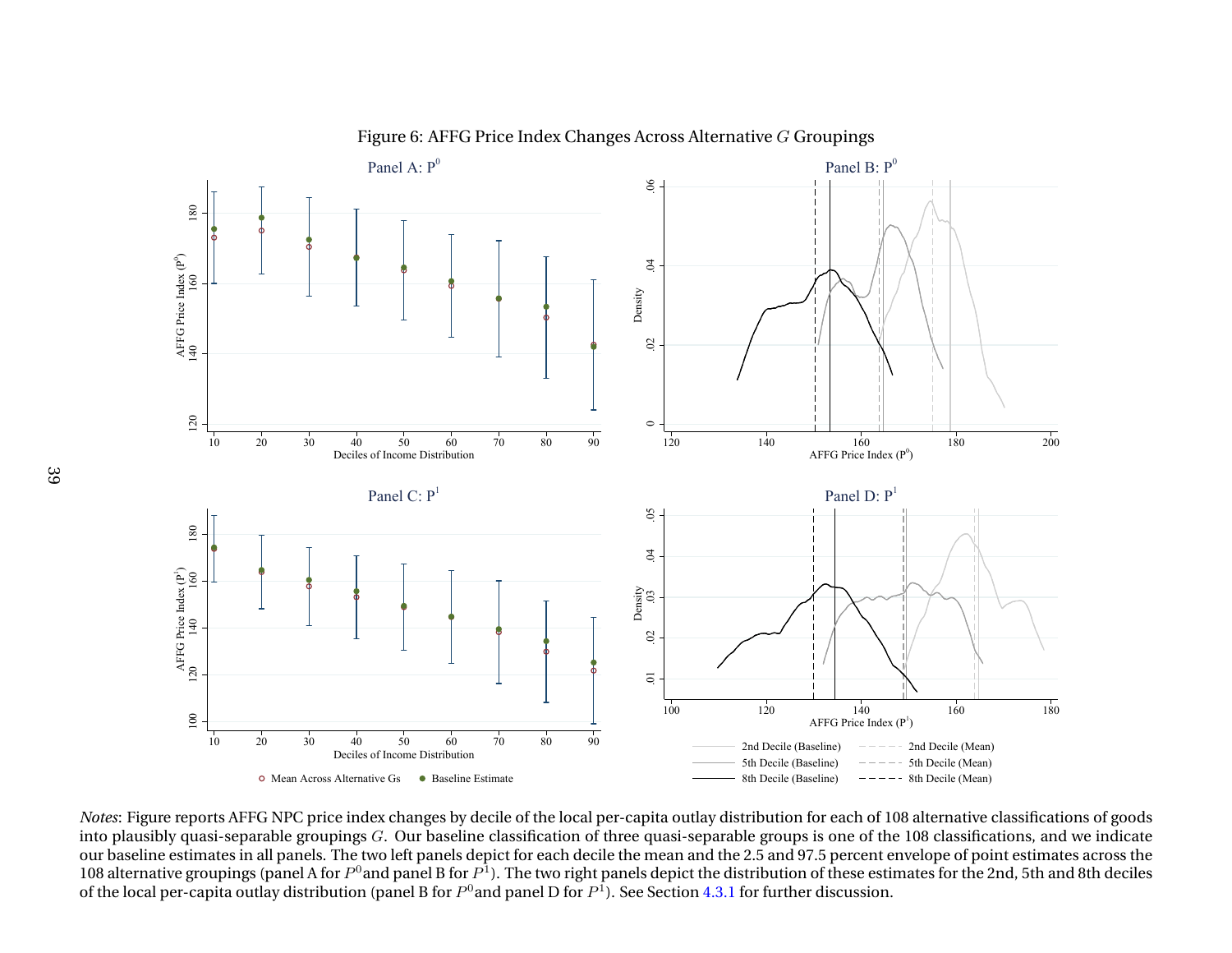## <span id="page-40-0"></span>-.5 <sup>0</sup> .5 <sup>1</sup> 1.5 <sup>2</sup> 2.5 Coefficient on Import Competition 10 20 30 40 50 60 70 80 90  $\frac{1}{20}$   $\frac{40}{50}$   $\frac{50}{60}$   $\frac{70}{70}$   $\frac{80}{90}$   $\frac{90}{10}$   $\frac{10}{20}$   $\frac{30}{20}$   $\frac{40}{40}$ <br>Deciles of the Income Distribution Dependent Variable: Log Nominal Income Dependent Variable: Log EV (AFFG Price Index)  $\begin{array}{c|c|c|c|c|c} \hline \text{c}}{\text{c}} & \text{c}} & \text{c}} & \text{d} & \text{e} & \text{d} & \text{e} \\ \hline \text{c}} & \text{d} & \text{e} & \text{e} & \text{e} & \text{e} & \text{e} \\ \hline \text{d}} & \text{e} & \text{e} & \text{e} & \text{e} & \text{e} & \text{e} \\ \hline \text{e} & \text{e} & \text{e} & \text{e} & \text{e} & \text{e} & \text{e} \\ \hline \text{f} & \text{f} & \text{$ 10 20 30 40 50 60 70 80 90 Deciles of the Income Distribution

#### Figure 7: Effect of Import Competition on Rural Nominal Income and Welfare

*Notes*: The left panel depicts IV point estimates of the effect of import competition on log total outlays per capita, estimated separately for each decile of the local per-capita outlay distribution. The IV regression specification follows column 8 in Table 3a) of Topalova [\(2010\)](#page-33-0). Specifically, exposure to import competition is measured by the weighted average tariff cut, with weights proportional to the initial sectoral employment shares in the district. There are two instruments: first the same shift-share measure but calculated only using tradable industries, second this tradable shift-share but using the initial average level of import tariffs rather than the change. Regressions also include district fixed effects, time fixed effects, and additional time-varying district controls. The right panel depicts estimates from identical specifications with log welfare (measured by the log of equivalent variation using the AFFG NPC price index) as the dependent variable. 95 percent confidence intervals based on standard errors clustered at the state-by-survey-round level (as in Topalova). See Section [4.4](#page-30-0) for further discussion.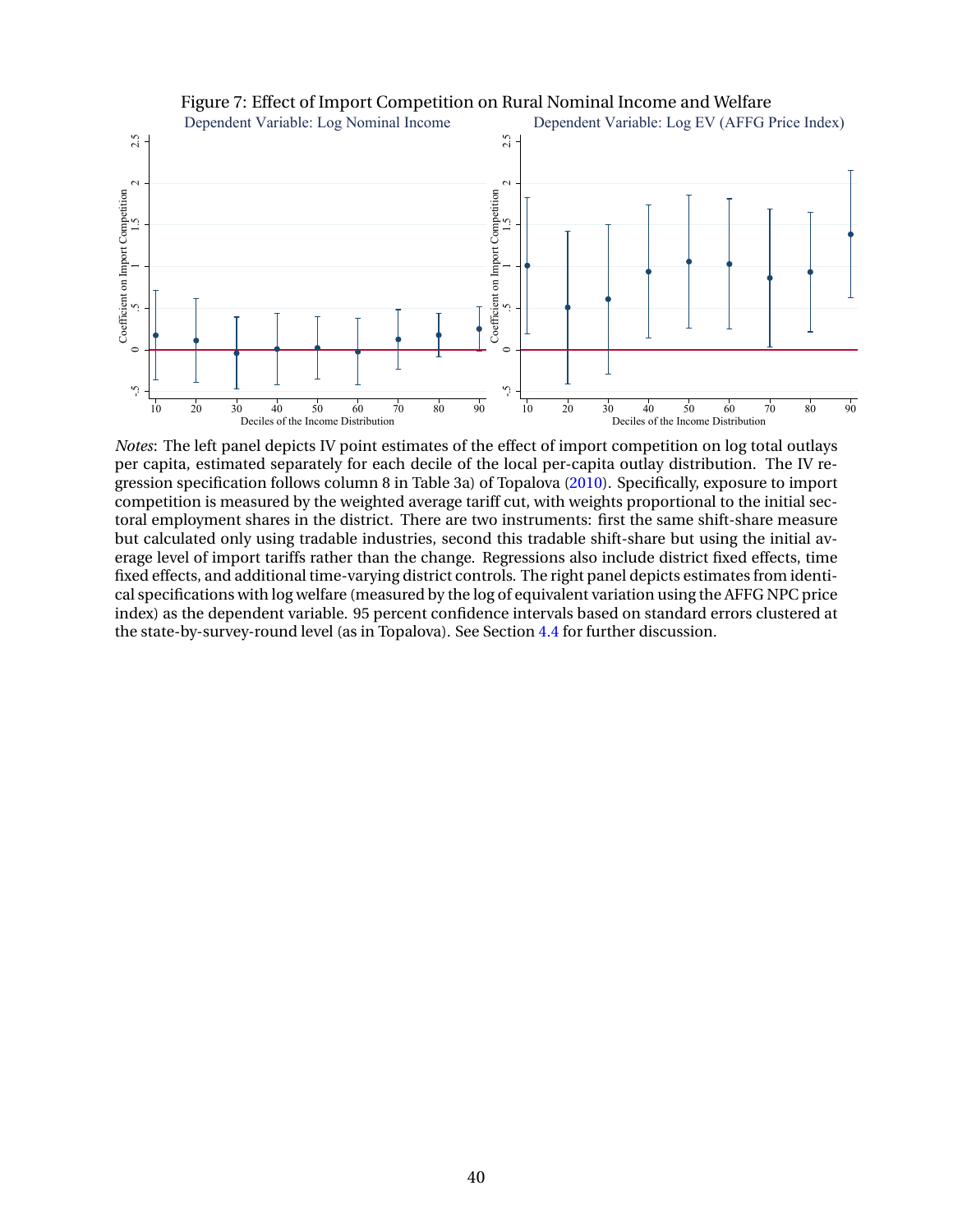<span id="page-41-0"></span>

| 3 G groups                             | groups<br>8 G                                                         | 34g goods                    | Disaggregated NSS survey items included in the g goods                                                                                                                                                                                                                                                                                                                                                                                                                                                                                                                                                                                                                                                                                                                                                                                                                                                                                                                                                                                                                                                                                                                                                                                                                                                                                                                                                                                                                                                                                                                                                                                                                                                                                                                                                                                                                                                                                                                                                                                                                                                                                                                                                                                                 |
|----------------------------------------|-----------------------------------------------------------------------|------------------------------|--------------------------------------------------------------------------------------------------------------------------------------------------------------------------------------------------------------------------------------------------------------------------------------------------------------------------------------------------------------------------------------------------------------------------------------------------------------------------------------------------------------------------------------------------------------------------------------------------------------------------------------------------------------------------------------------------------------------------------------------------------------------------------------------------------------------------------------------------------------------------------------------------------------------------------------------------------------------------------------------------------------------------------------------------------------------------------------------------------------------------------------------------------------------------------------------------------------------------------------------------------------------------------------------------------------------------------------------------------------------------------------------------------------------------------------------------------------------------------------------------------------------------------------------------------------------------------------------------------------------------------------------------------------------------------------------------------------------------------------------------------------------------------------------------------------------------------------------------------------------------------------------------------------------------------------------------------------------------------------------------------------------------------------------------------------------------------------------------------------------------------------------------------------------------------------------------------------------------------------------------------|
| Raw food products                      | Cereals                                                               | Cereals - rice               | Rice; chira; khoi, lawa; muri; other rice products.                                                                                                                                                                                                                                                                                                                                                                                                                                                                                                                                                                                                                                                                                                                                                                                                                                                                                                                                                                                                                                                                                                                                                                                                                                                                                                                                                                                                                                                                                                                                                                                                                                                                                                                                                                                                                                                                                                                                                                                                                                                                                                                                                                                                    |
| Raw food products                      | Cereals                                                               | Cereals - wheat              | Wheat, atta, wheat/atta PDS; maida; suji, rawa; sewai (noodles); bread (bakery).                                                                                                                                                                                                                                                                                                                                                                                                                                                                                                                                                                                                                                                                                                                                                                                                                                                                                                                                                                                                                                                                                                                                                                                                                                                                                                                                                                                                                                                                                                                                                                                                                                                                                                                                                                                                                                                                                                                                                                                                                                                                                                                                                                       |
| Raw food products                      | Cereals                                                               | Cereals - coarse             | lowar, jowar products; bajra, bajra products; maize, maize products; barley, barley products; small millets, small millets<br>products; ragi, ragi products.                                                                                                                                                                                                                                                                                                                                                                                                                                                                                                                                                                                                                                                                                                                                                                                                                                                                                                                                                                                                                                                                                                                                                                                                                                                                                                                                                                                                                                                                                                                                                                                                                                                                                                                                                                                                                                                                                                                                                                                                                                                                                           |
| Raw food products                      | Gram and pulses                                                       | Gram                         | Gram (full grain/whole); gram products.                                                                                                                                                                                                                                                                                                                                                                                                                                                                                                                                                                                                                                                                                                                                                                                                                                                                                                                                                                                                                                                                                                                                                                                                                                                                                                                                                                                                                                                                                                                                                                                                                                                                                                                                                                                                                                                                                                                                                                                                                                                                                                                                                                                                                |
| Raw food products                      | Gram and pulses                                                       | Pulses - besan, moong        | Besan; moong; soyabean; other pulse products.                                                                                                                                                                                                                                                                                                                                                                                                                                                                                                                                                                                                                                                                                                                                                                                                                                                                                                                                                                                                                                                                                                                                                                                                                                                                                                                                                                                                                                                                                                                                                                                                                                                                                                                                                                                                                                                                                                                                                                                                                                                                                                                                                                                                          |
| Raw food products                      | Gram and pulses                                                       | masur<br>Pulses - urd,       | Urd; masur; arhar (tur); khasari; peas (dry); gram (split); other pulses.                                                                                                                                                                                                                                                                                                                                                                                                                                                                                                                                                                                                                                                                                                                                                                                                                                                                                                                                                                                                                                                                                                                                                                                                                                                                                                                                                                                                                                                                                                                                                                                                                                                                                                                                                                                                                                                                                                                                                                                                                                                                                                                                                                              |
| Raw food products                      | Meat, fish and eggs                                                   | Meat                         | Goat meat, mutton; beef, buffalo meat; pork; poultry.                                                                                                                                                                                                                                                                                                                                                                                                                                                                                                                                                                                                                                                                                                                                                                                                                                                                                                                                                                                                                                                                                                                                                                                                                                                                                                                                                                                                                                                                                                                                                                                                                                                                                                                                                                                                                                                                                                                                                                                                                                                                                                                                                                                                  |
| Raw food products                      | Meat, fish and eggs                                                   | Fish, prawn                  | Fish, prawn.                                                                                                                                                                                                                                                                                                                                                                                                                                                                                                                                                                                                                                                                                                                                                                                                                                                                                                                                                                                                                                                                                                                                                                                                                                                                                                                                                                                                                                                                                                                                                                                                                                                                                                                                                                                                                                                                                                                                                                                                                                                                                                                                                                                                                                           |
| Raw food products                      | Meat, fish and eggs                                                   | Eggs                         | Eggs, egg products.                                                                                                                                                                                                                                                                                                                                                                                                                                                                                                                                                                                                                                                                                                                                                                                                                                                                                                                                                                                                                                                                                                                                                                                                                                                                                                                                                                                                                                                                                                                                                                                                                                                                                                                                                                                                                                                                                                                                                                                                                                                                                                                                                                                                                                    |
| Raw food products                      | Fruits and vegetables                                                 | Vegetable - root vegetables  | Potato; arum; radish; carrot; turnip; beet; sweet potato; onion; other root vegetables.                                                                                                                                                                                                                                                                                                                                                                                                                                                                                                                                                                                                                                                                                                                                                                                                                                                                                                                                                                                                                                                                                                                                                                                                                                                                                                                                                                                                                                                                                                                                                                                                                                                                                                                                                                                                                                                                                                                                                                                                                                                                                                                                                                |
| Raw food products                      | Fruits and vegetables                                                 | gourds<br>Vegetable -        | Pumpkin; gourd; bitter gourd; cucumber; parwal/patal; jhinga/torai; snake gourd; other gourds.                                                                                                                                                                                                                                                                                                                                                                                                                                                                                                                                                                                                                                                                                                                                                                                                                                                                                                                                                                                                                                                                                                                                                                                                                                                                                                                                                                                                                                                                                                                                                                                                                                                                                                                                                                                                                                                                                                                                                                                                                                                                                                                                                         |
| Raw food products                      | Fruits and vegetables                                                 | Vegetable - leafy vegetables | Cauliflower; cabbage; brinjal; lady's finger; french beans, barbati; tomato; palak/other leafy vegetables.                                                                                                                                                                                                                                                                                                                                                                                                                                                                                                                                                                                                                                                                                                                                                                                                                                                                                                                                                                                                                                                                                                                                                                                                                                                                                                                                                                                                                                                                                                                                                                                                                                                                                                                                                                                                                                                                                                                                                                                                                                                                                                                                             |
| Raw food products                      | Fruits and vegetables                                                 | Vegetable - other vegetables | Peas (fresh); chilli (green); capsicum; plantain(green); jackfruit (green).                                                                                                                                                                                                                                                                                                                                                                                                                                                                                                                                                                                                                                                                                                                                                                                                                                                                                                                                                                                                                                                                                                                                                                                                                                                                                                                                                                                                                                                                                                                                                                                                                                                                                                                                                                                                                                                                                                                                                                                                                                                                                                                                                                            |
| Raw food products                      | Fruits and vegetables                                                 | Premium Fruits               | Apple; grapes; leechi; orange/mausani; pineapple; pears (naspati); mango; watermelon.                                                                                                                                                                                                                                                                                                                                                                                                                                                                                                                                                                                                                                                                                                                                                                                                                                                                                                                                                                                                                                                                                                                                                                                                                                                                                                                                                                                                                                                                                                                                                                                                                                                                                                                                                                                                                                                                                                                                                                                                                                                                                                                                                                  |
| Raw food products                      | Fruits and vegetables                                                 | Other fresh fruits           | Banana; jackfruit; singara; papaya; kharbooza; berries.                                                                                                                                                                                                                                                                                                                                                                                                                                                                                                                                                                                                                                                                                                                                                                                                                                                                                                                                                                                                                                                                                                                                                                                                                                                                                                                                                                                                                                                                                                                                                                                                                                                                                                                                                                                                                                                                                                                                                                                                                                                                                                                                                                                                |
| Raw food products                      | Fruits and vegetables                                                 | Dry fruits and nuts          | Coconut (copra); groundnut; dates; cashewnut; walnut; raisin (kishmish, monacca, etc.).                                                                                                                                                                                                                                                                                                                                                                                                                                                                                                                                                                                                                                                                                                                                                                                                                                                                                                                                                                                                                                                                                                                                                                                                                                                                                                                                                                                                                                                                                                                                                                                                                                                                                                                                                                                                                                                                                                                                                                                                                                                                                                                                                                |
| Other food products                    | Dairy products and edible oils                                        | Ghee                         | Ghee; butter.                                                                                                                                                                                                                                                                                                                                                                                                                                                                                                                                                                                                                                                                                                                                                                                                                                                                                                                                                                                                                                                                                                                                                                                                                                                                                                                                                                                                                                                                                                                                                                                                                                                                                                                                                                                                                                                                                                                                                                                                                                                                                                                                                                                                                                          |
| Other food products                    | Dairy products and edible oils                                        | Milk                         | Milk (liquid).                                                                                                                                                                                                                                                                                                                                                                                                                                                                                                                                                                                                                                                                                                                                                                                                                                                                                                                                                                                                                                                                                                                                                                                                                                                                                                                                                                                                                                                                                                                                                                                                                                                                                                                                                                                                                                                                                                                                                                                                                                                                                                                                                                                                                                         |
| Other food products                    | Dairy products and edible oils                                        | Other milk products          | Milk (condensed/powder); curd; baby food.                                                                                                                                                                                                                                                                                                                                                                                                                                                                                                                                                                                                                                                                                                                                                                                                                                                                                                                                                                                                                                                                                                                                                                                                                                                                                                                                                                                                                                                                                                                                                                                                                                                                                                                                                                                                                                                                                                                                                                                                                                                                                                                                                                                                              |
| Other food products                    | Dairy products and edible oils                                        | Vanaspati, margarine         | Vanaspati, margarine.                                                                                                                                                                                                                                                                                                                                                                                                                                                                                                                                                                                                                                                                                                                                                                                                                                                                                                                                                                                                                                                                                                                                                                                                                                                                                                                                                                                                                                                                                                                                                                                                                                                                                                                                                                                                                                                                                                                                                                                                                                                                                                                                                                                                                                  |
| Other food products                    | Dairy products and edible oils                                        | Edible oils                  | Ground nut oil; mustard oil; coconut oil; other edible oils.                                                                                                                                                                                                                                                                                                                                                                                                                                                                                                                                                                                                                                                                                                                                                                                                                                                                                                                                                                                                                                                                                                                                                                                                                                                                                                                                                                                                                                                                                                                                                                                                                                                                                                                                                                                                                                                                                                                                                                                                                                                                                                                                                                                           |
| Other food products                    | Sugar, salt, and spices                                               | Sugar                        | Sugar; gur; sugar candy (misri); sugar(other sources); honey.                                                                                                                                                                                                                                                                                                                                                                                                                                                                                                                                                                                                                                                                                                                                                                                                                                                                                                                                                                                                                                                                                                                                                                                                                                                                                                                                                                                                                                                                                                                                                                                                                                                                                                                                                                                                                                                                                                                                                                                                                                                                                                                                                                                          |
| Other food products                    | Sugar, salt, and spices                                               | Sait                         | Salt.                                                                                                                                                                                                                                                                                                                                                                                                                                                                                                                                                                                                                                                                                                                                                                                                                                                                                                                                                                                                                                                                                                                                                                                                                                                                                                                                                                                                                                                                                                                                                                                                                                                                                                                                                                                                                                                                                                                                                                                                                                                                                                                                                                                                                                                  |
| Other food products                    | Sugar, salt, and spices                                               | Spices                       | Turmeric; black pepper; dry chillies; garlic; tamarind; ginger; curry powder.                                                                                                                                                                                                                                                                                                                                                                                                                                                                                                                                                                                                                                                                                                                                                                                                                                                                                                                                                                                                                                                                                                                                                                                                                                                                                                                                                                                                                                                                                                                                                                                                                                                                                                                                                                                                                                                                                                                                                                                                                                                                                                                                                                          |
| Other food products                    | Refreshments and intoxicants                                          | <b>Beverages</b>             | Tea (leaf); coffee (cups); coconut (green).                                                                                                                                                                                                                                                                                                                                                                                                                                                                                                                                                                                                                                                                                                                                                                                                                                                                                                                                                                                                                                                                                                                                                                                                                                                                                                                                                                                                                                                                                                                                                                                                                                                                                                                                                                                                                                                                                                                                                                                                                                                                                                                                                                                                            |
| Other food products                    | Refreshments and intoxicants                                          | Processed food               | Cooked meals; pickles; sauce; jam, jelly.                                                                                                                                                                                                                                                                                                                                                                                                                                                                                                                                                                                                                                                                                                                                                                                                                                                                                                                                                                                                                                                                                                                                                                                                                                                                                                                                                                                                                                                                                                                                                                                                                                                                                                                                                                                                                                                                                                                                                                                                                                                                                                                                                                                                              |
| Other food products                    | Refreshments and intoxicants                                          | Pan                          | Pan (finished); supari; lime; katha.                                                                                                                                                                                                                                                                                                                                                                                                                                                                                                                                                                                                                                                                                                                                                                                                                                                                                                                                                                                                                                                                                                                                                                                                                                                                                                                                                                                                                                                                                                                                                                                                                                                                                                                                                                                                                                                                                                                                                                                                                                                                                                                                                                                                                   |
| Other food products                    | Refreshments and intoxicants                                          | Tobacco                      | Bidi; cigarettes; leaf tobacco; snuff.                                                                                                                                                                                                                                                                                                                                                                                                                                                                                                                                                                                                                                                                                                                                                                                                                                                                                                                                                                                                                                                                                                                                                                                                                                                                                                                                                                                                                                                                                                                                                                                                                                                                                                                                                                                                                                                                                                                                                                                                                                                                                                                                                                                                                 |
| Other food products                    | Refreshments and intoxicants                                          | Intoxicants                  | Country liquor; beer; foreign liquor or refined liquor.                                                                                                                                                                                                                                                                                                                                                                                                                                                                                                                                                                                                                                                                                                                                                                                                                                                                                                                                                                                                                                                                                                                                                                                                                                                                                                                                                                                                                                                                                                                                                                                                                                                                                                                                                                                                                                                                                                                                                                                                                                                                                                                                                                                                |
| <b>Fuels</b>                           | <b>Fuels</b>                                                          | Coke, coal, charcoal         | Coke; coal; charcoal.                                                                                                                                                                                                                                                                                                                                                                                                                                                                                                                                                                                                                                                                                                                                                                                                                                                                                                                                                                                                                                                                                                                                                                                                                                                                                                                                                                                                                                                                                                                                                                                                                                                                                                                                                                                                                                                                                                                                                                                                                                                                                                                                                                                                                                  |
| <b>Fuels</b>                           | <b>Fuels</b>                                                          | Kerosene                     | Kerosene.                                                                                                                                                                                                                                                                                                                                                                                                                                                                                                                                                                                                                                                                                                                                                                                                                                                                                                                                                                                                                                                                                                                                                                                                                                                                                                                                                                                                                                                                                                                                                                                                                                                                                                                                                                                                                                                                                                                                                                                                                                                                                                                                                                                                                                              |
| <b>Fuels</b>                           | <b>Fuels</b>                                                          | Firewood and chips           | Firewood and chips.                                                                                                                                                                                                                                                                                                                                                                                                                                                                                                                                                                                                                                                                                                                                                                                                                                                                                                                                                                                                                                                                                                                                                                                                                                                                                                                                                                                                                                                                                                                                                                                                                                                                                                                                                                                                                                                                                                                                                                                                                                                                                                                                                                                                                                    |
| <b>Fuels</b>                           | <b>Fuels</b>                                                          | Electricity                  | Electricity.                                                                                                                                                                                                                                                                                                                                                                                                                                                                                                                                                                                                                                                                                                                                                                                                                                                                                                                                                                                                                                                                                                                                                                                                                                                                                                                                                                                                                                                                                                                                                                                                                                                                                                                                                                                                                                                                                                                                                                                                                                                                                                                                                                                                                                           |
| Fuels                                  | Fuels                                                                 | Matches                      | Matches.                                                                                                                                                                                                                                                                                                                                                                                                                                                                                                                                                                                                                                                                                                                                                                                                                                                                                                                                                                                                                                                                                                                                                                                                                                                                                                                                                                                                                                                                                                                                                                                                                                                                                                                                                                                                                                                                                                                                                                                                                                                                                                                                                                                                                                               |
| (Sea salt; other salt) and R55 {Salt}. | form the basis of the alternative G groupings we explore in Section 4 |                              | <i>Notes</i> : This table details the classification of disaggregated NSS items (column 4) into various levels of aggregation: the 34 g goods used in our baseline analysis (column 3); the 8 groups that<br>form the basis of the alte<br>Bajra products). (Concorded) Maize and Maize products uses R43 (Maize; Maize products) Maize, Maize, Maize, Maize, products). (Concorded) Barley and Barley products uses R43 (Barley; Barley<br>items in column 4 are separated by a semicolon. NSS items exclude those dropped by Deaton (2003b) (see Appendix C). Some NSS items were not consistently classified over rounds. Specifically:<br>(Concorded) Goat, mutton uses R43 (Goat, Mutton) and R55 (Goat, Mutton). (Concorded) Fish, Prawn uses R43 (Fish fresh; Fish dry) and R55 (Fish, prawn). (Concorded) Eggs, Egg products uses<br>R43 {Eggs; Egg products} and R55 {Eggs}. Vegetable - Gourds includes R43 {Papaya (green)} and R55 {Other gourds}. Vegetable - leafy vegetables includes R43 {Palak; Other leafy vegetables} and<br>R55 {Palak, other leafy vegetables}. (Concorded) Vanaspati, margarine uses R43 {Vanaspati, Margarine} and R55 {Vanaspati, margarine}. (Concorded) Edible oils includes R43 {Linseed oil, Palm<br>oil, Refined oil, Gingelly (til) oil, Rapeseed oil) and R55 (Edible oils (other)). (Concorded) Sugar uses R43 (Sugar (crystal)) and R55 (Sugar PDS; sugar (other sources)). (Concorded) Salt uses R43<br>(Concorded) Rice uses individual items from R43 {Rice; Paddy} and R55 {Rice; Rice PDS}. (Concorded) Wheat uses R43 {Wheat, Atta} and R55 {Wheat, Atta PDS; Wheat, Atta other sources}.<br>(Concorded) Jowar and Jowar products uses R43 (Jowar) Jowar products) and R55 (Jowar, Jowar products). (Concorded) Bajra and Bajra products uses R43 (Bajra; Bajra products) and R55 (Bajra,<br>(Concorded) Ragi and Ragi products uses R43 (Ragi; Ragi products) and R55 (Ragi, Ragi products). (Concorded) Beef, buffalo meat uses R43 (Beef; Buffalo meat) and R55 (Beef, Buffalo meat).<br>products) and R55 {Barley, Barley products}. (Concorded) Small millets and Small millets products uses R43 {Small millets; Small millets products} and R55 {Small millets, Small millets products}. |

# Table 1: Product Groupings Table 1: Product Groupings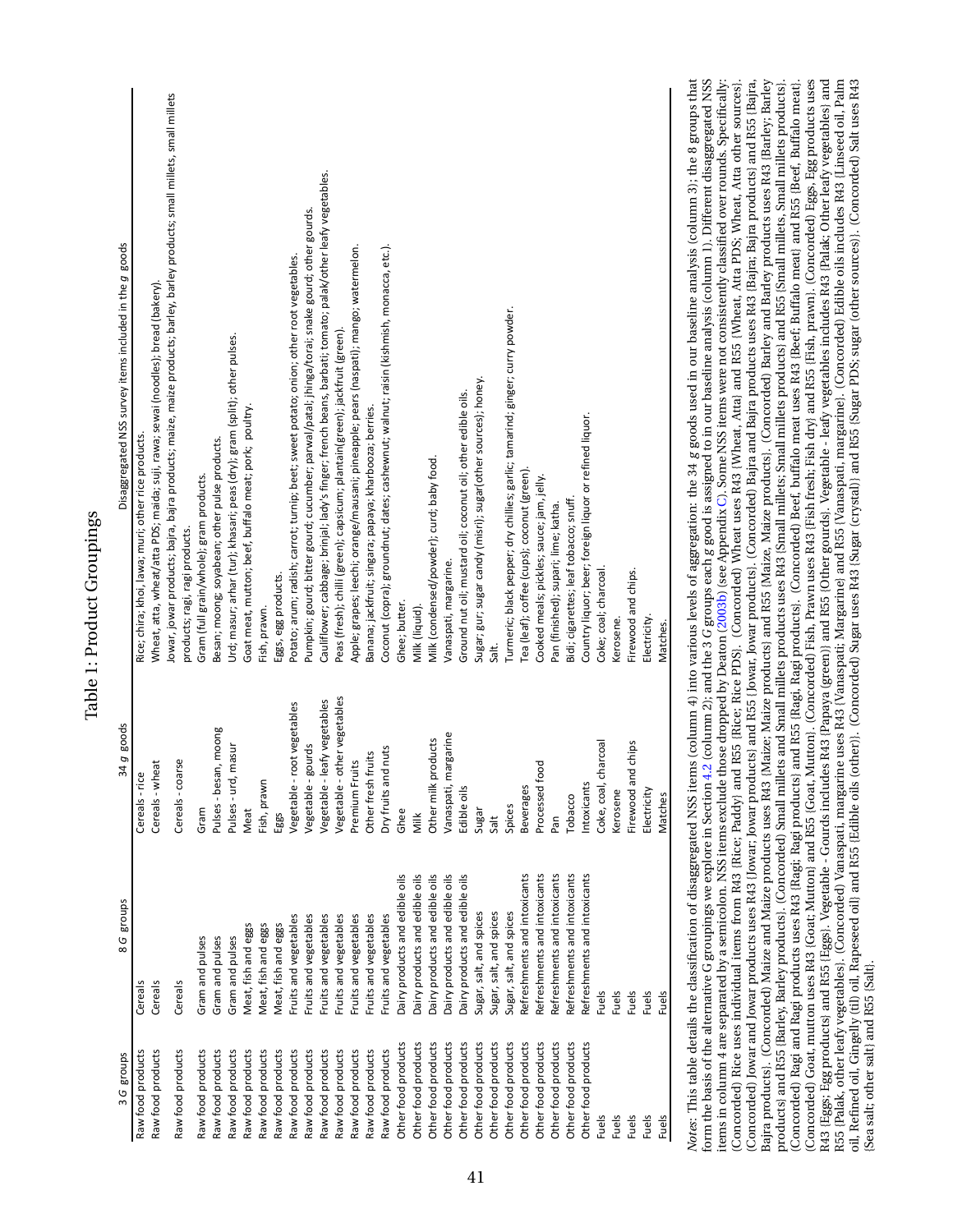|                                  | Dep. var: log AFFG Price Index (no price correction, calculated excluding fuels)    |            |                    |                    |  |  |
|----------------------------------|-------------------------------------------------------------------------------------|------------|--------------------|--------------------|--|--|
| Panel A                          | $log P^0$<br>log P <sup>0</sup>                                                     |            | log P <sup>1</sup> | log P <sup>1</sup> |  |  |
| ∆log(Price Fuel)*Exp. Share Fuel | $1.136***$                                                                          | $1.115***$ | $0.928***$         | $0.877***$         |  |  |
|                                  | (0.180)                                                                             | (0.180)    | (0.196)            | (0.199)            |  |  |
| p-value test $\beta$ =1          | 0.45                                                                                | 0.52       | 0.71               | 0.54               |  |  |
| Obs                              | 2926                                                                                | 2926       | 2986               | 2986               |  |  |
| R <sub>2</sub>                   | 0.0350                                                                              | 0.0350     | 0.0316             | 0.0310             |  |  |
| Decile specific ∆log(Price Fuel) | No                                                                                  | Yes        | No                 | Yes                |  |  |
| Income decile FE                 | Yes                                                                                 | Yes        | Yes                | Yes                |  |  |
| Panel B                          | Dep. var: log AFFG Price Index (exact price correction, calculated excluding fuels) |            |                    |                    |  |  |
|                                  | $log P^0$                                                                           | $log P^0$  | log P <sup>1</sup> | log P <sup>1</sup> |  |  |
| ∆log(Price Fuel)*Exp. Share Fuel | $1.011***$                                                                          | $0.981***$ | $0.913***$         | $0.867***$         |  |  |
|                                  | (0.174)                                                                             | (0.173)    | (0.189)            | (0.191)            |  |  |
| p-value test $\beta = 1$         | 0.95                                                                                | 0.91       | 0.65               | 0.49               |  |  |
| Obs                              | 2934                                                                                | 2934       | 2986               | 2986               |  |  |
| R <sub>2</sub>                   | 0.0215                                                                              | 0.0212     | 0.0262             | 0.0256             |  |  |
| Decile specific ∆log(Price Fuel) | No                                                                                  | Yes        | No                 | Yes                |  |  |
| Income decile FE                 | Yes                                                                                 | Yes        | Yes                | Yes                |  |  |

#### Table 2: Quasi-Separability Test

*Notes*: Table performs the quasi-separability test described in subsection [3.2.2.](#page-17-0) Dependent variable in Panel A is the log AFFG NPC price index, either  $\log P^0$  or  $\log P^1$ , estimated using only food items (i.e. excluding fuels). In Panel B the dependent variable is the log AFFG price index (exact price correction approach) estimated using only food items correcting for relative price changes using the isoleastic correction with  $\sigma_G = 0.7$ . The explanatory variable in columns 1 and 3 is the log change in the price of fuels (calculated using a Paasche price index of fuel items where weights are given by mean district-level expenditure shares across items within the fuels category) multiplied by the district-by-decile expenditure share on fuels. The explanatory variable in columns 2 and 4 uses the decile-specific log change in the price of fuels (calculated using a Paasche price index of fuel items where weights are given by districtby-decile mean expenditure shares across items within the fuels category) multiplied by the district-bydecile expenditure share on fuels. The first row of the bottom panel reports the *p-*value on the test of the coefficient of interest being equal to 1, as required by the quasi-separability test. Regressions are weighted using district weights. Robust standard errors in parenthesis.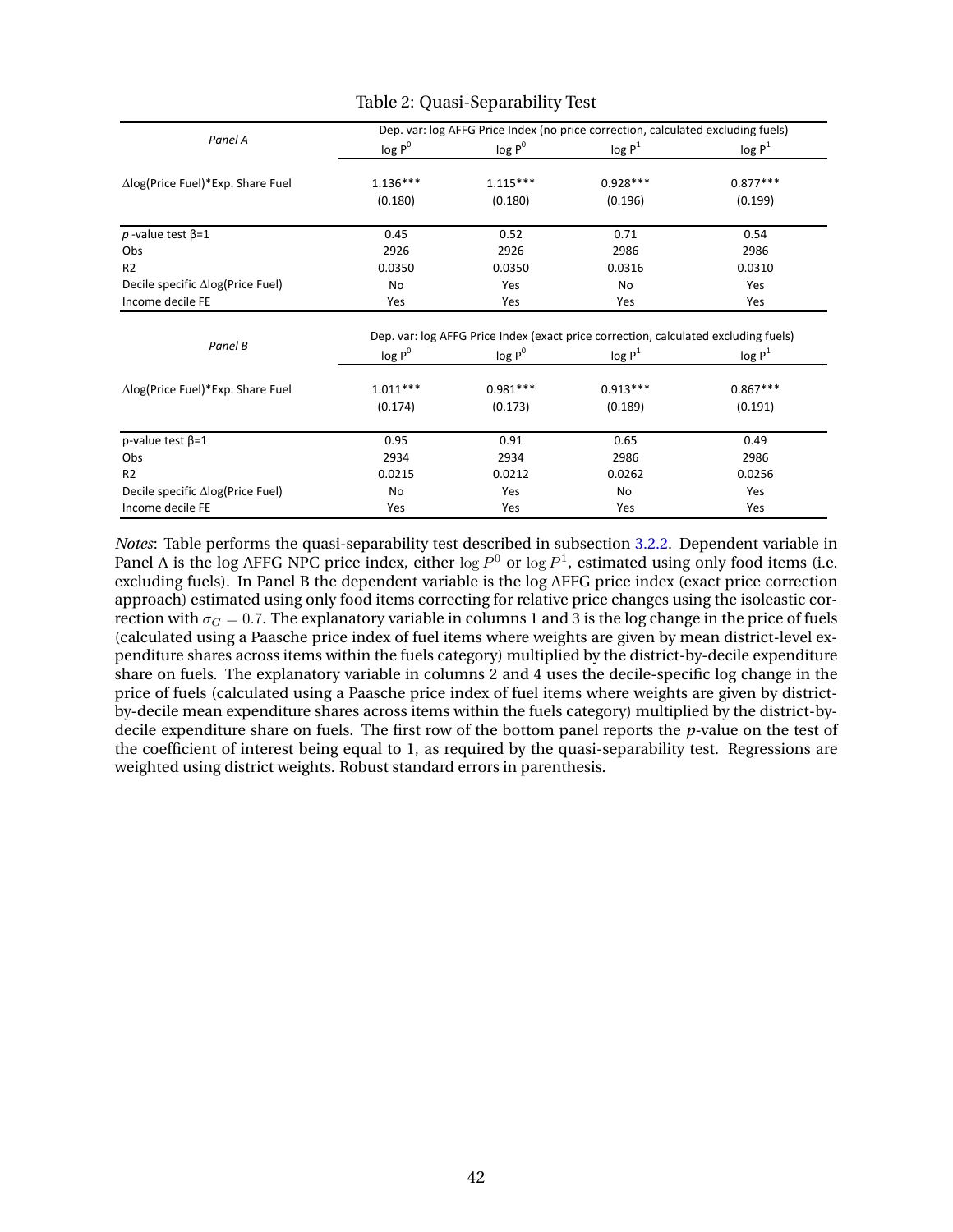## **Appendix**

## **A Additional Figures and Tables**

#### **Appendix Figures**





*Notes*: Figure plots histogram of share of households with any observed consumption by product-periodmarket cell across three alternative levels of product aggregation. See Section [4.2](#page-24-0) for further discussion.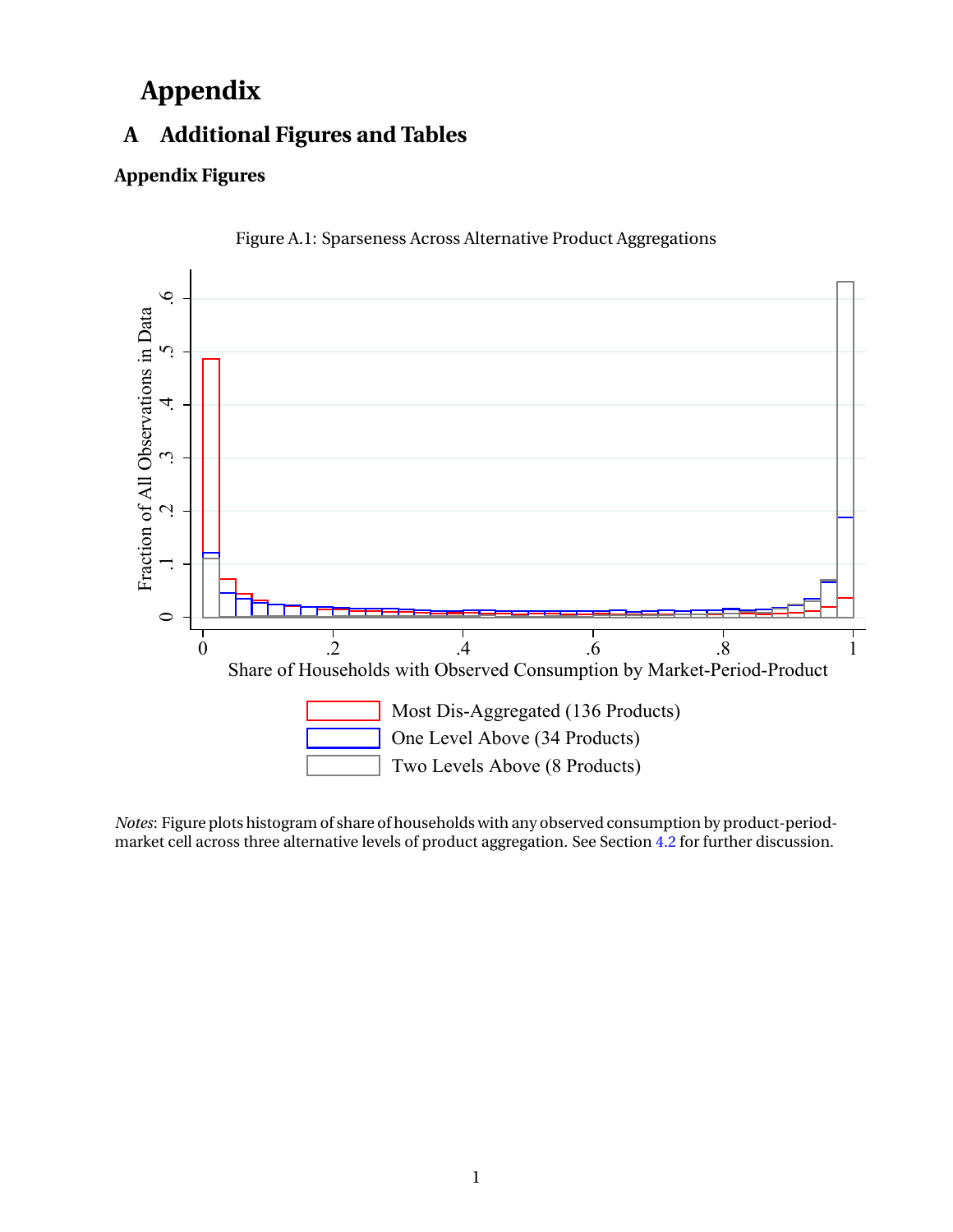

*Notes*: Figures plot relative Engel curves for salt over time (1987/1988 NSS 43rd Round to 1999/2000 NSS 55th round) for the largest markets in the four broad regions of India (in terms of numbers of households surveyed). A market is defined as the rural area of an Indian district. Fitted relationships are based on local polynomial regressions using an Epanechnikov kernel with a bandwidth equal to one quarter of the range of the income distribution in a given market. See Section [3.1.1](#page-14-0) for further discussion.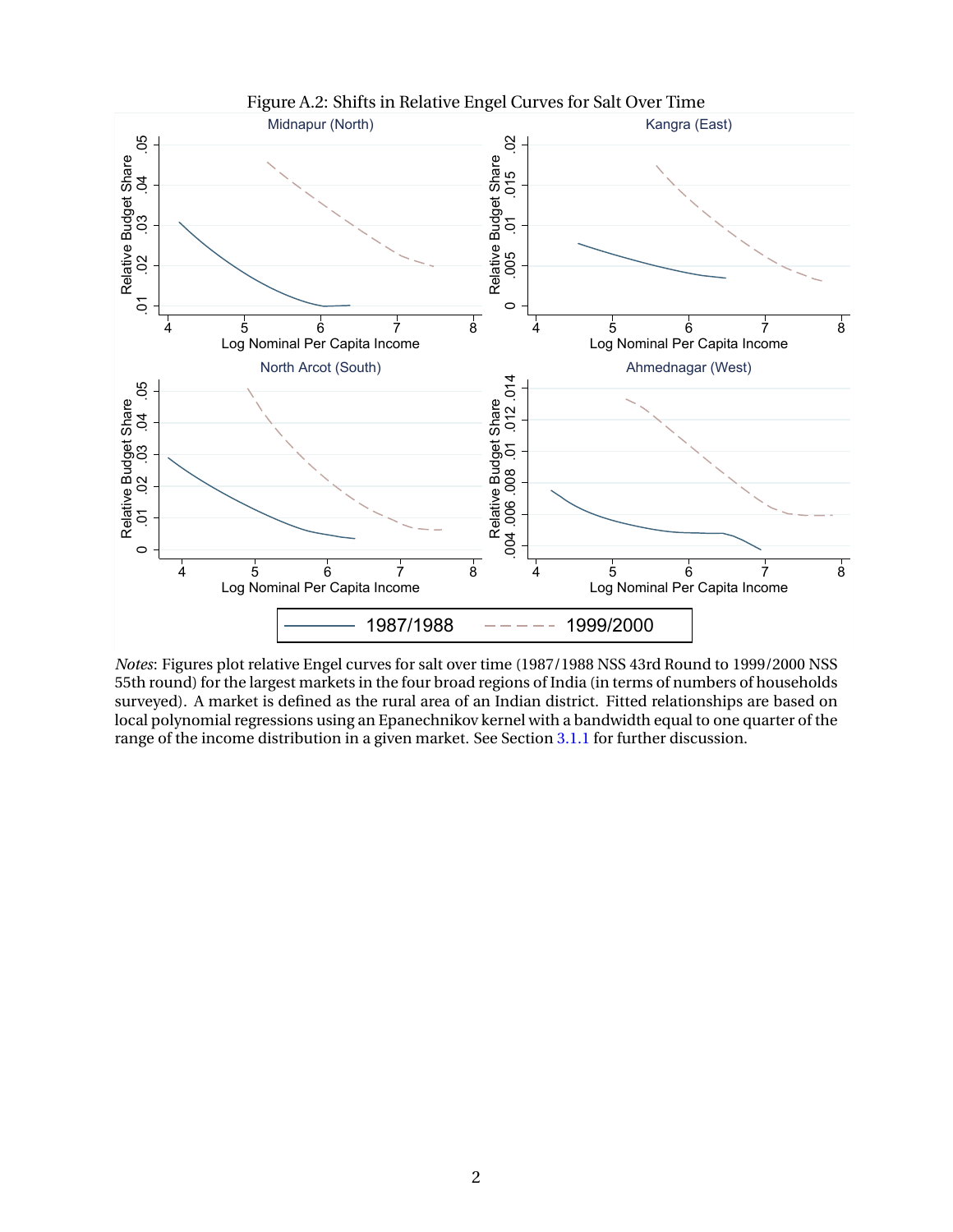

Figure A.3: Rural Indian Cost of Living Inflation 1987/88–1999/2000: Estimates Using Alternative Levels of Good Aggregation

0 20 30 40 50 60 70 80 90<br>Decile of Income Distribution<br>ows the average percentage change in<br>on (averaged across districts using po<br>els of aggregation of goods in the Indi<br>s to 34 products (the second-lowest le<br>urther aggr 0 20 30 40 50 60 70 80 90<br>Decile of Income Distribution<br> $P^0$   $P^1$ <br>AFFG NPC price index between 1987/8<br>weights). Estimates are based on horiditure microdata. The left panel depic<br>gregation in the NSS surveys). The mist l 0 20 30 40 50 60 70 80 90<br>Decile of Income Distribution<br>99/2000 for each decile of the local per<br>ifts in relative Engel curves. The three<br>seline estimation approach which agg<br>el uses the disaggregated 132 product<br>Section 4 the 132 products to 34 products (the second-lowest level of aggregation in the NSS surveys). The middle panel uses the disaggregated 132 products, whileP<br>re index be<br>mates are b<br>tta. The left<br>e NSS survegation in *Notes:* Figure shows the average percentage change in the rural AFFG NPC price index between 1987/88 and 1999/2000 for each decile of the local per-capitation in years of signification of goods in the Indian expendition e outlay distribution (averaged across districts using population weights). Estimates are based on horizontal shifts in relative Engel curves. The three panels use different levels of aggregation of goods in the Indian expenditure microdata. The left panel depicts our baseline estimation approach which aggregatesthe right panel further aggregates to 8 products (the third-lowest level of aggregation in the NSS surveys). See Section [4.2](#page-24-0) for further discussion.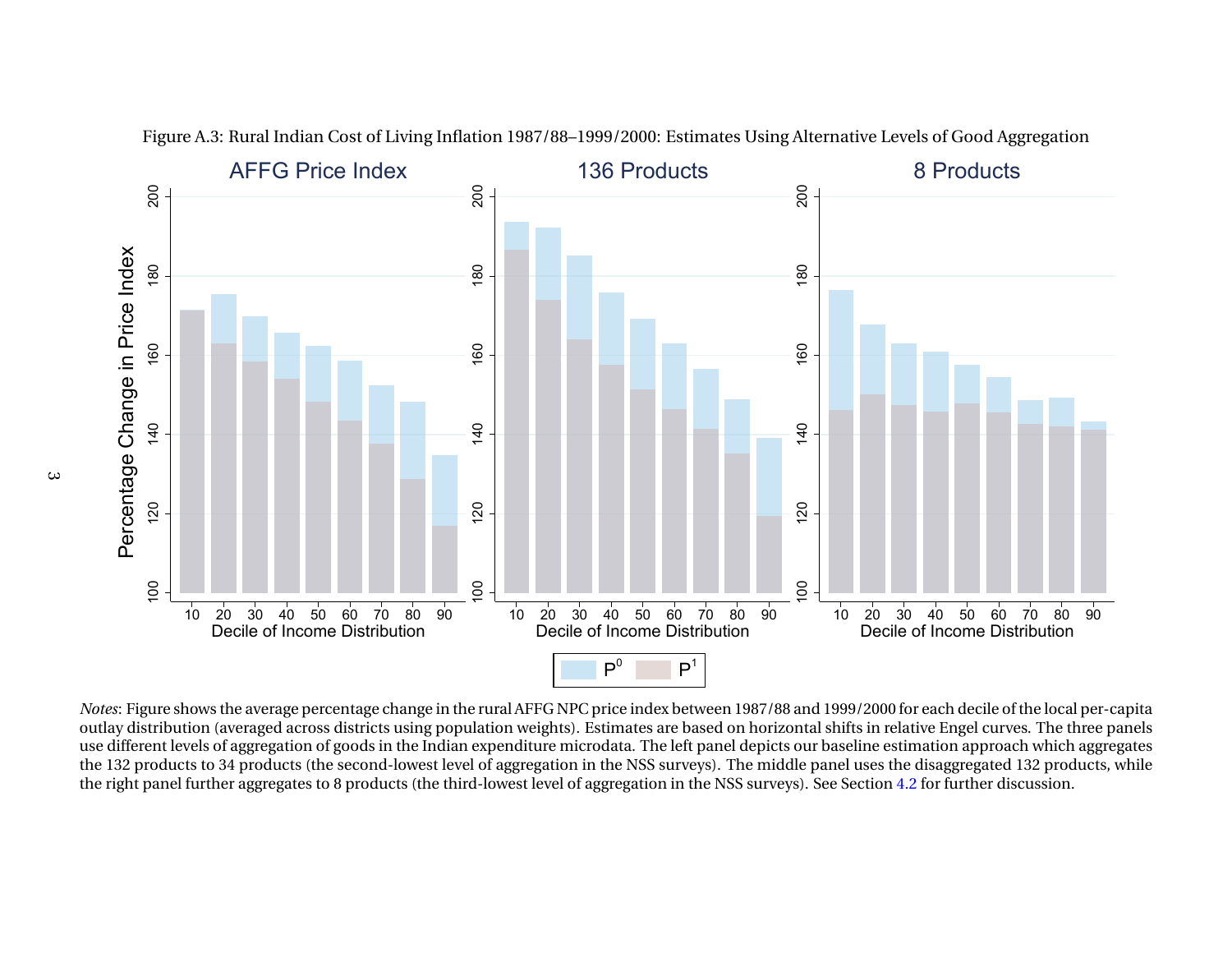

Figure A.4: Recall Bias: Rural Indian Cost of Living Inflation 1987/88–1994/95

0 20 30 40 50 60 70 80 90<br>Decile of Income Distribution<br> $P^0 \t P^1$ <br>shows the percentage change in the rur<br>ross districts using population weights)<br>lle panel plots price index changes usin<br>3b). Right panel repeats the midd P<br>
Intage chang<br>
g populat<br>
ce index<br>
repeats t<br>
ther disc Notes: Figure shows the percentage change in the rural price index between 1987/88 and 1994/1995 for each decile of the local per-capita outlay distribution 0 20 30 40 50 60 70 80 90<br>Decile of Income Distribution<br>Laspeyres<br>dex between 1987/88 and 1994/1995 for<br>el plots our AFFG NPC price index chan<br>es and Paasche district-level CPIs calcu<br>sing district-income-decile-specific b s Paasche<br>
1/88 and 1994/199<br>
NPC price index<br>
strict-level CPIs<br>
me-decile-specifies 0 20 30 40 50 60 70 80 90<br>Decile of Income Distribution<br>Laspeyres<br>Le of the local per-capita outlay distributed from horizontal shifts in relative Eng price changes of food and fuels follow<br>es to calculate the Laspeyres an s Paasche<br>capita outlay dist<br>tal shifts in relatif<br>f food and fuels f<br>e Laspeyres and *Notes*: Figure shows the percentage change in the rural price index between 1987/88 and 1994/1995 for each decile of the local per-capita outlay distribution<br>(averaged across districts using population weights). Left pane Deaton [\(2003b\)](#page-32-0). Right panel repeats the middle panel but using district-income-decile-specific budget shares to calculate the Laspeyres and Paascheindices. See Section [4.3](#page-24-0) for further discussion.

 $\overline{+}$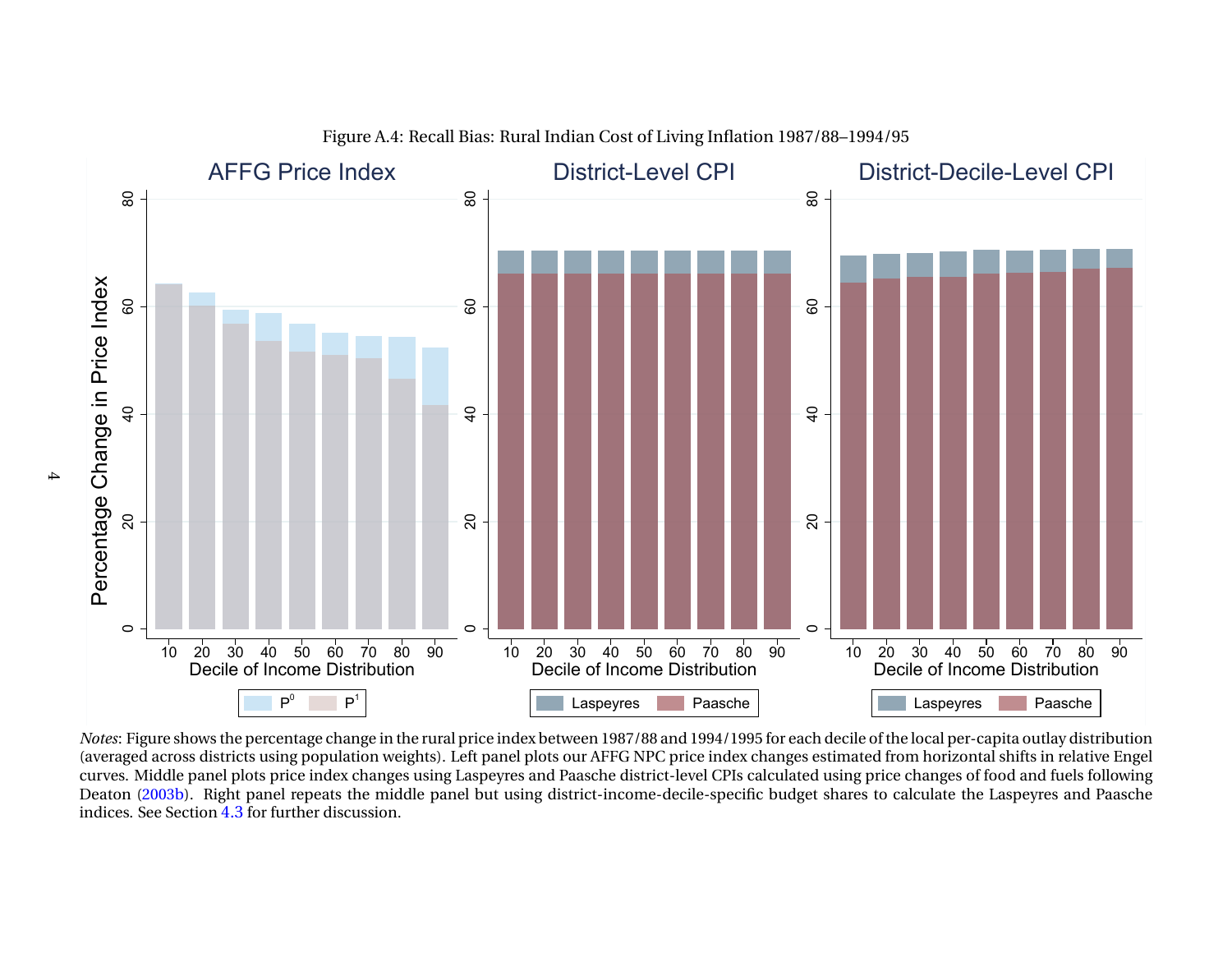

<span id="page-47-0"></span>Figure A.5: Good-Level Selection Corrections (1): Price Index Changes With and Without Bias Correction<br>No Good-Level Correction

*Notes*: Figure shows the percentage change in the rural AFFG NPC price index between 1987/88 and 1999/2000 for each decile of the local per-capita outlay distribution (averaged across districts using population weights), both with and without correcting estimates for selection bias described in Section [3.2.4.](#page-20-0) Left panel plots estimates that are simple averages of all overlapping Engel curves for a particular market. Middle panel accounts for bias from non-overlapping Engel curves by assuming distribution of price index estimates within a market is symmetric, ordering both overlapping and non-overlapping estimates, and taking the median when observed. The Right panel, our baseline AFFG approach, further assumes the distribution is uniform to calculate medians when not observed. See Section [4.3.1](#page-27-0) for further discussion.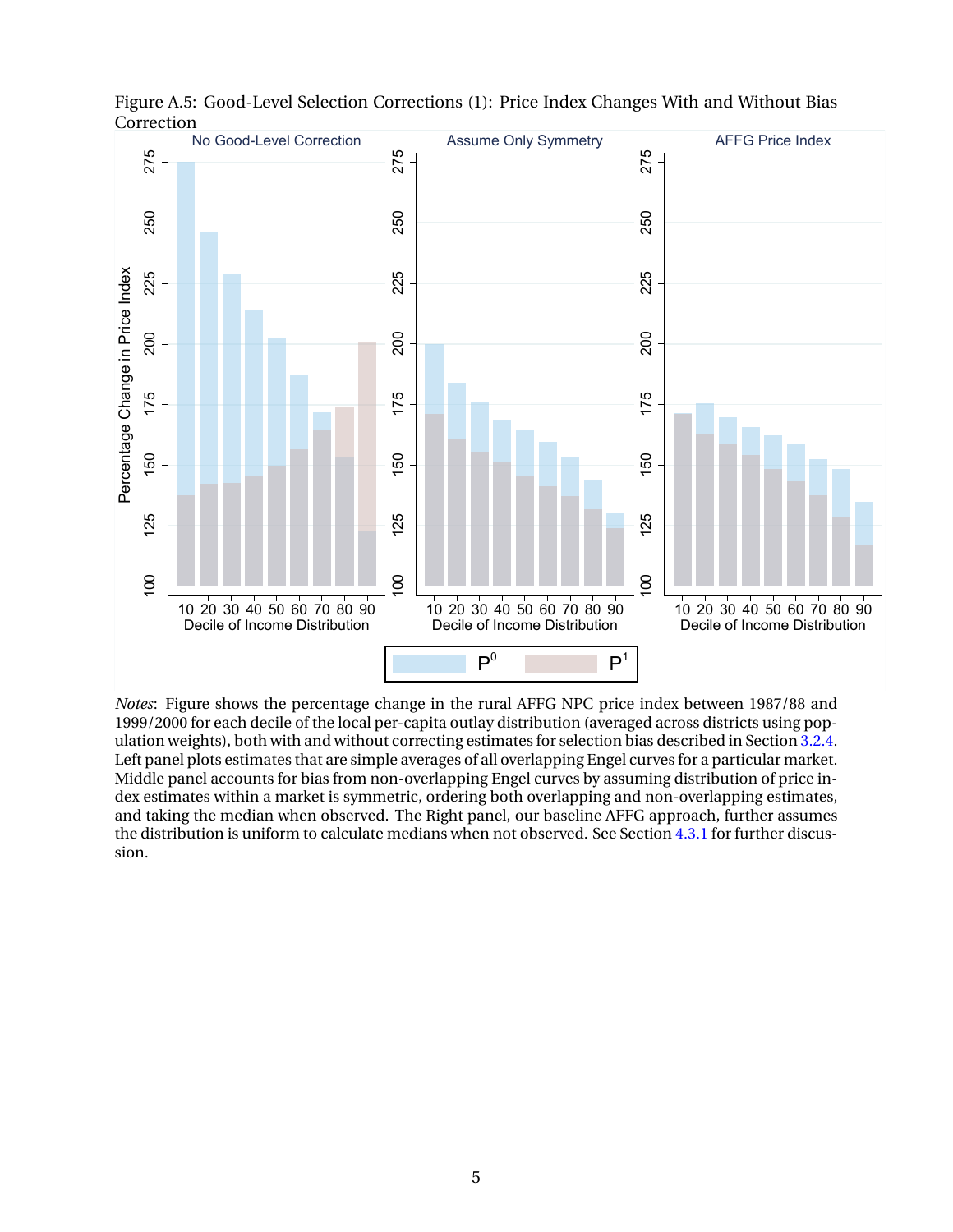

Figure A.6: Good-Level Selection Corrections (2): Reasons for Non-Overlap

*Notes*: Figure shows the frequency of non-overlapping estimates by decile, broken out by type of non-overlap (censored from above or from below). This information is used to rank missing (nonoverlapping) estimates and calculate the medians required for the good-level selection correction applied in both the middle and right panel of Appendix Figure [A.5.](#page-47-0) See Section [4.3.1](#page-27-0) for further discussion.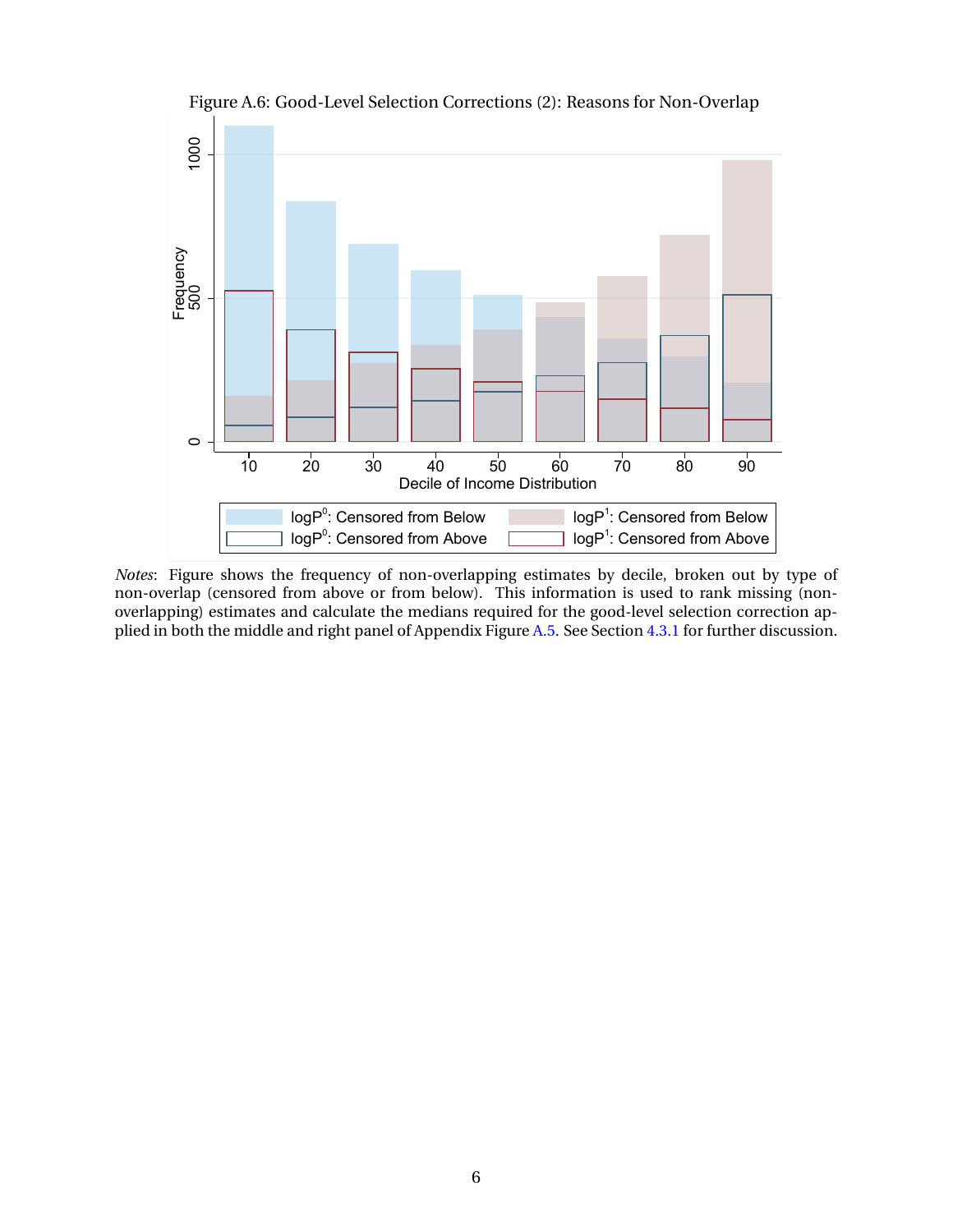

Figure A.7: Good-Level Selection Corrections (3): Number of Markets With and Without Bias **Correction** 

*Notes*: Figure shows the number of missing market-decile pairs after applying the good-level selection correction just using symmetry (middle panel) and symmetry plus uniformity (our baseline, right panel). For comparison, left panel shows the number of market-decile pairs where we have at least one good with overlapping monotonic relative Engel curves at that decile of the income distribution and so can obtain an estimate of the price index without any bias correction. See Section [4.3.1](#page-27-0) for further discussion.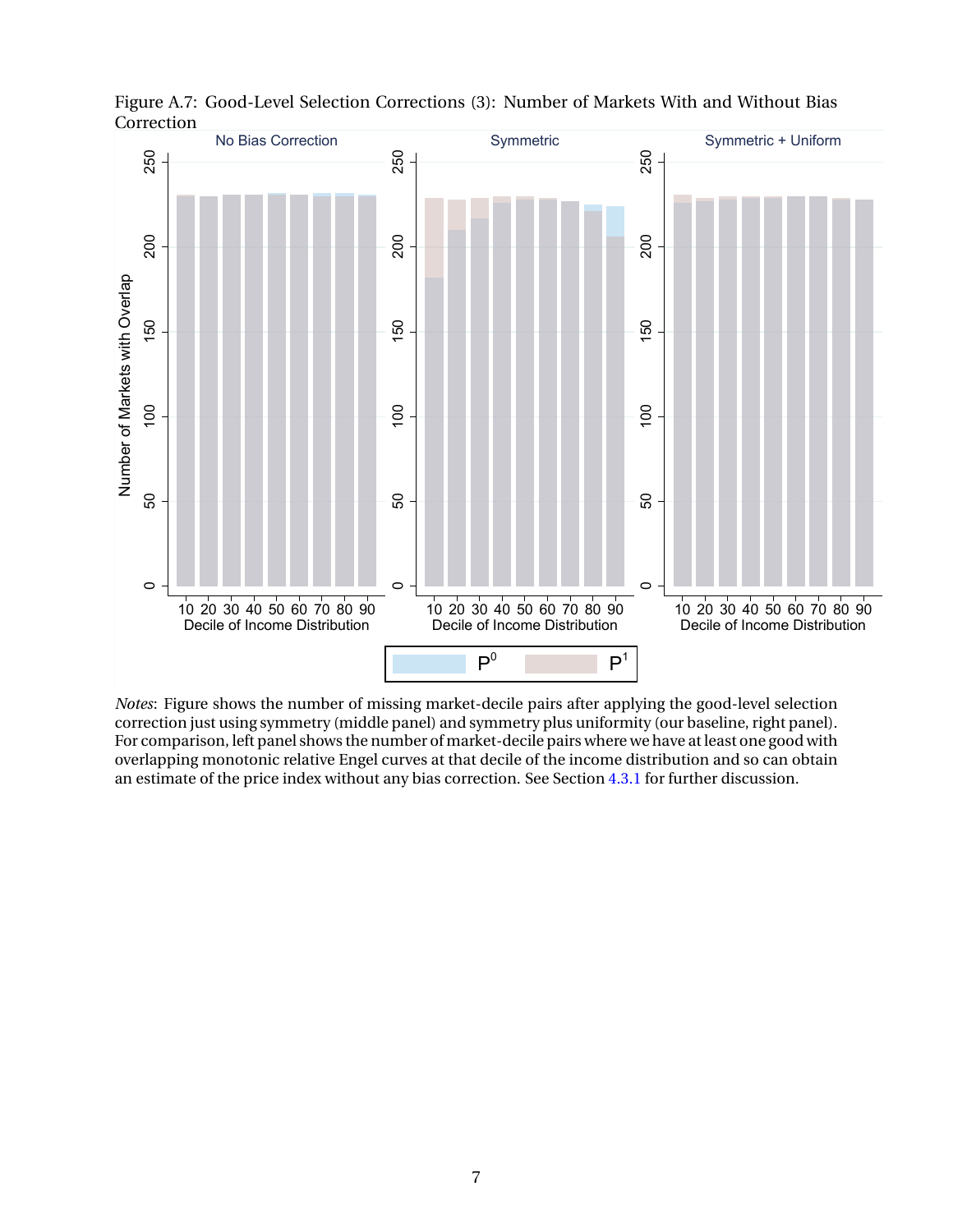

10 20 30<br>
10 20 30 Decile of Income Distribution<br>
14 shows our baseline AFFG NPC price index estimates. Rig<br>
15 Fingel curves. Specifically, for each good and market, we<br>
16 linear controls for household characteristics ( NPC problem<br>for each dd cl<br>hold cl<br>e) for t<br>n 4.3.1 10 20 30 40 50 60 70 80 90 Decile of Income Distribution P<br>
itioning<br>
udget s<br>
sed to<br>
1 budget<br>
1 budget *Notes*: Left panel shows our baseline AFFG NPC price index estimates. Right panel shows estimates after conditioning on household controls when es-<br>timating relative Engel curves. Specifically, for each good and market, w the market median value (constant over time) for each characteristic. We then use these characteristic-adjusted budget shares to obtain the price index changes shown in the right panel. See Section [4.3.1](#page-27-0) for further discussion.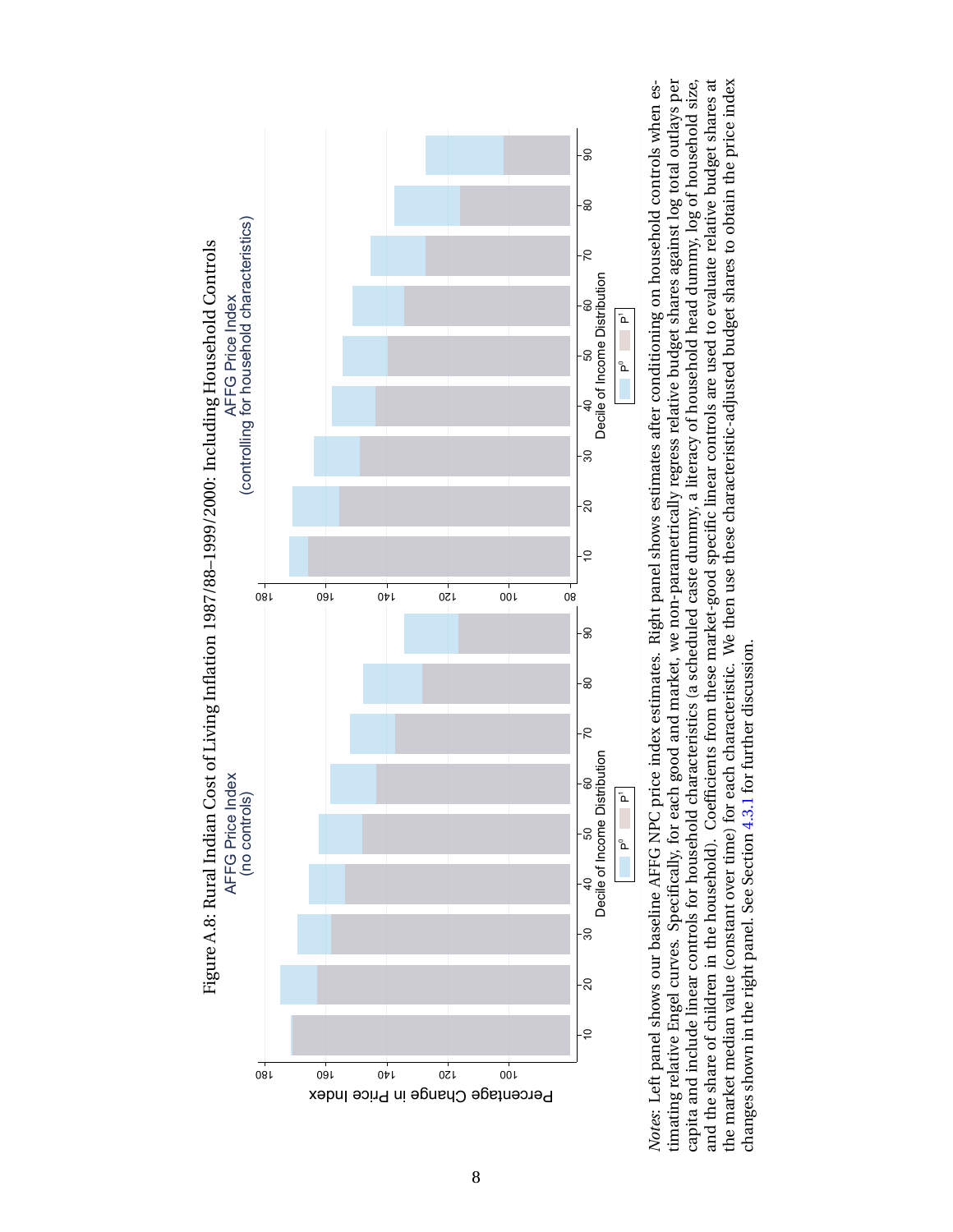

10 20 30 40 50 60 70 80 90<br>
Decile of Income Distribution<br>
Decile of Income Distribution<br>
<u>Below median</u><br>
NPC  $P^1$  price index changes by decile of t<br>
distribution and the district of the household head.<br>
of the househol Decile of Income Distribution<br>
Below median<br>
Below median<br>
P<sup>1</sup> price index changes by decil<br>
thin each market along four dim<br>
head education level in the district<br>
e household head. Below median **Above median**<br>
<sup>21</sup> price index changes by decile of<br>
thin each market along four dimen<br>
ead education level in the district,<br>
2 household head. 10 20 30 40 50 60 70 80 90<br>
Decile of Income Distribution<br>
Decile of Income Distribution<br>
<u>Interate head</u><br>
capita outlay distribution (averaged acros<br>
the abrow and below median household head<br>
above and below median house Decile of Income Distribution<br>
Literate head<br>
a unday distribution (averaged<br>
a ouday distribution (averaged<br>
ove and below median household l<br>
e and below median household l Literate head **Illiterate head and below median household** act and below median household head below median household head below median household head below median household head below median household head below median ho *Notes*: Figure shows rural AFFG NPC  $\vec{P}$ weights), partitioning households within each market along four dimensions: (top-left) above and below median household size in the district, (top-right) price index changes by decile of the local per-capita outlay distribution (averaged across districts using population weights), partitioning households within each market along four dimensions: (top-left) above and below median household size in the district, (top-right) above and below median household head education level in the district, (bottom-left) above and below median household head age in the district, (bottomright) by literate/illiterate status of the household head.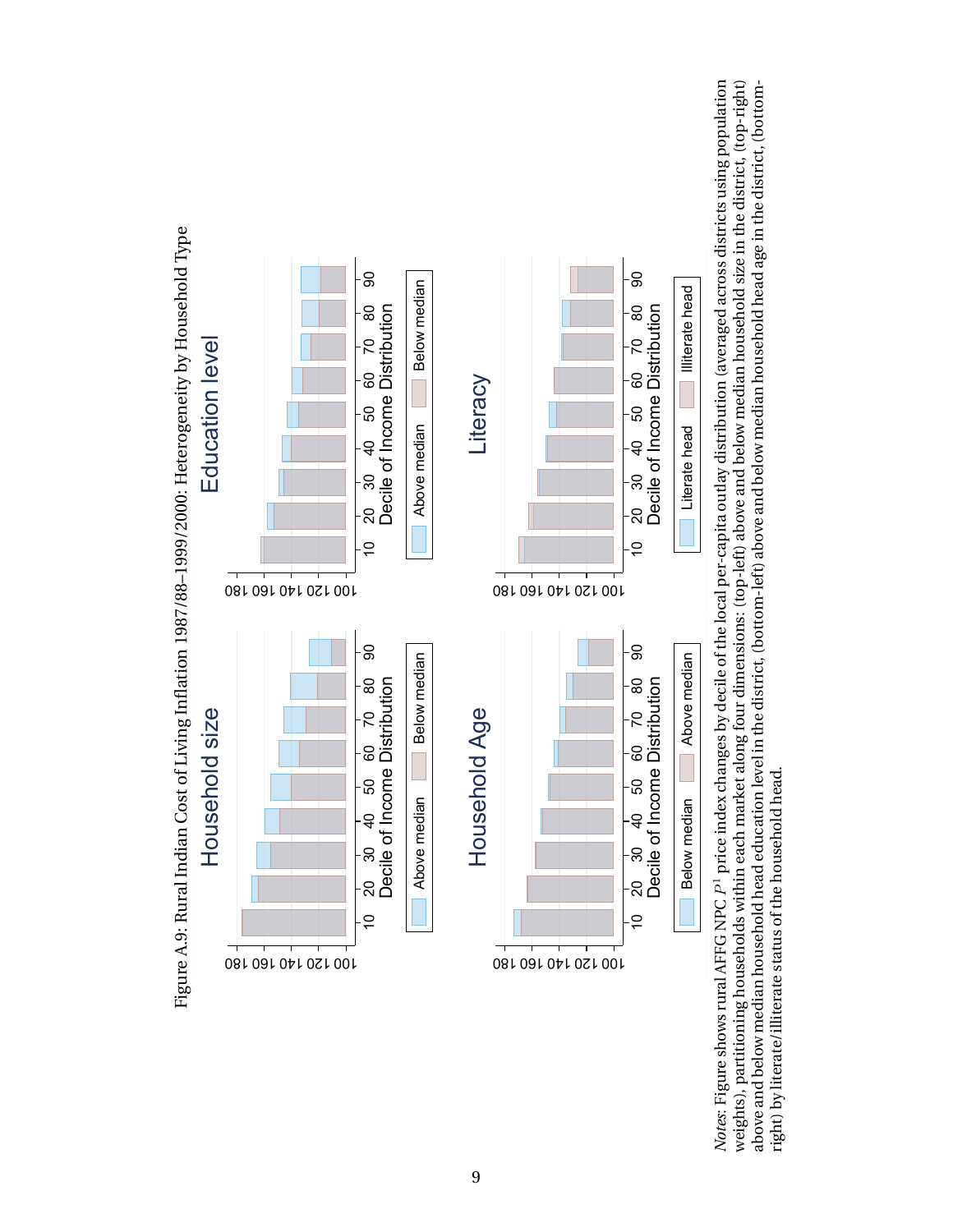

Figure A.10: Rural Indian Cost of Living Inflation 1987/88–1999/2000: Alternative Estimates of Relative Engel Curves

*Notes*: Figure shows AFFG NPC price index changes using alternate methods of estimating relative Engel curves. Left panel reproduces our baseline approach. Recall that the baseline approach uses an Epanechnikov kernel for non-parametrically estimating Engel curves equal to one quarter of the range of the income distribution. Additionally, we restrict attention to good-market combinations where Engel curves in both periods are monotonic between percentiles 1 and 99 and drop relative expenditure share estimates beyond those percentiles in cases where those portions are non-monontonic—replacing those values with a linear extrapolation from the monotonic portion of the curve. Middle panel extends the bandwidth of the Epanechnikov kernel used to 30 percent of the range. Right panel does not replace extreme non-monotonic values with linear extrapolations.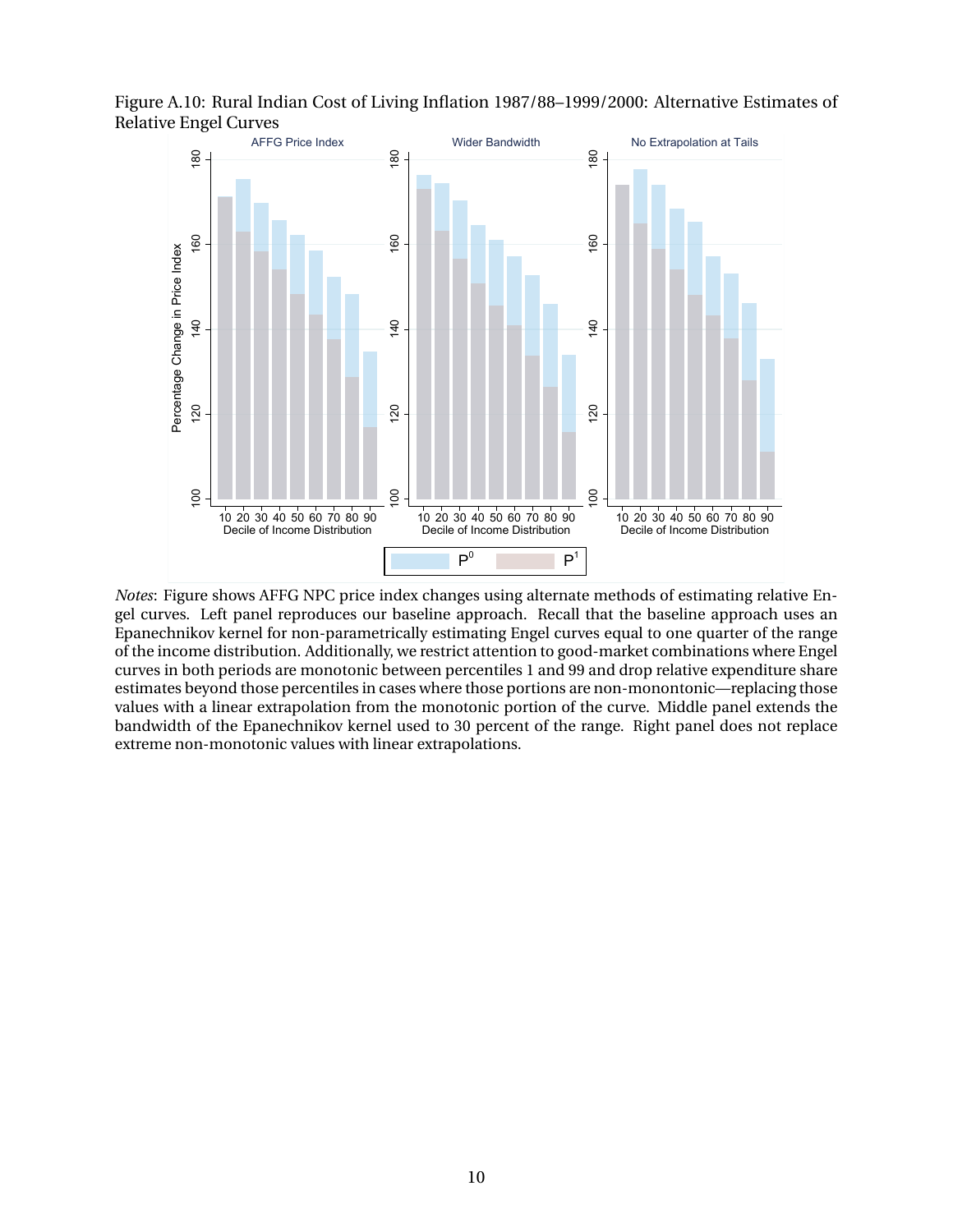Figure A.11: Rural Indian Cost of Living Inflation 1987/88–1999/2000: Using All Markets (Including Markets with Fewer than 100 Households)



*Notes*: Figure shows the percentage change in the rural AFFG NPC price index between 1987/88 and 1999/2000 for each decile of the local per-capita outlay distribution (averaged across districts using population weights). Left panel plots our baseline price index changes that exclude small markets (those with fewer than 100 households surveyed in each survey round). Right panel plots price index changes including all markets.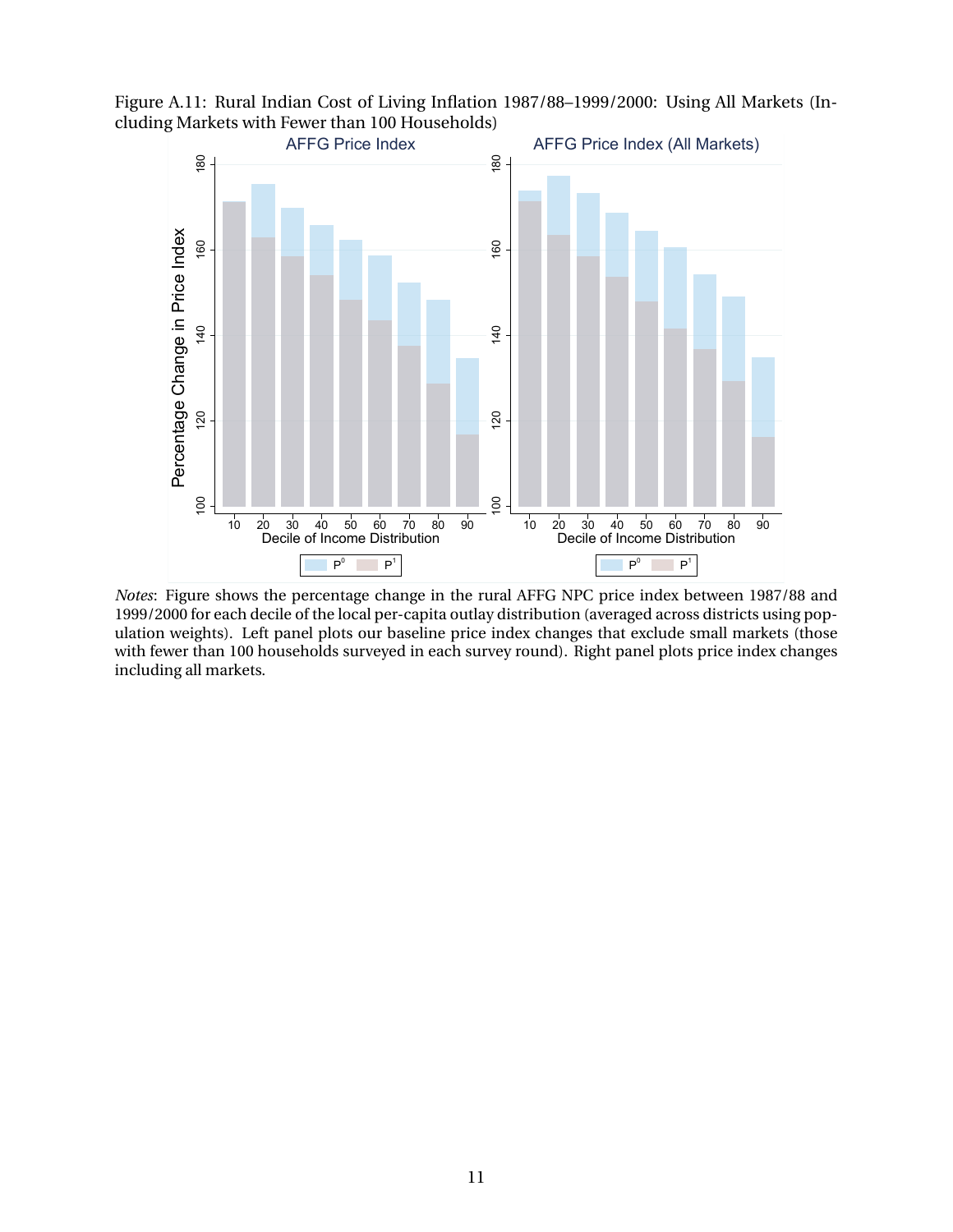Figure A.12: Effect of Import Competition on Laspeyres Price Index (Only Using Reliable Price Data)



*Notes*: Figure depicts IV point estimates of the effect of import competition on the log of the districtdecile-specific Laspeyres price index, estimated separately for each decile of the local per-capita outlay distribution. The regression specification is identical to that described in Figure [7](#page-40-0) and Section [4.4,](#page-30-0) but with the log of the Laspeyres price index changes for food and fuels as the dependent variable (instead of log total outlays per capita or welfare). Laspeyres price indices calculated using district-by-decilespecific budget shares. Positive point estimates indicate negative effects of import tariff cuts. See Section [4.4](#page-30-0) for discussion.

#### **Appendix Tables**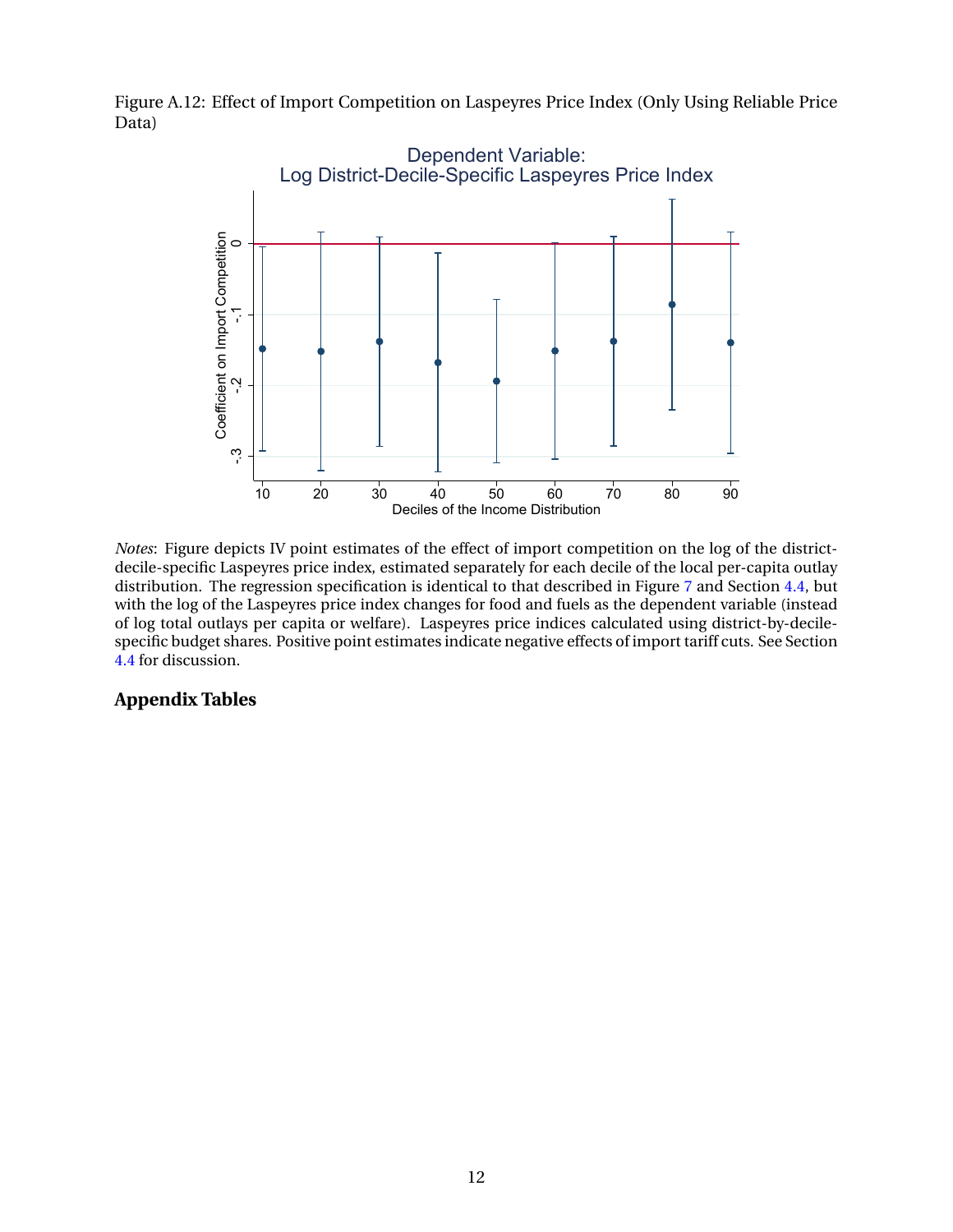#### Table A.1: Changes in Recall Periods and Within-Group Budget Shares

| 7-day recall interaction                    | Coefficient | Standard error | t-stat  |        |
|---------------------------------------------|-------------|----------------|---------|--------|
| 7-day recall X Cereals - coarse             | 0.00281     | 0.00292        | 0.96    |        |
| 7-day recall X Cereals - rice               | 0.00213     | 0.00139        | 1.54    |        |
| 7-day recall X Cereals - wheat              | 0.00103     | 0.00149        | 0.69    |        |
| 7-day recall X Coke, coal, charcoal         | 0.01053     | 0.00511        | 2.06    |        |
| 7-day recall X Dry fruits and nuts          | $-0.00014$  | 0.00066        | $-0.2$  |        |
| 7-day recall X Eggs                         | $-0.00065$  | 0.00054        | $-1.21$ |        |
| 7-day recall X Electricity                  | 0.00029     | 0.00316        | 0.09    |        |
| 7-day recall X Firewood and chips           | 0.00177     | 0.00212        | 0.84    |        |
| 7-day recall X Fish, prawn                  | 0.00042     | 0.00117        | 0.36    |        |
| 7-day recall X Ghee                         | 0.00146     | 0.00279        | 0.52    |        |
| 7-day recall X Gram                         | 0.00140     | 0.00070        | 1.99    |        |
| 7-day recall X Intoxicants                  | $-0.00194$  | 0.00400        | $-0.48$ |        |
| 7-day recall X Kerosene                     | $-0.00210$  | 0.00256        | $-0.82$ |        |
| 7-day recall X Matches                      | 0.00009     | 0.00076        | 0.12    |        |
| 7-day recall X Meat                         | 0.00060     | 0.00124        | 0.48    |        |
| 7-day recall X Milk                         | 0.00038     | 0.00179        | 0.21    |        |
| 7-day recall X Other Fresh fruits           | 0.00037     | 0.00099        | 0.38    |        |
| 7-day recall X Other milk products          | $-0.00081$  | 0.00262        | $-0.31$ |        |
| 7-day recall X Pan                          | $-0.00122$  | 0.00120        | $-1.02$ |        |
| 7-day recall X Premium Fruits               | 0.00012     | 0.00065        | 0.18    |        |
| 7-day recall X Pulses - Besan, Moong        | 0.00003     | 0.00059        | 0.05    |        |
| 7-day recall X Pulses - Urd, Masur          | $-0.00012$  | 0.00061        | $-0.2$  |        |
| 7-day recall X Tobacco                      | 0.00289     | 0.00122        | 2.36    |        |
| 7-day recall X Vanaspati, margarine         | 0.00164     | 0.00167        | 0.98    |        |
| 7-day recall X Vegetable - gourds           | 0.00033     | 0.00050        | 0.67    |        |
| 7-day recall X Vegetable - leafy vegetables | 0.00053     | 0.00056        | 0.96    |        |
| 7-day recall X Vegetable - other vegetables | 0.00005     | 0.00036        | 0.15    |        |
| 7-day recall X Vegetable - root vegetables  | $-0.00022$  | 0.00063        | $-0.35$ |        |
| 7-day recall X beverages                    | $-0.00055$  | 0.00069        | $-0.8$  |        |
| 7-day recall X edible oils                  | 0.00093     | 0.00150        | 0.62    |        |
| 7-day recall X processed food               | 0.00183     | 0.00367        | 0.5     |        |
| 7-day recall X salt                         | 0.00060     | 0.00038        | 1.61    |        |
| 7-day recall X spices                       | $-0.00055$  | 0.00090        | $-0.61$ |        |
| 7-day recall X sugar                        | 0.00021     | 0.00084        | 0.25    |        |
| District X q good Fixed Effects             | Yes         |                |         | No     |
| District X disaggregated item Fixed Effects | No          |                |         | Yes    |
| Household weights                           | Yes         |                |         | Yes    |
| F-stat schedule*goods=0                     | 1.04        |                |         | 1.02   |
| $p$ -value schedule*goods=0                 | 0.401       |                |         | 0.422  |
| N                                           | 263663      |                |         | 384344 |

Dependent variable: Relative budget shares (34 *g* goods)

Dependent variable: Relative budget shares (136 disaggregated NSS goods)

*Notes*: For questions regarding quantities and expenditures on food, pan, tobacco and intoxicants, the thin NSS round 54 (January-June 1998) randomized households between a 30-day and a 7-day recall period. Table tests whether reported relative budget shares (expenditure on good *i* divided by expenditures on all goods in good i's *G* group) change with the recall period used. Columns 1–3 report coefficient estimates, standard errors and t-statistics from regression of relative budget shares on a dummy for whether the household was surveyed with a 7 day-recall period interacted with each of the 34  $i$  products (after including district-product fixed effects). A significant coefficient on the interaction indicates that the recall period affected relative consumption reports for that good. The bottom of the table reports the test of joint significance for all interactions. Column 4 repeats the exercise but for the 132 disaggregated goods rather than the 34 aggregated goods we use in our baseline. Given the large number of estimates, in this case we simply report the F-statistic and *p*-value for joint significance at the bottom of the table.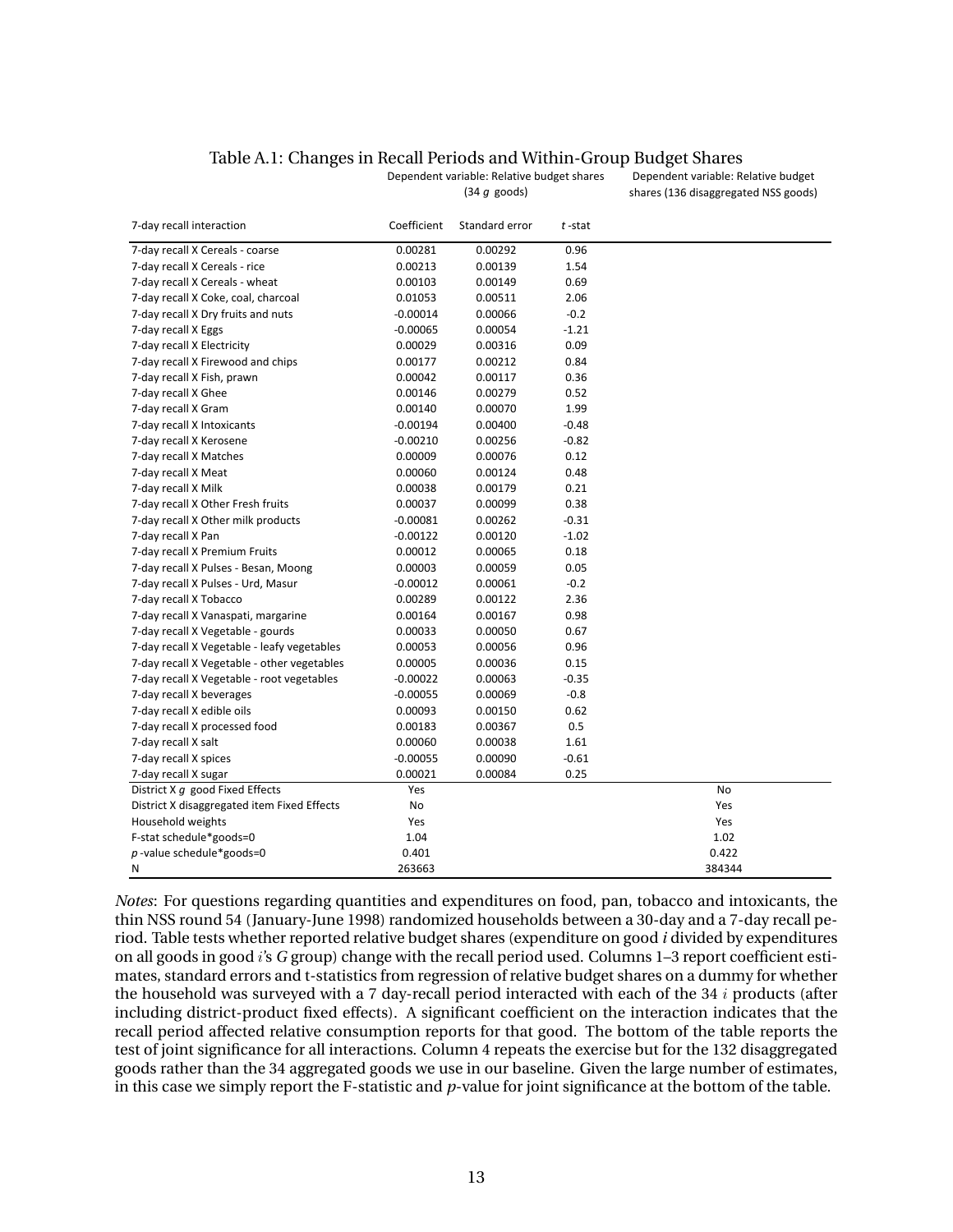|                              | Mean       | SD of      |
|------------------------------|------------|------------|
| 34 $g$ goods                 | Percentage | Percentage |
|                              | Change     | Change     |
| Cereals - rice               | 178        | 13         |
| Cereals - wheat              | 218        | 14         |
| Cereals - coarse             | 205        | 28         |
| Gram                         | 243        | 20         |
| Pulses - besan, moong        | 239        | 12         |
| Pulses - urd, masur          | 212        | 11         |
| Meat                         | 218        | 11         |
| Fish, prawn                  | 176        | 29         |
| Eggs                         | 118        | 18         |
| Vegetable - root vegetables  | 134        | 16         |
| Vegetable - gourds           | 184        | 23         |
| Vegetable - leafy vegetables | 183        | 19         |
| Vegetable - other vegetables | 193        | 29         |
| Premium fruits               | 191        | 29         |
| Other fresh fruits           | 160        | 25         |
| Dry fruits and nuts          | 109        | 35         |
| Ghee                         | 155        | 19         |
| Milk                         | 174        | 13         |
| Other milk products          | 153        | 53         |
| Vanaspati, margarine         | 59         | 13         |
| Edible oils                  | 62         | 13         |
| Sugar                        | 127        | 14         |
| Salt                         | 354        | 45         |
| Spices                       | 196        | 18         |
| <b>Beverages</b>             | 203        | 33         |
| Processed food               | 197        | 41         |
| Pan                          | 252        | 34         |
| Tobacco                      | 222        | 20         |
| <b>Intoxicants</b>           | 120        | 87         |
| Coke, coal, charcoal         | 100        | 50         |
| Kerosene                     | 26         | 13         |
| Firewood and chips           | 118        | 33         |
| Electricity                  | 147        | 34         |
| Matches                      | 117        | 15         |

Table A.2: Price changes for 34 *g* goods

*Notes*: We use a Stone price index to aggregate the observed price changes of the 132 products i in the NSS to 34 goods g (using survey-weighted mean initial expenditure shares across the  $i \in g$  to compute weights). Price changes for each of the 132 food and fuel items are computed from changes in district median unit values as described in Data Appendix [B.](#page-57-0) When unit values are observed in the district for one but not the other period, we replace i's missing price change with the state-level change. The first column of the table reports district-weighted means of percent changes in prices for each of the 34 goods g, along with the standard deviation of the percent change in the second column.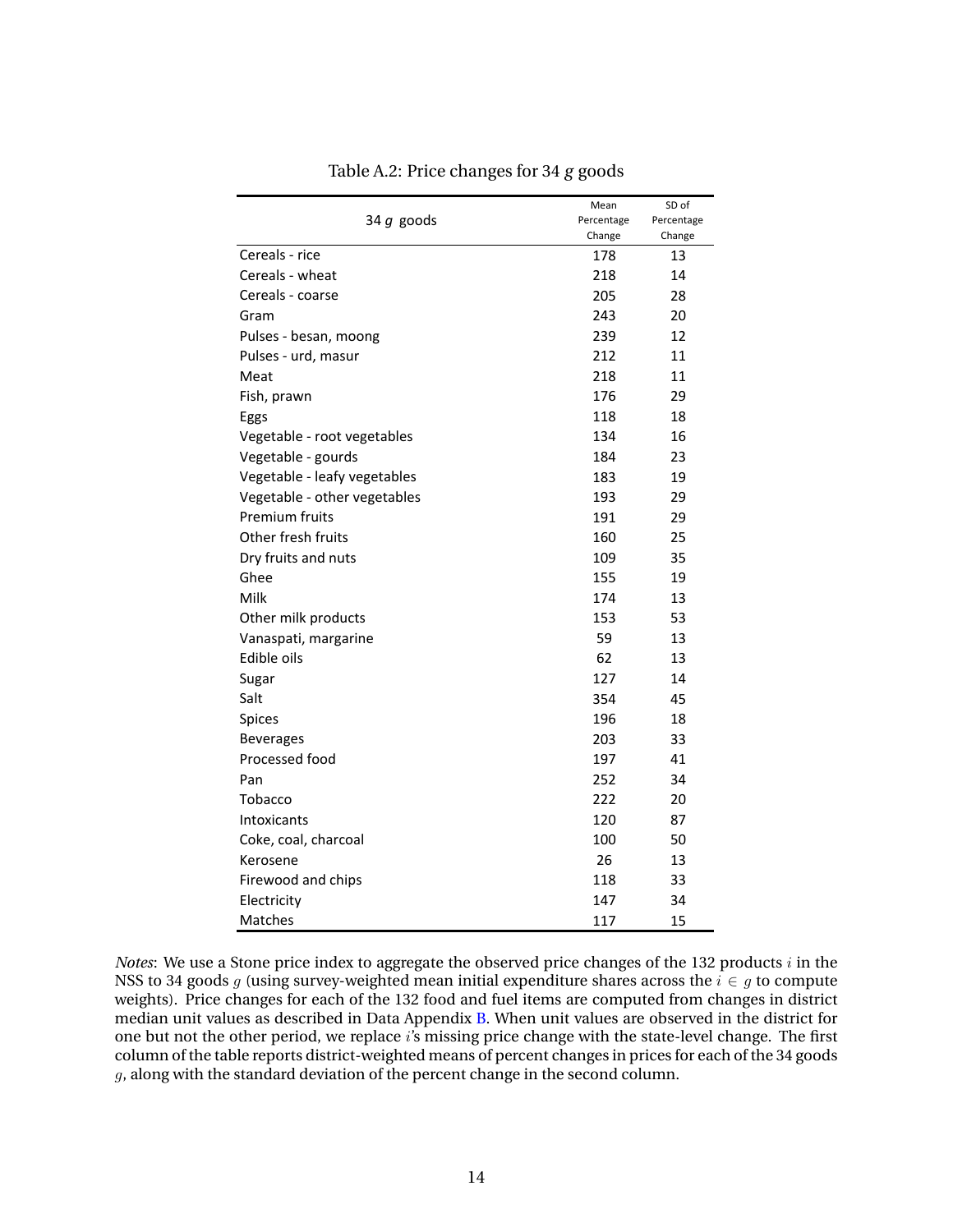#### <span id="page-57-0"></span>**B Data Appendix**

This appendix details the various steps we took both to clean the raw survey data as well as to select goods for which we have reliable price data. We use rounds 43 (1987–88) and 55 (1999–2000) of the National Sample Surveys (NSS) produced by the Indian National Sample Survey Office.<sup>1</sup> We extract expenditures and quantities (where available) on all goods and services alongside household identifiers, geographic indicators, survey weights, and basic household characteristics such as household size, age, education level, and literacy of the household head. As several districts split between survey rounds, we concord districts in round 55 back to the 43rd round districts.

Turning to the expenditures data, we first concord items whose descriptions changed slightly over survey rounds. The full concordance between rounds is presented in the table notes for Table [1.](#page-41-0) Mostly, concordance consists of aggregating two goods that were asked for separately in one NSS round and jointly in the other. We aggregate these into a single item to be consistent over rounds. For example, "Jowar" and "Jowar products" were two separate items in NSS 43, but then became "Jowar and Jowar products" in NSS 55, and again we aggregate these into a single item to be consistent over time.

Three concordances are related to purchases from India's Public Distribution System (PDS): PDS and non-PDS purchases of rice, sugar and wheat were reported separately in NSS 55 but not in NSS 43, and so we pool the two types of purchase into one concorded item. As not all households are eligible to purchase goods at subsidized prices through the PDS, the assumption implicit in our methodology that all households in a location face the same price vector is violated. However, note that our methodology can accommodate price vectors that are functions of utility since horizontal shifts in relative Engel curves recover the change in nominal income required to hold utility at either its initial ( $P^0$ ) or final ( $P^1$ ) level. Fortunately, the eligibility criterion of the PDS program is essentially based on utility—specifically households below the poverty line are eligible, with the poverty line based on real needs not nominal incomes. Thus, when moving horizontally between period 0 and period 1 relative Engel curves to infer price index changes, PDS eligibility does not change. For example, a household initially at a utility level below (above) the PDS cutoff will be eligible (ineligible) in both periods at the utility level used to construct  $P^0$  (and similarly for constructing  $P^1$  but basing eligibility on the household's final level of utility).

To calculate our measure of expenditures per capita consistently over rounds, we drop the "taxes and cesses" item that is asked in NSS55 but not in NSS43, and there is no obvious item within which it is subsumed in the latter. We also drop expenditures on three items for which we observe very few purchases (fewer than 20 purchases per round across all of India). These are jewels and pearls; other machines for household work; and other therapeutic appliances and equipment. For items with an expenditure period of 365 days (i.e. durables), we obtain the equivalent monthly measure by dividing by 365 and multiplying by 30. We then sum up monthly expenditures on all NSS items and divide by household size to obtain our measure of total outlays per capita. The NSS also provides a mean per capita expenditure variable that is not necessarily equal to the sum of monthly item expenditures we calculate. For this reason, we drop observations for which the NSS-provided per capita expenditure differs substantially from our expenditures per capita measure (a discrepancy of more than 1 SD of per capita expenditures) resulting in a reduction of about 1 percent of the sample in either round.

We obtain price data from unit values, i.e. dividing expenditures by quantities where both are reported. The following paragraphs detail how we obtain our sample of 132 goods with reliable price data.

We closely follow Deaton and Tarozzi [\(2005\)](#page-32-0) by eliminating items for which unit values are

<sup>&</sup>lt;sup>1</sup>These are available for download at http://www.icssrdataservice.in/datarepository/index.php/catalog/7 and http://www.icssrdataservice.in/datarepository/index.php/catalog/12, respectively.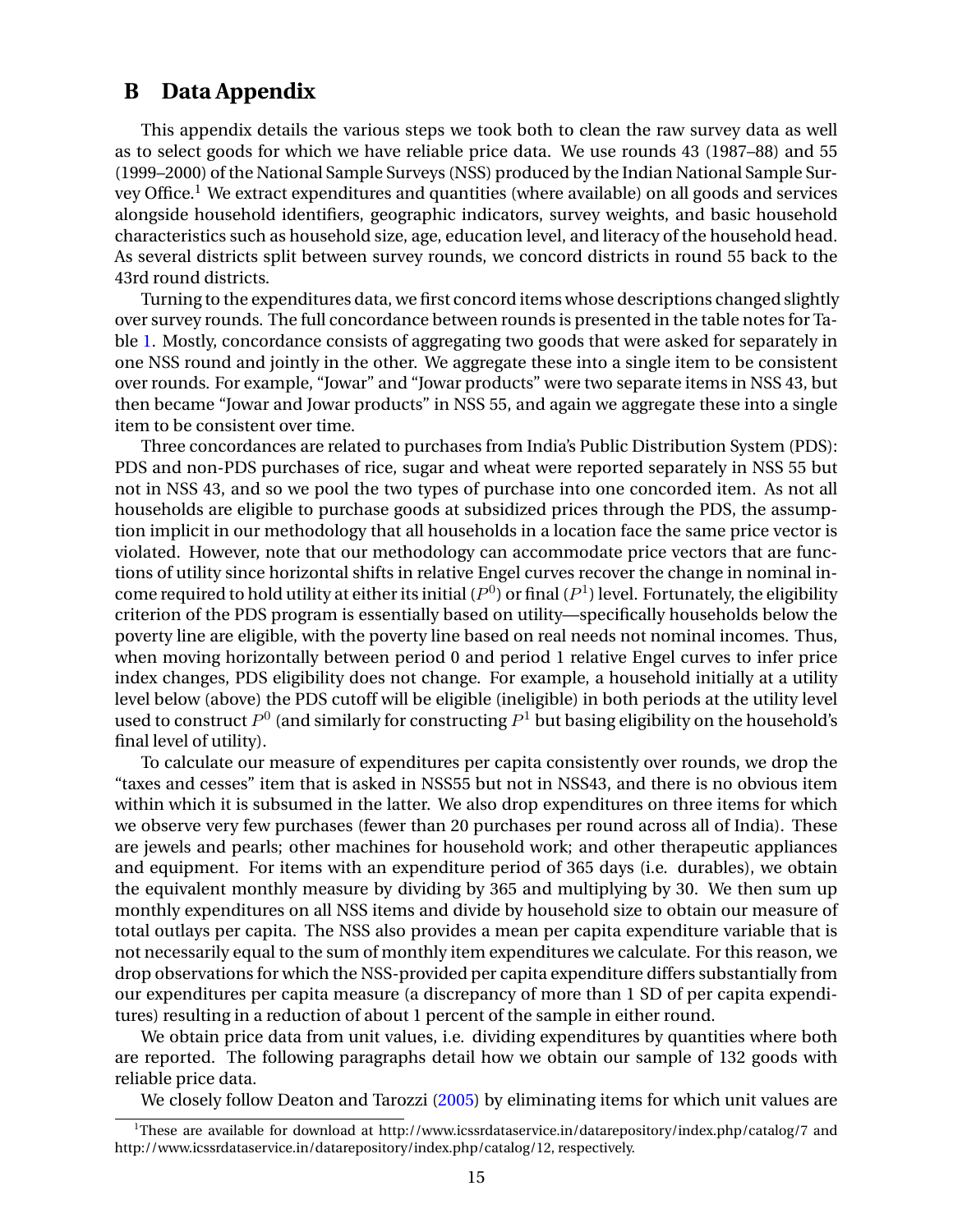<span id="page-58-0"></span>unlikely to be reliable measures of prices. Their methodology explores variation in unit prices within localities to identify products with multi-modal price distributions, suggestive of either multiple measurement units, multiple quality levels, or some combination of the above.

We implement their product exclusions by first dropping all good and service categories where quantity data are not recorded. We then further exclude the clothing and footwear categories for which quantity data exist (e.g. 2 pairs of leather boots/shoes) but where product descriptions are too broad and styles too numerous to generate reliable unit values. The remaining goods are all food and fuel products.

In the next step we drop goods listed in Deaton and Tarozzi [\(2005\)](#page-32-0) Table A2 (other fresh fruits, other beverages; biscuits and confectionery; salted refreshments; prepared sweets; other processed food; other drugs and intoxicants; dung cake; gobar gas; other fuel and light) that lack quantity data, or have quantity data although the enumerator instructions do not request  $it<sup>2</sup>$ 

Next, we drop goods listed in Deaton and Tarozzi [\(2005\)](#page-32-0) Tables A3 and A4 (Other wheat products; ice cream; other milk products; other nuts; other dry fruits; ice; fruit juice and shakes; other ingredients for pan; liquid petroleum gas; candles; cereal substitutes; other spices; other meat, birds and fish; coconut; tea (cups); coffee powder; cold beverages; cake and pastries; pan leaf; hookah tobacco; and toddy). These are items where the variation in prices within localities suggests that these products likely contain multiple varieties or quality levels; either because there is strong evidence of multi-modal price distributions (e.g. liquid petroleum gas), or due to the combination of high price dispersion and broad product descriptions (e.g. "other milk products").

Next, we discard items listed in Deaton and Tarozzi (2005) Table A5 where changes in the unit of measurement over rounds make temporal comparisons impossible. Either items unit of measurement changed from kilos to units and vice-versa between rounds (lemon; guava), or units appear to have changed between rounds (coal gas; cheroot; zarda, kimam and surti; other tobacco products; ganja). This leaves 132 food and fuel items.

Unit values are calculated for each household by taking the ratio of expenditures to quantities. With household-level unit prices, we implement Deaton and Tarozzi's automatic test for unit price outliers in each round, which consists of dropping unit price observations for which the absolute value of the difference between the log unit price and the mean log unit price for the particular NSS item is larger than two standard deviations of the log price. Once unit prices have been purged of outliers, we take the median price for every NSS item in a district and round as our price for the item in the district. The use of medians is recommended by Deaton and Tarozzi [\(2005\)](#page-32-0) due to its robustness against outliers. In our final sample of 132 food and fuel items, the average household bought 26 items in round 43 and 31 items in round 55.

### **C Theory Appendix**

#### **C.1 Proof of Lemma 1**

Lemma 1 states that quasi-separability in group G is a necessary and sufficient condition for the shifts in within-G Engel curves to exactly reflect price index changes when relative prices do not change within group G. The proof that quasi-separability is a necessary condition relies on part i) of Lemma 2 that we state and prove in the section C.4 below.

**Quasi-Separability as a Sufficient Condition.** In brief, the intuition is that, thanks to the quasiseparability assumption, relative expenditures in  $i$  within group G only depend on the level of utility and within-group relative prices (we hold the latter constant). The first step is to show that quasi-separability implies a relationship as stated in condition i) of Lemma 2.

<sup>&</sup>lt;sup>2</sup>While "Egg products" are dropped by Deaton and Tarozzi [\(2005\)](#page-32-0), in NSS 55 the survey changed slightly and this item was merged with the larger category "Eggs", so we decided to keep them as a single concorded item. Table [1](#page-41-0) table notes reports the concordance we used.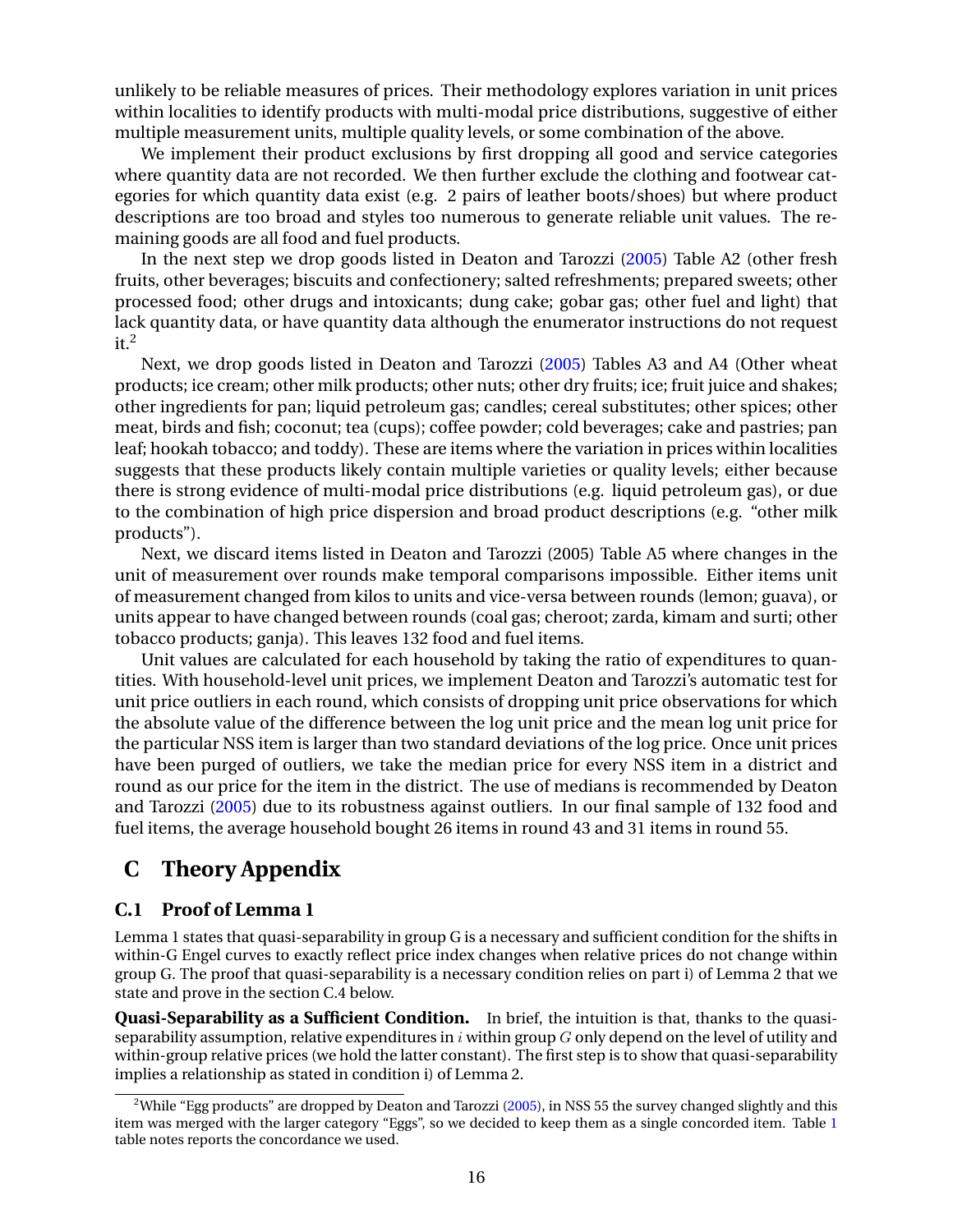<span id="page-59-0"></span>Quasi-separability in  $G$  implies that the expenditure function can be written:

$$
e(p, U) = \tilde{e}(e_G(p_G, U), p_{NG}, U)
$$

using Shephard's Lemma we obtain that compensated (Hicksian) demand for two goods  $i \in G$  is:

$$
h_i(p, U) = \frac{\partial e(p, U)}{\partial p_i} = \frac{\partial \tilde{e}(p, U)}{\partial e_G} \frac{\partial e_G(p_G, U)}{\partial p_i}
$$

Taking the sum across goods in  $G$ , multiplying by prices and using the assumption that  $e_G$  is homogeneous of degree one:  $e_G = \sum_i p_i \frac{\partial e_G(p_G, U)}{\partial p_i}$  $\frac{(p_G, U)}{\partial p_i}$  (Euler's identity), we obtain:

$$
\sum_{i \in G} p_i h_i(p, U) = \frac{\partial \tilde{e}(p, U)}{\partial e_G} \sum_i p_i \frac{\partial e_G(p_G, U)}{\partial p_i} = \frac{\partial \tilde{e}(p, U)}{\partial e_G} e_G
$$

Looking at relative expenditures in  $i$  within group  $G$ , we get:

$$
\frac{x_i}{x_G} = \frac{p_i h_i(p, U)}{\sum_{j \in G} p_j h_j(p, U)} = \frac{\partial \log e_G(p_G, U)}{\partial \log p_i} \equiv H_{iG}(p_G, U)
$$
\n(A.1)

i.e. the expenditure share of good 1 within G depends only on utility u and the vector of prices  $p<sub>G</sub>$  of goods that belong to group G. Note that compensated demand is homogeneous of degree zero in prices. Hence, we have  $H_{iG}(p'_G,U)=H_{iG}(p_G,U)$  if relative prices remain constant:  $p'_G=\lambda_G p_G$  across all goods in group G. For a consumer at initial utility  $u$ , income  $y$  and price  $p$ , notice that:

$$
E_{iG}(p, y) = H_{iG}(p_G, U)
$$

Denoting indirect utility by  $V(p, y)$ , we obtain the key identity behind Lemma 1:

$$
H_{iG}(p_G, V(p, y))) = E_{iG}(p, y)
$$
\n(A.2)

which holds for any income y (and also any price p and subvector  $p_G$ ).

Using this equality, we can now obtain each subpart i) and ii) of Lemma 1 on Engel curves:

i) For part i), define  $P^1(p^0, p^1, y^1_h)$  the exact price index change at income  $y^1_h$  for household h, implicitly defined such that  $V\big(p^0, y^1/P^1\big) = V(p^1, y^1_h)$  where  $V$  is the indirect utility function. Using equality (A.2) at new and old prices, and the assumption that relative prices remain constant within G:  $p_G^1 = \lambda_G p_G^0$ , we obtain:

$$
E_{iG}\left(p^{0}, y^{1}/P^{1}(p^{0}, p^{1}, y_{h}^{1})\right) = H_{iG}\left(p_{G}^{0}, V(p^{0}, y_{h}^{1}/P^{1}(p^{1}, p^{0}, y_{h}^{1}))\right)
$$
  

$$
= H_{iG}(p_{G}^{0}, V(p^{1}, y^{1}))
$$
  

$$
= H_{iG}(p_{G}^{1}, V(p^{1}, y^{1}))
$$
  

$$
= E_{iG}(p^{1}, y_{h}^{1})
$$

where we go from the second to third line by noticing that  $H_{iG}$  is homogeneous of degree zero in prices (and  $p_G^1 = \lambda_G p_G^0$  for some scalar  $\lambda_G$ ). By switching time superscripts 1 and 0, we prove a similar equality using the other price index  $P^0(p^0,p^1,y^0_h)$ :

$$
E_{iG}(p^{1},y^{0}/P^{0}(p^{0},p^{1},y_{h}^{0})) = E_{iG}(p^{0},y_{h}^{0})
$$

The shift from one to the other Engel curve is given by each price index (which may vary across income levels  $y_h$ ), from period 0 to 1 and from 1 to 0.

ii) By definition, compensating variations  $CV<sub>h</sub>$  satisfy:

$$
V(p1, yh1 - CVh) = V(p0, y0) = Uh0
$$

where  $U_h^0$  denotes the utility level of household  $h$  in period  $0.$  With the definition of  $CV_h$  and the homogeneity of function  $H_{iG}$  described above, as well as equality (A.2) for  $p^1$ , we obtain that  $CV_h$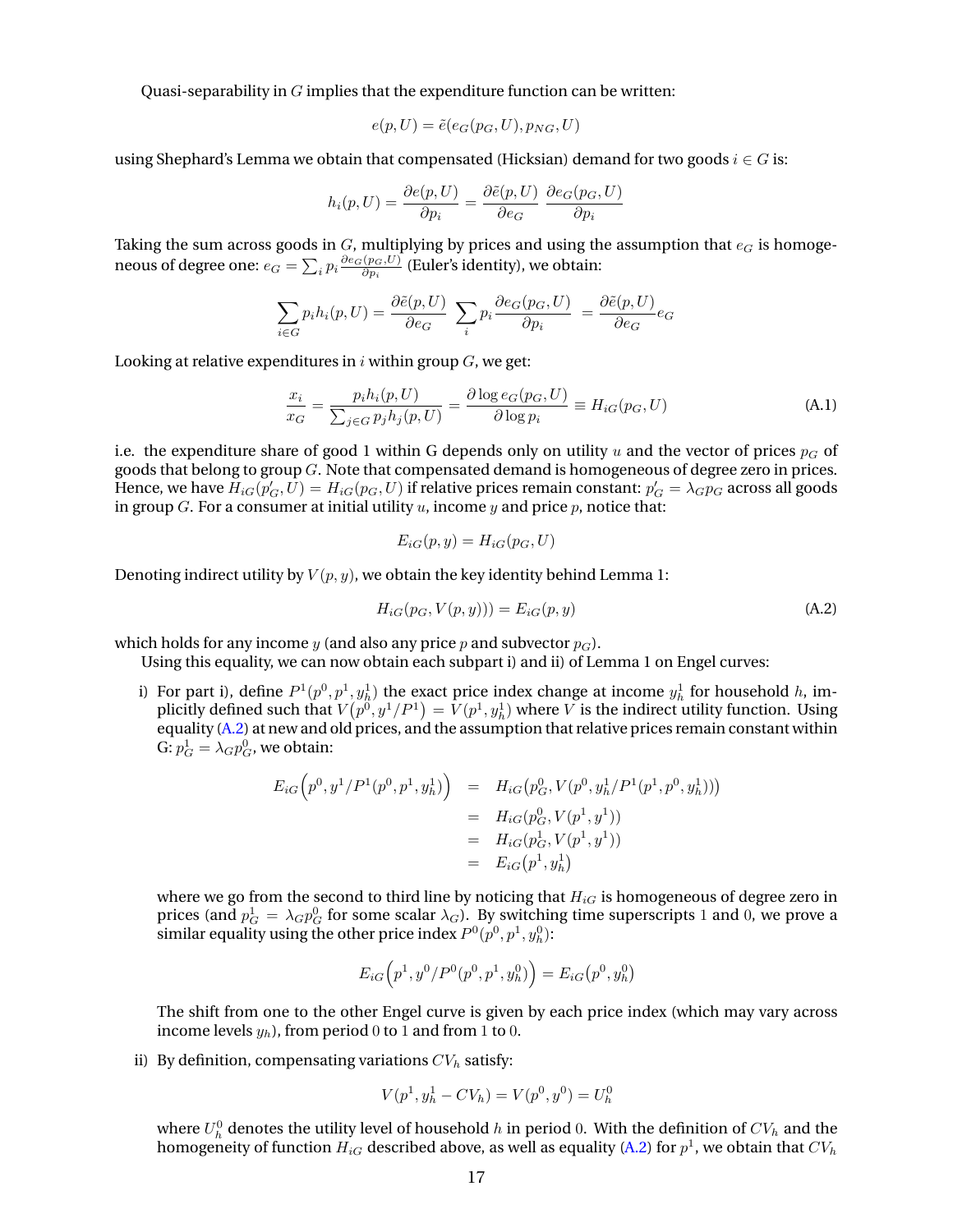satisfies:

$$
E_{iG}(p^{1}, y_{h}^{1} - CV_{h}) = H_{iG}(p_{G}^{1}, V(p^{1}, y_{h}^{1} - CV_{h}))
$$
  
=  $H_{iG}(p_{G}^{1}, U_{h}^{0})$   
=  $H_{iG}(p_{G}^{0}, U_{h}^{0})$   
=  $x_{ih}^{0}/x_{hG}^{1}$ 

where the last term refers to the within-group G expenditure share of good  $i$  in period 0.

Similarly, by definition, equivalent variations EV satisfy:

$$
V(p^{0}, y_{h}^{0} + EV_{h}) = V(p^{1}, y_{h}^{1}) = U_{h}^{1}
$$

where  $U^1_h$  denotes to the period 1 utility level of household  $h.$ 

With the definition of  $EV_{h}$  and the homogeneity of function  $H_{iG}$ , as well as equality [\(A.2\)](#page-59-0) for  $p^{1}$ , we obtain that  $EV<sub>b</sub>$  satisfies:

$$
E_{iG}(p^{0}, y_{h}^{0} + EV_{h}) = H_{iG}(p_{G}^{0}, V(p^{0}, y_{h}^{0} + EV_{h}))
$$
  
=  $H_{iG}(p_{G}^{0}, U_{h}^{1})$   
=  $H_{iG}(p_{G}^{1}, U_{h}^{1})$   
=  $x_{hi}^{1}/x_{Gh}^{1}$ 

where the last term refers to the within-group G expenditure share of good  $i$  in period 1.

**Quasi-Separability as a Necessary Condition.** For the shifts in Engel curves to reflect the changes in price indices, we need within-G expenditure shares to depend only on utility and relative prices within group G. In a second step, we use part i) of Lemma 2 (proven in the following appendix section) to obtain that quasi-separability is required.

Stating that the shifts in relative Engel curve reflect the price index change means more formally that for any income level  $y_h^1$ :

$$
E_{iG}(p^1, y_h^1) = E_{iG}(p^0, y_h^1/P^1(y_h^1))
$$
\n(A.3)

where  $P^1(y^1_h)$  is the price index change transforming income at period  $1$  prices to income in  $0$  prices, for any change in prices that leaves within- $G$  relative prices constant, i.e.  $p_G^1=\lambda_G p_G^0$  for some scalar  $\lambda_G$ . By definition of the price index,  $P^1$  is such that  $V(p^1,y^1_h)=V(p^0,y^1_h/P^1)$  where  $V$  denotes the indirect utility function. Or equivalently:

$$
\frac{y_h^1}{P^1(y_h^1)} = e(V(p^1,y_h^1),p^0) = e(U_h^1,p^0)
$$

using the expenditure function  $e$ , where we denote utility in period 1 by  $U^1_h$ . Looking at the share good  $i$  in expenditures within group  $G$ , and imposing that Engel curves satisfy condition A.3, we can see that it no longer depends on prices  $p^1$  once we condition on utility  $U^1_h$  (aside from the subvector  $p_G$ of prices within  $G$ ):

$$
\frac{x_{ih}}{y_h} = E_i(p^1, y_h^1) = E_i\left(p^0, \frac{y_h^1}{P^1(y_h^1)}\right) = E_G(p^0, e(U^0, p^0))
$$

Note that the expenditure share at time  $1$  is independent of prices  $p^0$  in another period (as long as  $p_G^1 = \emptyset$  $\lambda_{G}p_{G}^{0}.$  Hence there exists a function  $H_{iG}$  of within-G relative prices and utility such that:

$$
\frac{x_{ih}}{y_h} = H_{iG}(p_G, U_h)
$$

where  $p_G$  is the subvector of prices of  $p^1$  and  $p^0$ , up to a scalar factor  $\lambda_G (H_{iG}$  is independent of  $\lambda_G$  so it must be homogeneous of degree zero in  $p_G$ ). This requirement corresponds to condition i) of Lemma 2. As we prove below in Lemma 2, it implies quasi-separability in  $G$ . Hence, quasi-separability in  $G$  is required if we want the shifts in relative Engel curves to reflect the changes in price indices.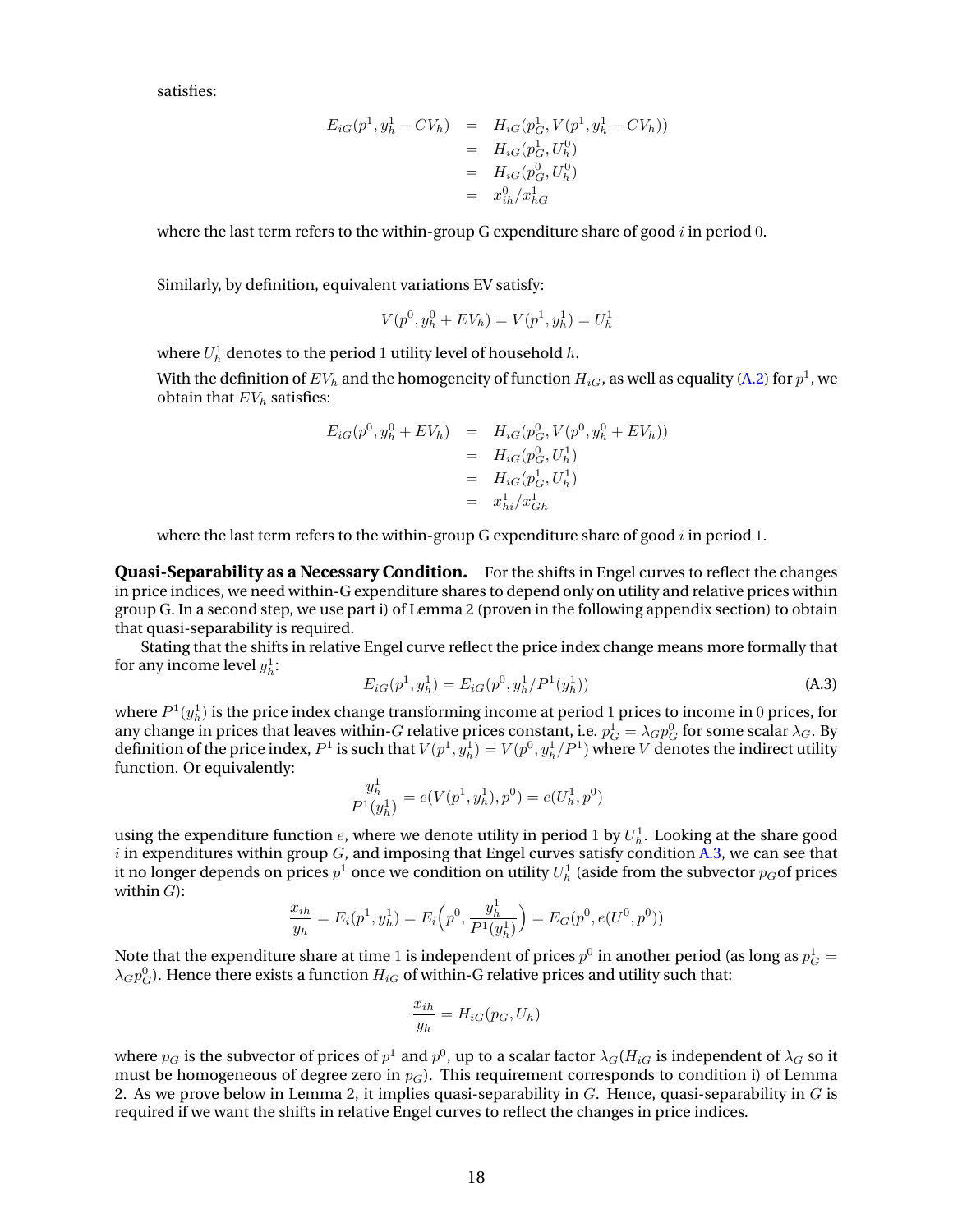#### **C.2 Proof of Proposition 1**

As we have seen for the proof of Lemma 1 (equality [A.2\)](#page-59-0), we have:  $H_{iG}(p_G, V(p, y)) = E_{iG}(p, y)$  where  $H_{iG}(p_G, U_h)$  denotes the within-G compensated expenditure share:

$$
H_{iG}(p_G, U_h) = \frac{x_{hi}}{x_{hG}} = \frac{p_i h_i(p, U_h)}{\sum_{j \in G} p_j h_j(p, U_h)}
$$

Denote utility in period 1 by  $U_h^1=V(p^1,y^1)$ . We obtain:

$$
E_{iG}\left(p^{0}, y^{1}/P^{1}(p^{0}, p^{1}, y_{h}^{1})\right) = H_{iG}\left(p_{G}^{0}, V(p^{0}, y_{h}^{1}/P^{1}(p^{1}, p^{0}, y_{h}^{1}))\right)
$$
  
\n
$$
= H_{iG}(p_{G}^{0}, V(p^{1}, y^{1}))
$$
  
\n
$$
= H_{iG}(p_{G}^{1}, V(p^{1}, y^{1})) \times \frac{H_{iG}(p_{G}^{0}, U_{h}^{1})}{H_{iG}(p_{G}^{1}, U_{h}^{1})}
$$
  
\n
$$
= E_{iG}(p^{1}, y_{h}^{1}) \times \frac{H_{iG}(p_{G}^{0}, U_{h}^{1})}{H_{iG}(p_{G}^{1}, U_{h}^{1})}
$$
  
\n
$$
= E_{iG}(p^{1}, y_{h}^{1}) \times \exp \sum_{j \in G} \int_{\log p_{j}^{1}}^{\log p_{j}^{0}} \frac{\partial \log H_{iG}}{\partial \log p_{j}} d\log p_{j}
$$

where each step is similar to the those of the proof of Lemma 1, aside from the new term in the last three lines, re-expressed in the last line using the derivatives  $\frac{\partial \log H_{iG}}{\partial \log p_j}$  evaluated along indifference curves at utility  $U_h^1$ .

For  $EV<sub>h</sub>$ , note we have

$$
V(p1, yh1) = V(p0, yh0 + EVh) = V(p0, yh1/P1(p1, p0, yh1)) = Uh1
$$

Hence, using the results just above, we obtain:

$$
E_{iG}\left(p^{0}, y_{h}^{1} + EV_{h}\right) = H_{iG}(p_{G}^{0}, V(p^{1}, y^{1}))
$$
  
\n
$$
= H_{iG}(p_{G}^{1}, V(p^{1}, y^{1})) \times \frac{H_{iG}(p_{G}^{0}, U_{h}^{1})}{H_{iG}(p_{G}^{1}, U_{h}^{1})}
$$
  
\n
$$
= E_{iG}(p^{1}, y_{h}^{1}) \times \frac{H_{iG}(p_{G}^{0}, U_{h}^{1})}{H_{iG}(p_{G}^{1}, U_{h}^{1})}
$$
  
\n
$$
= \frac{x_{ih}}{x_{Gh}} \times \frac{H_{iG}(p_{G}^{0}, U_{h}^{1})}{H_{iG}(p_{G}^{1}, U_{h}^{1})}
$$

Symmetric arguments can be used for  $P^0$  and  $CV_h$  by swaping the two time periods. This proves Proposition 1.

Is it possible for the econometrician to evaluate  $\frac{\partial \log H_{iG}}{\partial \log p_j}$  without observing utility? To do so, one can use a Slutsky-type decomposition applied to within-G expenditure shares:

$$
\frac{\partial \log H_{iG}}{\partial \log p_j} = \frac{\partial \log E_{iG}}{\partial \log p_j} + E_{jG} \frac{x_G}{y} \frac{\partial \log E_{iG}}{\partial \log y}
$$

where  $\frac{\partial \log E_{iG}}{\partial \log p_j}$  and  $\frac{\partial \log E_{iG}}{\partial \log y}$  are the uncompensated elasticities which can be more directly estimated. To prove this result, using  $H_{iG}(p,U) = E_{iG}(p,e(p,U))$  and using  $\frac{\partial \log e}{\partial \log p_j} = E_{jG} \frac{x_G}{y}$  the expenditure share of good  $j$  (Shephard's Lemma), note that we have:

$$
\frac{\partial \log H_{iG}}{\partial \log p_j} = \frac{\partial \log E_{iG}}{\partial \log p_j} + \frac{\partial \log e}{\partial \log p_j} \frac{\partial \log E_{iG}}{\partial \log y} = \frac{\partial \log E_{iG}}{\partial \log p_j} + E_{jG} \frac{x_G}{y} \frac{\partial \log E_{iG}}{\partial \log y}
$$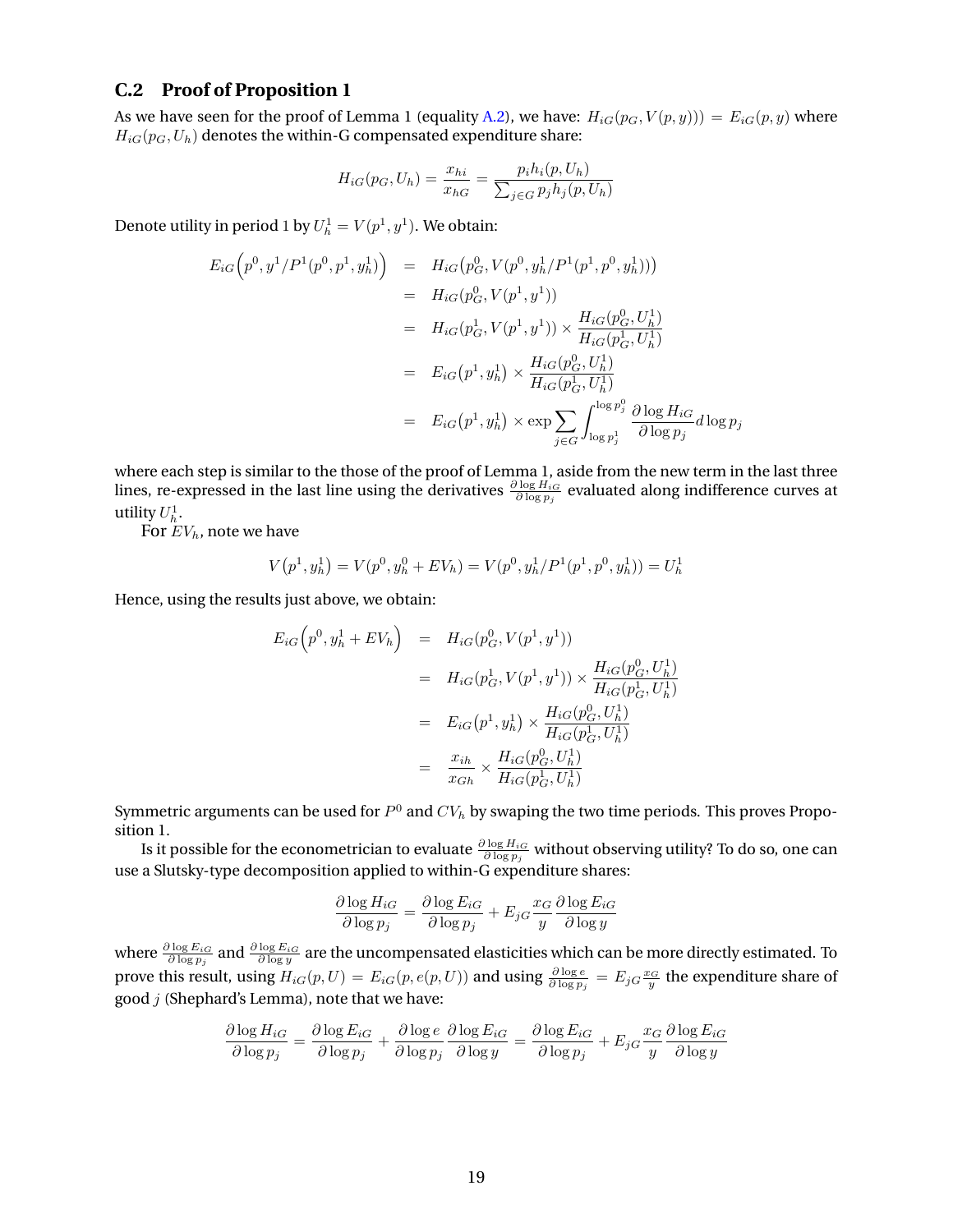#### <span id="page-62-0"></span>**C.3 Proof of Proposition 2**

As shown in Proposition 1 (taking logs), we have for  $P^1$ :

$$
\log E_{iG}\left(p^{0}, y^{1}/P^{1}(p^{0}, p^{1}, y_{h}^{1})\right) = \log E_{iG}\left(p^{1}, y_{h}^{1}\right) + \log \frac{H_{iG}(p_{G}^{0}, U_{h}^{1})}{H_{iG}(p_{G}^{1}, U_{h}^{1})}
$$
(A.4)

Note again that  $H_{iG}$  is homogeneous of degree zero in prices so a small change in relative prices will lead to only a small adjustment term  $\log \frac{H_{iG}(p_G^0,U_h^1)}{H_{iG}(p_G^1,U_h^1)}$ . As a first-order approximation (w.r.t relative prices), we invert the Engel curve in period 0 and obtain:

$$
\frac{y_h^1}{P^1(y_h^1)} = \log E_{iG}^{-1} (p^0, E_{iG}(p^1, y_h^1)) + (\beta_{ih}^0)^{-1} \log \frac{H_{iG}(p_G^0, U_h^1)}{H_{iG}(p_G^1, U_h^1)}
$$
  
\n
$$
= \log E_{iG}^{-1} (p^0, \frac{x_{ih}^1}{x_{Gh}^1}) + (\beta_{ih}^0)^{-1} \log \frac{H_{iG}(p_G^0, U_h^1)}{H_{iG}(p_G^1, U_h^1)}
$$

where  $\beta_{ihm}^0 = \frac{\partial \log E_{iG}}{\partial \log y_h}$  denotes the slope of the relative Engel curve, evaluated in period 0. Taking the average across goods, we obtain:

$$
\log\left(\frac{y_h^1}{P^1}\right) \approx \frac{1}{G} \sum_{i \in G} \log E_{iG}^{-1} \left(p^0, \frac{x_{ih}^1}{x_{Gh}^1}\right) + \frac{1}{G} \sum_{i \in G} \left(\beta_{ih}^0\right)^{-1} \log \frac{H_{iG}(p_G^0, U_h^1)}{H_{iG}(p_G^1, U_h^1)}
$$
(A.5)

Hence the average of the horizontal shift  $\log\left(\frac{y_h^1}{P^1}\right)-\log E_{iG}^{-1}\Big(p^0,\frac{x_{ih}^1}{x_{Gh}^1}\Big)$  is equal to the log price index change  $\log P^1$  when the adjustment term is null on average:  $\frac{1}{G} \sum_{i \in G} (\beta_{ih}^0)^{-1} \log \frac{H_{iG}(p_G^0, U_h^1)}{H_{iG}(p_G^1, U_h^1)} = 0$ . The same logic applies to evaluating  $\log P^0$ ,  $EV_h$  and  $CV_h$ .

#### **C.4 Lemma 2**

**Lemma 2.** *Preferences are quasi-separable if and only if:*

*i) Relative compensated demand for any good or service* i *within group* G *only depends on utility*  $U_h$  *and the relative prices within*  $G$ *:* 

$$
\frac{x_{hi}}{x_{hG}} = \frac{p_i h_i(p, U_h)}{\sum_{j \in G} p_j h_j(p, U_h)} = H_{iG}(p_G, U_h)
$$

*for some function*  $H_{iG}(p_G, U_h)$  *of utility and the vector of prices*  $p_G$  *of goods*  $i \in G$ *.* 

*ii) Utility is implicitly defined by:*

$$
K(F_G(q_G, U_h),\, q_{NG}\,,\, U_h\,) \;=\; 1
$$

*where* q<sup>G</sup> *and* qNG *denote consumption of goods in* G *and outside* G*, respectively, for some functions*  $K(F_G, q_{NG}, U_h)$  *and*  $F_G(q_G, U_h)$ *, where*  $F_G(q_G, U_h)$  *is homogeneous of degree 1 in* qG*.*

#### **Proof of Lemma 2**

Gorman (1970) and Deaton and Muellbauer (1980) have already provided a proof of the equivalence between quasi-separability and condition ii), using the distance function. Here for convenience we provide a proof without referring to the distance function.

Blackorby, Primont and Russell (1978), theorem 3.4) show the equivalent between quasi-separability (which they refer to as separability in the cost function) and condition i). The proof that we provide here is more simple and relies on similar argument as Goldman and Uzawa (1964) about the separability of the utility function.

In the proof below, we drop the household subscripts and time superscripts to lighten the notation.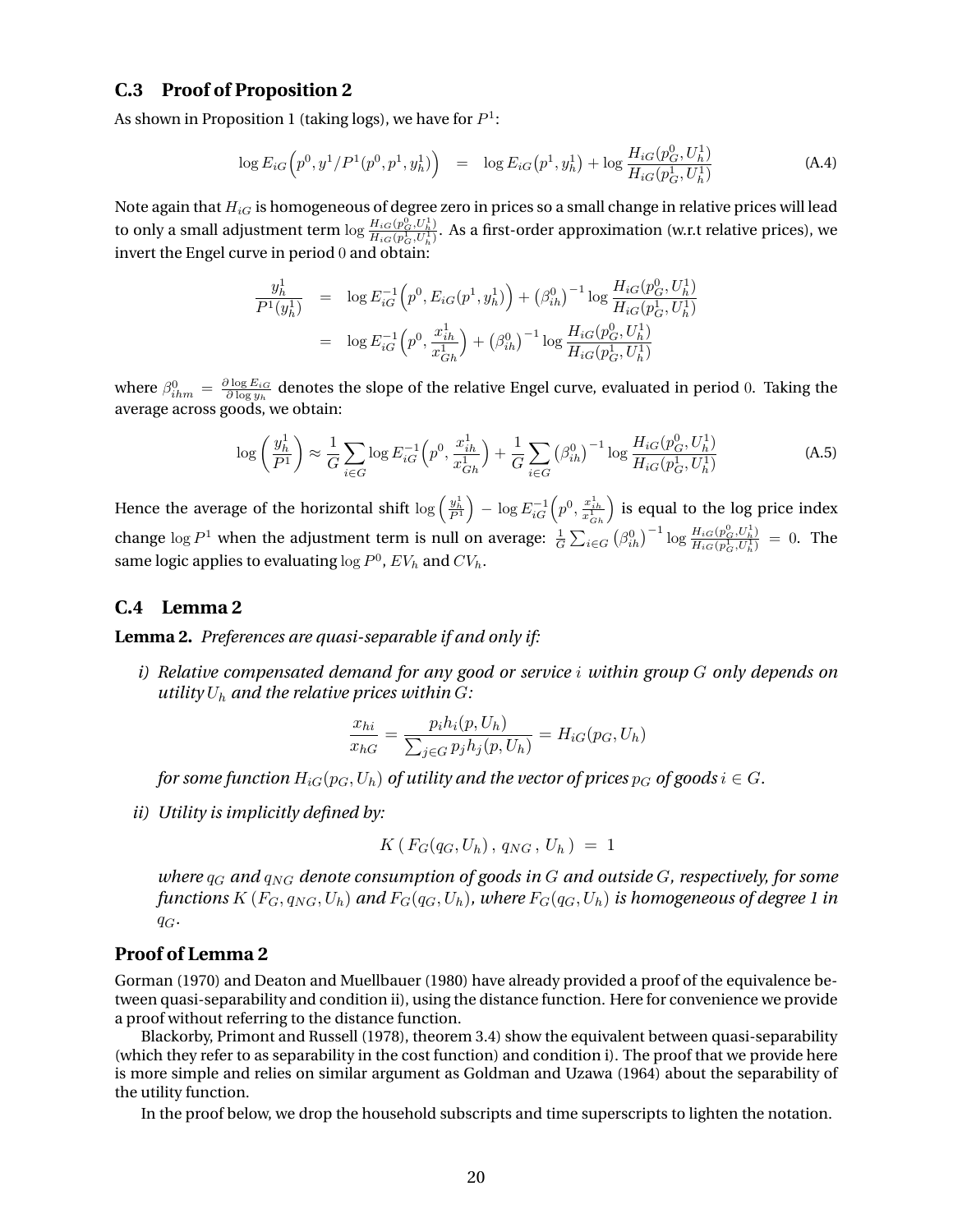• **Quasi-separability implies i).** Actually we have already shown that quasi-separability implies i). In the proof of Proposition 1 above, we have shown in equation  $(A, I)$  that we have:

$$
\frac{x_i}{x_G} = H_{iG}(p_G, U) = \frac{\partial \log e_G}{\partial \log p_i}
$$

if the expenditure function can be written as  $e(p, U) = \tilde{e}(e_G(p_G, U), p_{NG}, U)$  where  $e_G(p_G, U)$  is homogeneous of degree one in the prices  $p<sub>G</sub>$  of goods in  $G$ .

The most difficult part of the proof of Lemma 3 is to show that condition i) leads to quasi-separability:

#### • **i) implies quasi-separability.**

Let us assume (condition i) that the within-group expenditure share of each good  $i \in G$  does not depend on the price of non-G goods:

$$
\frac{p_i h_i(p, U)}{x_G(p, U)} = H_{iG}(p_G, U)
$$

where  $h_i(p,U)$  is the compensated demand and  $x_G(p,U)=\sum_{j\in G}p_jh_j(p,U)$  is total expenditure in goods of groups G. As a first step, we would like to construct a scalar function  $e_G(p_G, U)$  such that:

$$
\frac{\partial \log e_G}{\partial p_i} = \frac{1}{p_i} H_{iG}(p_G, U)
$$
\n(A.6)

for each i, and  $e_G(p_{G0}, U) = 1$  for some reference set of prices  $p_{G0}$ . Thanks to the Frobenius Theorem used notably for the integrability theorem of Hurwicz and Uzawa (1971), we know that such problem admits a solution if and only if the derivatives  $\frac{\partial (H_i/p_i)}{\partial p_j} = \frac{\partial (H_j/p_j)}{\partial p_i}$  $\frac{\sigma_j/p_j\sigma_j}{\partial p_i}$  are symmetric. We need to check that this term is indeed symmetric for any two goods  $i$  and  $j$  in group  $G$ :

$$
\frac{\partial (H_i/p_i)}{\partial p_j} = \frac{\partial (h_i/x_G)}{\partial p_j} \n= \frac{1}{x_G} \frac{\partial h_i}{\partial p_j} - \frac{h_i}{x_G^2} \frac{\partial x_G}{\partial p_j} \n= \frac{1}{x_G} \frac{\partial h_i}{\partial p_j} - \frac{h_i}{x_G^2} \left[ h_j + \sum_{g \in G} p_g \frac{\partial h_g}{\partial p_j} \right] \n= \frac{1}{x_G} \frac{\partial h_i}{\partial p_j} - \frac{h_i}{x_G^2} \sum_{g \in G} p_g \frac{\partial h_j}{\partial p_g} - \frac{h_i h_j}{x_G^2}
$$

where the last line is obtained by using the symmetry of the Slutsky matrix:  $\frac{\partial h_i}{\partial p_j}=\frac{\partial h_j}{\partial p_i}$  $\frac{\partial n_j}{\partial p_i}$  for any  $i, j$ . Using the homogeneity of degree zero of the compensated demand w.r.t prices, we get:  $\sum_{g\in G}p_g\frac{\partial h_i}{\partial p_g}=$  $-\sum_{k\notin G} p_k\frac{\partial h_i}{\partial p_k}$  and thus:

$$
\frac{\partial (H_i/p_i)}{\partial p_j} = \frac{1}{x_G} \frac{\partial h_i}{\partial p_j} - \frac{h_i}{x_G^2} \sum_{g \in G} p_g \frac{\partial h_j}{\partial p_g} - \frac{h_i h_j}{x_G^2}
$$
\n
$$
= \frac{1}{x_G} \frac{\partial h_i}{\partial p_j} + \frac{h_i}{x_G^2} \sum_{k \notin G} p_k \frac{\partial h_j}{\partial p_k} - \frac{h_i h_j}{x_G^2}
$$

Given the symmetry of the Slutsky matrix, the first term  $\frac{1}{x_G} \frac{\partial h_i}{\partial p_j}$  is symmetric in *i* and *j*, so is the third term. Using the assumption that  $\frac{h_i}{h_j}$  does not depend on the price of non-G goods for any couple of goods  $i,j\in G$  and  $k\notin G$ , we also obtain that the second term is symmetric in  $i$  and  $j$ :  $h_i\frac{\partial h_j}{\partial n_k}$  $\frac{\partial h_j}{\partial p_k} = h_j \frac{\partial h_i}{\partial p_k}$  for any  $k \notin G$ . Hence:

$$
\frac{\partial (H_i/p_i)}{\partial p_j} = \frac{\partial (H_j/p_j)}{\partial p_i}
$$

and we can apply Frobenius theorem to find such a function  $e_G$  satisfying equation A.6.

Note that  $\sum_{i\in G}H_i(p_G,U)=1$  for any price vector  $p_G$  and utility  $U$ , hence  $e_G$  is homogeneous of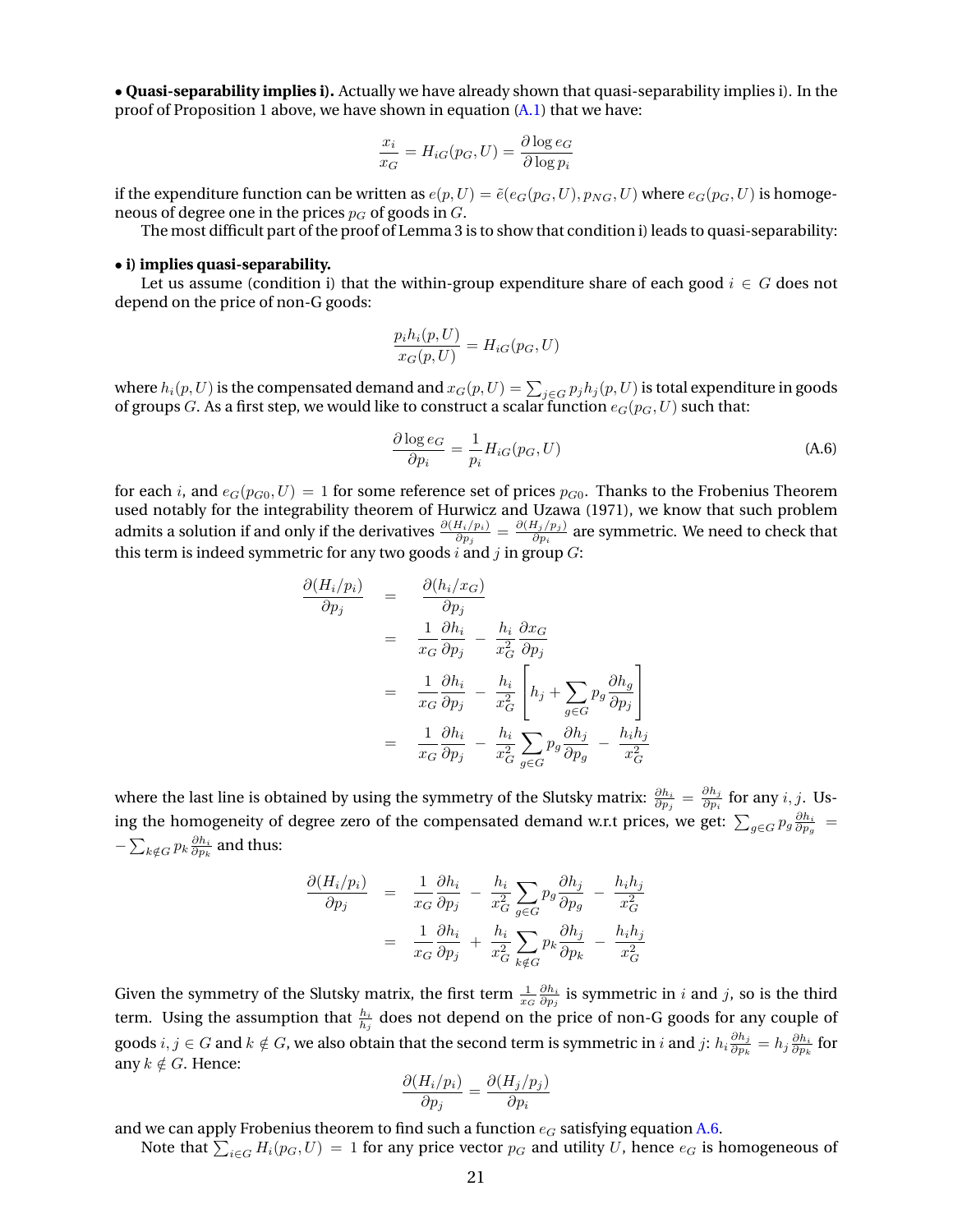degree one in  $p_G$  and can take any value in  $(0, +\infty)$ .

The second step of the proof is to show that the expenditure function depends on the price vector  $p_G$ only through the scalar function  $e_G(p_G, U)$ . To do so, we use the same idea as in Lemma 1 of Goldman and Uzawa (1964).<sup>3</sup> Using our constructed  $e_G(p_G, U)$ , notice that:

$$
\frac{\partial e}{\partial p_i} = \frac{\partial e_G}{\partial p_i} \cdot x_G(p, U) \tag{A.7}
$$

Since this equality is valid for any  $i \in G$  and any value of  $e_G$ , it must be that the expenditure function e remains invariant as long as  $e_G$  remains constant since the Jacobian of e w.r.t  $p_G$  is null whenever the Jacobian of  $e_G$  is null. Hence e can be expressed as a function of  $e_G$ , utility U and other prices:

$$
e(p, U) = \tilde{e}(e_G(p_G, U), p_{NG}, U)
$$

This concludes the proof that i) implies quasi-separability.

#### • **ii) implies quasi-separability.** Suppose that utility satisfies:

$$
K(F_G(q_G, U), q_{NG}, U) = 1
$$

Construct  $e_G$  as follows:

$$
e_G(p_G, u) = \min_{q_G} \left\{ \sum_{i \in G} p_i q_i \, | \, F_G(q_G, U) = 1 \right\}
$$

which is homogeneous of degree 1 in  $p_G$ . Denote by  $\tilde{e}$  the function of scalars  $e_G$ , U and price vectors  $p_{NG}$ :

$$
\tilde{e}(e_G, p_{NG}, U) = \min_{Q_G, q_{NG}} \left\{ Q_G e_G + \sum_{i \notin G} p_i q_i \mid K(Q_G, q_{NG}, U) = 1 \right\}
$$

The expenditure function then satisfies:

$$
e(p, U) = \min_{q_G, q_{NG}} \left\{ \sum_{i \in G} p_i q_i + \sum_{i \notin G} p_i q_i \mid K(F_G(q_G, U), q_{NG}, U) = 1 \right\}
$$
  
\n
$$
= \min_{q_G, Q_G, q_{NG}} \left\{ \sum_{i \in G} p_i q_i + \sum_{i \notin G} p_i q_i \mid F_G(q_G, U) = Q_G \; ; \; K(Q_G, q_{NG}, U) = 1 \right\}
$$
  
\n
$$
= \min_{q_G, Q_G, q_{NG}} \left\{ Q_G \sum_{i \in G} p_i q_i + \sum_{i \notin G} p_i q_i \mid F_G(q_G, U) = 1 \; ; \; K(Q_G, q_{NG}, U) = 1 \right\}
$$
  
\n
$$
= \min_{Q_G, q_{NG}} \left\{ Q_G e_G(p_G, U) + \sum_{i \notin G} p_i q_i \mid K(Q_G, q_{NG}, U) = 1 \right\}
$$
  
\n
$$
= \tilde{e}(e_G(p_G, U), p_{NG}, U)
$$

(going from the second to third lines uses the homogeneity of  $F_G$ ) which proves that ii) implies quasiseparability.

• **Quasi-separability implies ii).** Now, assume that we have in hand two functions  $e_G$  (homogeneous of degree 1) and  $\tilde{e}$  that satisfies usual properties of expenditure functions. From these two functions, the goal is to:

- implicitly construct utility that satisfies ii)

- verify that  $\tilde{e}(e_G(p_G, U), p_{NG}, U)$  is the expenditure function associated with it.

<sup>&</sup>lt;sup>3</sup>Lemma 1 of Goldman and Uzawa (1964) states that if two multivariate functions f and g are such that  $\frac{\partial f}{\partial x_i}=\lambda(x)\frac{\partial g}{\partial x_i}$  it must be that  $f(x)=\Lambda(g(x))$  for some function  $\Lambda$  over connected sets of values taken by  $\tilde{g}$ .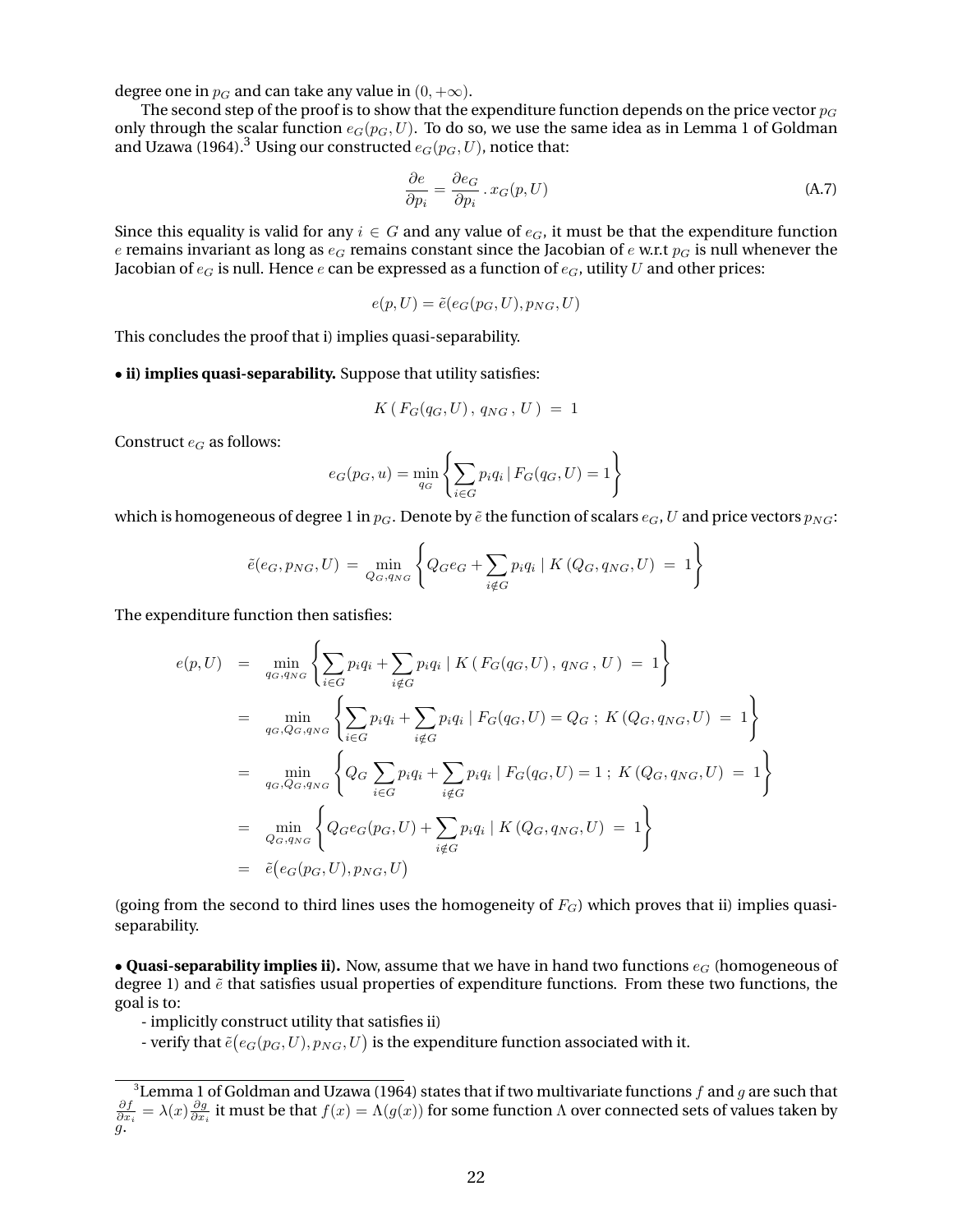<span id="page-65-0"></span>First, using these two functions, let us define:

$$
K(Q_G, q_{NG}, U) = \min_{e_G^*, p_{NG}^*} \left\{ \frac{Q_G e_G^* + \sum_{i \notin G} p_i^* q_i}{\tilde{e}(e_G^*, p_{NG}^*, U)} \right\}
$$
(A.8)

and:

$$
F_G(q_G, U) = \min_{p_G} \left\{ \frac{\sum_{i \in G} p_i^* q_i}{e_G(p_G^*, U)} \right\}
$$
(A.9)

Those functions are similar to distance functions introduced by Gorman (1970). We can also check that both  $F_G$  and K are homogeneous of degree one in  $q_G$ . For instance, we have for  $F_G$ :

$$
F_G(\lambda q_G, U) = \min_{p_G} \left\{ \frac{\sum_{i \in G} \lambda p_i^* q_i}{e_G(p_G^*, U)} \right\} = \lambda \min_{p_G^*} \left\{ \frac{\sum_{i \in G} p_i^* q_i}{e_G(p_G^*, U)} \right\} = \lambda F_G(q_G, U)
$$

If  $\tilde{e}$  and  $e_G$  are decreasing in U, we can see that  $F_G$  and K are decreasing in U, hence the following has a unique solution:

$$
K(F_G(q_G, U), q_{NG}, U) = 1
$$
\n(A.10)

Let us define utility implicitly as above. These implicitly defined preferences satisfy condition ii). The next step is to show that prices  $p^*$  that minimize the right-hand side of equations (A.8) and (A.9) also coincide with actual prices  $p$ . Then the final step is to show that the expenditure function coincides with  $\tilde{e}(e_G(p_G, U), p_{NG}, U).$ 

Utility maximization subject to the budget constraint and subject to constraint (A.10) leads to the following first-order conditions in  $q_i$ :

$$
\mu \frac{\partial K}{\partial Q_G} \frac{\partial F_G}{\partial q_i} = \lambda p_i \qquad \text{if } i \in G
$$

$$
\mu \frac{\partial K}{\partial q_j} = \lambda p_j \qquad \text{if } j \notin G
$$

where p are observed prices and where  $\mu$  and  $\lambda$  are the Lagrange multipliers associated with (A.10) and the budget constraints respectively. Using the envelop theorem, these partial derivatives are:

$$
\frac{\partial K}{\partial Q_G}=\frac{e^*_G}{\tilde{e}(e^*_G,p^*_{NG},U)}\qquad;\qquad \frac{\partial K}{\partial q_j}=\frac{p^*_j}{\tilde{e}(e^*_G,p^*_{NG},U)}\qquad;\qquad \frac{\partial F_G}{\partial q_i}=\frac{p^*_i}{e_G(p^*_G,U)}
$$

where  $e_G^*$  and  $p_i^*$  refer to counterfactual prices that minimize the right-hand side of equations (A.8) and (A.9) that define K and  $F_G$ . Note that these counterfactual prices may potentially differ from observed prices, but we will see now that relative prices are the same. Combining the FOC and envelop theorem, we obtain:

$$
\mu \frac{e_G^*}{\tilde{e}(e_G^*, p_{NG}^*, U)} \frac{p_i^*}{e_G(p_G^*, U)} = \lambda p_i \qquad if \ i \in G
$$

$$
\mu \frac{p_j^*}{\tilde{e}(e_G^*, p_{NG}^*, U)} = \lambda p_j \qquad if \ j \notin G
$$

But notice that if  $p_i^*$  for  $i \in G$  minimizes the right-hand side of equation (A.9), then  $\lambda_G p_i^*$  also minimizes (A.9) since  $e_G$  is homogeneous of degree one. With  $\lambda_G = \frac{\mu}{\lambda}$  $e_G^*$  $\frac{e_G^*}{\tilde{e}\left(e_G^*,p_{NG}^*,U\right)}\frac{1}{e_G\left(p_G^* \right)}$  $\frac{1}{e_G\left(p_G^*,U\right)},$  it implies that we can have:  $p_i^*=p_i$  for  $i\in G.$  Also notice that if  $e^*_G$  and  $p_j^*$  for  $j\notin G$  minimize the right-hand side we can have.  $p_i = p_i$  for  $i \in G$ . Also notice that if  $e_G$  and  $p_j$  for  $j \notin G$  infinitize the right-hand side of equation (A.8), then  $\lambda_N e_G^*$  and  $\lambda_N p_j^*$  also minimizes (A.9) for any  $\lambda_N > 0$  since  $\tilde{e}$  is homogene degree one. With  $\lambda_N = \frac{a}{\sqrt{1 + a^2}}$  $\frac{\mu}{\lambda \tilde{e}(e_{G}^*,p_{NG}^*,U)},$  we have  $\lambda_N p_j^* = p_j$ . Using the FOC for goods  $j \notin G$ , we obtain:

$$
\frac{\mu}{\lambda} = \tilde{e}(\lambda_N e^*_G, p_{NG}, U)
$$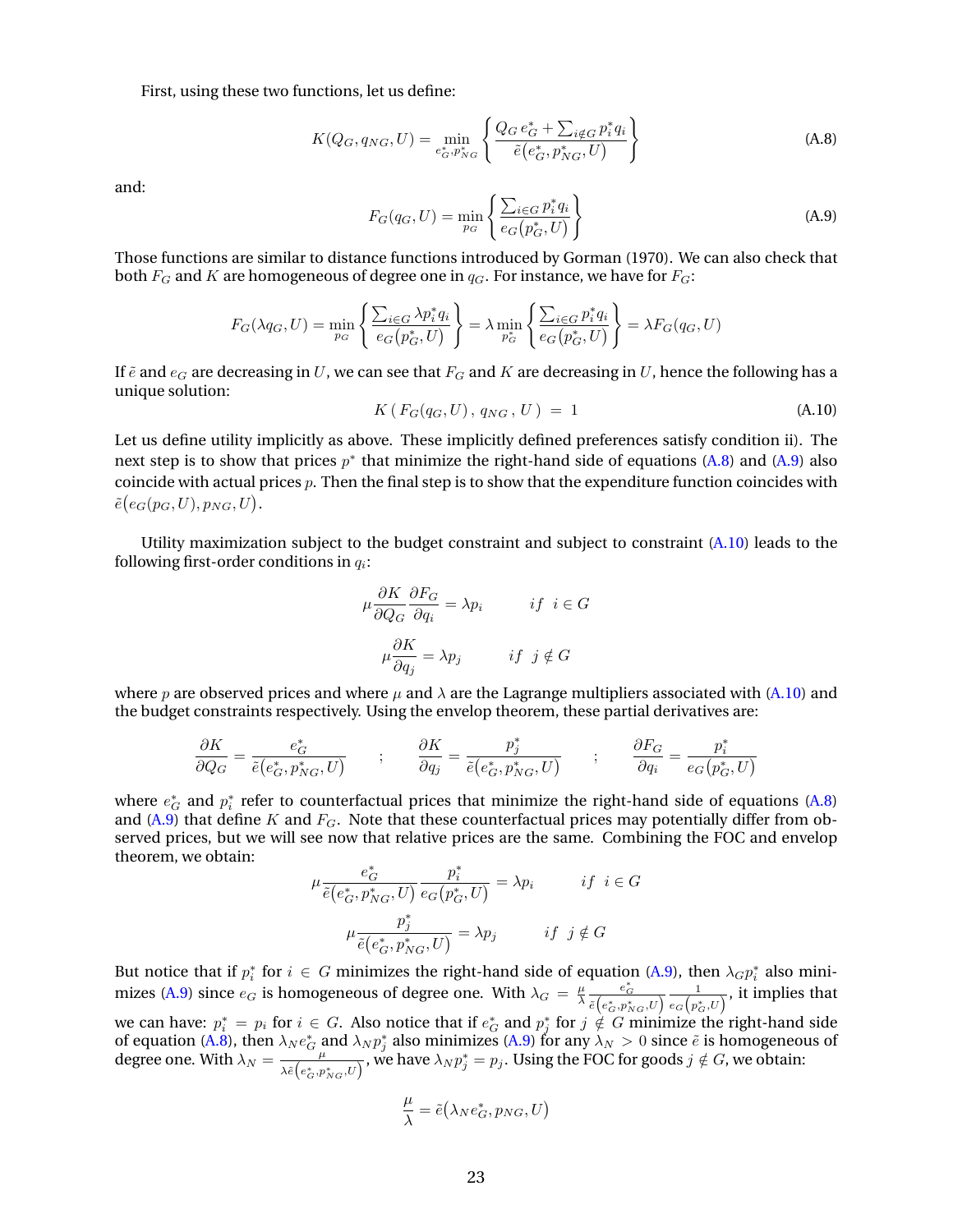In turn, the FOC for goods  $i \in G$  yields:

$$
\lambda_N e_G^* = e_G(p_G, U)
$$

So we can also replace  $e_G^*$  by  $e_G$ .

Now that we have proven that observed prices are also solution of the minimization of [\(A.8\)](#page-65-0) and [\(A.9\)](#page-65-0), it is easy to show that  ${\tilde e}(e_G(p_G, U), p_{NG}, U)$  is equal to the expenditure function associated with utility defined in equation [\(A.10\)](#page-65-0). Using equations (A.10), [\(A.8\)](#page-65-0) and [\(A.9\)](#page-65-0), and the equality between  $p^*$  and  $p$  (as well as  $e_G^*$  and  $e_G$ ), we find:

$$
\tilde{e}(e_G(p_G, U), p_{NG}, U) = F_G(q_G, U) e_G^* + \sum_{i \notin G} p_i^* q_i
$$

$$
= F_G(q_G, U) e_G + \sum_{i \notin G} p_i q_i
$$

$$
= \sum_{i \in G} p_i q_i + \sum_{i \notin G} p_i q_i
$$

where quantities are those maximizing utility subject to the budget constraint, therefore the expenditure function coincides with  ${\tilde e} (e_G(p_G, U), p_{NG}, U).$  Once we know that observe price minimize [\(A.8\)](#page-65-0) and [\(A.9\)](#page-65-0), it is also easy to verify that the expenditure shares implied by utility defined in [A.10](#page-65-0) also correspond to expenditure shares implied by the expenditure function  $\tilde{e}(e_G(p_G, U), p_{NG}, U)$ . This shows that utility defined by [\(A.10\)](#page-65-0), [\(A.8\)](#page-65-0) and [\(A.9\)](#page-65-0) leads to the same demand system as  $\tilde{e}(e_G(p_G,U),p_{NG},U)$ , and proves that quasi-separability implies condition ii).

#### **C.5 Lemma 3**

Before presenting the impossibility result from Lemma 4, we show here that the main idea behind Lemma 1 works for standard Engel curves when relative prices remain constant for the entire consumption basket.

 ${\bf Lemma~3.}$  Assume that prices change over time but relative prices remain unchanged, i.e.  $p_i^1 =$  $\lambda p_i^0$  for all i and some  $\lambda > 0$ .

i) The log price index change for a given income level in period 1,  $\log P^1(y^1_h) = \log \lambda$ , or a given income level in period 0,  $\log P^0(y^0_h) = -\log \lambda$ , is equal to the horizontal shift in the Engel *curve of any good* i *at that income level, such that*

$$
E_i(p^1, y_h^1) = E_i(p^0, \frac{y_h^1}{P^1(y_h^1)}) \quad \text{and} \quad E_i(p^0, y_h^0) = E_i(p^1, \frac{y_h^0}{P^0(y_h^0)}).
$$

*ii) EV and CV for a given income level are revealed by the horizontal distance along period 1 or period 0's Engel curves, respectively, between the new and old expenditure share, such that*  $\frac{x_{hi}^0}{y_h^0} = E_i(p^1, y_h^1 - CV_h)$  *and*  $\frac{x_{hi}^1}{y_h^1} = E_i(p^0, y_h^0 + EV_h)$ *.* 

#### **Proof of Lemma 3**

Denote  $q_i(p^t, y_h^t)$  the Marshallian demand for good i, function of prices  $p^t$  at time  $t$  and household  $h$ income  $y_h^t$ . Denote  $E_i(p^t,y) = p_iq_i(p,y)/y$  the Engel curve for good i as a function of income  $y$  for a given set of prices  $p_t$ , and denote  $V(p^t,y^t_h)$  the indirect utility function. In Lemma 3, the key property that we exploit is that  $q_i$ ,  $E_i$  and  $V$  are all homogeneous of degree zero in  $p,y.$ 

The first step is to show that Engel curves shift uniformly by  $+\log \lambda$  if we have log total outlays (income) on the horizontal axis. By definition, we have

$$
E_i(p^0, \frac{y_h^1}{\lambda}) = \frac{p_i^0 q_i(p^0, y_h^1/\lambda)}{(y_h^1/\lambda)} = \frac{\lambda p_i^0 q_i(p^0, y^1/\lambda)}{y^1}
$$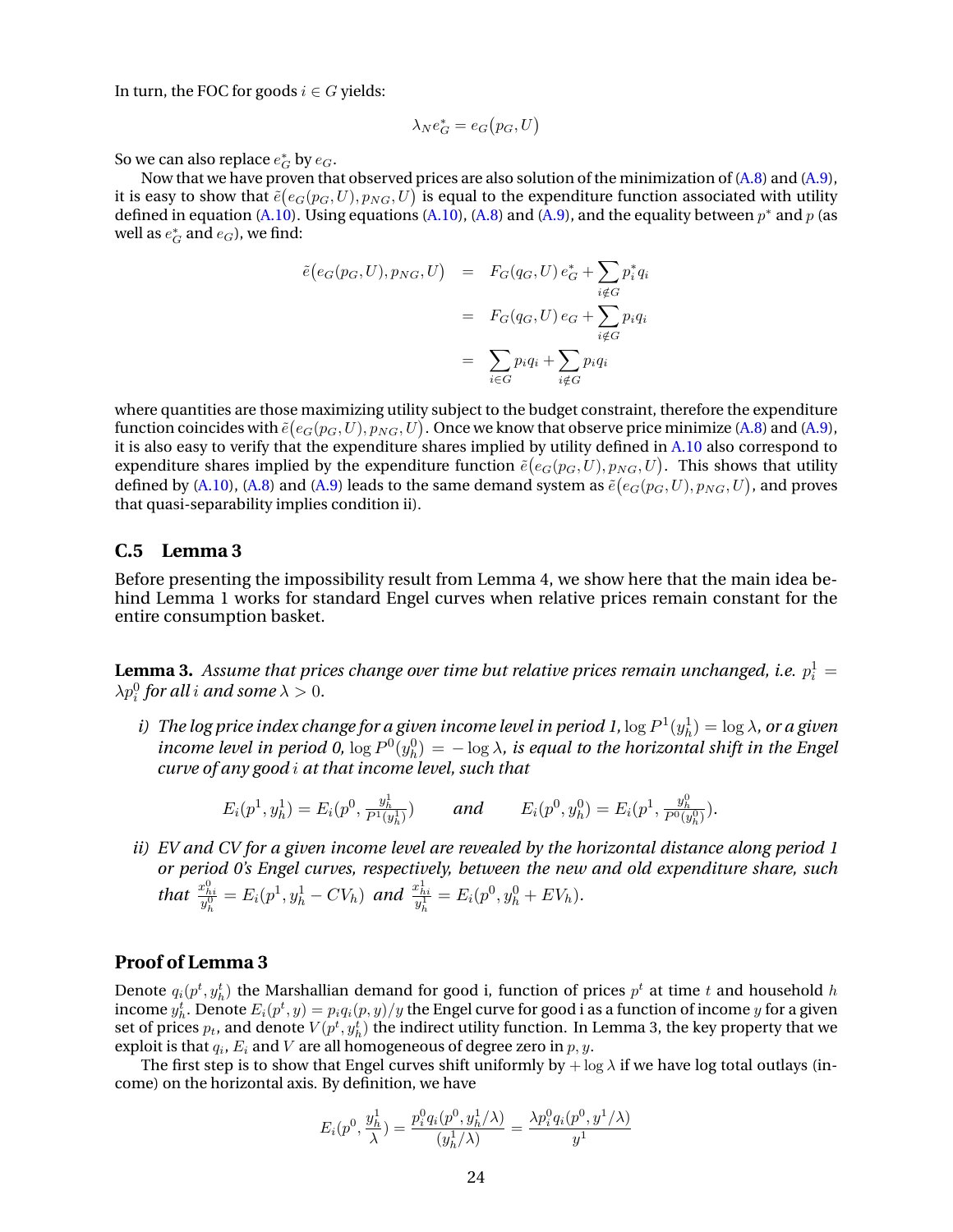but given that demand is homogeneous of degree zero in  $p,y$ , we have  $q_i(p^0,y^1/\lambda)=q_i(\lambda p^0,y^1)$  and thus we obtain:

$$
E_i(p^0, \frac{y_h^1}{\lambda}) = \frac{\lambda p_i^0 q_i(\lambda p^0, y^1)}{y^1} = \frac{p_i^1 q_i(p^1, y_h^1)}{y_h^1} = E_i(p^1, y^1)
$$

Using this property, we can then show that the horizontal shift of Engel curves reflects the changes in price index and welfare:

i) Define the price index relative to prices in period 0 implicitly as  $P^1(p^0, p^1, y^1)$  such that:  $V(p^1, y^1_h)$  $V(p^0,\frac{y_h^1}{P^1}).$  With the homogeneous change in prices  $p^1=\lambda p^0,$  it is immediate to verify that  $P^1=\lambda$ given that indirect utility is homogeneous of degree zero:

$$
V(p^1,y^1_h)=V(\lambda p^0,y^1_h)=V(p^0,\frac{y^1_h}{\lambda})
$$

Similarly, define the price index relative to prices in period 1 implicitly as  $P^0(p^0,p^1,y^0)$  such that:  $V(p^0,y^0_h)=V(p^1,\frac{y^0_h}{P^0})$ . With the homogeneous change in prices  $p^1=\lambda p^0$ , it is again immediate to verify that  $P^0 = 1/\lambda$ . Given that Engel curves shift by a factor  $\lambda$ , we obtain:

$$
E_i(p^0, \frac{y_h^1}{P^1}) = E_i(p^0, \frac{y_h^1}{\lambda}) = E_i(p^1, y^1)
$$

and

$$
E_i(p^1, \frac{y_h^0}{P^0}) = E_i(p^1, \lambda y_h^0) = E_i(p^0, y^0)
$$

hence the shift (in log) of the Engel curve from period  $0$  to period 1 corresponds to the price index change  $\log P^1$ , and the shift from period 1 to period 0 corresponds to the price index change  $\log P^0$ . This proves assertion i).

ii) Compensating variations  $CV_h$  are implicitly defined as  $V(p^1, y^1 - CV_h) = V(p^0, y^0_h) = U^0_h$ . With the homogeneous change in prices  $p^1 = \lambda p^0$ , we can verify that compensating variations  $C V_h$  are such that  $y_h^1 - CV_h = \lambda y^0$ :

$$
V(p1, y1 - CVh) = V(p0, y0) = V(p1/\lambda, y0) = V(p1, \lambda yh0)
$$

Given that Engel curves shift by a factor  $\lambda$ , we obtain:

$$
E_i(p^1, y_h^1 - CV_h) = E_i(p^1, \lambda y_h^0) = E_i(p^0, y_h^0)
$$

hence the initial observed expenditure share  $p_i^0q_{ih}^1/y_h^1$  of good  $i$  in period  $0$  corresponds to the counterfactual expenditure share of good  $i$  at new prices and total outlays  $y_h^1+\mathit{EV}_h.$ 

Equivalent variations  $EV_h$  are implicitly defined as  $V(p^0,y^0+EV_h)=V(p^1,y^1)=U^1_h.$  For  $EV_h$  the proof proceeds the same way as for  $CV<sub>h</sub>$  just by swapping periods 0 and 1 (and  $1/\lambda$  instead of  $λ$ ). With the homogeneous change in prices  $p^1=\lambda p^0$ , we can verify that equivalent variations  $EV_h$  ) are such that  $y_h^0 + EV_h = y^1/\lambda$ :

$$
V(p^{0}, y^{0} + EV_h) = V(p^{1}, y^{1}) = V(\lambda p^{0}, y^{1}) = V(p^{0}, y^{1}_{h}/\lambda)
$$

Again we obtain:

$$
E_i(p^0, y_h^0 + EV_h) = E_i(p^0, y^1/\lambda) = E_i(p^1, y^1)
$$

hence the new observed expenditure share  $p^1_i q^1_{ih}/y^1_h$  of good  $i$  corresponds to the counterfactual expenditure share of good  $i$  at former prices at  $y_h^0 + EV_h$ .

#### **C.6 Lemma 4**

**Lemma 4.** *Horizontal shifts in any good* i*'s Engel curve do not recover changes in the log price index under arbitrary changes in the price of good* i *relative to other goods, or groups of goods.*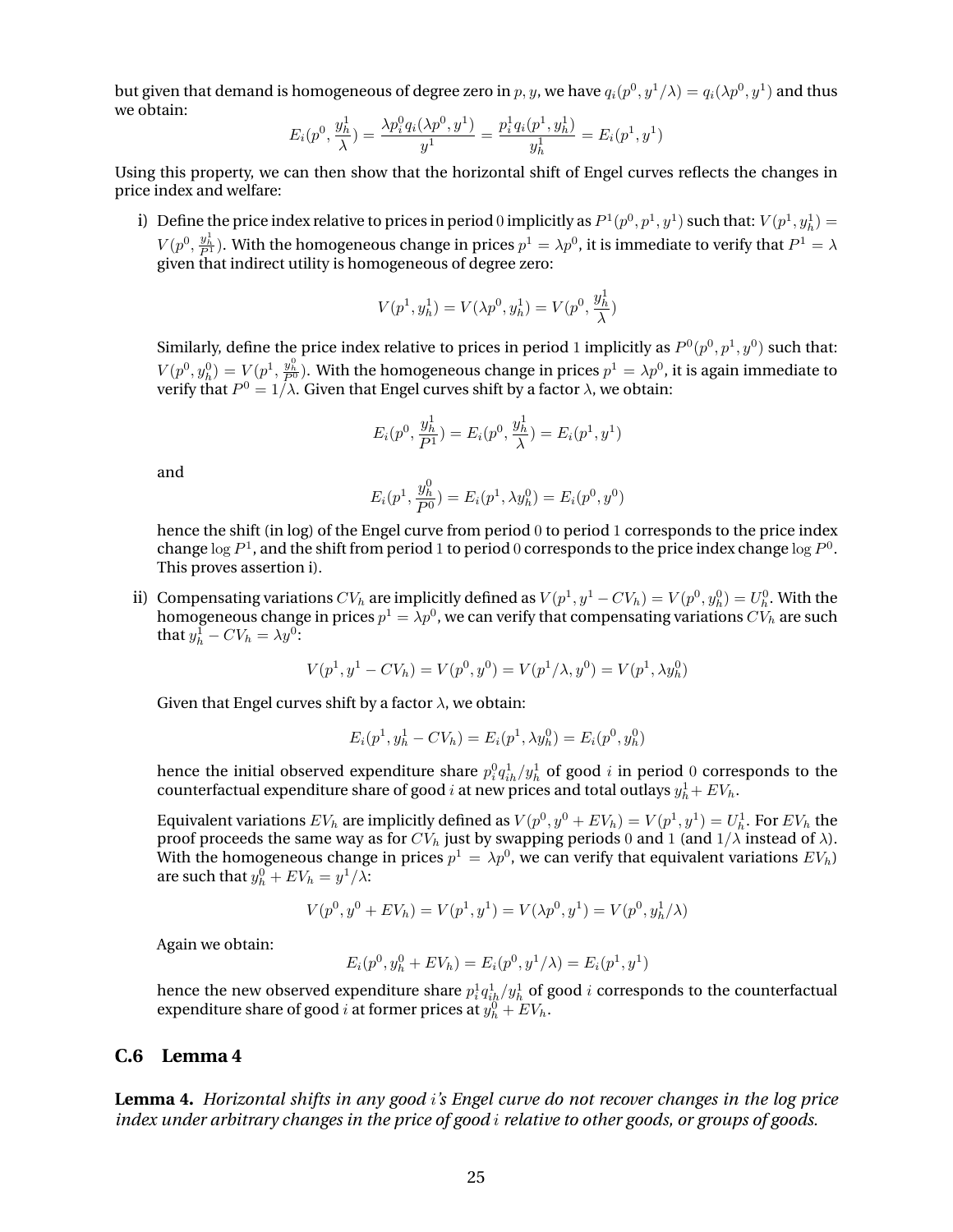#### **Proof of Lemma 4**

Suppose that for a certain good *i* the shift of the (standard) Engel curve  $E_i(p^t, y^t_h)$  (expenditure share  $x_{ih}^t/y_h^t$  plotted against total outlays  $y_h^t$ ) reflects the price index change for any realization of price changes across periods and any  $y$ , i.e.  $E_i(p^1,y)=E_i(p^0,y/P^1(y)).$  We know already from Lemma 3 that this is true for any preferences if we impose the price changes to be uniform across goods:  $p^1 = \lambda p^0.$  For it to be true for all price changes, we show that it implies:

**- Step 1**: the expenditure share  $x_{ih}/y_h$  does not depend on prices, conditional on utility.

- **Step 2**: this expenditure share  $x_{ih}/y_h$  does not depend on utility either (i.e. the utility function has a Cobb-Douglas upper tier in  $i$  vs. non- $i$ ).

**Step 1.** Stating that the shifts in the Engel curve reflect the price index change means more formally that for any income level  $y_h^1$ , we have:

$$
E_i(p^1, y_h^1) = E_i(p^0, y_h^1/P^1(y_h^1))
$$
\n(A.11)

where  $P^1(y^1_h)$  is the price index change transforming income at period  $1$  prices to income in  $0$  prices. By definition, the price index change  $P^1$  is such that  $V(p^1,y^1_h)=V(p^0,y^1_h/P^1)$  where  $V$  denotes the indirect utility function. An equivalent characterization of the price index is:

$$
\frac{y_h^1}{P^1(y_h^1)} = e(V(p^1, y_h^1), p^0) = e(U_h^1, p^0)
$$

using the expenditure function  $e$ , denoting utility in period  $1$  by  $U^1_h.$  Looking at the share good  $i$  in total expenditures and imposing that Engel curves satisfy condition A.11, we can see that it no longer depends on prices  $p^1$  once we condition on utility  $U_h^1$ :

$$
\frac{x_{ih}}{y_h} = E_i(p^1, y_h^1) = E_i\left(p^0, \frac{y_h^1}{P^1(y_h^1)}\right) = E_i(p^0, e(U^1, p^0))
$$

(note that the expenditure share at time 1 is independent of prices  $p^0$  in another period).

**Step 2.** So from now on, denote by  $w_i(U)$  the expenditure share of good i as a function of utility. Let us also drop the time superscripts for the sake of exposition. Here in step 2 we show that  $w_i$  must be constant for demand to be rational.

Suppose that relative prices remain unchanged among other goods  $j \neq i$ , but relative prices still vary between good i and the other goods. Using the composite commodity theorem (applied to non-i goods), the corresponding demand for i vs. non-i goods should correspond to a rational demand system in two goods. Hence we will do as if there is only one good  $j \neq j$  aside from i. We will denote by  $p_j$  the price of this other good composite  $i$ .

A key (although trivial) implication of adding up properties is that the share of good  $j$  in expenditure is given by  $1 - w_i(U)$  and only depends on utility. Denote by  $e(p, U)$  the aggregate expenditure function. Shephard's Lemma implies:

$$
\frac{\partial \log e(p, U)}{\partial \log p_i} = w_i(U) \qquad , \qquad \frac{\partial \log e(p, U)}{\partial \log p_j} = 1 - w_i(U)
$$

Hence, conditional on utility  $U$ , the expenditure function is log-linear in log prices. Integrating, we get:

$$
\log e(p, U) = \log e_0(U) + w_i(U) \log p_i + (1 - w_i(U)) \log p_j
$$
  
= 
$$
\log e_0(U) + w_i(U) \log (p_i/p_j) + \log p_j
$$

This must hold for any relative prices. Yet, the expenditure function must also increase with utility, conditional on any prices. Suppose by contradiction that there exist  $U' > U$  such that  $w_i(U') > w_i(U)$  (the same argument works with  $w_i(U') > w_i(U)$ ). We can then find  $\log(p_i/p_j)$  such that:

$$
\log(p_i/p_j)) > \frac{\log e_0(U) - \log e_0(U')}{w_i(U') - w_i(U)}
$$

which implies:

$$
\log e_0(U) + w_i(U) \log (p_i/p_j) > \log e_0(U') + w_i(U') \log (p_i/p_j)
$$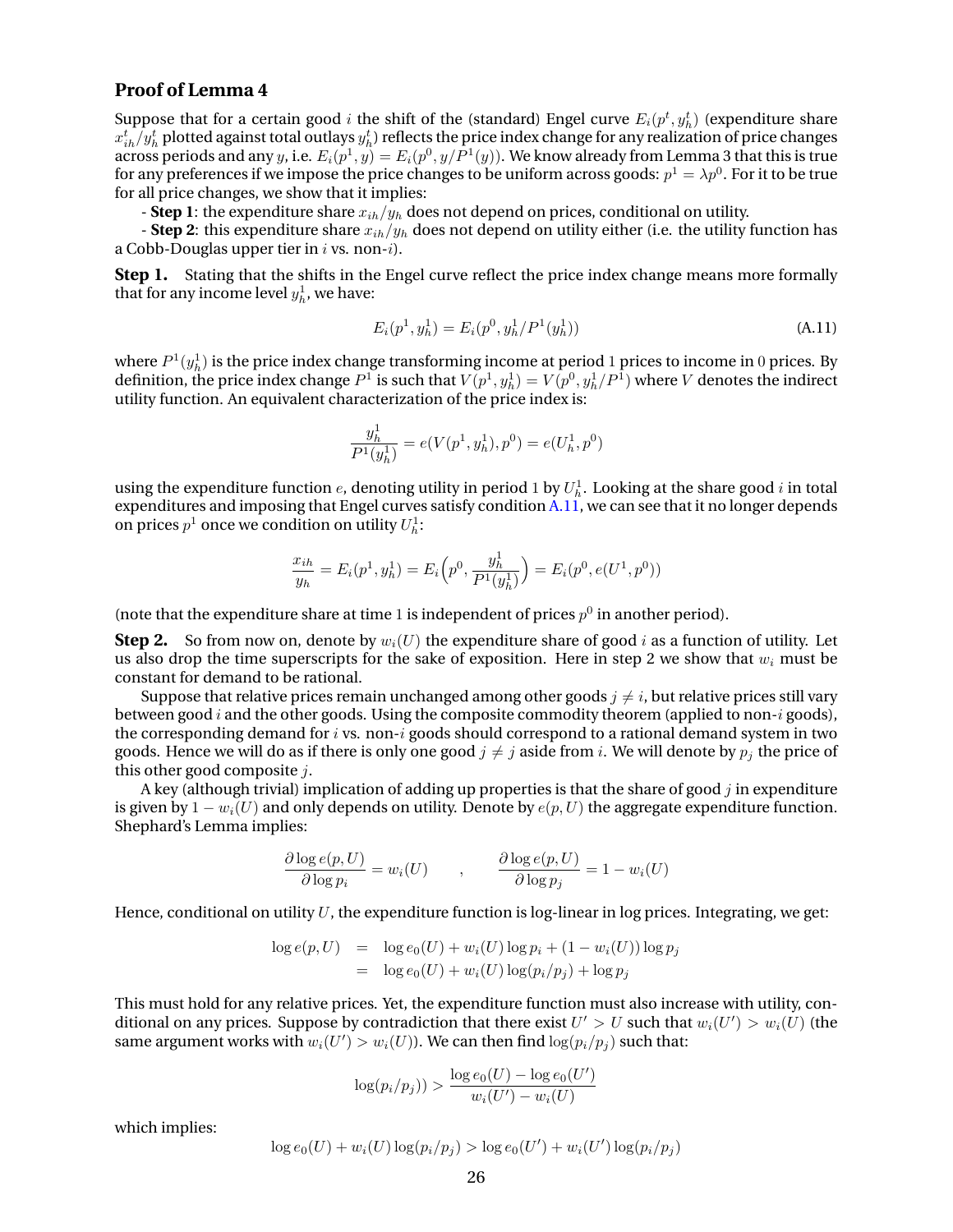which contradicts the monotonicity of the expenditure function in  $U.$  Hence  $w_i$  is constant and we have a Cobb-Douglas expenditure function with a constant exponent, leading to a flat Engel curve for good  $i$ .

#### **C.7 Proofs for Section 5.2**

#### **First-Order Correction Terms for Relative Price Changes**

For instance, as shown with Proposition 2 for  $P<sup>1</sup>$  (see equation [A.5](#page-62-0) above), we have:

$$
\log\left(\frac{y_h^1}{P^1}\right) \;\;\approx\;\;\frac{1}{G}\sum_{i\in G}\log E_{iG}^{-1}\Big(p^0, \frac{x_{ih}^1}{x_{Gh}^1}\Big) + \frac{1}{G}\sum_{i\in G}\left(\beta_{ih}^0\right)^{-1}\log\frac{H_{iG}(p_G^0,U_h^1)}{H_{iG}(p_G^1,U_h^1)}
$$

As a first-order approximation w.r.t. relative price changes, note that  $\log \frac{H_{iG}(p^0_G,U^1_h)}{H_{iG}(p^1_G,U^1_h)} = \sum_{j\in G} \int_{\log p^1_j}^{\log p^0_j}$  $\frac{\partial \log H_{iG}}{\partial \log p_j}d\log p_j\approx$  $-\sum_{j\in G}\sigma_{ijh}(\Delta\log p_j-\overline{\Delta\log p_G})$ , where  $\sigma_{ijh}=\frac{\partial\log H_{iG}}{\partial\log p_j}$  is the compensated price elasticity of relative consumption of  $i$  with respect to price  $j$  ,  $\Delta\log p_j=\log p_j^1-\log p_j^0$  is the change in the price of good  $j$  from the base period 0, and  $\Delta\log p_G$  is the average price change within  $G.$  Note that  $\sum_{j\in G}\sigma_{ijht}=0$  due to homogeneity of degree zero of  $H_{iG}$  in all  $G$  prices so we can rewrite  $\sum_{j\in G}\sigma_{ijh}\Delta\log p_j$  as  $\sum_{j\in G}\sigma_{ijh}(\Delta\log p_j-\Delta\log p_j)$  $\overline{\Delta \log p_G}$ ). Hence we obtain:

$$
\log\left(\frac{y_h^1}{P^1}\right) \approx \frac{1}{G} \sum_{i \in G} \log E_{iG}^{-1}\left(p^0, \frac{x_{ih}^1}{x_{Gh}^1}\right) - \frac{1}{G} \sum_{i,j \in G} \left(\beta_{ih}^0\right)^{-1} \sigma_{ijh}(\Delta \log p_j - \overline{\Delta \log p_G})
$$

#### **Exact Correction Terms for Relative Price Changes**

Starting from Proposition 1, we now impose specific forms of demand. Suppose that the expenditure function takes the form:

$$
e(p, U) = \tilde{e}\left(\sum_{j \in G} A_j(U) p_j^{1-\sigma_G}, p_{NG}, U\right)
$$

We obtain that demand takes a constant elasticity  $\sigma_G$  among goods within group G (and only within  $G$ ) such that:

$$
H_{iG}(p_G, U) = \frac{A_i(U)p_i^{1-\sigma_G}}{\sum_{j \in G} A_j(U)p_j^{1-\sigma_G}}
$$

If we have knowledge of the within-G price elasticity  $\sigma_G$  and initial consumption shares, we can predict consumption shares for all goods  $i$  within  $G$  for any change in relative prices, holding utility constant:

$$
H_{iG}(p'_{G}, U) = \frac{(p'_{i}/p_{i})^{1-\sigma_{G}} A_{i}(U)p_{i}^{1-\sigma_{G}}}{\sum_{j \in G} (p'_{j}/p_{j})^{1-\sigma_{G}} A_{j}(U)p_{j}^{1-\sigma_{G}}}
$$
  

$$
= \frac{(p'_{i}/p_{i})^{1-\sigma_{G}} H_{iG}(p_{G}, U)}{\sum_{j \in G} (p'_{j}/p_{j})^{1-\sigma_{G}} H_{jG}(p_{G}, U)}
$$
  

$$
= \frac{(p'_{i}/p_{i})^{1-\sigma_{G}} (x_{i}/x_{G})}{\sum_{j \in G} (p'_{j}/p_{j})^{1-\sigma_{G}} (x_{j}/x_{G})}
$$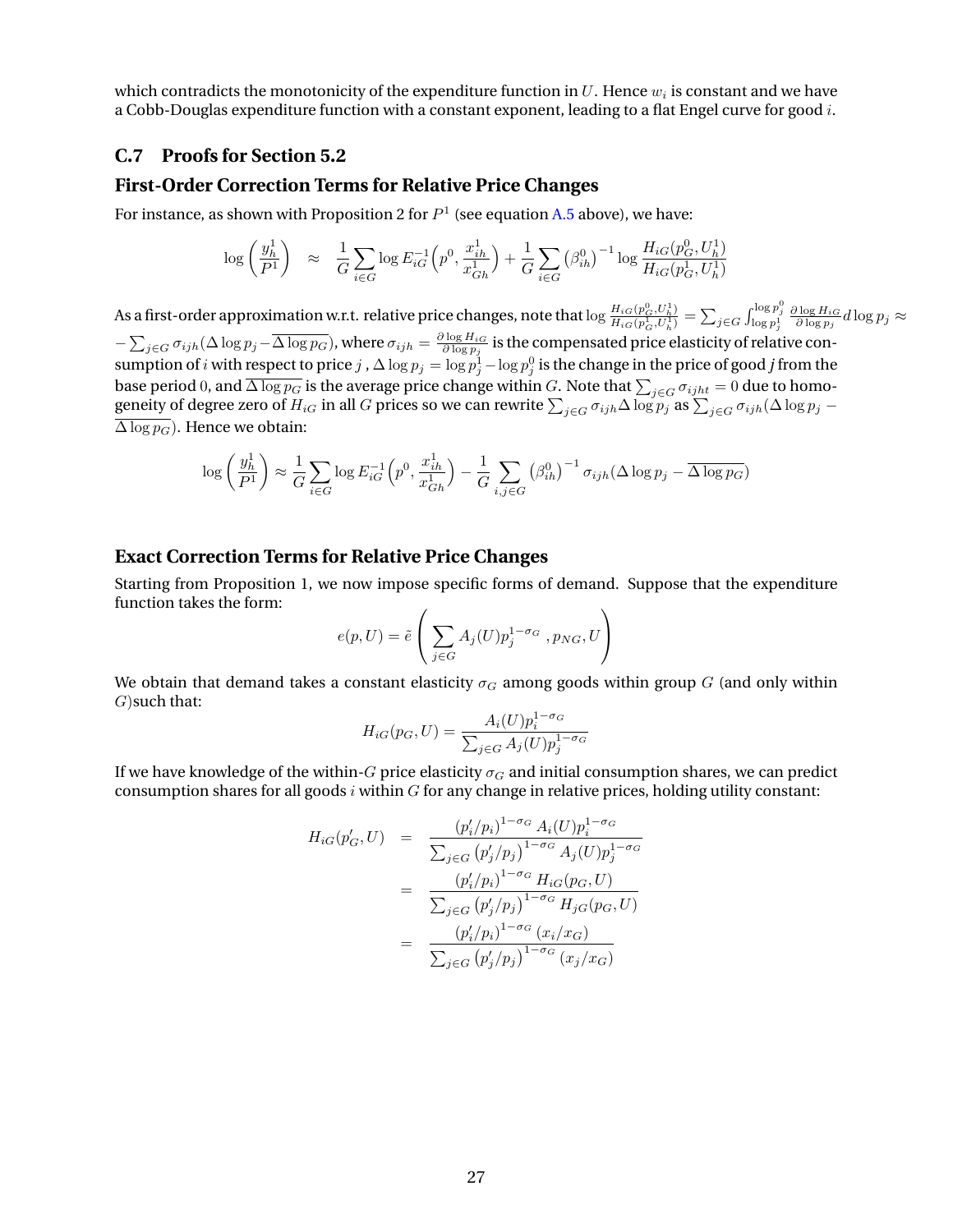For instance, to obtain  $P^1$ , applying the same logic as with Proposition 1 along with such a price adjustment yields:

$$
E_{iG}\left(p^{0},y^{1}/P^{1}(p^{0},p^{1},y_{h}^{1})\right) = H_{iG}\left(p_{G}^{0},V(p^{0},y_{h}^{1}/P^{1}(p^{1},p^{0},y_{h}^{1}))\right)
$$
  
\n
$$
= H_{iG}\left(p_{G}^{0},V(p^{1},y^{1})\right)
$$
  
\n
$$
= \frac{\left(p_{i}^{0}/p_{i}^{1}\right)^{1-\sigma_{G}}H_{iG}\left(p_{G}^{1},V(p^{1},y^{1})\right)}{\sum_{j\in G}\left(p_{j}^{0}/p_{j}^{1}\right)^{1-\sigma_{G}}H_{jG}\left(p_{G}^{1},V(p^{1},y^{1})\right)}
$$
  
\n
$$
= \frac{\left(p_{i}^{0}/p_{i}^{1}\right)^{1-\sigma_{G}}E_{iG}\left(p^{1},y_{h}^{1}\right)}{\sum_{j\in G}\left(p_{j}^{0}/p_{j}\right)^{1-\sigma_{G}}E_{jG}\left(p^{1},y_{h}^{1}\right)}
$$
  
\n
$$
= \frac{\left(p_{i}^{0}/p_{i}^{1}\right)^{1-\sigma_{G}}\left(x_{i}/x_{G}\right)}{\sum_{j\in G}\left(p_{j}^{0}/p_{j}\right)^{1-\sigma_{G}}\left(x_{j}/x_{G}\right)}
$$

Another simple case is a special case of the EASI demand system (Lewbel and Pendakur, 2009). With EASI,  $H_{iG}$  can be written as:

$$
H_{iG}(p_G, U) = \frac{A_i(U) + B_i(p_G) + UD_i(p_G)}{\sum_{j \in G} A_j(U) + B_j(p_G) + UD_j(p_G)}
$$

A specification that is linear in prices yields:

$$
H_{iG}(p_G, U) = \frac{A_i(U) + \sum_{j \in G} B_{ij}(U) \log p_j}{\sum_{k \in G} A_k(U) + \sum_{k,j \in G} B_{kj}(U) \log p_j} = \frac{A_i(U) + \sum_{j \in G} B_{ij}(U) \log p_j}{\sum_{k \in G} A_k(U)}
$$

since  $\sum_{k\in G}B_{kJ}(U)=0$  if preferences are required to be quasi-separable in group  $G.$  Price semi-elasticities are given by:

$$
\xi_{iJ}(U) \equiv \frac{\partial H_{iG}}{\partial \log p_J} = \frac{B_{iJ}(U)}{\sum_k A_k(U)}
$$

where  $\sum_j \xi_{ij}(U) = 0$ .

Conditional on initial expenditure shares and price semi-elasticities, we can again back out the change in expenditure shares for a given utility level:

$$
H_{iG}(p'_{G}, U) = \frac{A_{i}(U) + \sum_{j} B_{ij}(U) \log p'_{j}}{\sum_{k} A_{k}(U)}
$$
  
=  $H_{iG}(p_{G}, U) + \frac{\sum_{j} B_{ij}(U) (\log p'_{j} - \log p_{j})}{\sum_{k} A_{k}(U)}$   
=  $H_{iG}(p_{G}, U) + \sum_{j} \xi_{ij}(U) (\log p'_{j} - \log p_{j})$ 

To obtain  $P^1$ , applying Proposition 1 (now with an additive adjustment term) yields:

$$
E_{iG}\left(p^{0}, y^{1}/P^{1}(p^{0}, p^{1}, y_{h}^{1})\right) = E_{iG}(p^{1}, y_{h}^{1}) + [H_{iG}(p_{G}^{0}, U_{h}^{1}) - H_{iG}(p_{G}^{1}, U_{h}^{1})]
$$
  

$$
= E_{iG}(p^{1}, y_{h}^{1}) + \sum_{j} \xi_{ij} (\log p_{j}^{0} - \log p_{j}^{1})
$$

As usual in the literature (e.g. Fajgelbaum and Khandelwal 2016), we could further specify that cross price elasticities are the same and equal to  $\xi_G/N_G$ , which leads to:

$$
E_{iG}\left(p^{0}, y^{1}/P^{1}(p^{0}, p^{1}, y_{h}^{1})\right) = E_{iG}\left(p^{1}, y_{h}^{1}\right) - \xi_{G} \times (\Delta \log p_{i} - \overline{\Delta \log p_{G}})
$$
(A.12)

where  $\overline{\Delta \log p_G}$  refers to the average log price change within group G.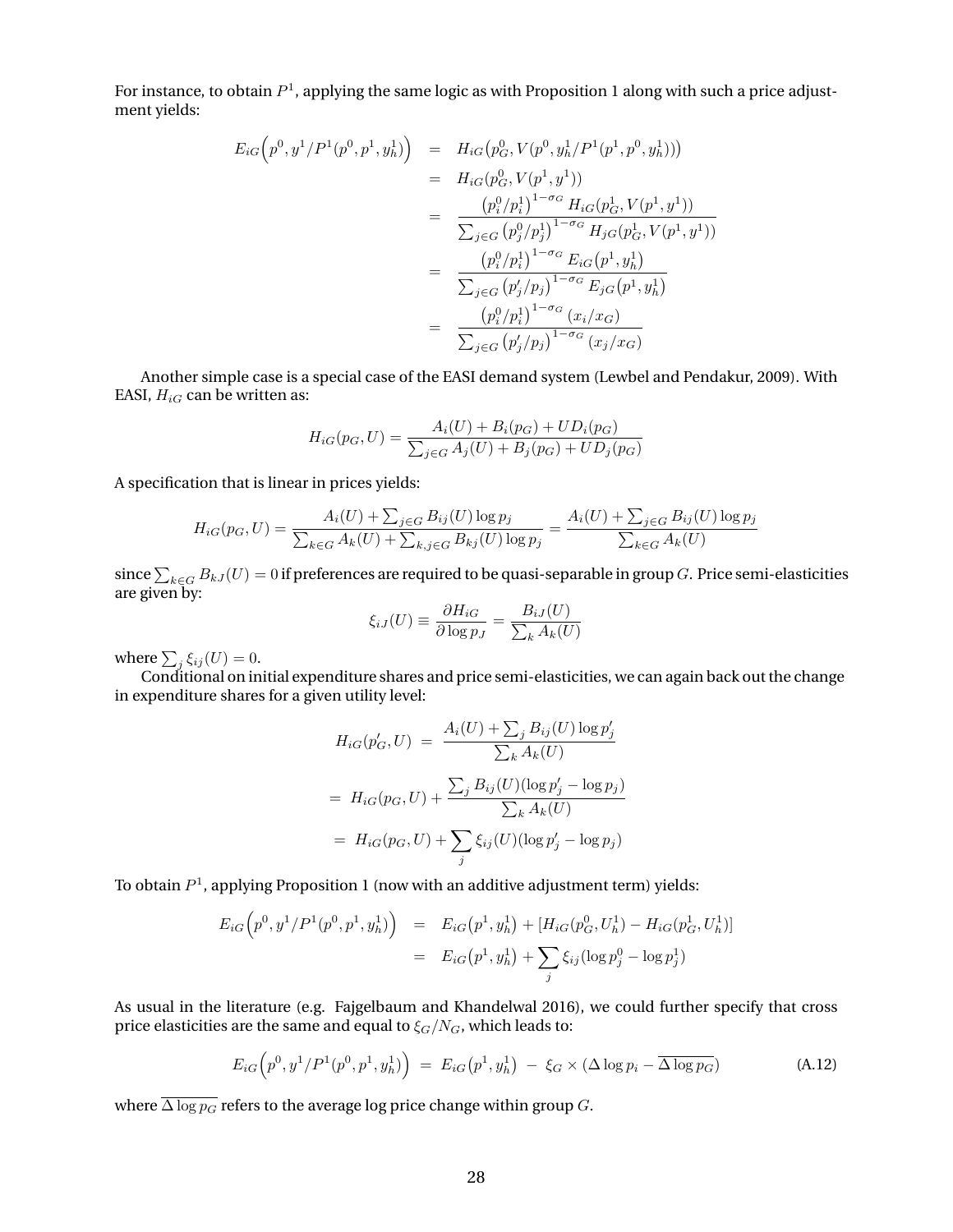#### **Deviations from Quasi-Separability and Misclassification**

Suppose we misclassify some goods  $i$  that would truly belongs in  $G$  as a non- $G$  good (i.e. we omit a good that belongs within the quasi-separable group  $G$ ). Alternatively, suppose we falsely classify some non- $G$  goods  $j$  as part of group  $G$ . In both cases, price changes outside of what we believe to be the  $G$ group can then directly affect within-G relative outlays (conditional on utility). In this context, we denote by  $H_{iG}(p,U)=p_ih_i(p,U)/\sum_{j'}p_{j'}h_{j'}(p,U)$  the expenditure share in  $j$  within  $G$  (in terms of Hicksian demand), which now depends on the full vector of prices rather than just prices within  $G$ , but is still homogenenous of degree zero in prices.

As a first-order approximation leads to the following equality, now taking sums for log price changes across all goods k:

$$
\log E_{iG}^{-1}\left(p^0, \frac{x_{ih}^1}{x_{Gh}^1}\right) \approx \log\left(\frac{y_h^1}{P^1}\right) + \left(\beta_{ih}^0\right)^{-1} \sum_k (\Delta \log p_k - \overline{\Delta \log p_G}) \frac{\partial \log H_{iG}}{\partial \log p_k} \tag{A.13}
$$

Taking an average across goods  $i \in G$ , we obtain:

$$
\frac{1}{G} \sum_{i \in G} \log E_{iG}^{-1} \left( p^0, \frac{x_{ih}^1}{x_{Gh}^1} \right) - \log \left( \frac{y_h^1}{P^1} \right) \approx \frac{1}{G} \sum_{i \in G} \left( \beta_{ih}^0 \right)^{-1} \times \sum_{k \in NG \cup G} (\Delta \log p_k - \overline{\Delta \log p_G}) \frac{\partial \log H_{iG}}{\partial \log p_k}
$$

The first source of bias that we already discussed is captured by the sum across goods  $k \in G$  within the group:  $\frac{1}{G}\sum_{i\in G}\left(\beta_{ih}^{0}\right)^{-1}\times\sum_{k\in G}(\Delta\log p_{k}-\overline{\Delta\log p_{G}})\frac{\partial\log H_{iG}}{\partial\log p_{k}}$  (and equals zero if there is no relative price change within group G). The remaining bias is then coming from goods  $k \in NG$  (classified as outside group  $G$ ) as we describe in the main text:

$$
\frac{1}{G} \sum_{i \in G} \left( \beta_{ih}^0 \right)^{-1} \times \sum_{k \in NG} \left( \Delta \log p_k - \overline{\Delta \log p_G} \right) \frac{\partial \log H_{iG}}{\partial \log p_k}.
$$

#### **Test of Quasi-Separability**

Part i) of Lemma 2 shows that preferences are quasi-separable in  $G$  if and only if relative (compensated) expenditure shares  $x_i/x_G$  for any good  $i \in G$  do not depend on the price of any good  $j \notin G$  if we hold utility  $U$  constant:

$$
\left. \frac{\partial \log(x_i/x_G)}{\partial \log p_j} \right|_U = 0
$$

Instead, holding income constant (uncompensated), we obtain:

$$
\left. \frac{\partial \log(x_i/x_G)}{\partial \log p_j} \right|_y = \left. \frac{\partial \log(x_i/x_G)}{\partial \log U} \right|_y \frac{\partial \log V}{\partial \log p_j} \tag{A.14}
$$

where  $V$  denotes the indirect utility function. Using Roy's identity (in terms of elasticities):

$$
\frac{\partial \log V}{\partial \log p_j} = -\frac{p_j q_j}{y} \frac{\partial \log V}{\partial \log y}
$$

and substituting into equation A.14, we obtain:

$$
\left. \frac{\partial \log(x_i/x_G)}{\partial \log p_j} \right|_y = -\frac{p_j q_j}{y} \frac{\partial \log(x_i/x_G)}{\partial \log U} \frac{\partial \log V}{\partial \log y}
$$
 (A.15)

where  $V$  is the indirect utility function. In turn, note that the elasticity of relative (uncompensated) expenditure share  $x_i/x_G$  w.r.t. income, holding prices constant, is:

$$
\frac{\partial \log(x_i/x_G)}{\partial \log y} = \frac{\partial \log(x_i/x_G)}{\partial \log U} \frac{\partial \log V}{\partial \log y}
$$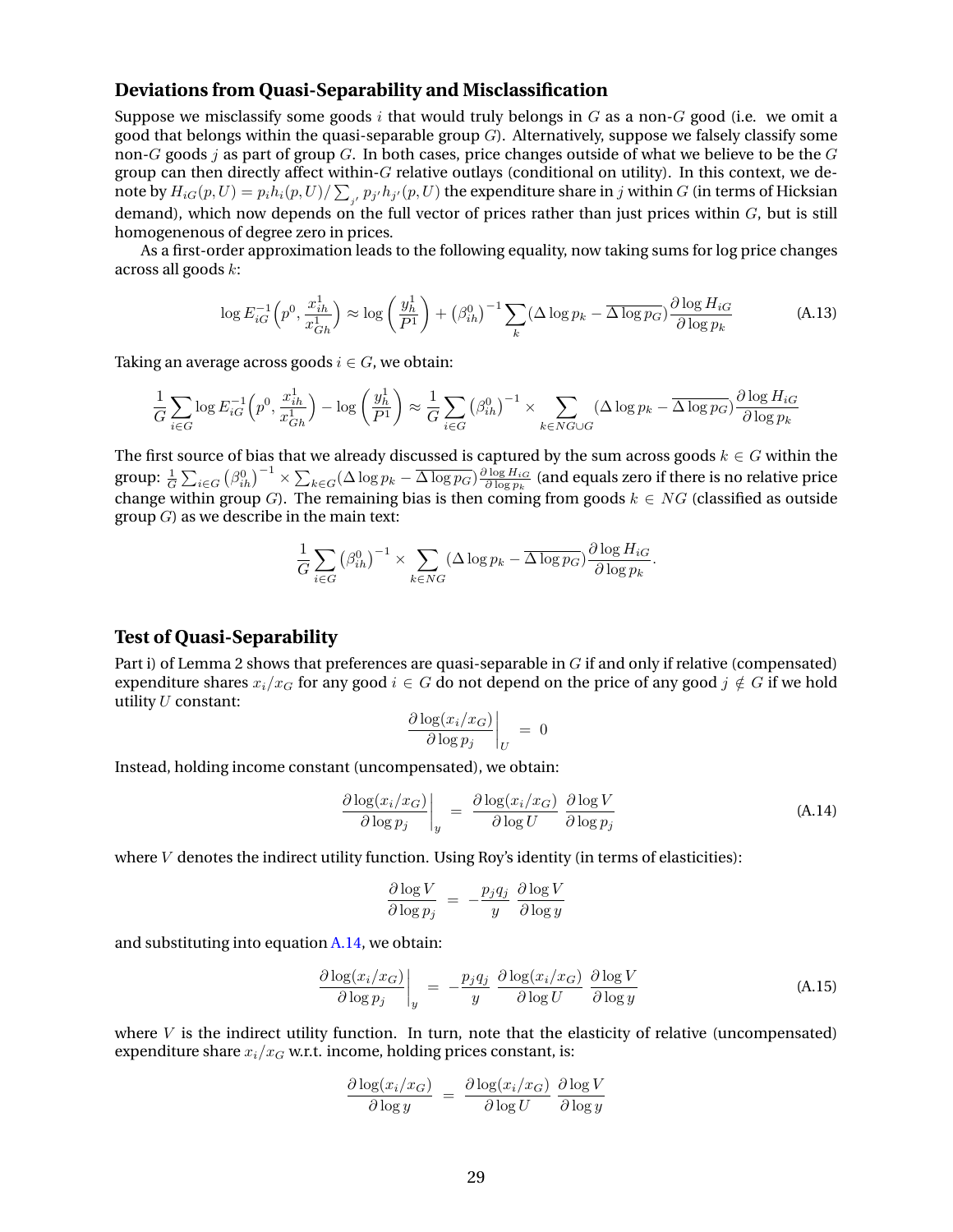Substituting into equation [A.15,](#page-71-0) we obtain our result which holds if and only if preferences are quasiseparable:

$$
\left. \frac{\partial \log(x_i/x_G)}{\partial \log p_j} \right|_y = -\frac{p_j q_j}{y} \left. \frac{\partial \log(x_i/x_G)}{\partial \log y} \right|
$$

Note that it is possible to provide an alternative proof using Slutsky decomposition for good  $i$  and compare to the sum of other goods  $i' \in G$ .

## **Aggregation across Varieties of a Good**

Suppose that group G of goods can be further partitioned into subgroups of goods (varieties):  $G = q1 \cup$  $g2 \cup g3...$  Denote by  $E_{g,G}$  the expenditure share on subgroup  $g$  within group  $G.$  Under the assumptions of Lemma 1, we have for each variety:  $E_{i,G}(p^1,y^1_h) = E_{i,G}(p^0,\frac{y^1_h}{P^1(y^1_h)}),$  and  $E_{i,G}(p^0,y^0_h) = E_{i,G}(p^{t1},\frac{y^0_h}{P^0(y^0_h)}).$ Taking the sum across varieties  $i \in g$  of a subgroup g, we obtain:

$$
E_{g,G}(p^1, y_h^1) = \sum_{i \in g} E_{i,G}(p^1, y_h^1) = \sum_{i \in g} E_{i,G}(p^0, \frac{y_h^1}{P^1(y_h^1)}) = E_{g,G}(p^0, \frac{y_h^1}{P^1(y_h^1)})
$$
(A.16)

and:

$$
E_{g,G}(p^0, y_h^0) = \sum_{i \in g} E_{i,G}(p^0, y_h^0) = \sum_{i \in g} E_{i,G}(p^{t1}, \frac{y_h^0}{P^0(y_h^0)}) = E_{g,G}(p^{t1}, \frac{y_h^0}{P^0(y_h^0)})
$$
(A.17)

This proves the corollary.

Next, suppose that there exists a price index  $P_q(p_q, U)$  summarizing prices for subgroup g, i.e. such that the expenditure function can be written:  $e(p, U) = \tilde{e}(e_G(P_{g1}(p_{g1}, U), P_{g2}(p_{g2}, U), P_{g3}(p_{g3}, U), ...).$  In this case, we can again relax the assumption of Lemma 1: equations (A.16) and (A.17) above hold if we assume that relative price indices remain constant, i.e.  $P_g^1(p_g, U) = \lambda_G P_g^0(p_g, U)$  instead of assuming that the relative prices of all varieties remain constant within group  $G$ . We can use these price indices in Proposition 1 instead of the prices of individual varieties.

To see this, first note that we can express within-G compensated expenditure shares across subgroups g as a function of prices indices  $P_q(p_q, U)$  instead of the full vector of within-G prices  $p_G$ :

$$
H_{g,G}(P_{g1}, P_{g2},..., U_h) = \frac{\sum_{i \in g} x_{hi}}{x_{hG}} = \frac{\partial \log e_G(P_{g1}, P_{g2},..., U)}{\partial \log P_g}
$$

(see the proof of Lemmas 1 and 2, equation [A.1,](#page-59-0) for the derivation of compensated expenditure shares). Taking the sum across varieties  $i\in g$ , and using  $H_{g,G}(P_G,V(p,y))) = \sum_{i\in g} H_{i,G}(p_G,V(p,y))) = \sum_{i\in g} E_{iG}(p,y) =$  $E_{gG}(p, y)$ , we obtain, as in Proposition 1:

$$
E_{gG}\left(p^{0},y^{1}/P^{1}(p^{0},p^{1},y_{h}^{1})\right) = H_{g,G}\left(P_{G}^{0},V(p^{0},y_{h}^{1}/P^{1}(p^{1},p^{0},y_{h}^{1}))\right)
$$
  
\n
$$
= H_{g,G}\left(P_{G}^{0},V(p^{1},y^{1})\right)
$$
  
\n
$$
= H_{g,G}\left(P_{G}^{1},V(p^{1},y^{1})\right) \times \frac{H_{iG}\left(P_{G}^{0},U_{h}^{1}\right)}{H_{iG}\left(P_{G}^{1},U_{h}^{1}\right)}
$$
  
\n
$$
= E_{gG}\left(p^{1},y_{h}^{1}\right) \times \exp \sum_{g' \subset G} \int_{\log P_{g'}^{1}}^{\log P_{g'}} \frac{\partial \log H_{g,G}}{\partial \log P_{g'}} d\log P_{g'}
$$

where we use subgroup price indices  $P<sub>g</sub>$  instead of individual prices  $p<sub>G</sub>$ . By homogeneity of degree zero in subgroup price indices  $P_g$ , we obtain  $H_{g,G}(P_G^0, V(p^1, y^1)) = H_{g,G}(P_G^1, V(p^1, y^1))$  if  $P_g^1(p_g, U) =$  $\lambda_G P_g^0(p_g, U)$ , and thus  $E_{gG}\Big(p^0, y^1/P^1(p^0, p^1, y^1_h)\Big) = E_{gG}\big(p^1, y^1_h\big).$ 

Finally, note that we can also reformulate the orthogonality condition in Proposition 2 across subgroups, using price indices across subgroups instead of good-level prices.

## **Heterogeneous Preferences**

Here we examine the role of heterogeneity in preferences across demographic groups. Denote each group by an index z.